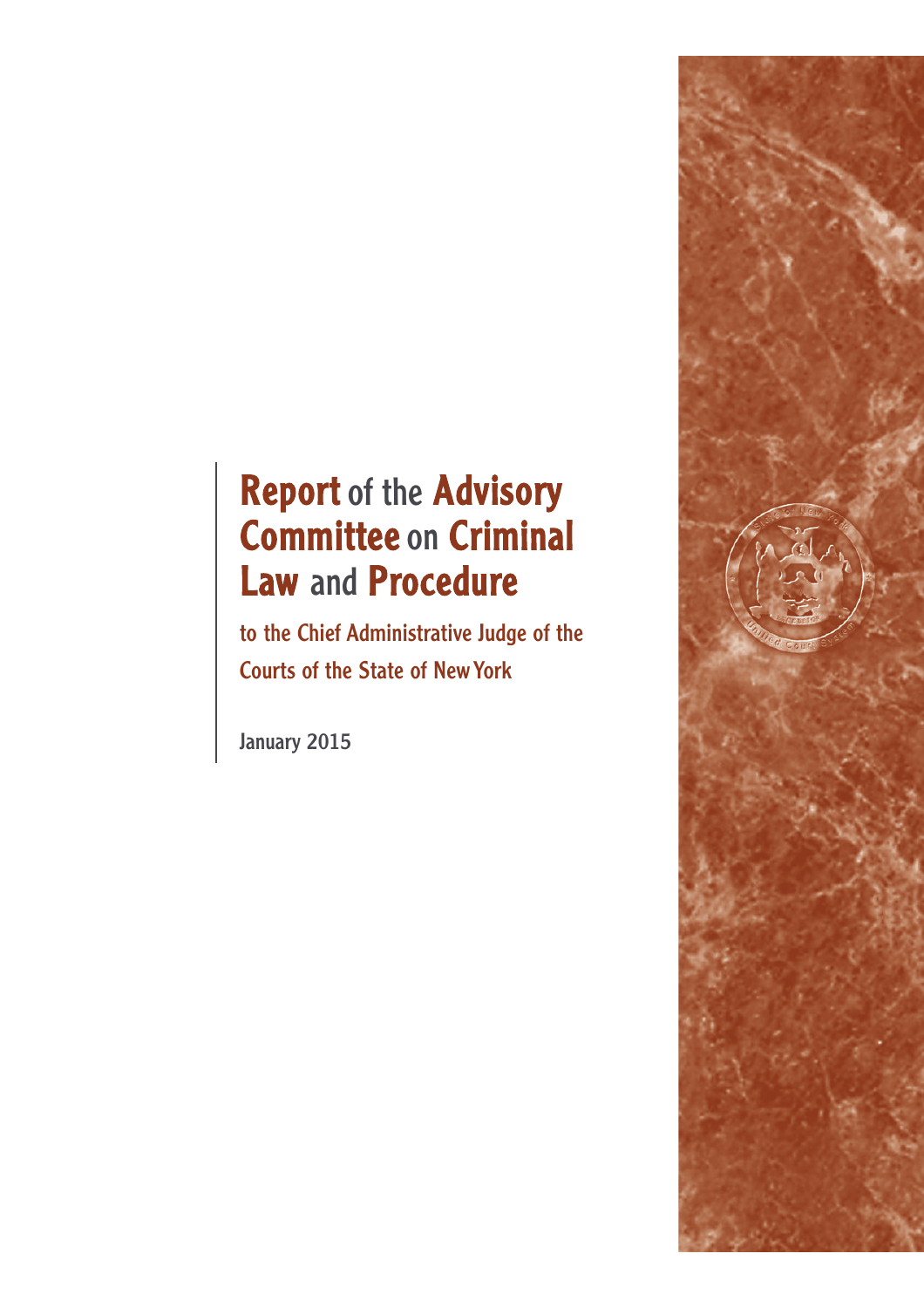# **TABLE OF CONTENTS**

| I. |    |                                                                           |  |
|----|----|---------------------------------------------------------------------------|--|
| П. |    |                                                                           |  |
|    | 1. | Counsel's Attendance at Presentence Interviews                            |  |
|    | 2. | Mental Disease or Defect Excluding Fitness to Proceed pro se              |  |
|    | 3. | Residency Restrictions for Certain Sex Offenders                          |  |
|    | 4. | Authority of a Court to Unseal its Own Records in the Interest of Justice |  |
|    | 5. | Access to Foreign State Records                                           |  |
|    | 6. | Termination of an Action in Favor of an Accused                           |  |
|    | 7. | Imposition of Certain Fines under the Vehicle and Traffic Law             |  |
|    | 8. | Removal of Qualifying Cases to Veterans Courts                            |  |
| Ш. |    |                                                                           |  |
|    | 1. | Availability of a Presentence Report                                      |  |
|    | 2. | Subpoena Duces Tecum Procedure                                            |  |
|    | 3. | Setting Bail in a City, Town and Village Court                            |  |
|    | 4. | Ignition Interlock Device and Declarations of Delinquency                 |  |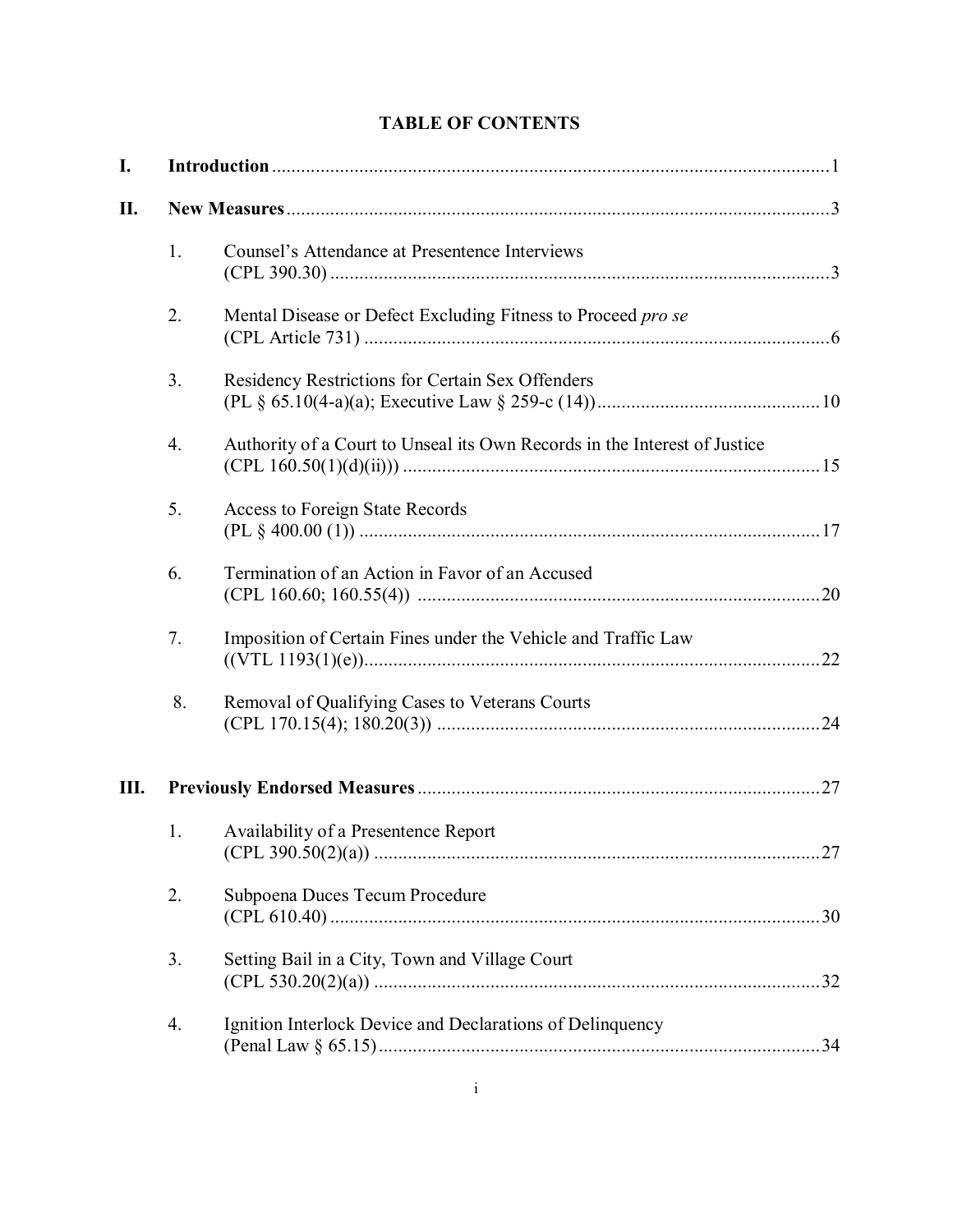|     | 5.               | Oral Search Warrant Applications                                        |  |
|-----|------------------|-------------------------------------------------------------------------|--|
|     | 6.               | Drug Law Reform Act of 2009                                             |  |
|     | 7.               | Codifying People ex rel. McManus v. Horn                                |  |
|     | 8.               | Adjournments in Contemplation of Dismissal                              |  |
|     | 9.               | Authority to Suspend Jury Deliberations for More than Twenty-four Hours |  |
|     | 10.              | Providing Written Instructions to Jurors upon Request                   |  |
|     | 11.              | <b>Reduction of Peremptory Challenges</b>                               |  |
| IV. |                  | Summaries of Temporarily Tabled Previously Endorsed Measures52          |  |
|     | 1.               | Discovery                                                               |  |
|     | 2.               | Oral Pre-Trial Motions                                                  |  |
|     | 3.               | Identification by Means of                                              |  |
|     | $\overline{4}$ . | Amendment of Indictment on Retrial                                      |  |
|     | 5.               | Admissibility of Evidence of Person's Prior Violent Conduct             |  |
|     | 6.               | Speedy Trial Reform                                                     |  |
|     | 7.               | Further Speedy Trial Reform                                             |  |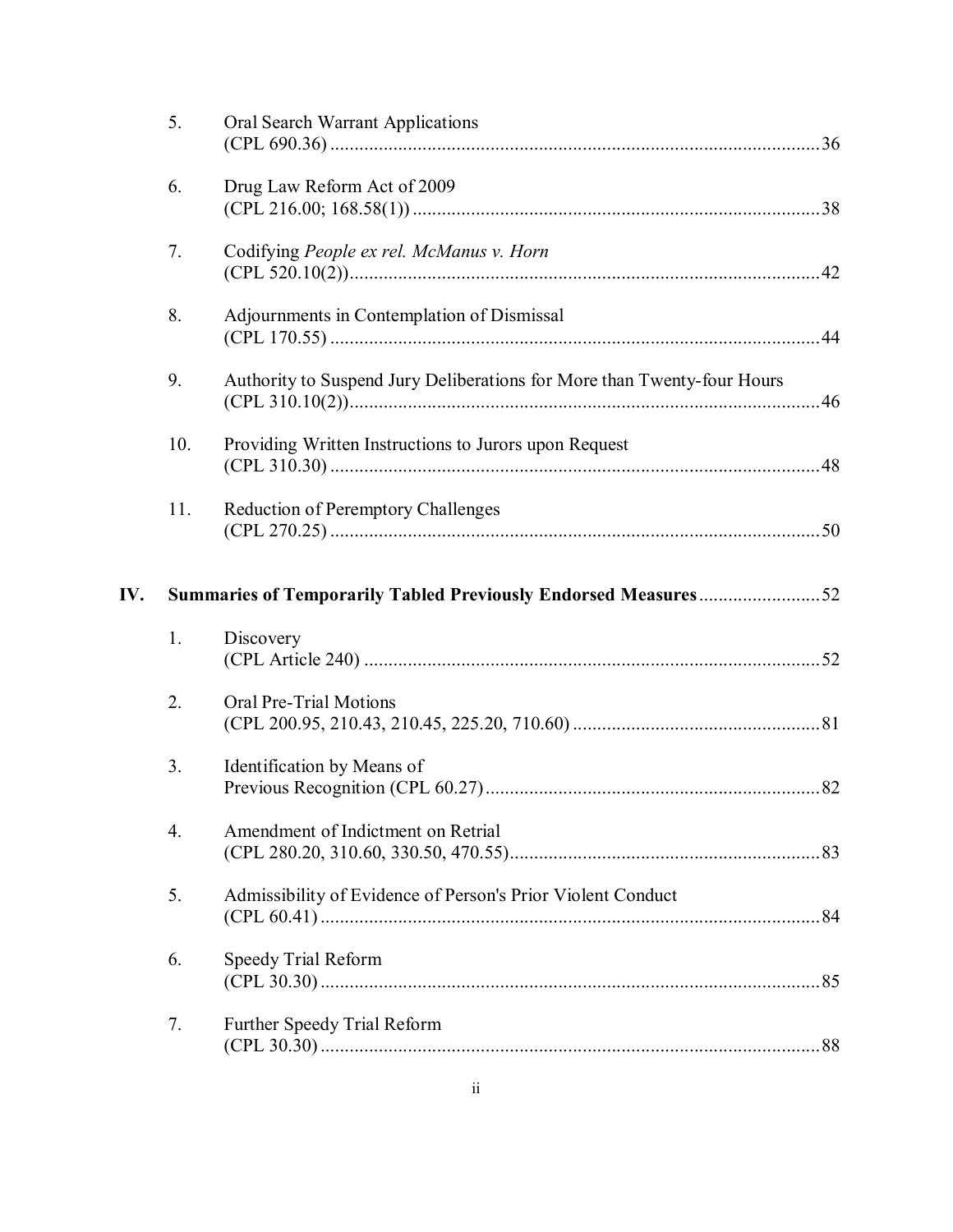| 8.  | Prosecutor's Motion to Vacate Judgment                                                                                                     |  |
|-----|--------------------------------------------------------------------------------------------------------------------------------------------|--|
| 9.  | Selection of Trial Jurors                                                                                                                  |  |
| 10. | Motion to Dismiss Indictment for Failure<br>to Afford Defendant the Right to Testify                                                       |  |
| 11. | Discovery of Search Warrant Documents                                                                                                      |  |
| 12. |                                                                                                                                            |  |
| 13. |                                                                                                                                            |  |
| 14. |                                                                                                                                            |  |
| 15. | Issuance and Duration of Final Orders of Protection                                                                                        |  |
| 16. | Permitting All Ineffective Assistance of Counsel<br>Claims to be Raised on Collateral Review                                               |  |
| 17. | Raising the Monetary Threshold for Felony-Level Criminal Mischief and<br>Securities Fraud (Penal Law §§145.05(2), 145.10; GBL 352-c(6))110 |  |
| 18. | Written Grand Jury Instructions                                                                                                            |  |
| 19. | Criminal Contempt and Double Jeopardy: Repealer                                                                                            |  |
| 20. | Prosecution by Superior Court Information<br>After Dismissal of Indictment                                                                 |  |
| 21. | Disclosure by the People of Police-Arranged<br>Identifications of Defendant                                                                |  |
| 22. | Geographical Jurisdiction of Counties                                                                                                      |  |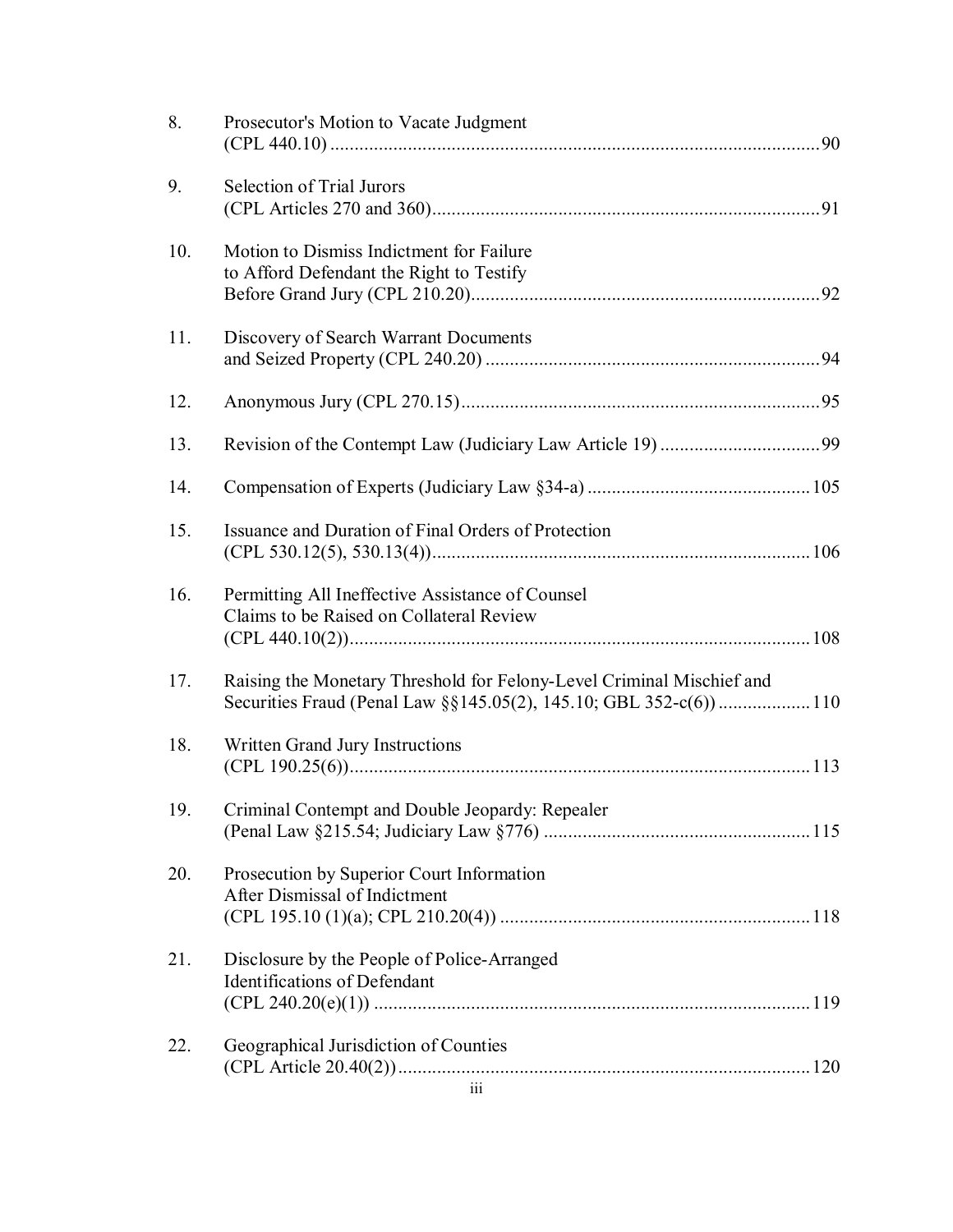| 23. | Allegations of Previous Convictions Involving Certain Traffic Infractions  |  |
|-----|----------------------------------------------------------------------------|--|
| 24. | Dismissal of Outstanding Traffic Infractions                               |  |
| 25. | Authorizing a 30-Day "Hardship Privilege" to Qualified Defendants          |  |
| 26. | Clarifying the Dissemination Rules under the Sex Offender Registration Act |  |
| 27. | Authority to Unseal Records in the Interest of Justice                     |  |
| 28. | Amending the Drug Law Reform Act [DLRA]                                    |  |
| 29. | Codifying the Writ of Coram Nobis                                          |  |
| 30. | Amending the E-Stop Law                                                    |  |
| 31. | <b>Examination Orders for Misdemeanor Cases</b>                            |  |
| 32. | Jury Trial on Cases Consolidated for Trial                                 |  |
| 33. | Revising the Powers of Judicial Hearing Officers                           |  |
| 34. | Amending the Sex Offender Registration Act for Out-of-State Offenders      |  |
| 35. | Amending the "Safe Schools Against Violence in Education Act"              |  |
| 36. | Orders of Protection in Youthful Offender Cases                            |  |
| 37. | Codifying the agency defense for drug offenses                             |  |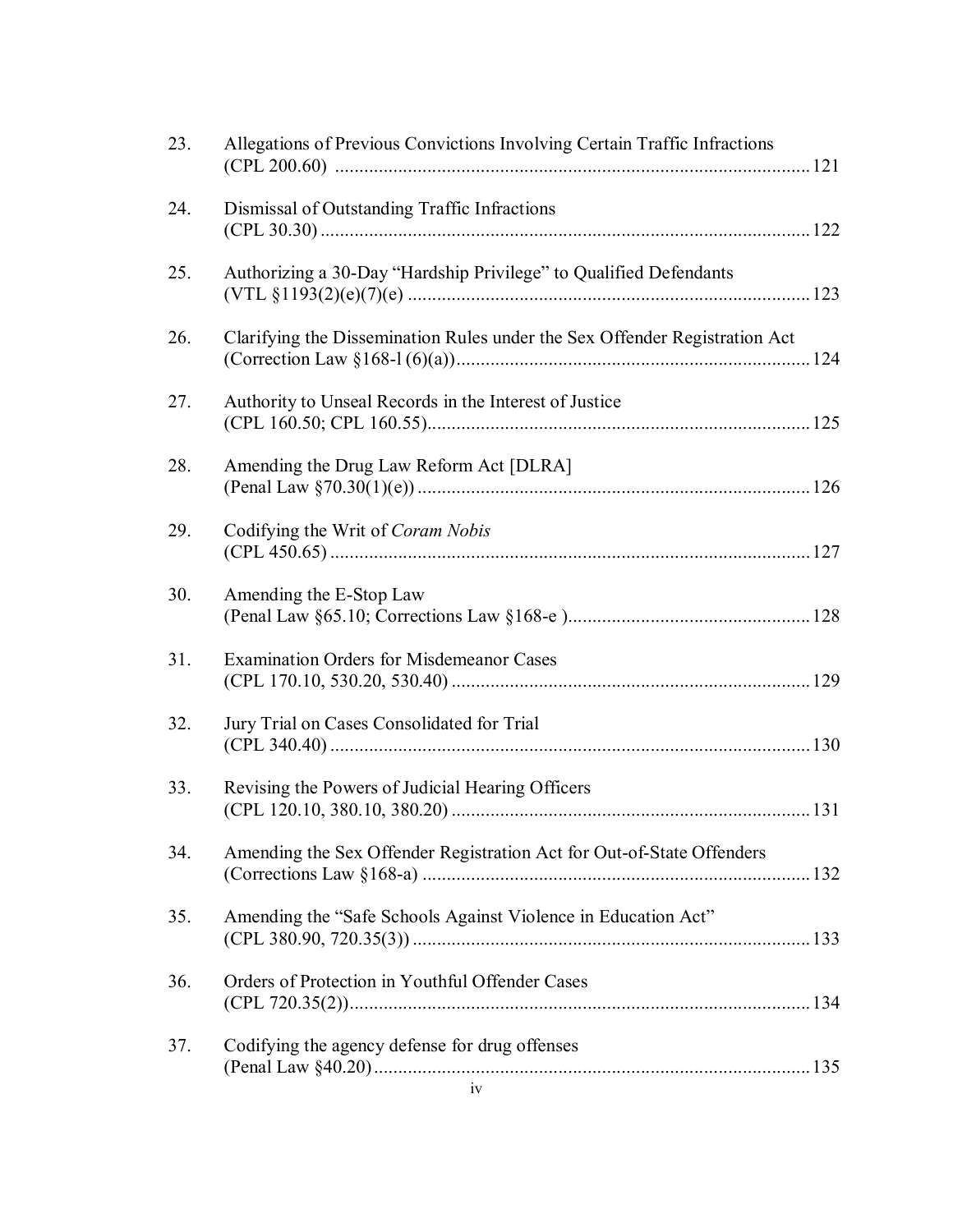|    | 38. | Revocable Sentences under The Child Passenger<br>Protection Act (Leandra's Law)                  |  |
|----|-----|--------------------------------------------------------------------------------------------------|--|
|    |     |                                                                                                  |  |
|    | 39. | Unsealing Orders of Protection in Certain Contempt Prosecutions                                  |  |
|    | 40. | Defining "Personal Injury" in the Crime of Leaving the<br>Scene of an Incident Without Reporting |  |
|    | 41. | Amending the Definition of "Counterfeit Trademark"                                               |  |
|    | 42. | <b>GPS</b> Warrants                                                                              |  |
|    | 43. | Affirmative Defense to Criminal Possession of a Gravity Knife                                    |  |
|    | 44. | DNA Collection Where Previous Sample is in Index                                                 |  |
|    | 45. | Appellate Review of Questions Not Decided Adversely to Appellant                                 |  |
|    | 46. | Risk-Level Recommendations under the Sex Offender<br><b>Registration Act</b>                     |  |
|    | 47. | Criteria for Determining Prior Felony Offender Status                                            |  |
|    | 48. | Providing the Court's Charge to Deliberating Jury                                                |  |
|    | 49. | Sua Sponte Motions for Severance                                                                 |  |
|    | 50. | Appeals of Orders Modifying Probation Conditions                                                 |  |
| V. |     | Conclusion                                                                                       |  |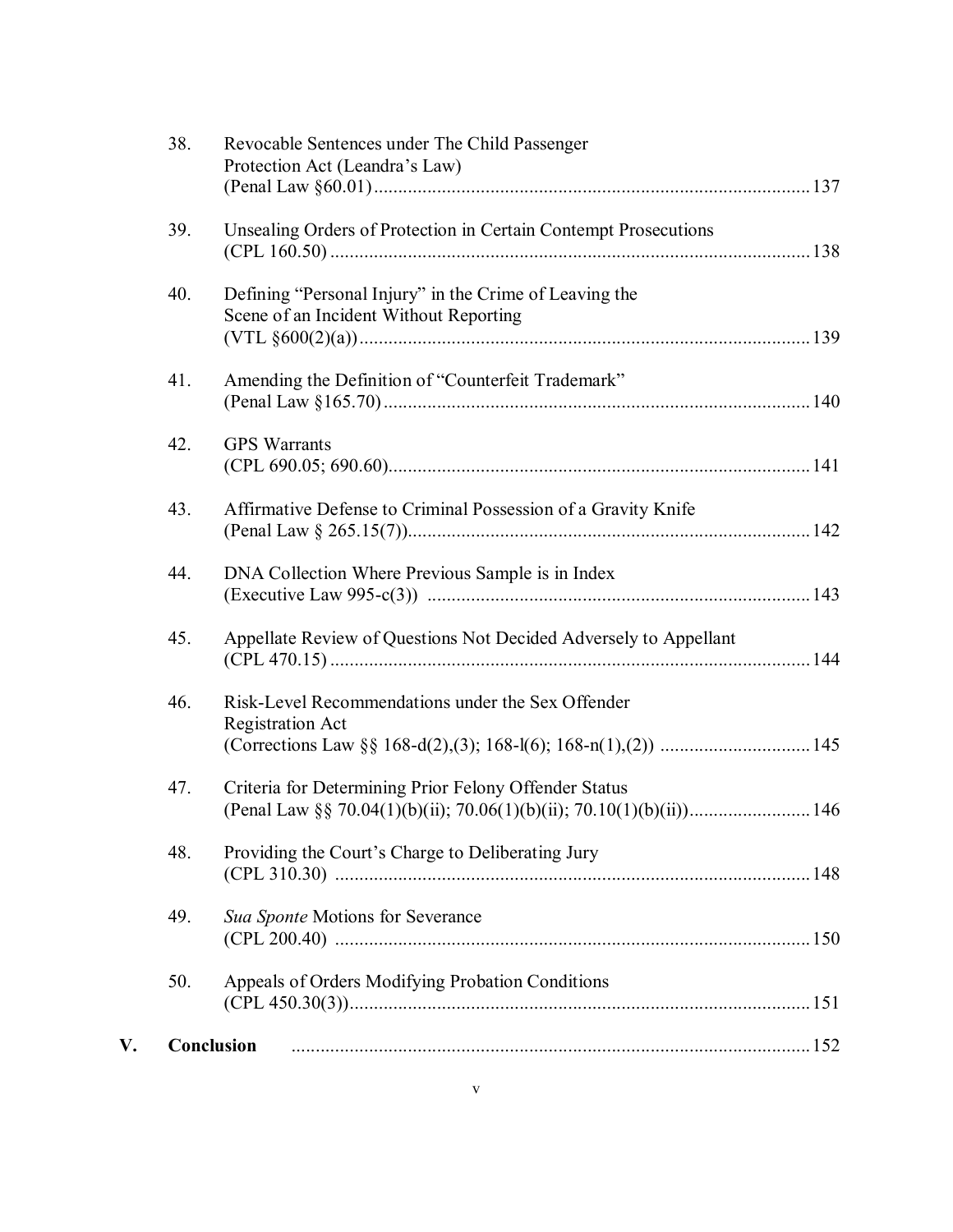## **I. Introduction**

The Advisory Committee on Criminal Law and Procedure, one of the standing advisory committees established by the Chief Administrator of the Courts pursuant to section 212(1)(q) of the Judiciary Law, annually recommends to the Chief Administrative Judge legislative proposals in the area of criminal law and procedure that may be incorporated in the Chief Administrative Judge's legislative program. The Committee makes its recommendations on the basis of its own studies, examination of decisional law and proposals received from bench and bar. The Committee maintains a liaison with the New York State Judicial Conference, bar associations and legislative committees, and other state agencies. In addition to recommending its own annual legislative program, the Committee reviews and comments on other pending legislative measures concerning criminal law and procedure.

In this 2015 Report, the Committee recommends 8 new measures for enactment by the Legislature. Also included are 11 measures previously submitted that remain on the Committee's active legislative agenda. Finally, the Committee provides summaries of 50 previously endorsed proposals which were not passed by one or both house of the legislature, but which continue to be of interest to the Committee. The new measures would:

- provide statutory authorization for defense counsel to attend the presentence probation interview in cases of a conviction following trial, as well as discretionary authority for the court to permit counsel to attend the interview in convictions following a negotiated plea
- add a new Article 731 to the criminal procedure law providing standards where a mentally ill defendant requests permission to proceed *pro se*
- amend the criminal procedure law and executive law to more appropriately limit high risk sexual offenders from access to schools
- permit certain lower courts to unseal their own records in the interest of justice
- require foreign domiciliaries who seek a New York firearm license to consent to an investigation of their home state mental health records
- fix an improper cross reference in the Criminal Procedure Law pertaining to actions that terminate in favor of an accused
- amend the criminal procedure law to restore a sentencing inconsistency occasioned by Leandra's Law
- authorize removal of qualifying cases to a Veterans Court in the same or an adjoining county

Part II of this Report provides the details of and explains the purpose of each new measure. Part III summarizes previously endorsed measures of significant interest to the courts.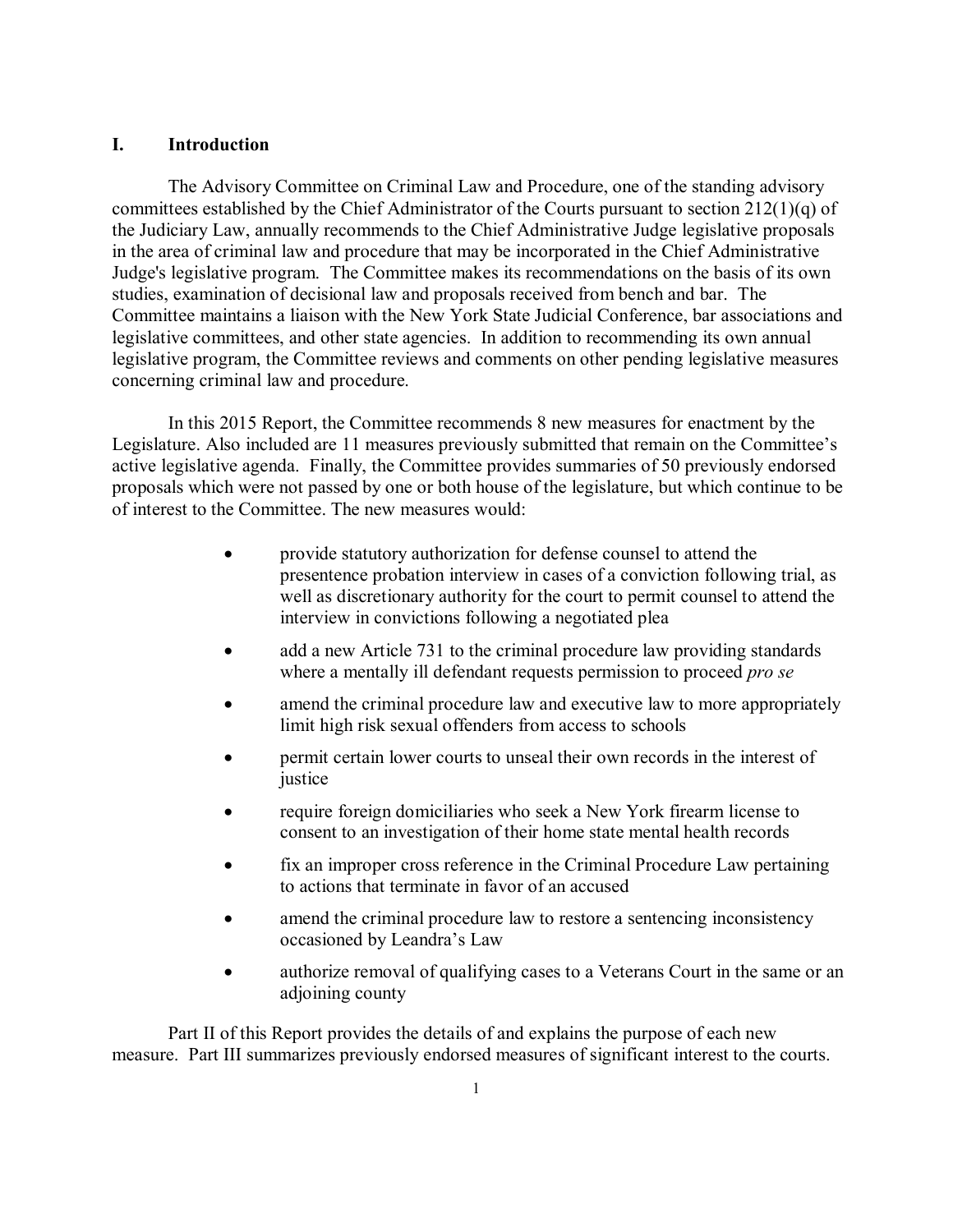In Parts II and III, individual summaries are followed by drafts of proposed legislation. Part IV summarizes temporarily tabled measures that had been previously endorsed by the Committee. Legislative proposals for these measures are available on request to the Committee.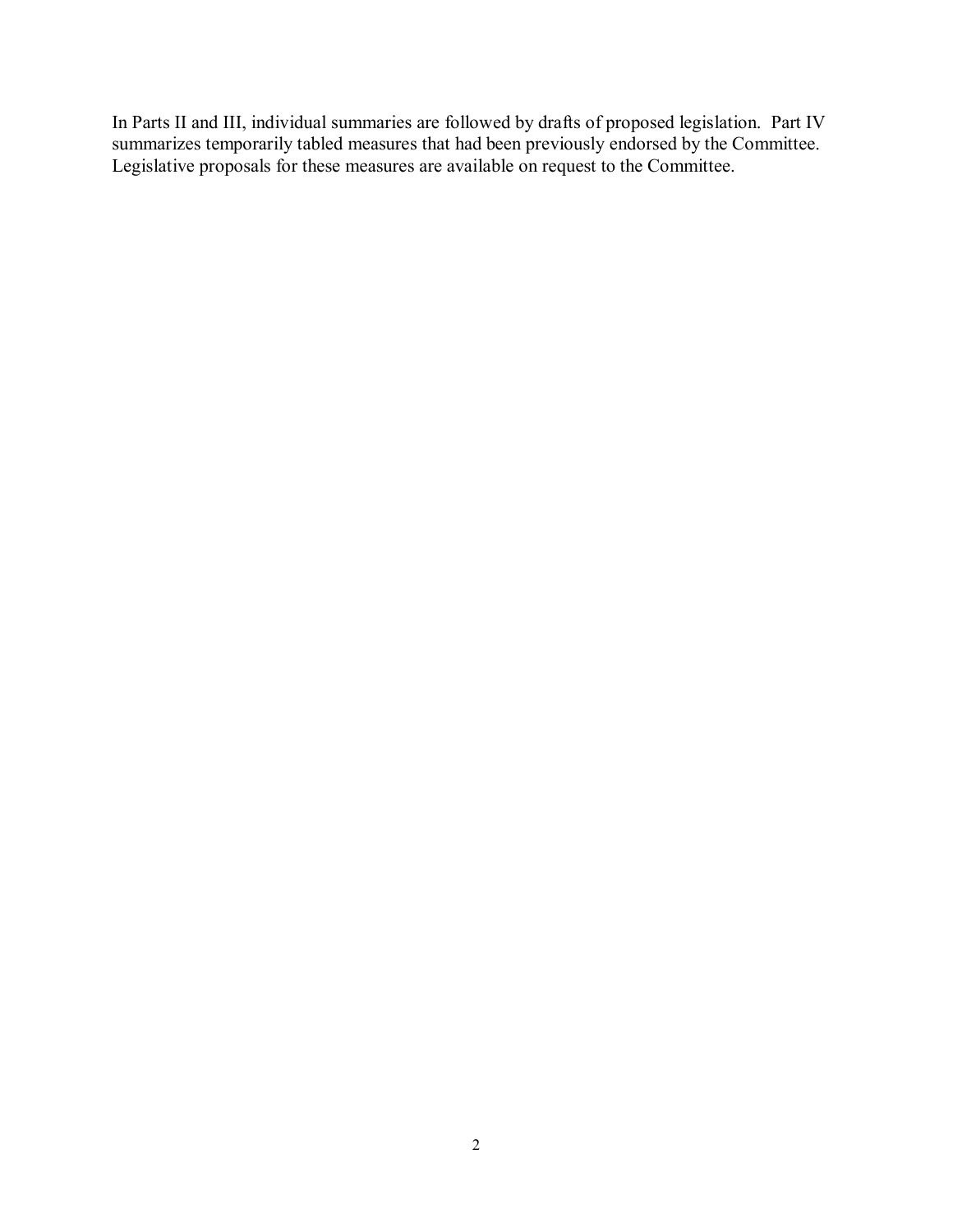## **II. New Measures**

 $\overline{a}$ 

## 1. Counsel's Attendance at Presentence Interviews (CPL 390.30)

The Committee recommends that the Criminal Procedure Law be amended to provide that a defendant convicted after trial may request that his or her attorney be present at the presentence interview conducted pursuant to CPL 390.30. Upon such a request, the court must direct that the defendant's attorney be provided with notice of the time and place of any interview and a reasonable opportunity to attend. This measure also codifies existing practice recognizing a court's discretion to allow defense counsel to attend a presentence interview following conviction by negotiated plea.

Interviews conducted by probation officers after conviction are not considered adversarial, and most courts have held that there is no constitutional right to have counsel present (*see* e.g., *People v. Tisdale*, 952 F.2d 934, 939-940 (6<sup>th</sup> Cir. 1992); *People v. Cortijo*, 291 AD2d 352 (1<sup>st</sup>) Dept. 2002)). Nonetheless, under federal law, if requested, a probation officer who interviews a defendant as part of a presentence investigation must provide defense counsel with notice and a reasonable opportunity to attend the interview (*See* Fed.R.Crim.P. 32(c)(2)). <sup>1</sup> Similarly, many local probation departments in New York State voluntarily allow a defense attorney to attend the presentence interview. Other departments will permit it only if required to do so by court order.<sup>2</sup>

Over 25 years ago, the Judicial Conference Committee on Probation Administration proposed allowing attorneys to attend presentence interviews. Congress thereafter adopted their recommendation and by so doing recognized that the presence of counsel at a presentence interview may protect important interests of a defendant. For instance, counsel can avoid unnecessary misunderstandings and protect defendant from making harmful statements if an appeal is likely or has other pending cases. Counsel also can ensure that defendant's responses are accurate, intelligible and truthful, and that the probation officer has a correct understanding of the defendant's version of the facts and circumstances surrounding the case.

The importance for counsel to be present at the presentence interview in some cases after conviction by trial cannot be overstated. Defendants may be of below-average intelligence, inarticulate or distrusting of authority so that their responses are often not fully clear and not fully candid. Probation officers carry heavy caseloads and are often rushed. A trial is an extraordinarily stressful event, and defendants often maintain the same posture of innocence after trial, which is often perceived as a refusal to accept responsibility and show adequate remorse. The consequences for defendants who fail to fully cooperate in a probation interview may be severe. The presence of informed defense counsel, aware that inaccurate information can affect both the sentence and the defendant's future will provide a considerable safeguard to prevent

<sup>1</sup> Fed.R.Crim.P. 32(c)(2) provides, "The probation officer who interviews a defendant as part of a presentence investigation must, on request, give the defendant's attorney notice and a reasonable opportunity to attend the interview."

<sup>&</sup>lt;sup>2</sup> An informal canvas of defense attorneys statewide indicated that at least 15 counties currently permit a defense attorney to attend the presentence interview.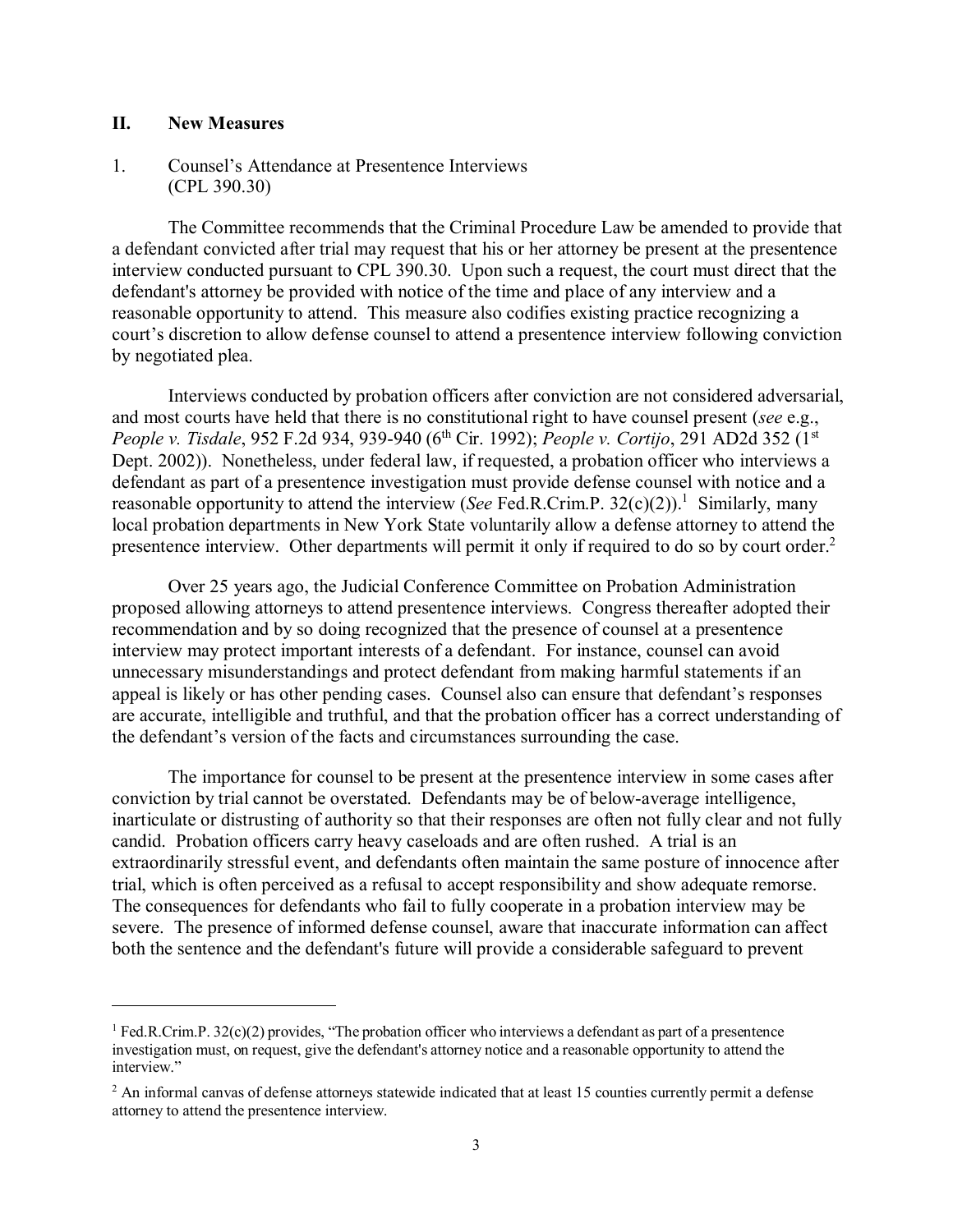#### inaccuracy.

The Committee recommends that New York provide a statutory right for counsel to attend the presentence interview in cases where a defendant stands convicted after trial, and a discretionary right where the conviction is the result of a negotiated plea. The Committee considered but in the end rejected the speculation that defense lawyers might interfere with questioning or prevent clients from speaking frankly at the presentence interview. This has not been the experience of other probation offices, including those in the federal system, and fails to credit the professionalism of both defense lawyers and probation officers. Similar fears were expressed by prosecutors with respect to New York State law which allowed counsel to be present in the grand jury with clients who testify under a waiver of immunity and at line-ups and other identifying procedures. Those fears, virtually everyone in the criminal justice system agrees, have turned out to be unfounded. The presence of counsel at pre-sentence interviews, even if not constitutionally mandated, is fair to the defendant and the Committee believes will promote reliability and accuracy in reporting.

However, the Committee also recognizes that the sheer volume of cases in the state system would create an operational logjam if the right was extended to every conviction (over 20,000 probation reports were filed last year in NYC alone). Moreover, presentence reports following negotiated pleas are often less critical than reports following a trial and the need for counsel usually less significant in most cases. Thus, the Committee proposes more limited protection in convictions by negotiated plea. After a plea of guilty, the decision to allow defense counsel to attend would be in the discretion of the court.

#### **Proposal**

AN ACT to amend the criminal procedure law, in relation to defense counsel's presence at presentence probation interviews

#### The People of the State of New York, represented in Senate and Assembly, do enact as

#### follows:

Section 1. Subdivision 1 of section 390.30 of the criminal procedure law, as enacted by

chapter 996 of the laws of 1970, is amended to read as follows:

1. The investigation. The pre-sentence investigation consists of the gathering of

information with respect to the circumstances attending the commission of the offense, the

defendant's history of delinquency or criminality, and the defendant's social history, employment

history, family situation, economic status, education, and personal habits. Such investigation may

also include any other matter which the agency conducting the investigation deems relevant to the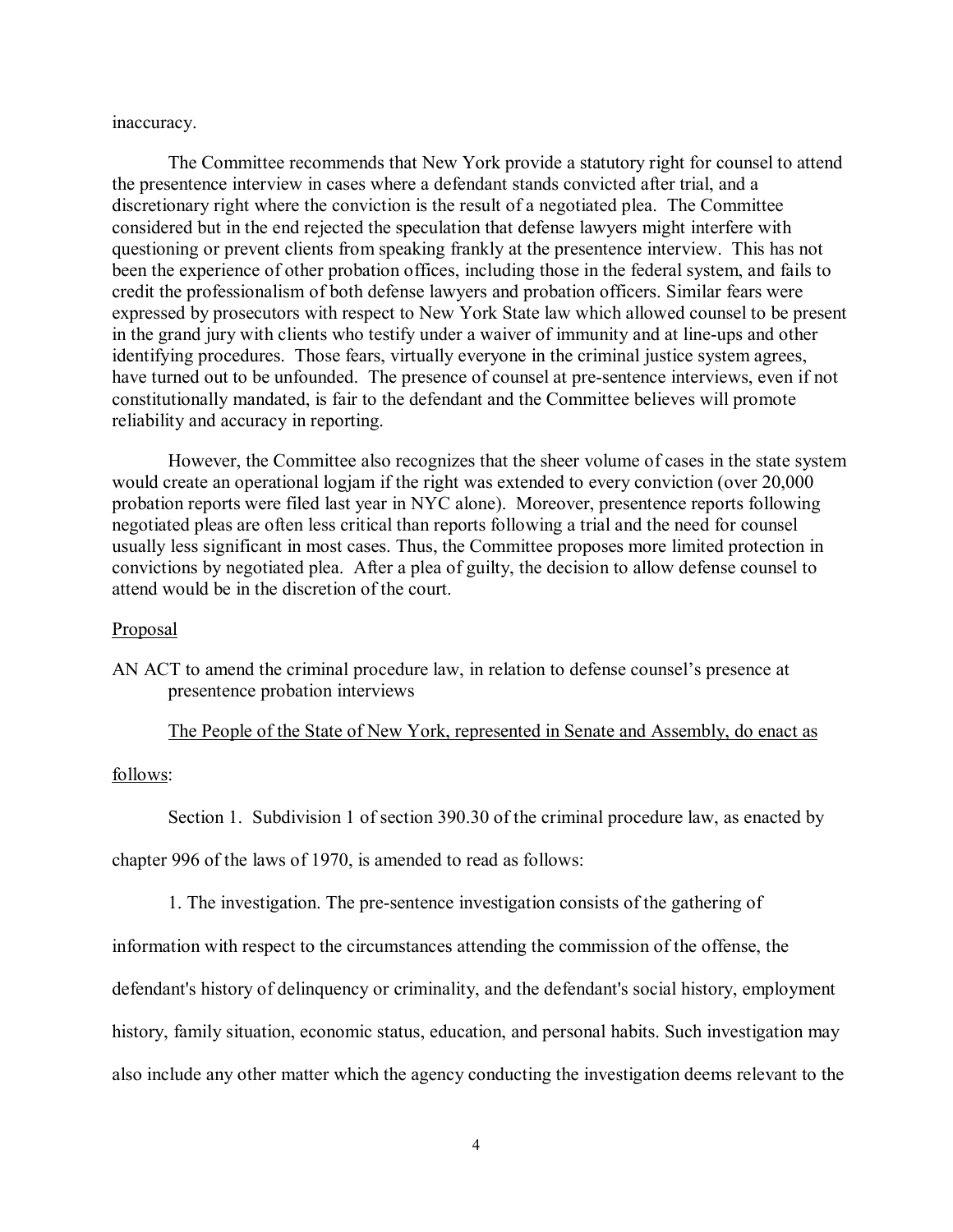question of sentence, and must include any matter the court directs to be included. Upon defendant's application therefor, the court must direct that prior to interviewing a defendant as part of its presentence investigation, the office of probation and correctional alternatives provide defendant's attorney with notice of the time and place of such interview and a reasonable opportunity to attend unless defendant's conviction resulted from a plea of guilty, in which event, such notice shall not be required unless ordered by the court.

§2. This act shall take effect 90 days after it shall have become law, and shall apply to all convictions on or after such effective date.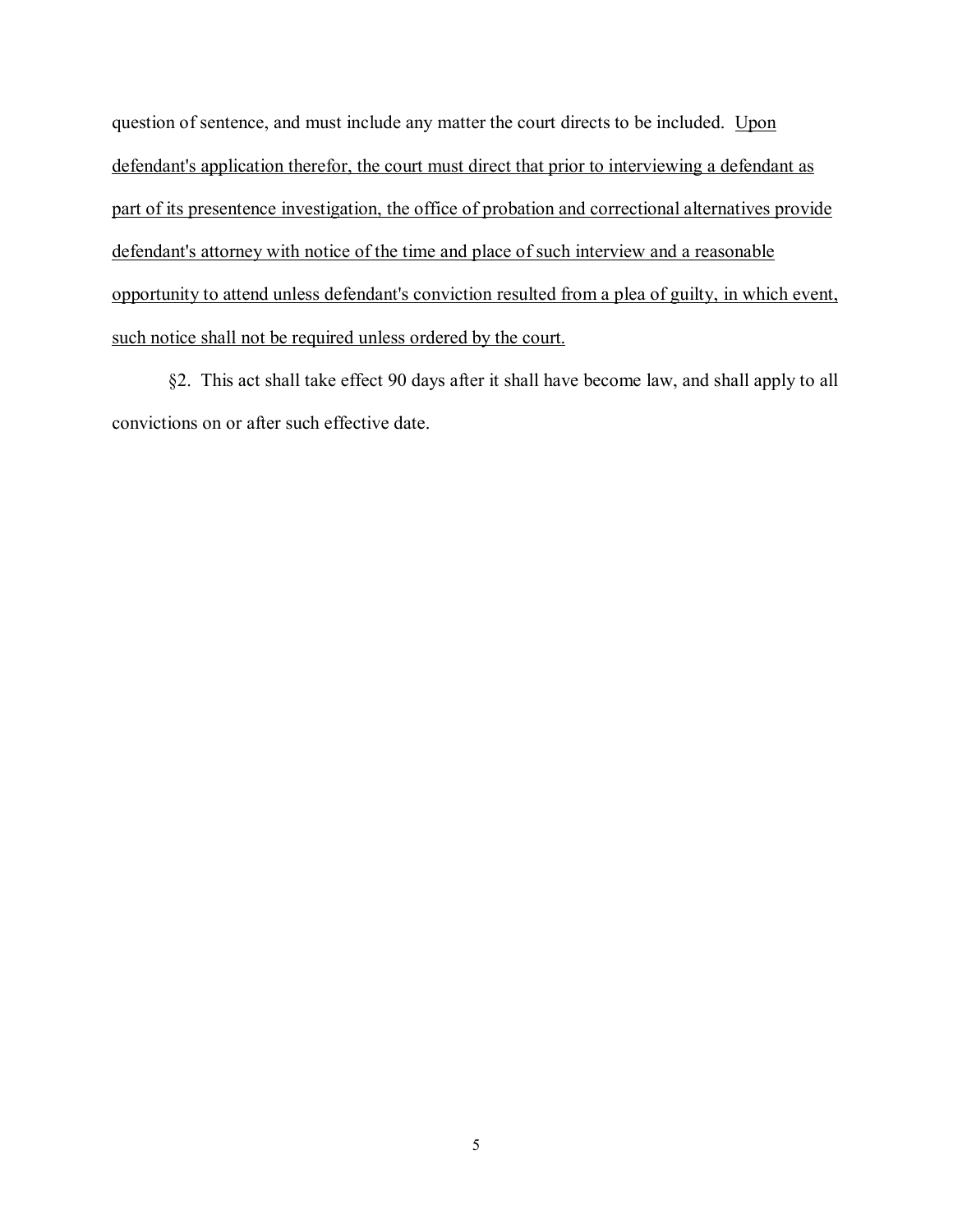2. Mental Disease or Defect Excluding Fitness to Proceed *pro se* (CPL Article 731)

The Committee recommends that the Criminal Procedure Law be amended to provide a mechanism to determine whether a mentally ill defendant who is otherwise competent to stand trial is similarly competent to proceed *pro se*.

Under CPL Article 730, a defendant may not stand trial if he is an "incapacitated person," defined as one who "as a result of mental disease or defect lacks capacity to understand the proceedings against him or assist in his own defense." CPL 710.30 (1). The current statute, by measuring in part whether a defendant can "assist" in his defense seems to contemplate proceedings where a defendant is represented by counsel. Yet, the same standard also applies under current New York law where a defendant elects to proceed *pro se.* 

In reality, however, the mental abilities necessary to provide assistance to an attorney are far different than those needed to represent oneself, and states are permitted to create different competency standards for *pro se* defendants (*see Indiana v. Edwards,* 554 US 164 (2008)). In *Edwards*, a state trial court found the defendant competent to stand trial with counsel but incompetent to represent himself. The court therefore denied defendant's request to proceed *pro se* and directed the trial to proceed with counsel over defendant's objection. The United States Supreme Court upheld the constitutionality of this approach acknowledging that a defendant can lack "the mental capacity to conduct his trial defense unless represented" (554 US at 174). The Court reaffirmed its seminal holding in *Dusky v. United States,* (362 US 402 (1960)), that the standards for mental competency must focus on a defendant's "present ability to consult with his lawyer" (554 US at 174 (*quotation omitted*)). The question of competence to represent oneself, the Court held, however, is quite different:

[A]n individual may well be able to satisfy *Dusky's* mental competence standard, for he will be able to work with counsel at trial, yet at the same time he may be unable to carry out the basic tasks needed to present his own defense without the help of counsel. . . . The American Psychiatric Association (APA) tells us without dispute in its *amicus*  brief filed in support of neither party that "disorganized thinking, deficits in sustaining attention and concentration, impaired expressive abilities, anxiety, and other common symptoms of severe mental illness can impair the defendant's ability to play the significantly expanded role required for self-representation even if he can play the lesser role of represented defendant" (554 US at 176 (*citations omitted*)).

The Court thus held that "the Constitution permits States to insist upon representation by counsel for those competent enough to stand trial under *Dusky* but who still suffer from severe mental illness to the point where they are not competent to conduct trial proceedings themselves." 554 US at 178.

The New York Court of Appeals recently considered the *Edwards* case and whether New York recognized a separate state standard for competency to proceed *pro se* (*see People v. Stone,*  (22 NY3d 520 (2014)). The *Stone* Court found that the defendant's rights in that case had not been violated where the court allowed defendant to proceed *pro se* without conducting a mental competency inquiry. Although the Court held that *Edwards* did not require that states adopt a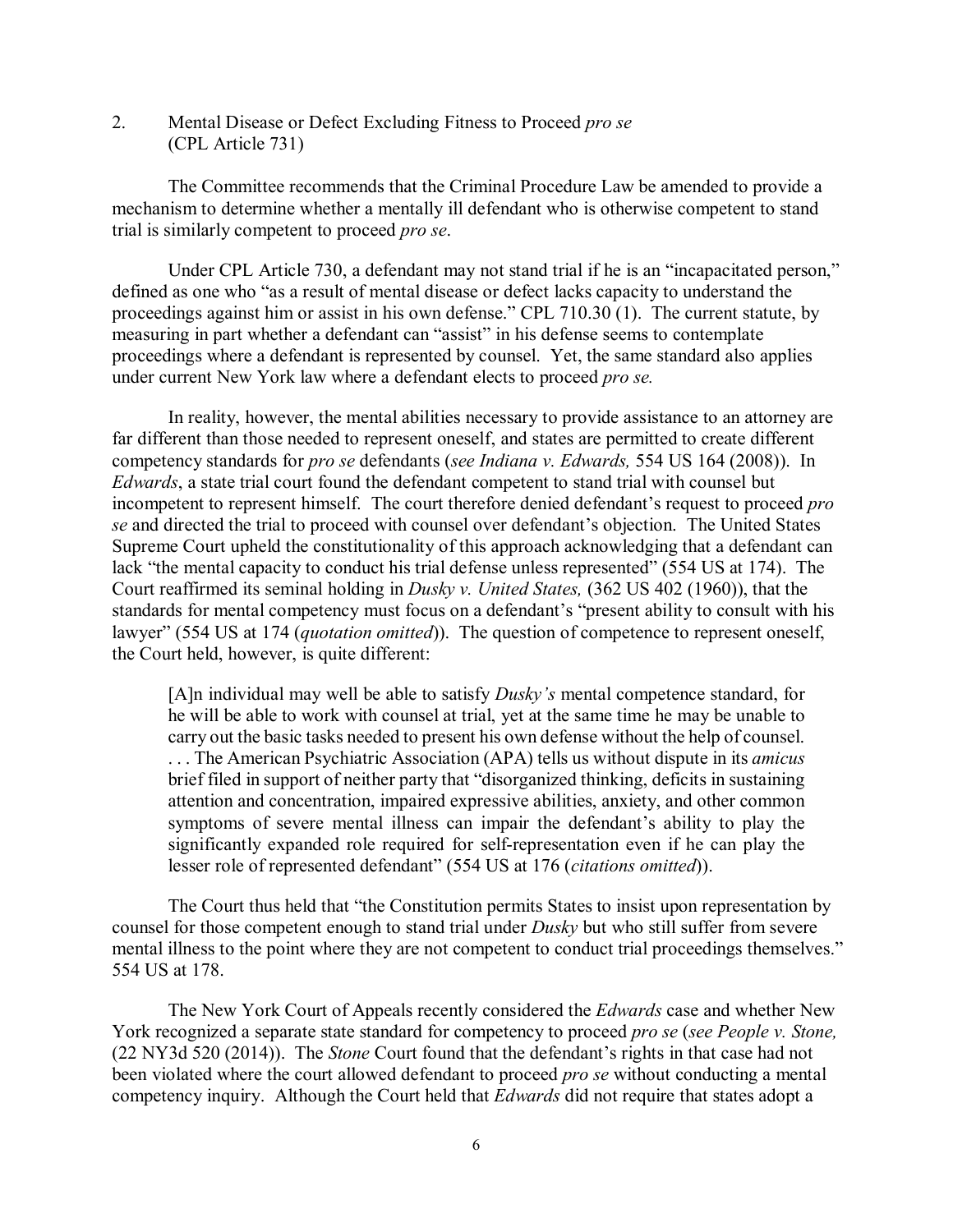two-tiered competency standard it acknowledged that a defendant who was competent to stand trial but unable to "knowingly, voluntarily and intelligently waive the right to counsel and proceed *pro se"* could be required to proceed with a lawyer (22 NY3d at 576). The Court found:

> Consistent with *Edwards,* New York courts can, in appropriate circumstances, deny a self-representation request if a severely mentallyill defendant who is competent to stand trial otherwise lacks the mental capacity to waive counsel and proceed *pro se* (22 NY3d at 577).

However, the Court provided little guidance on the standard a trial court should use when confronting a mentally ill defendant, minimally competent to stand trial, who asks to proceed *pro se* because that precise issue was not presented (at the time of Stone's *pro se* request, there was no indication that he suffered severe mental illness). Thus in New York there remains no clear standard for a court to apply in cases involving mentally ill defendants who ask to proceed *pro se*. Article 730 is fundamentally unhelpful because it only applies to the issue of competency to stand trial, not competency to proceed *pro se*.

One obvious analytical difficulty in devising a different competency standard for *pro se*  litigants is that such defendants have the right to present an incompetent defense (s*ee, e.g., People v. Vivenzio*, 62 NY2d 775 (1984); *People v. Providence,* 308 AD2d 200 (1st Dept. 2003), *aff'd,* 2 NY3d 579 (2004)). Indeed, it will be the rare case where a *pro se* criminal defendant does not put himself or herself at a severe disadvantage by foregoing representation. The question then becomes what justifies distinguishing a nominally sound *pro se* litigant who does a terrible job from a mentally ill litigant who engages in equivalent incompetent advocacy. The answer is severe mental illness. It might be argued that the vast majority of *pro se* defendants, by definition, evidence the propensity to make extraordinarily poor choices simply by proceeding without a lawyer. But, there is merit in distinguishing between the average, inept *pro se* litigant and a defendant who is severely impaired by schizophrenia, bi-polar disorder or some other serious mental illness. In such cases a defendant who is given the right to proceed *pro se* under current law may be denied his right to a fair trial. This measure seeks to remedy that problem.

The Committee recommends in this measure that a new Article 731 be adopted to provide a standard and procedures to be followed where a court is confronted with a mentally ill defendant seeking to proceed *pro se* who the court believes is a person incapacitated to proceed *pro se*. The Committee created a new Article rather than attempt to stitch the topic into the body of Article 730 to avoid any confusion of the two issues. Nonetheless, to the extent possible, the measure adopts by reference many of the definitions and procedures set forth in Article 730.

In developing a definition of an "person incapacitated to proceed *pro se*" the Committee, consulted with mental health professionals and incorporated provisions from the ABA Criminal Justice Mental Health Standards, *Indiana v. Edwards* (554 U.S. 164 (2008)) and CPL Article 730. Section 731.10(1) of the measure defines an person incapacitated to proceed *pro se* as a defendant who as a result of mental disease or defect lacks capacity to understand the proceedings against him or her, or to knowingly, voluntarily and intelligently waive the constitutional right to counsel, or to appreciate the consequences of the decision to proceed without representation by counsel, or to comprehend the range of applicable punishments or to carry out the basic tasks needed to present his or her own defense without the help of counsel.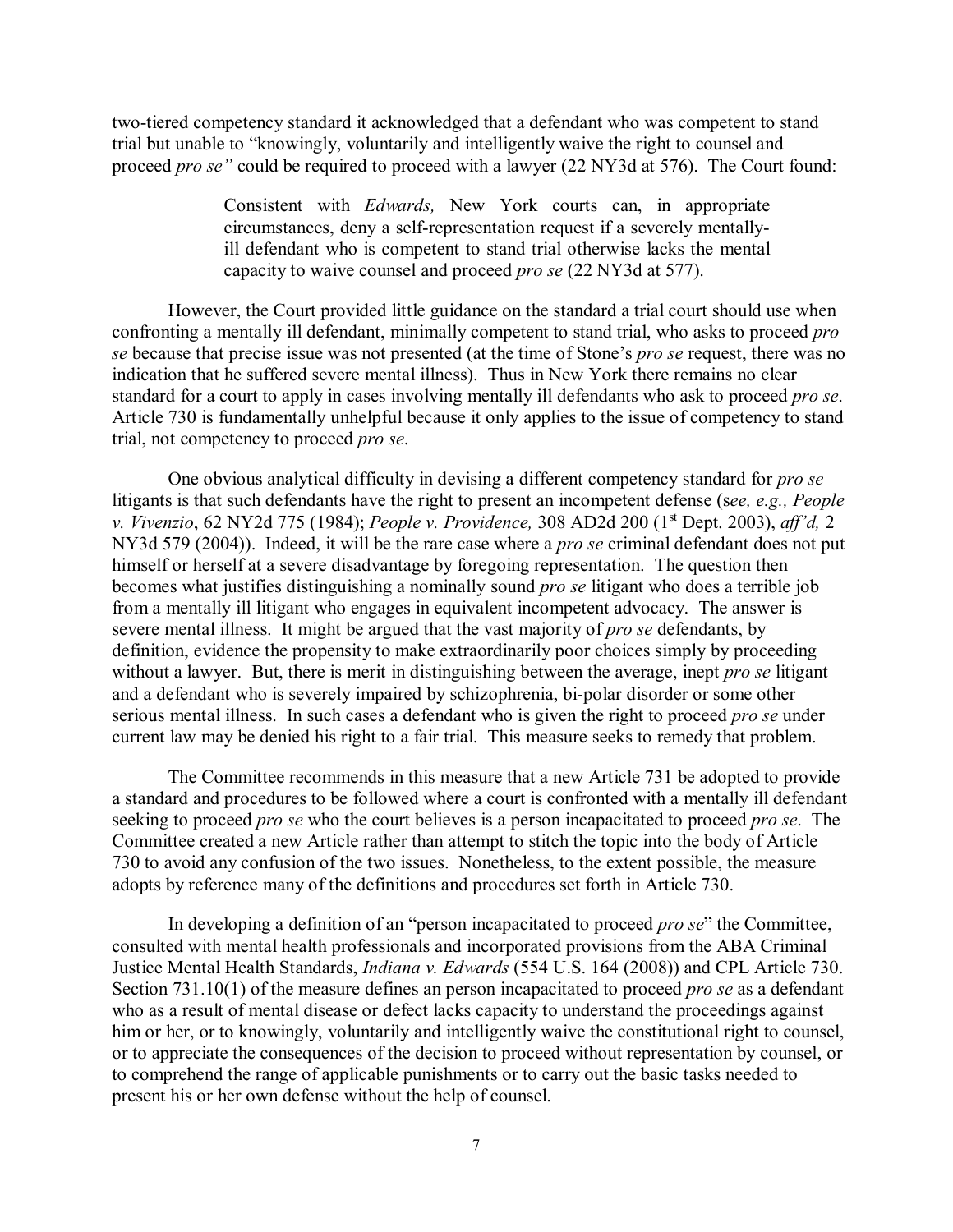This measure further provides specific factors that a psychiatric examiner should consider in forming an opinion as to the capacity of an accused to proceed *pro se*. These factors, suggested by the American Psychiatric Association and American Academy of Psychiatry and the Law, include evaluating the defendant's ability to formulate and communicate coherent thoughts, to make decisions in a trial context, to withstand the stress of trial, to relate to the court or a jury and to cooperate with standby counsel if one is appointed.

Finally, by adopting by reference the procedures used in Article 730, the measure affords appropriate due process protections in a framework that is very familiar to courts, criminal practitioners and mental health professionals. The measure is therefore readily adaptable to current practice.

## Proposal

AN ACT to amend the criminal procedure law, in relation to assessing a defendant's mental fitness to proceed pro se in a criminal proceeding

The People of the State of New York, represented in Senate and Assembly, do enact as

## follows:

Section 1. The criminal procedure law is amended by adding a new article 731 to read as follows:

Article 731 – Mental disease or defect excluding fitness to proceed *pro se*

§731.10 Fitness to proceed *pro se*; definitions

1. "Person incapacitated to proceed *pro se*" means a defendant who as a result of mental disease or defect lacks capacity to understand the proceedings against him or her, or to knowingly, voluntarily and intelligently waive the constitutional right to counsel, or to appreciate the consequences of the decision to proceed without representation by counsel, or to comprehend the range of applicable punishments or to carry out the basic tasks needed to present his or her own defense without the help of counsel.

2. "Pro se examination report" means a report made by a psychiatric examiner setting forth his or her opinion as to whether the defendant is or is not an person incapacitated to proceed pro se. The report shall include the nature and extent of the examination and, if the examiner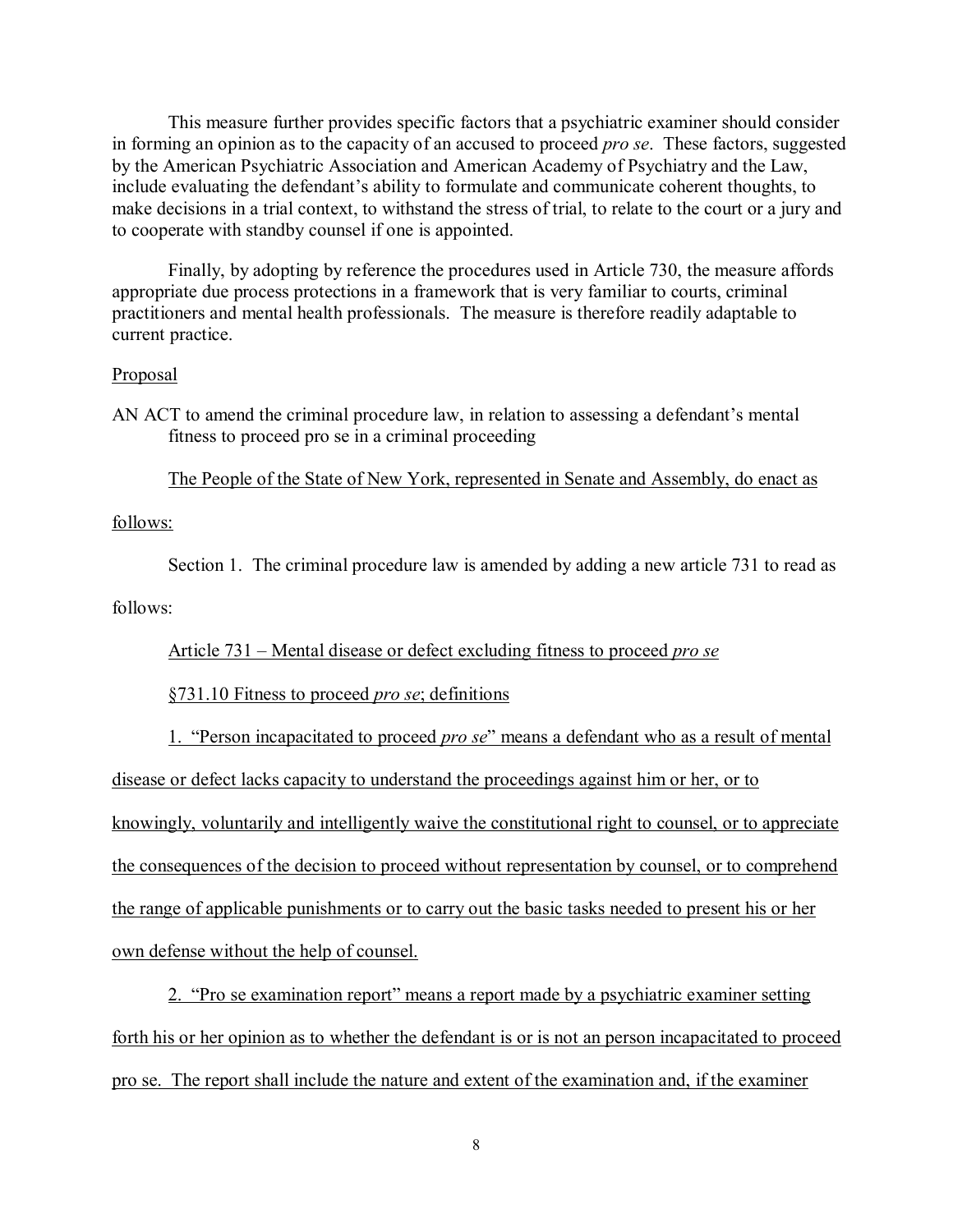finds that the defendant is an person incapacitated to proceed pro se, a detailed statement of the reasons for his or her opinion by making particular reference to the defendant's lack of capacity to understand the proceedings against him or her or the defendant's impairment, to a significant degree, in the abilities which are necessary for self-representation, including but not limited to the ability to formulate and communicate coherent thoughts, to make decisions in a trial context, to withstand the stress of trial, to relate to the court or a jury and to cooperate with standby counsel if one is appointed.

§731.25 Fitness to proceed *pro se*; order of examination and findings

Notwithstanding any finding of fitness under this article, if a criminal court has reason to believe that a defendant who elects to proceed *pro se* may be an person incapacitated to proceed *pro se*, the court shall issue an order of examination to determine if the defendant is an person incapacitated to proceed *pro se*. Except as otherwise provided in this Article, the provisions of sections 730.10 730.20 and 730.30 governing the procedure for an order of examination shall apply to the procedure for an order of examination under this section.

When a criminal court is satisfied that the defendant is not an person incapacitated to proceed *pro se*, the criminal action against the defendant must proceed. If it is satisfied that the defendant is an person incapacitated to proceed *pro se*, the court must deny the defendant's application to proceed *pro se*.

§ 2. This act shall take effect on the first of November next succeeding the date on which it shall have become a law.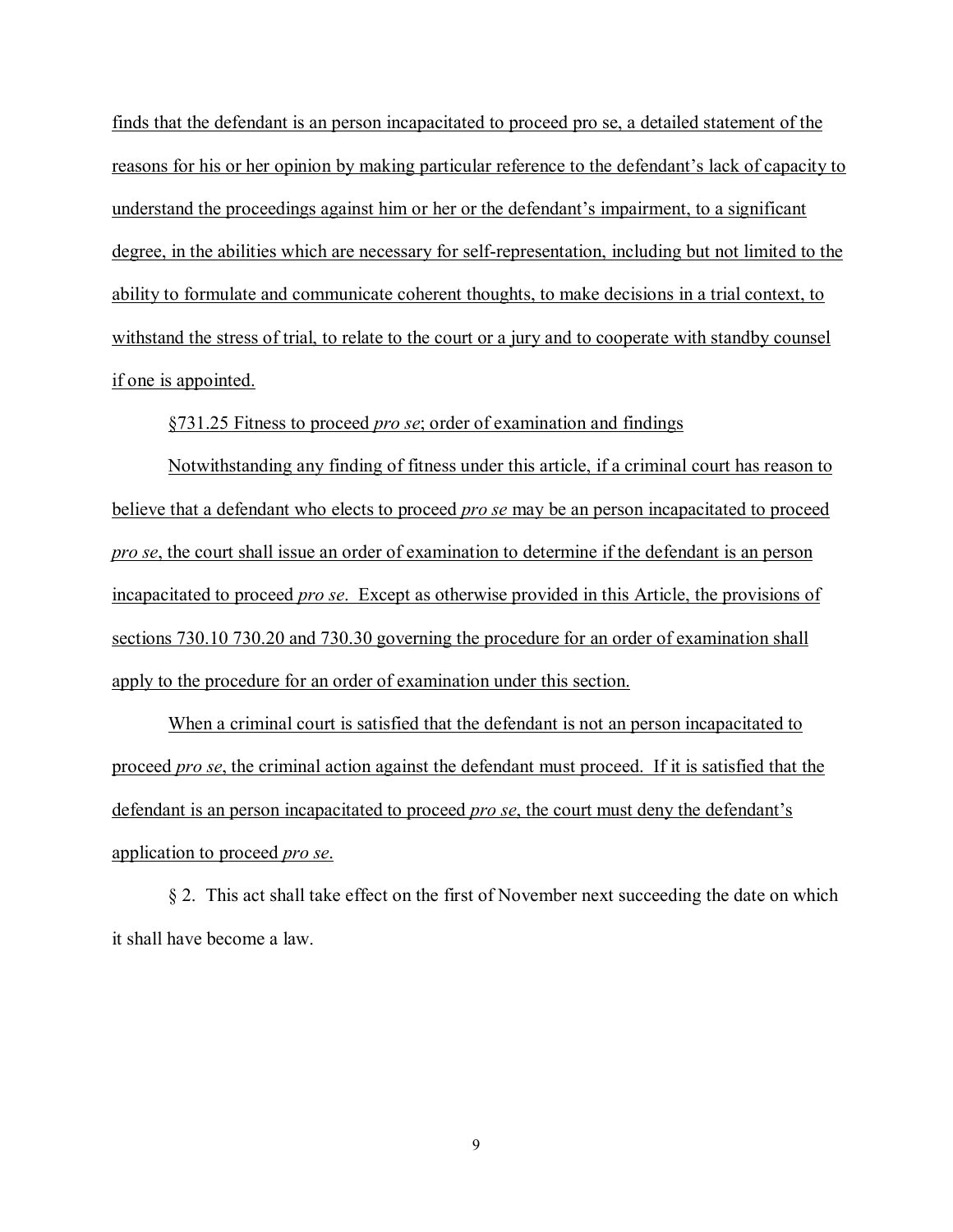3. Residency Restrictions for Certain Sex Offenders. (PL § 65.10(4-a)(a); Executive Law § 259-c(14))

The Committee recommends that the Criminal Procedure Law and the Executive Law be amended to more effectively address the issue of sex offender residency requirements for offenders convicted of a sex crime.

A convicted sex offender sentenced to probation or a conditional discharge, or who is on parole or subject to conditional release with respect to a sex crime where the victim was under the age of 18, or who is a level 3 sex offender under the Sex Offender Registration Act (SORA) is generally required to refrain from knowingly entering within 1000 feet of a school when a minor is present at the school (see PL  $\frac{6}{5}$  65.10 (4-a)(a); Executive Law  $\frac{6}{5}$  259-c(14)). "School grounds" is defined to include property within 1,000 feet of a school. In dense urban areas like New York City, there are few locations which are not within 1,000 feet of a school. Only 14 of 270 shelters in the New York City system have been determined to be compliant with the 1,000-foot rule. This means that enforcement of the current law forecloses many convicted sex offenders from being able to live in many appropriate residences.

In 2014, the New York City Department of Homeless Services began to enforce the statute with respect to its facilities. The result has been that the vast majority of homeless shelters, which are often the only housing option for many sex offenders being released from prison, are now unavailable to them. That problem, in turn, has led the Department of Correction and Community Supervision to hold some sex offenders past their mandatory release dates because of the absence of any housing options. In turn, that has prompted petitions for writs of *habeas corpus*, demanding the release of offenders notwithstanding the lack of any housing for them.<sup>1</sup>

There is scant evidence that sex offender residency requirements have any impact in reducing recidivism. The majority of children who are sexually abused are abused by someone well-known to them and studies which have attempted to determine whether sex offenders who live in proximity to schools are more likely to re-offend have failed to find a relationship.<sup>2</sup> Further, there is little question that in some cases public safety is being jeopardized by the limited housing options now available to convicted sex offenders. Offenders who have never evidenced any deviant sexual interest in children have sometimes been moved throughout the New York City shelter system repeatedly, to the dismay of supervising parole officers, in order to comply with the 1,000-foot rule. The moves hinder the ability for such offenders to obtain employment

 <sup>1</sup> *See "Housing Restrictions Keep Sex Offenders in Prison Beyond Release Dates",* NY Times, August 21, 2014.

<sup>2</sup> According to a recent report, "only one study (Minnesota Department of Corrections, 2007) has investigated the potential effectiveness of sexual offender residence restrictions to reduce recidivism. The authors examined the offense patterns of 224 sexual offenders released between 1990 and 2005. The results demonstrated that residence restrictions would not have prevented any re-offenses. Of the 224 offenders, only 27 (12%) established contact with their victim(s) within one mile of the offenders' home and not one established contact near a school, park, or playground. The Colorado Department of Public Safety (2004) used mapping software to examine the residential proximity to school and daycare centers of 13 sexual offenders who sexually recidivated in a study of 130 sexual offenders over a 15-month follow-up period (15 offenses by 13 offenders). The results demonstrated that recidivists were randomly located and were not significantly more likely than non-recidivists to live within 1,000 feet of a school or daycare" ("Sex Offender Residence Restrictions," Association for the Treatment of Sexual Abusers - Public Policy Briefs, 2008).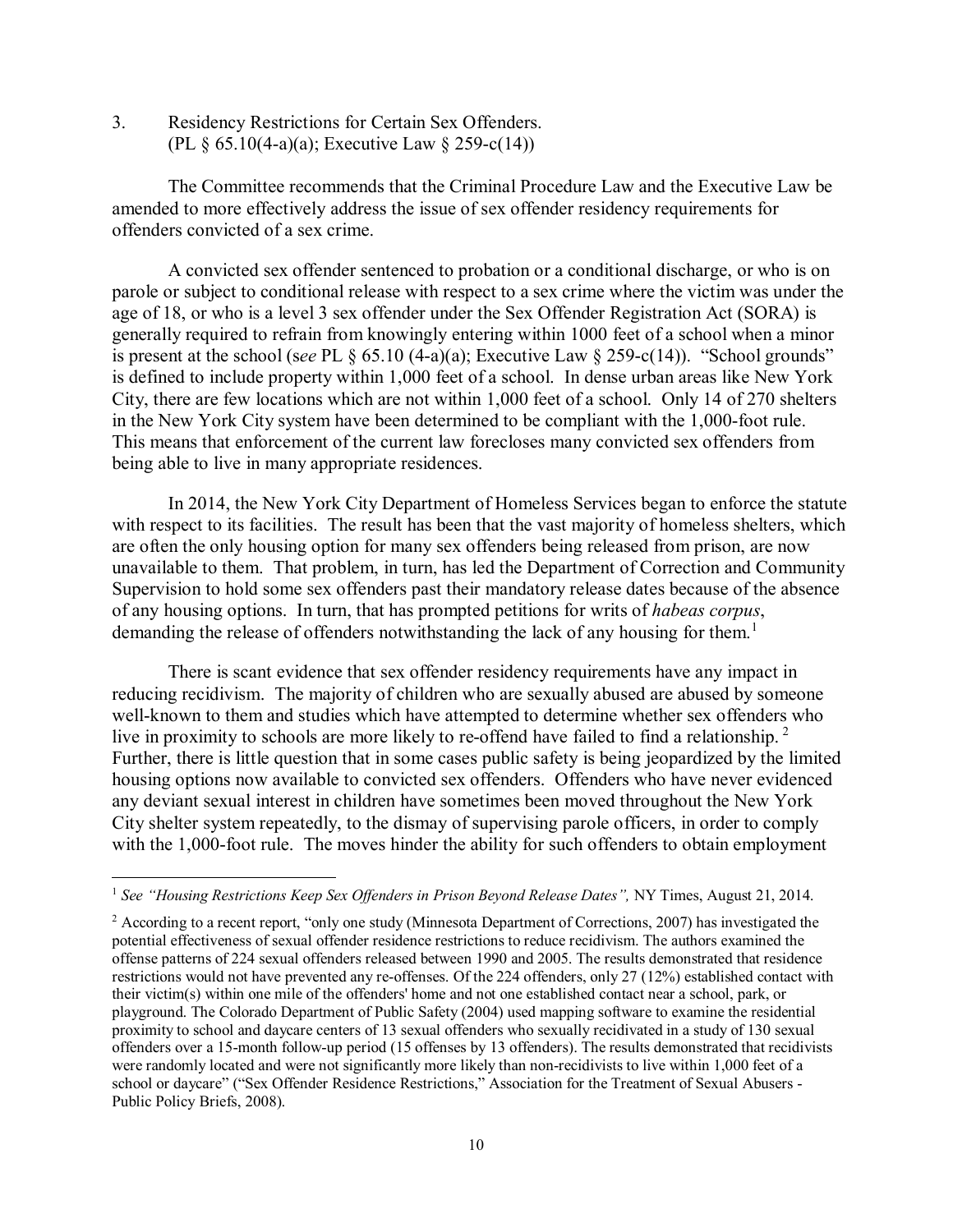and stable housing, goals whose fulfillment would reduce re-offense risk. Ironically then, the difficulty in finding housing makes it more difficult to establish appropriate living situations for this population and thus creates a greater risk of re-offense - clearly an unintended consequence of these laws.

Current reliance on the SORA risk level assessment system is also problematic. The accuracy of the SORA risk assessment process has been subject to significant criticism.<sup>3</sup> The process also fails to distinguish "high risk" sex offenders from offenders who are at substantial risk to offend against children. A sex offender who is at high risk to offend against an adult may have no sexual interest in children and may be at a very low risk to offend against a child. At the same time, an offender who may never have been convicted of a sex crime against a child and may have been deemed a moderate risk offender under SORA's risk assessment process may have a deviant sexual interest in children and be at a substantial risk to sexually offend against a minor. Under current law, such an offender would not be subject to the 1,000-foot rule.

This measure is designed to target the appropriate sex offender population at substantial risk to reoffend against children. It therefore eliminates the coverage of all Level 3 "high risk" offenders where the offender's sex crime did not involve a minor victim, and replaces it with a designation by the court that the offender poses a "substantial risk" to commit a sexual offense against a victim under the age of eighteen. In making that designation, the sentencing court may find such a risk exists based either on the offender's history of committing such a sexual offense or on a psychological assessment indicating such a risk. Moreover, although the court is permitted to consider the offender's risk level, it is not bound by that determination. The court is required to make the designation at the same time as the court determines the offender's risk level classification pursuant to Article 6-C of the Correction Law; however, it must make an interim finding if the SORA designation cannot be made at the time of sentence. In such a case, the court can refine its designation at the time of the SORA classification or at any other time upon a showing of changed circumstances.

# Proposal

AN ACT to amend the criminal procedure law, in relation to sex offender residency requirements

## The People of the State of New York, represented in Senate and Assembly, do enact as

## follows:

Section 1. Paragraph (a) of subdivision 4-a of section 65.10 of the penal law, as amended

by chapter 67 of the laws of 2008, is amended as follows:

(a) When imposing a sentence of probation or conditional discharge upon a person

<sup>&</sup>lt;sup>3</sup> See, e.g., Association of the Bar of the City of New York: "Report on Legislation by the Criminal Courts" Committee, The Criminal Justice Operations Committee and the Corrections and Community Reentry Committee: A-4591-A\S-3138-A" (discussing problems with the SORA risk assessment system and supporting legislation to reform it).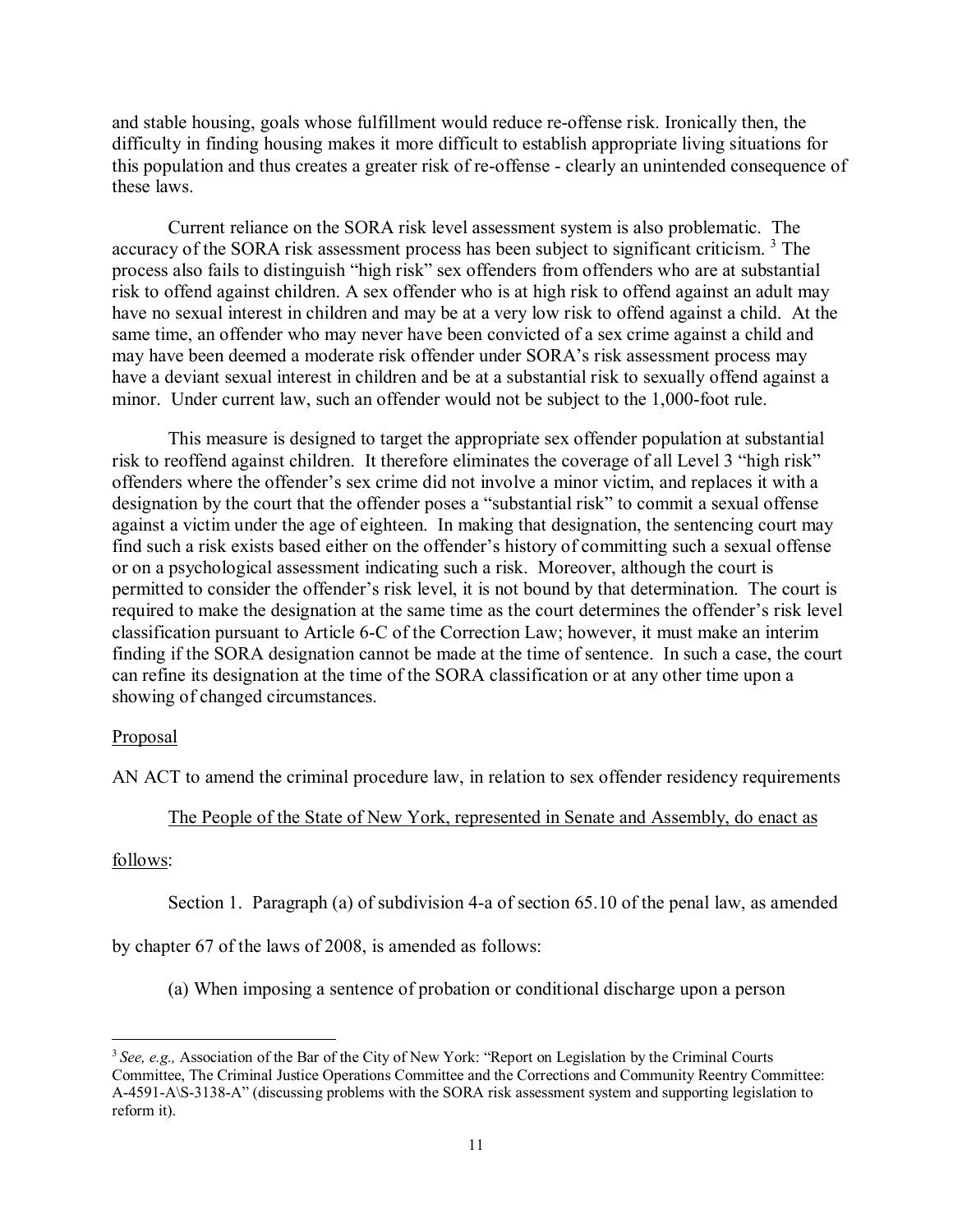convicted of an offense defined in article one hundred thirty, two hundred thirty-five or two hundred sixty-three of this chapter, or section 255.25, 255.26 or 255.27 of this chapter, and the victim of such offense was under the age of eighteen at the time of such offense or such person has been designated [a level three sex offender pursuant to subdivision six of section 168-1 of the correction law] by the court as being at a substantial risk to commit a sexual offense against a victim under the age of eighteen, the court shall require, as a mandatory condition of such sentence, that such sentenced offender shall refrain from knowingly entering into or upon any school grounds, as that term is defined in subdivision fourteen of section 220.00 of this chapter, or any other facility or institution primarily used for the care or treatment of persons under the age of eighteen while one or more of such persons under the age of eighteen are present, provided however, that when such sentenced offender is a registered student or participant or an employee of such facility or institution or entity contracting therewith or has a family member enrolled in such facility or institution, such sentenced offender may, with the written authorization of his or her probation officer or the court and the superintendent or chief administrator of such facility, institution or grounds, enter such facility, institution or upon such grounds for the limited purposes authorized by the probation officer or the court and superintendent or chief officer. Nothing in this subdivision shall be construed as restricting any lawful condition of supervision that may be imposed on such sentenced offender.

For the purpose of this section an offender shall be designated by the court as being at a substantial risk to commit a sexual offense against a victim under the age of eighteen when the court finds such a risk exists based on either the offender's history of committing such a sexual offense or sexual offenses or a psychological assessment indicating such a risk. In making its determination, the court may consider the offender's risk level pursuant to article 6-C of the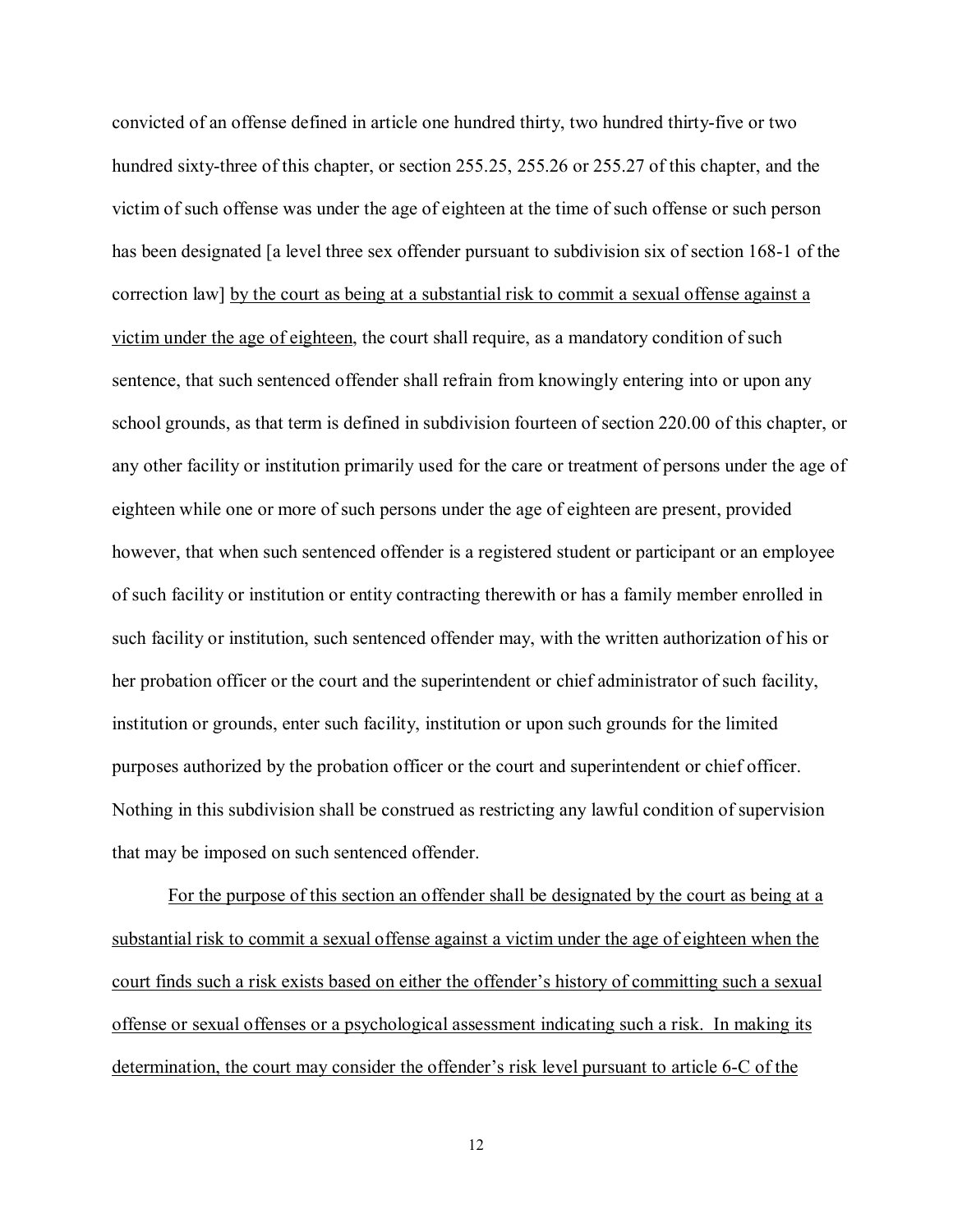correction law but may make its determination pursuant to this subdivision notwithstanding the offender's risk level classification pursuant to such article. The court's determination pursuant to this subdivision shall be made at the same time as the court determines the offender's risk level classification pursuant to article 6-C of the correction law, provided, however, that if such risk level classification for any reason has not been made by the time the offender is sentenced, the court shall make the determination required by this subdivision at the time of sentencing and may modify that determination at the time a risk level classification pursuant to article 6-C is made. A party may petition the court at any time to modify the determination required by this subdivision based on changed circumstances.

§2. Subdivision 14 of section 259-c of the executive law, as amended by chapter 62 of the laws of 2011, is amended as follows:

14. notwithstanding any other provision of law to the contrary, where a person serving a sentence for an offense defined in article one hundred thirty, one hundred thirty-five or two hundred sixty-three of the penal law or section 255.25, 255.26 or 255.27 of the penal law and the victim of such offense was under the age of eighteen at the time of such offense, or such person has been [determined such person has been] designated [a level three sex offender pursuant to subdivision six of section one hundred sixty-eight-l of the correction law] by the court as being at a substantial risk to commit a sexual offense against a victim under the age of eighteen, is released on parole or conditionally released pursuant to subdivision one or two of this section, the board shall require, as a mandatory condition of such release, that such sentenced offender shall refrain from knowingly entering into or upon any school grounds, as that term is defined in subdivision fourteen of section 220.00 of the penal law, or any other facility or institution primarily used for the care or treatment of persons under the age of eighteen while one or more of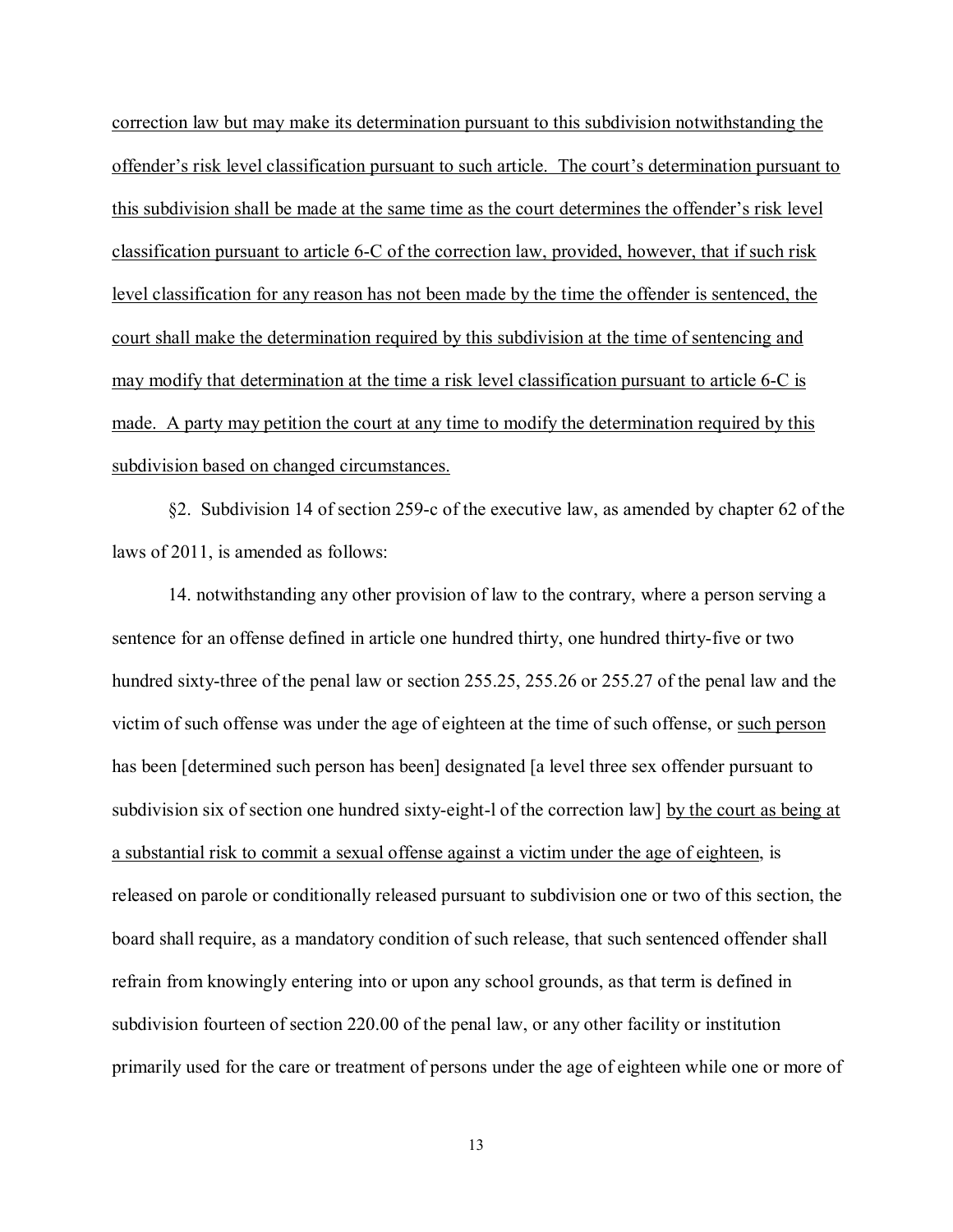such persons under the age of eighteen are present, provided however, that when such sentenced offender is a registered student or participant or an employee of such facility or institution or entity contracting therewith or has a family member enrolled in such facility or institution, such sentenced offender may, with the written authorization of his or her parole officer and the superintendent or chief administrator of such facility, institution or grounds, enter such facility, institution or upon such grounds for the limited purposes authorized by the parole officer and superintendent or chief officer. Nothing in this subdivision shall be construed as restricting any lawful condition of supervision that may be imposed on such sentenced offender.

For the purpose of this section an offender shall be designated by the court as being at a substantial risk to commit a sexual offense against a victim under the age of eighteen when the court finds such a risk exists based on either the offender's history of committing such a sexual offense or sexual offenses or a psychological assessment indicating such a risk. In making its determination, the court may consider the offender's risk level pursuant to article 6-C of the correction law but may make its determination pursuant to this subdivision notwithstanding the offender's risk level classification pursuant to such article. The court's determination pursuant to this subdivision shall be made at the same time as the court determines the offender's risk level classification pursuant to article 6-C of the correction law, provided, however, that if such risk level classification for any reason has not been made by the time the offender is sentenced, the court shall make the determination required by this subdivision at the time of sentencing and may modify that determination at the time a risk level classification pursuant to article 6-C is made. A party may petition the court at any time to modify the determination required by this subdivision based on changed circumstances.

§3. This act shall take effect 120 days after it shall have become law.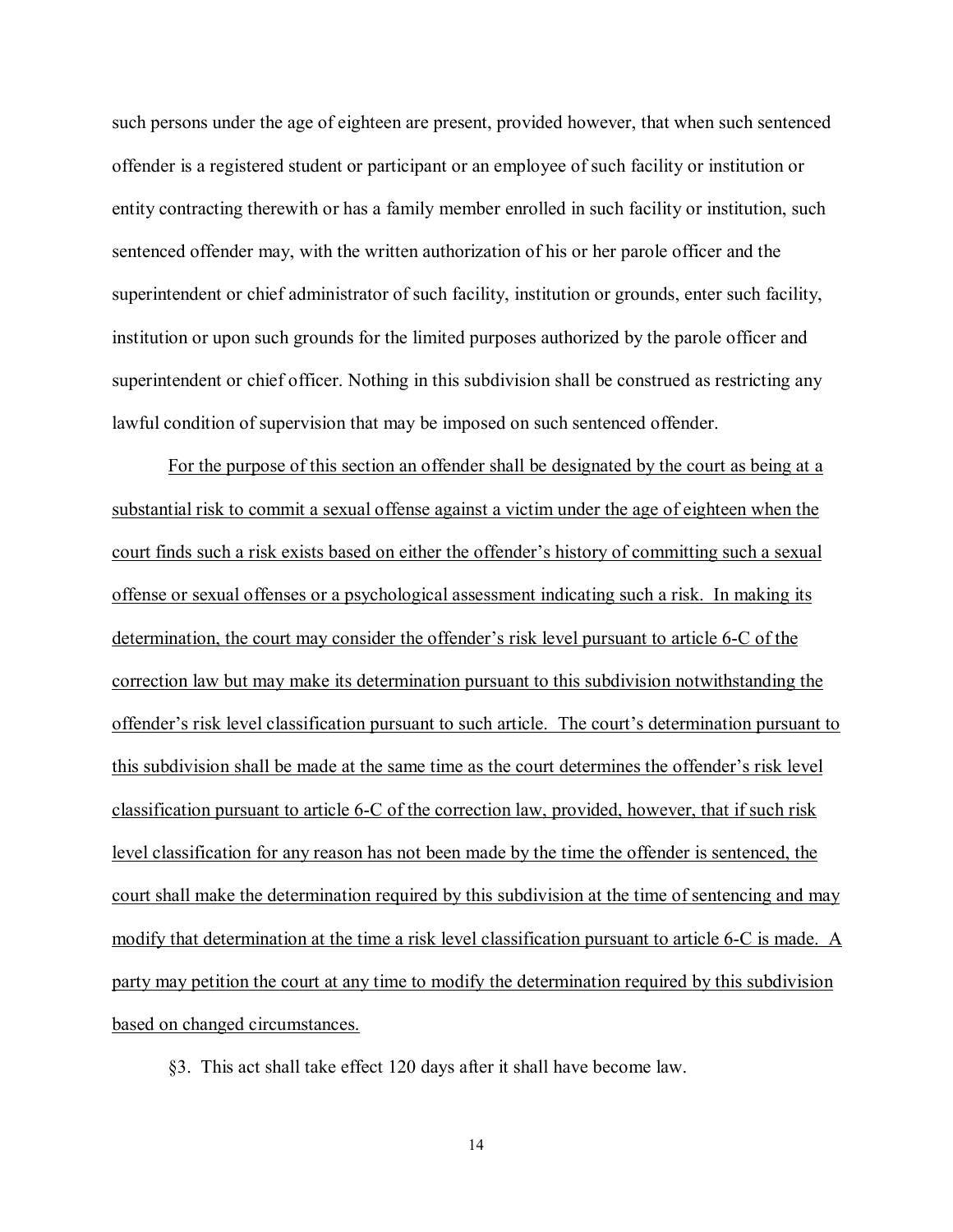4. Authority of a Court to Unseal its Own Records in the Interest of Justice  $(CPL 160.50(1)(d)(ii))$ 

The Committee recommends that section  $160.50(1)(d)(ii)$  of the Criminal Procedure Law be amended to authorize designated local courts to unseal their own records in certain cases.

The Court of Appeals has recognized, somewhat obliquely, the inherent authority of a court to seal or unseal its own records where the interest of justice dictates, but it has rarely had occasion to define the full scope of this authority (*see Hynes v. Karassik*, 47 NY2d 659 (1979)). As a result, unsealing a court record usually occurs following an application to a court under one of the specifically enumerated circumstances set forth in CPL 160.50(1)(d). That statute has been strictly construed (*see Katherine B. v. Cataldo*, 5 NY3d 196 (2005)).

One of the enumerated circumstances permitting unsealing is the *ex parte* application by a law enforcement agency to a superior court, which then may unseal the record if the law enforcement agency demonstrates that justice requires the record to be made available (CPL 160.50(1)(d)(ii)). By its very language, this provision does not authorize a local criminal court to entertain the application for unsealing, even where the application is made to unseal the local criminal court's own record, a record that it sealed.

The Committee believes that the current statute is needlessly restrictive. The local criminal court, with knowledge of its own proceedings, is in a much better position to entertain an application for unsealing its own records. While it may be appropriate to require that all applications to unseal records other than those of the sealing court be made in superior court, many lower courts are fully capable of fairly determining whether adequate grounds exist for unsealing their own records.

This measure amends CPL 160.50(1)(d)(ii) to allow an *ex parte* unsealing application of a law enforcement agency to be made to any District Court, City Court or the Criminal Court of the City of New York provided that such court sealed the record. The measure leaves unchanged the requirement that *ex parte* applications for records sealed by all other courts must be made to a superior court.

#### **Proposal**

AN ACT to amend the criminal procedure law, in relation to unsealing criminal records

# The People of the State of New York, represented in Senate and Assembly, do enact as

## follows:

Section 1. Paragraph (d) of subdivision 1 of section 160.50 of the criminal procedure law,

as amended by chapter 62 of the laws of 2011, is amended as follows:

(d) such records shall be made available to the person accused or to such person's

designated agent, and shall be made available to (i) a prosecutor in any proceeding in which the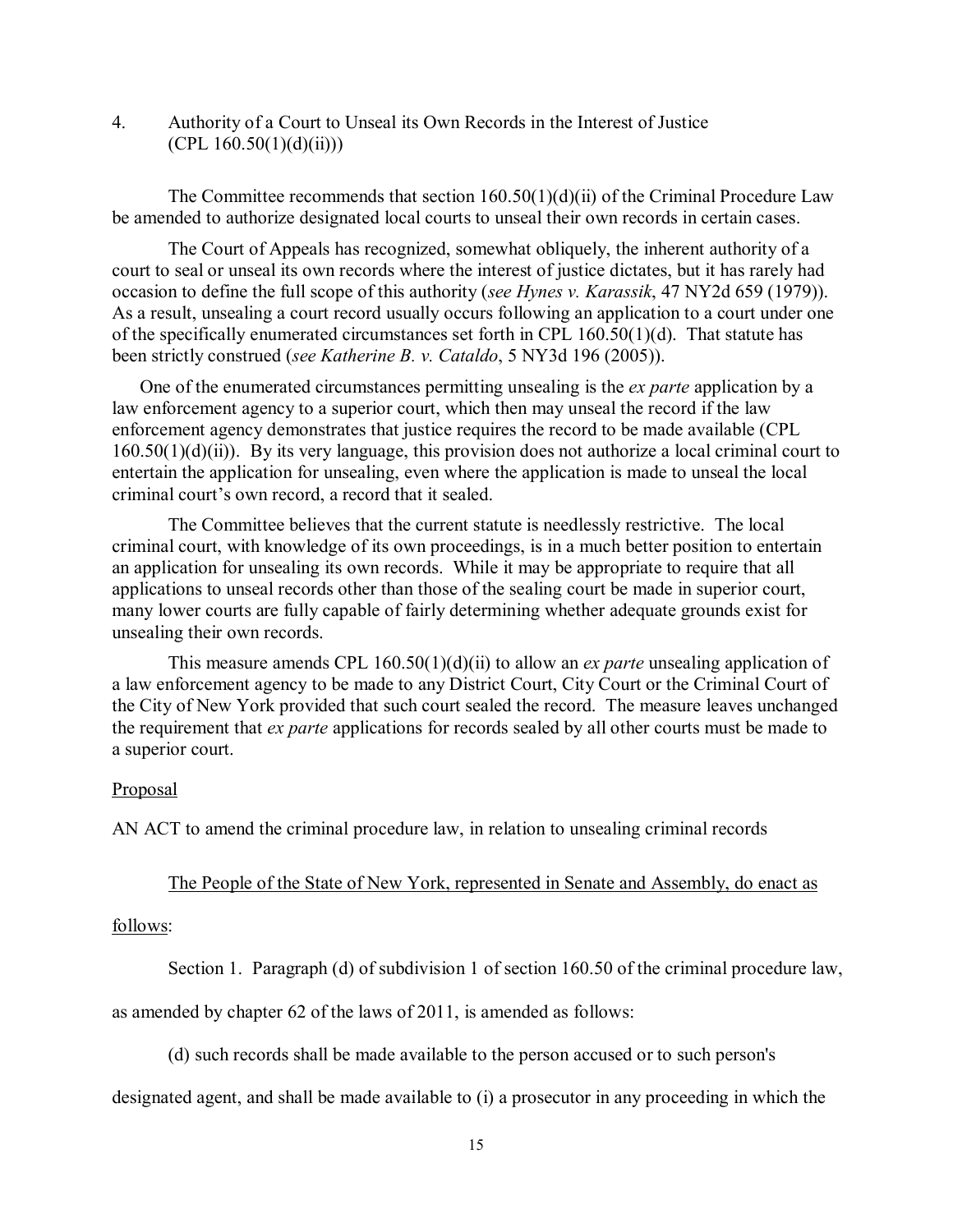accused has moved for an order pursuant to section 170.56 or 210.46 of this chapter, or (ii) a law enforcement agency upon ex parte motion in any superior court, or in any district court, city court or the criminal court of the City of New York provided that such court sealed the record, if such agency demonstrates to the satisfaction of the court that justice requires that such records be made available to it, or (iii) any state or local officer or agency with responsibility for the issuance of licenses to possess guns, when the accused has made application for such a license, or (iv) the New York state department of corrections and community supervision when the accused is on parole supervision as a result of conditional release or a parole release granted by the New York state board of parole, and the arrest which is the subject of the inquiry is one which occurred while the accused was under such supervision, or (v) any prospective employer of a police officer or peace officer as those terms are defined in subdivisions thirty-three and thirty-four of section 1.20 of this chapter, in relation to an application for employment as a police officer or peace officer; provided, however, that every person who is an applicant for the position of police officer or peace officer shall be furnished with a copy of all records obtained under this paragraph and afforded an opportunity to make an explanation thereto, or (vi) the probation department responsible for supervision of the accused when the arrest which is the subject of the inquiry is one which occurred while the accused was under such supervision; and

§2. This act shall take effect immediately.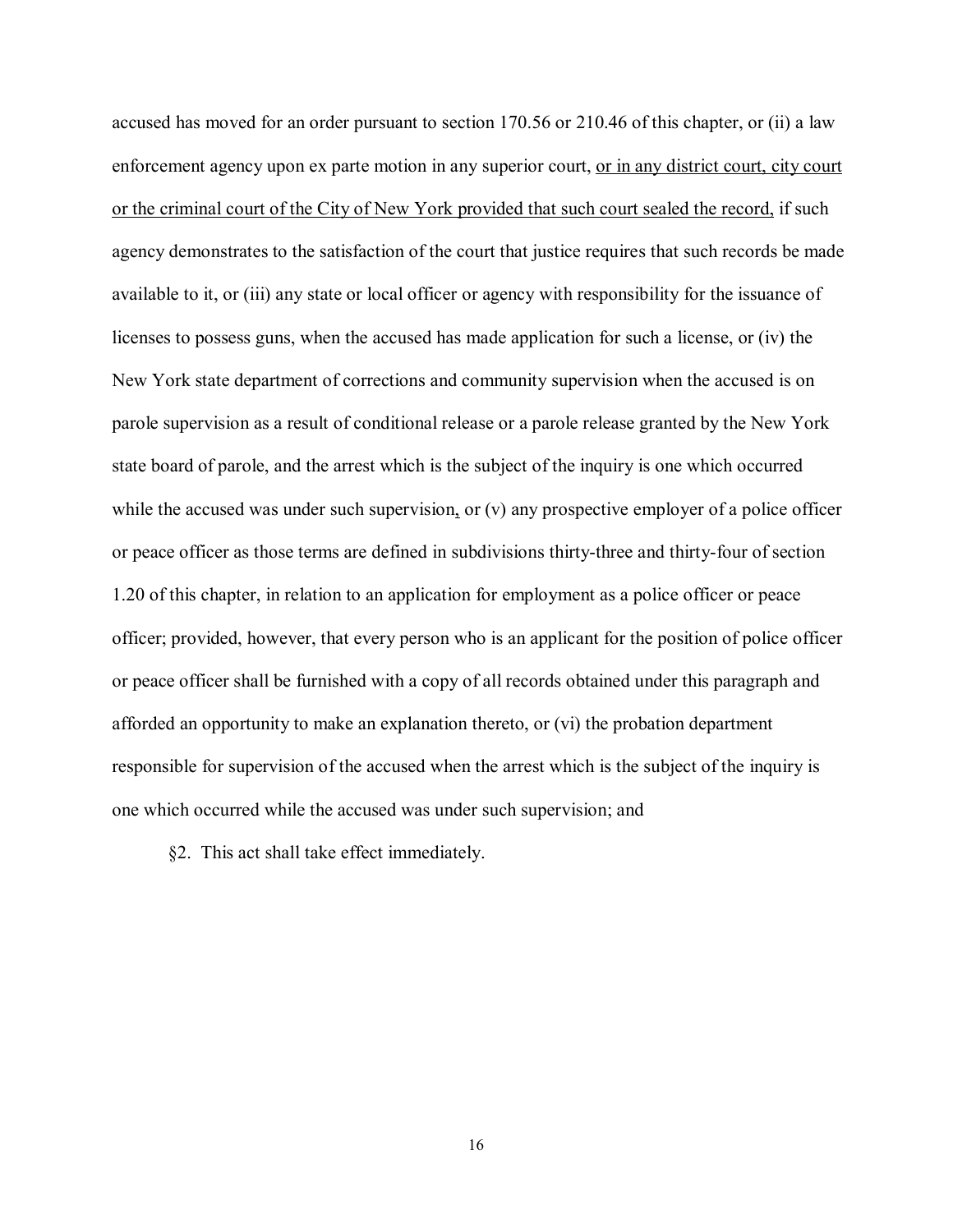5. Access to Foreign State Records  $(PL \S 400.00(4))$ 

The Committee recommends that section 400.00(4) of the Penal Law be amended to require an applicant for a firearms license who is a New York resident but domiciled in a foreign state exercise a waiver of confidentiality that would permit law enforcement officials to inquire of the foreign state about the applicant's mental health records.

The Court of Appeals recently held that that a person can apply for a firearm license in the county of his or her residence, regardless of the place of the applicant's domicile (*Osterweil v. Bartlett*, 21 NY3d 580 (2013)). The *Osterweil* decision has exposed a significant flaw in New York's statutory scheme involving firearms licenses. Currently, before a firearms license is issued, an investigation must be made of the applicant's history of mental illness. To that end, the licensing statute provides that "the records of the appropriate office of the department of mental hygiene concerning previous or present mental illness of the applicant shall be made available for inspection by the investigating officer of the police authority" (PL § 400.00(4)). This provision adequately ensures that the licensing authority will be aware of the mental health records of a New York State domiciliary because any such records are likely to be maintained by an office under the control of the department of mental hygiene. After *Osterweil*, however, foreign state domiciliaries who maintain a New York residence have begun to apply for firearm's licenses in New York without being subject to adequate investigation of their home state record of mental illness. Confidentiality rules prevent New York authorities from investigating the mental illness record of foreign states. Moreover, it is unlikely that New York residents who are domiciled elsewhere, many of whom only have vacation homes and summer camps in New York, will have a mental illness record in New York. Thus, there is little chance under current law for a complete investigation of the mental illness history of a foreign domiciliary.

This measure would close the loophole created by *Osterweil* by requiring an investigation of the mental illness records of a foreign state where the applicant is domiciled in a foreign state. In order to permit such an investigation, the measure requires such an applicant to execute a waiver of confidentiality in such form as may be required by their foreign home state.

## **Proposal**

AN ACT to amend the penal law, in relation to access to foreign state records

#### The People of the State of New York, represented in Senate and Assembly, do enact as

# follows:

Section 1. Paragraph 4 of section 400.00 of the penal law, as amended by chapter 1 of the

laws of 2013, is amended to read as follows:

4. Investigation. Before a license is issued or renewed, there shall be an investigation of

all statements required in the application by the duly constituted police authorities of the locality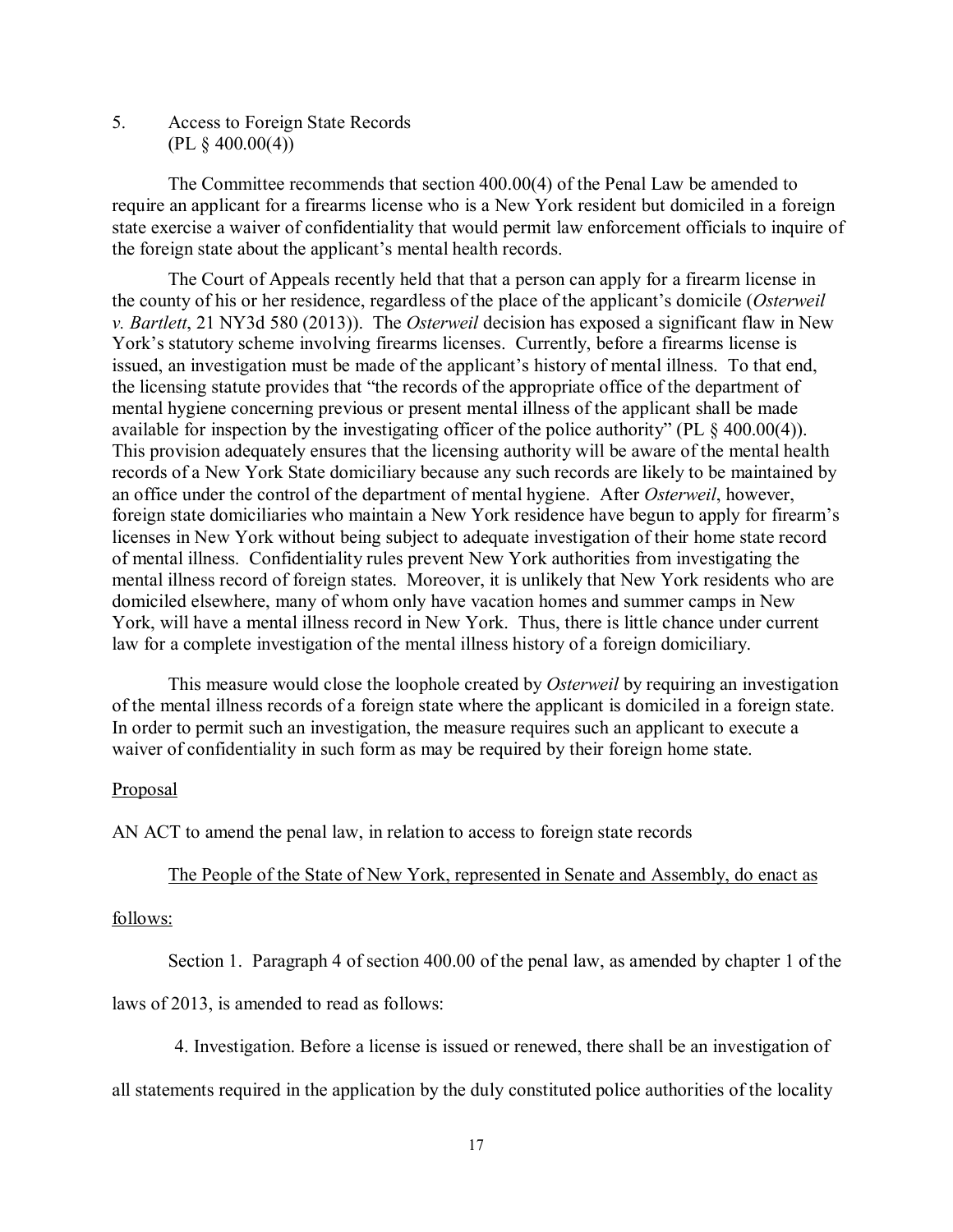where such application is made, including but not limited to such records as may be accessible to the division of state police or division of criminal justice services pursuant to section 400.02 of this article. For that purpose, the records of the appropriate office of the department of mental hygiene concerning previous or present mental illness of the applicant shall be available for inspection by the investigating officer of the police authority. Where the applicant is domiciled in a foreign state, the investigation shall include inquiry of the foreign state for records concerning previous or present mental illness of the applicant, and, to the extent necessary for inspection by the investigating officer, the applicant shall execute a waiver of confidentiality of such record in such form as may be required by the foreign state. In order to ascertain any previous criminal record, the investigating officer shall take the fingerprints and physical descriptive data in quadruplicate of each individual by whom the application is signed and verified. Two copies of such fingerprints shall be taken on standard fingerprint cards eight inches square, and one copy may be taken on a card supplied for that purpose by the federal bureau of investigation; provided, however, that in the case of a corporate applicant that has already been issued a dealer in firearms license and seeks to operate a firearm dealership at a second or subsequent location, the original fingerprints on file may be used to ascertain any criminal record in the second or subsequent application unless any of the corporate officers have changed since the prior application, in which case the new corporate officer shall comply with procedures governing an initial application for such license. When completed, one standard card shall be forwarded to and retained by the division of criminal justice services in the executive department, at Albany. A search of the files of such division and written notification of the results of the search to the investigating officer shall be made without unnecessary delay. Thereafter, such division shall notify the licensing officer and the executive department, division of state police, Albany, of any criminal record of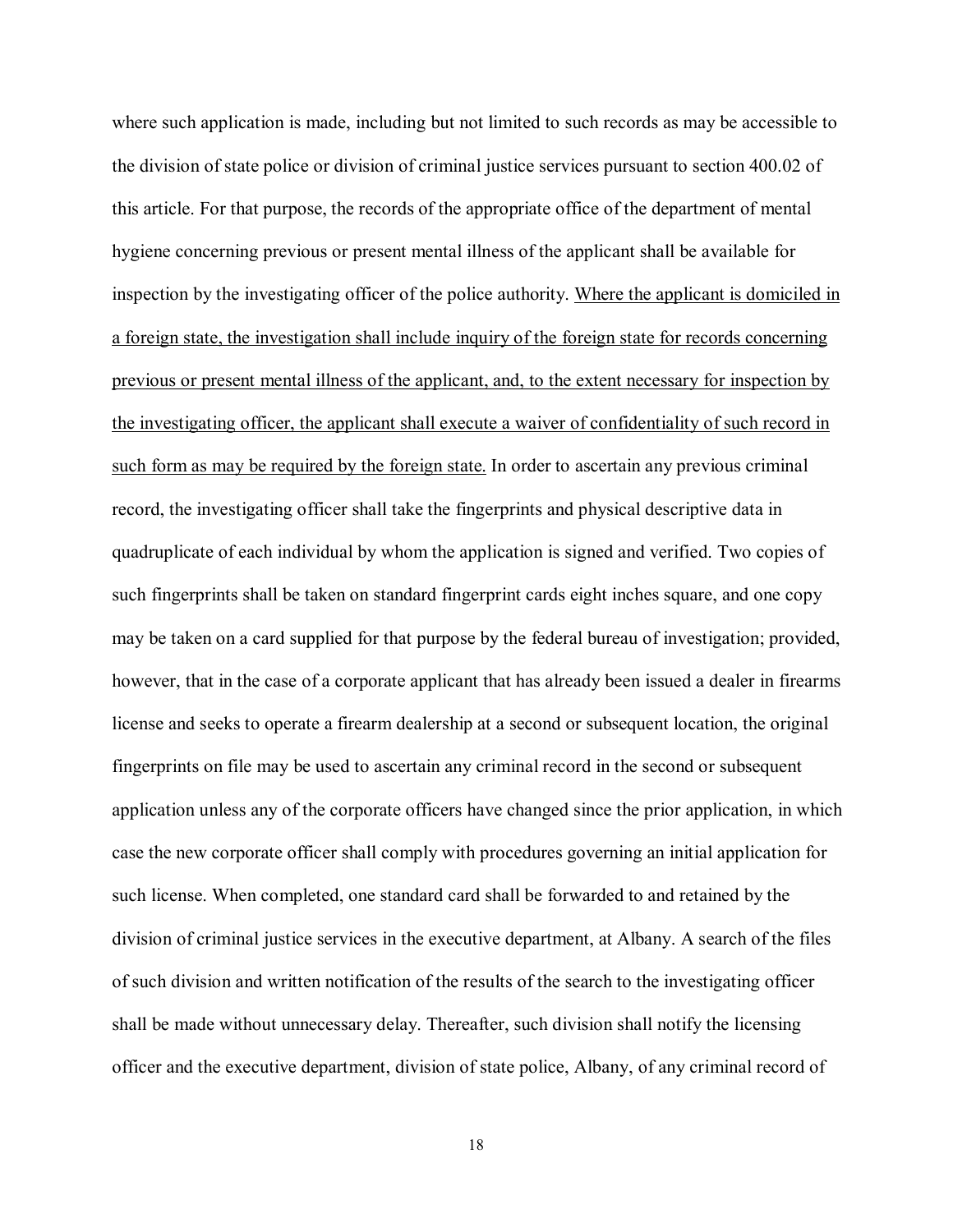the applicant filed therein subsequent to the search of its files. A second standard card, or the one supplied by the federal bureau of investigation, as the case may be, shall be forwarded to that bureau at Washington with a request that the files of the bureau be searched and notification of the results of the search be made to the investigating police authority. Of the remaining two fingerprint cards, one shall be filed with the executive department, division of state police, Albany, within ten days after issuance of the license, and the other remain on file with the investigating police authority. No such fingerprints may be inspected by any person other than a peace officer, who is acting pursuant to his or her special duties, or a police officer, except on order of a judge or justice of a court of record either upon notice to the licensee or without notice, as the judge or justice may deem appropriate. Upon completion of the investigation, the police authority shall report the results to the licensing officer without unnecessary delay.

§2. This act shall take effect 90 days after it shall have become law.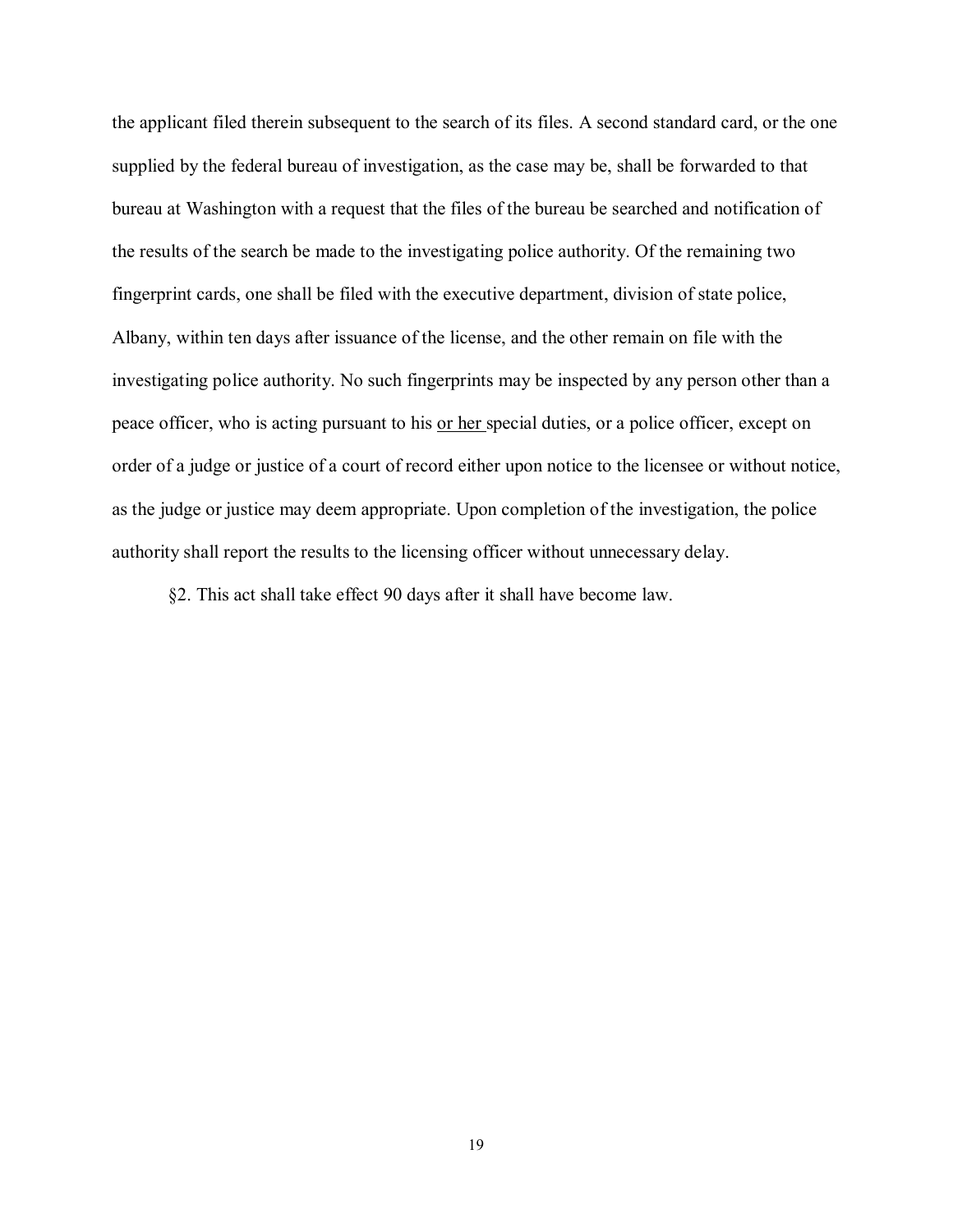6. Termination of an Action in Favor of an Accused  $(CPL 160.60; 160.55(4))$ 

The Committee recommends that sections 160.55(4) and 160.60 of the Criminal Procedure Law be amended to correct a cross reference error in the current law governing termination of an action in favor of an accused.

Section 160.50 of the Criminal Procedure Law provides for sealing records when an action terminates in favor of an accused. Subdivision 3 of that section provides, in separate paragraphs  $(a) - (k)$ , the circumstances under which a criminal action or proceeding will be considered terminated in favor of the accused. Subdivision 3 had formerly been designated subdivision 2, but the legislature amended 160.50 in 1991, by adding a new subdivision 2 (eliminating some supporting documentation required by the Division of Criminal Justice Services as a prerequisite to sealing), and renumbering existing subdivision 2 and 3 to subdivisions 3 and 4 respectively (L. 1991 c. 142 § 3). At the time, however, several other sections of the Criminal Procedure Law that referenced subdivision 2 were not amended to reflect the new renumbering. In 1994, one of those references was corrected (see L. 1994 c. 169 § 80). Two other cross referencing errors remain – one in section 160.55(4) and the other in 160.60 of the Criminal Procedure Law.

This measure would amend sections 160.55(4) and 160.60 of the Criminal Procedure Law to correct those cross references.

## Proposal

AN ACT to amend the criminal procedure law, in relation to termination of an action in favor of an accused

The People of the State of New York, represented in Senate and Assembly, do enact as

## follows:

Section 1. Subdivision 4 of section 160.55 of the criminal procedure law, as amended by

chapter 142 of the laws of 1991, is amended to read as follows:

4. This section shall not apply to an action terminated in a manner described in paragraph

(k) of subdivision [two] three of section 160.50 of this chapter.

§2. Section 160.60 of the criminal procedure law, as amended by chapter 877 of the laws

of 1976, is amended to read as follows:

Upon the termination of a criminal action or proceeding against a person in favor of such

person, as defined in subdivision [two] three of section 160.50 of this chapter, the arrest and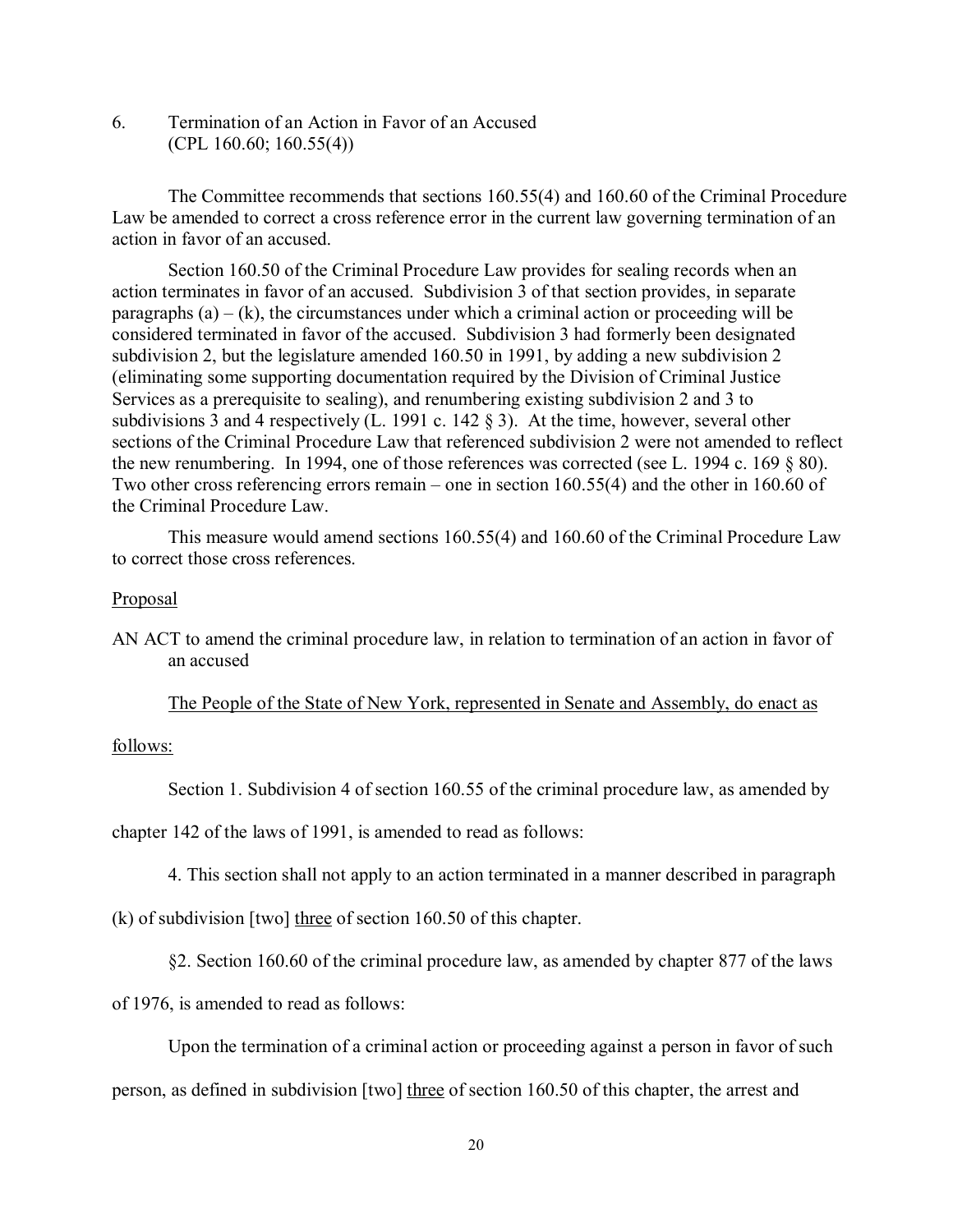prosecution shall be deemed a nullity and the accused shall be restored, in contemplation of law, to the status he or she occupied before the arrest and prosecution. The arrest or prosecution shall not operate as a disqualification of any person so accused to pursue or engage in any lawful activity, occupation, profession, or calling. Except where specifically required or permitted by statute or upon specific authorization of a superior court, no such person shall be required to divulge information pertaining to the arrest or prosecution.

§3. This act shall take effect immediately.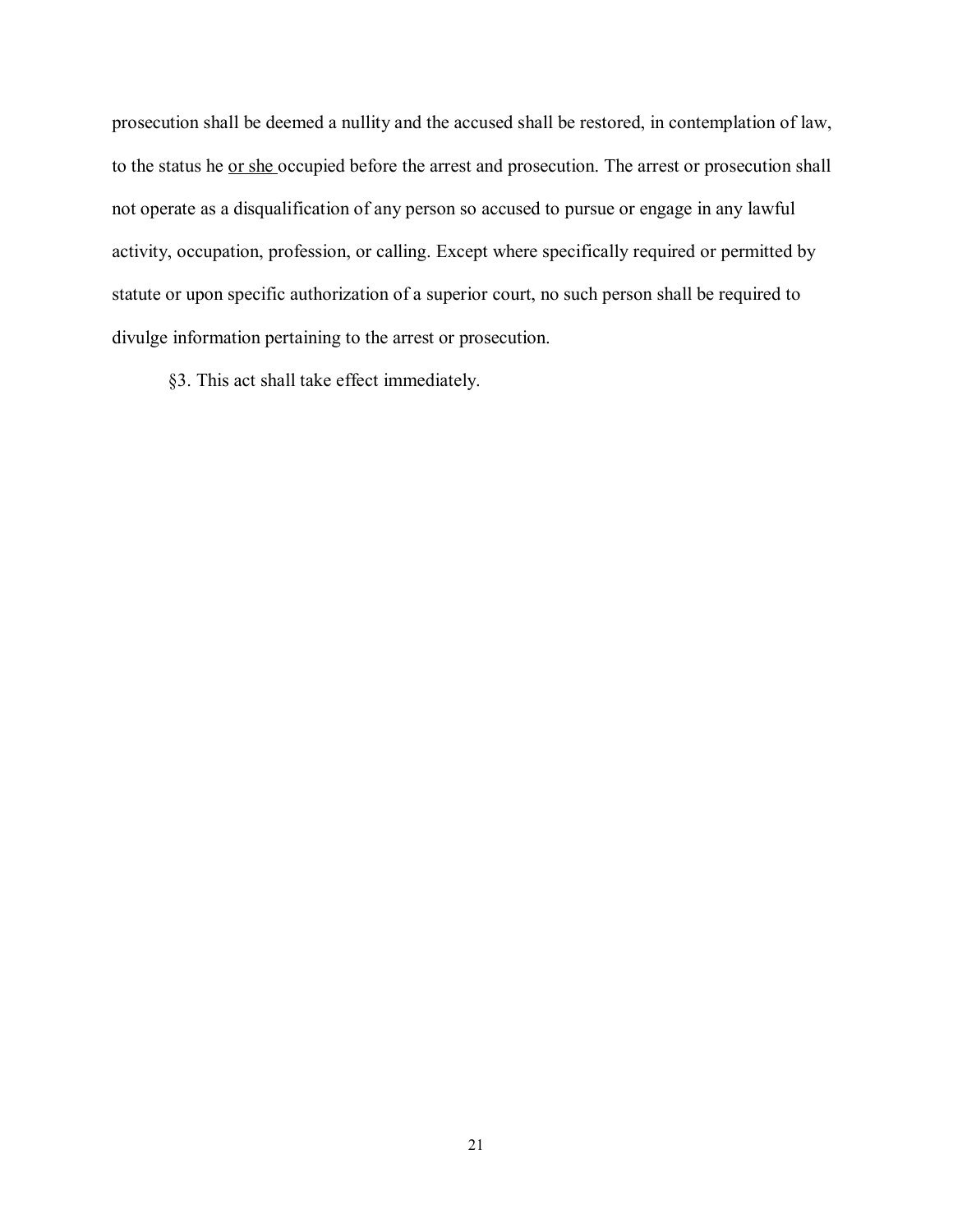7. Imposition of Certain Fines under the Vehicle and Traffic Law  $(VTL 1193(1)(e))$ 

The Committee recommends that section 1193(1)(e) of the Vehicle and Traffic Law be amended to correct an inconsistency occasioned when the Legislature enacted Leandra's Law in 2009.

The Vehicle and Traffic Law has consistently authorized a court, following conviction for driving while intoxicated as either a felony or a misdemeanor, to impose a jail sentence, a fine or both (*see* VTL §§ 1193(1)(b)(i)<sup>1</sup>, 1193(1)(c)<sup>2</sup>). In contrast, where a court imposes a sentence of probation or conditional discharge, it must also impose a sentence of a fine (*see* VTL  $1193(1)(e)<sup>3</sup>$ ).

When the Legislature passed Leandra's Law, it did not amend these basic sentencing statutes. It did, however, enact Penal Law § 60.21, which mandated the imposition of either a sentence of conditional discharge or probation consecutively to any sentence of imprisonment in cases where a defendant is sentenced upon a conviction of VTL § 1192(2), (2-a), or (3). The clear purpose of this provision was to promote public safety by insuring that all convictions for these charges would include a condition requiring a defendant to install and maintain an ignition interlock device for a certain period after release where the court sentenced a defendant to a jail or prison term.

The result, however, was to inject a fundamental inconsistency in the sentencing statutes. Although it does not appear that the Legislature intended to alter the authority of a court to

<sup>&</sup>lt;sup>1</sup> VTL §§ 1193(1)(b)(i) reads as follows: "Driving while intoxicated or while ability impaired by drugs or while ability impaired by the combined influence of drugs or of alcohol and any drug or drugs; aggravated driving while intoxicated; misdemeanor offenses. (i) A violation of subdivision two, three, four or four-a of section eleven hundred ninety-two of this article shall be a misdemeanor and shall be punishable by a fine of not less than five hundred dollars nor more than one thousand dollars, or by imprisonment in a penitentiary or county jail for not more than one year, or by both such fine and imprisonment. A violation of paragraph (a) of subdivision two-a of section eleven hundred ninety-two of this article shall be a misdemeanor and shall be punishable by a fine of not less than one thousand dollars nor more than two thousand five hundred dollars or by imprisonment in a penitentiary or county jail for not more than one year, or by both such fine and imprisonment." (emphasis added)

<sup>&</sup>lt;sup>2</sup> VTL § 1193(1)(c) provides: "A person who operates a vehicle (A) in violation of subdivision two, two-a, three, four or four-a of section eleven hundred ninety-two of this article after having been convicted of a violation of subdivision two, two-a, three, four or four-a of such section or of vehicular assault in the second or first degree, as defined, respectively, in sections 120.03 and 120.04 and aggravated vehicular assault as defined in section 120.04-a of the penal law or of vehicular manslaughter in the second or first degree, as defined, respectively, in sections 125.12 and 125.13 and aggravated vehicular homicide as defined in section 125.14 of such law, within the preceding ten years, or (B) in violation of paragraph (b) of subdivision two-a of section eleven hundred ninety-two of this article shall be guilty of a class E felony, and shall be punished by a fine of not less than one thousand dollars nor more than five thousand dollars or by a period of imprisonment as provided in the penal law, or by both such fine and imprisonment." (emphasis added)

<sup>&</sup>lt;sup>3</sup> VTL § 1193 (1)(e) provides: "Certain sentences prohibited. Notwithstanding any provisions of the penal law, no judge or magistrate shall impose a sentence of unconditional discharge for a violation of any subdivision of section eleven hundred ninety-two of this article nor shall a judge or magistrate impose a sentence of conditional discharge or probation unless such conditional discharge or probation is accompanied by a sentence of a fine as provided in this subdivision." (emphasis added)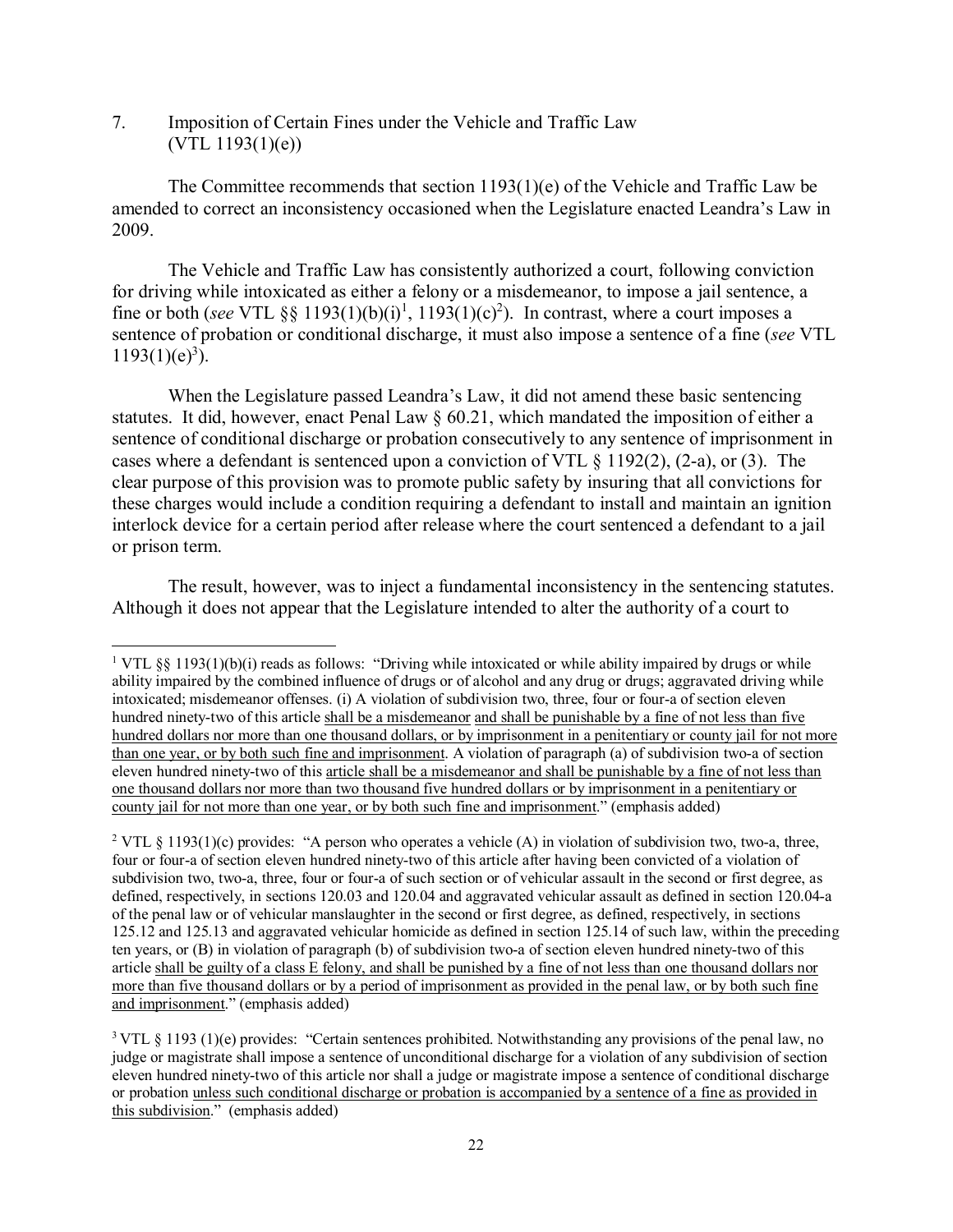impose a jail or fine alternative for the offenses covered under Leandra's Law, a strict reading of the statute can be construed as having created that result. This measure would restore the original statutory authorization for a court while at the same time maintaining the guiding principle of Leandra's Law that all defendants convicted of the specified offenses would be required to install and maintain an ignition interlock device on any vehicle they own or operate, even where a jail or prison sentence is imposed.

#### **Proposal**

AN ACT to amend the criminal procedure law, in relation to imposing fines under the vehicle and traffic law

The People of the State of New York, represented in Senate and Assembly, do enact as follows:

Section 1. Paragraph (e) of subdivision 1 of section 1193 of the vehicle and traffic law is amended to read as follows:

(e) Certain sentences prohibited. Notwithstanding any provisions of the penal law, no

judge or magistrate shall impose a sentence of unconditional discharge for a violation of any subdivision of section eleven hundred ninety-two of this article nor shall a judge or magistrate impose a sentence of conditional discharge or probation unless such conditional discharge or probation is accompanied by a sentence of a fine as provided in this subdivision; provided, however, that this prohibition shall not apply to a sentence of conditional discharge or probation imposed pursuant to section 60.21 of the penal law.

§2. This act shall take effect immediately and shall apply to all sentences imposed on or after such effective date.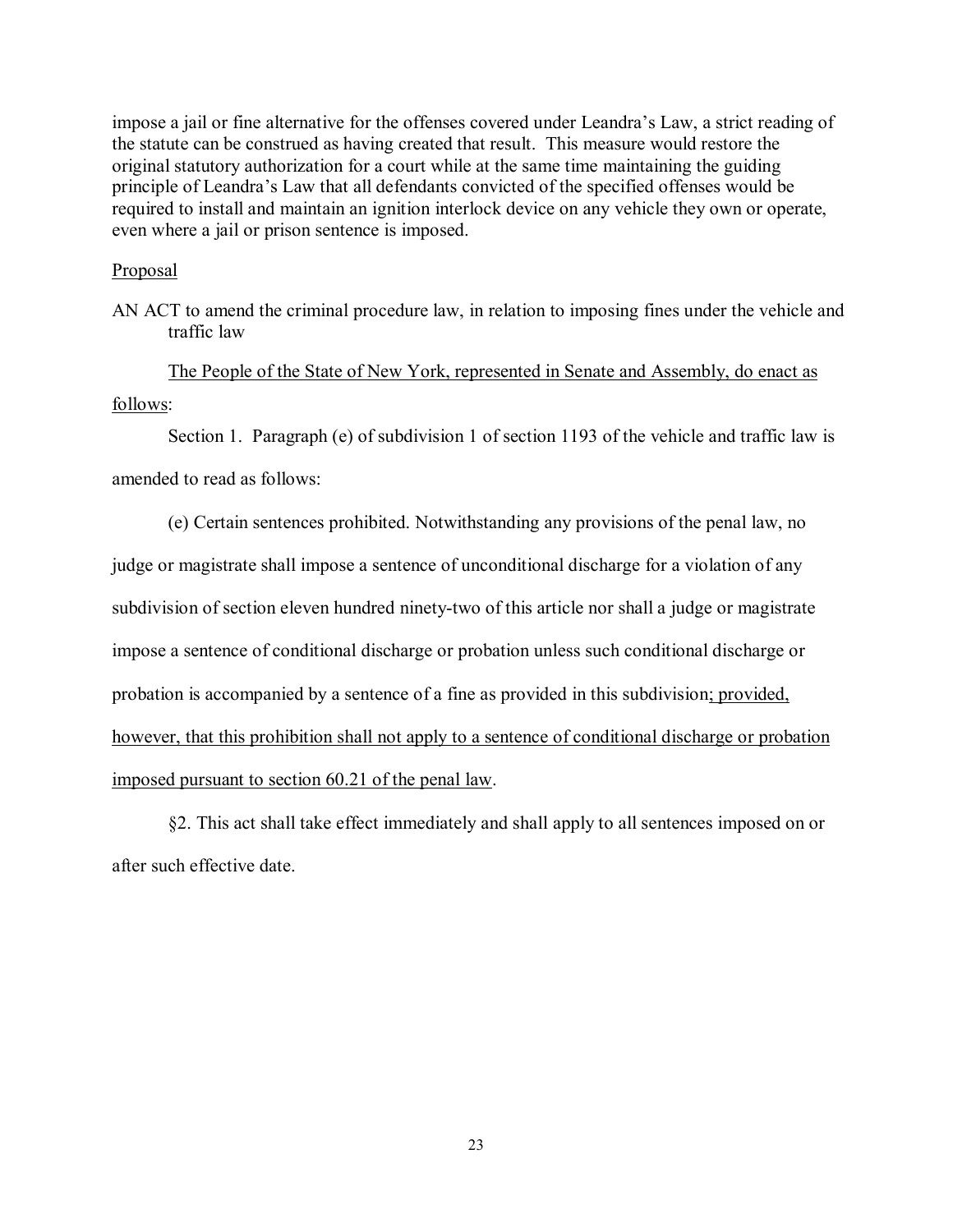8. Removal of Qualifying Cases to Veterans Courts (CPL 170.15(4); 180.20(3))

The Committee recommends that the Criminal Procedure Law be amended to allow for removal of a criminal action against a veteran to a Veterans Court in the same or adjacent county. The measure only applies to counties outside New York City and removal may only be done with the consent of the court, the defendant and prosecutor.

Studies have shown that at least twenty percent of the 1.6 million troops who served in Iraq and Afghanistan from 2001-2008 will face serious mental-health injuries such as post-traumaticstress-disorder, traumatic brain injury or major depression.<sup>1</sup> Because most do not carry the visible scars of war, veterans often suffer in silence and without access to the support services that may be available to them. Their disorders lead to higher rates of divorce, drug and alcohol abuse and incarceration. After recognizing a growing problem with low level criminal conduct committed by servicemen returning from military service, Erie County started the nation's first Veterans Court in 2008. That experience has established that veterans are ideal candidates for diversion because they are often able to be connected to benefits and treatment earned through military service. The court has been the model for Veterans Courts instituted in other counties in New York and throughout the nation.

The Veterans Court is a hybrid drug and mental health court that serves veterans who are struggling with addiction, mental illness or other problems. When a qualified veteran is identified, usually at or before arraignment, the qualifying defendant is diverted from the traditional criminal prosecution into the more specialized treatment path of the Veterans Court. Offenders are assessed by the Veterans Administration in their local area, enrolled in a program that addresses their mental health or substance abuse issues and then meet with a team including the judge, veteran mentors and other service providers. Judges see the veterans once a week or every two weeks as they progress toward mental fitness or sobriety until their treatment program is completed. The process usually extends from 12 to 16 months, and recidivism rates for veterans who complete the program are exceptionally low.

Although there are 19 Veterans Courts in New York State, veterans who are arrested in jurisdictions that do not have a Veterans Court are simply unable to avail themselves of the special services such courts provide. This measure is designed to help alleviate that problem by allowing these services to be made available to veterans in nearby communities that technically fall outside the court's regular jurisdiction. To qualify, however, a defendant must consent to the diversion and must receive the approval of the local court, the Veterans Court and the prosecutor.

 <sup>1</sup> *Invisible Wounds of War, Summary and Recommendations for Addressing Psychological and Cognitive Injuries*, Rand Corporation, Center for Military Health Policy Research, 2008.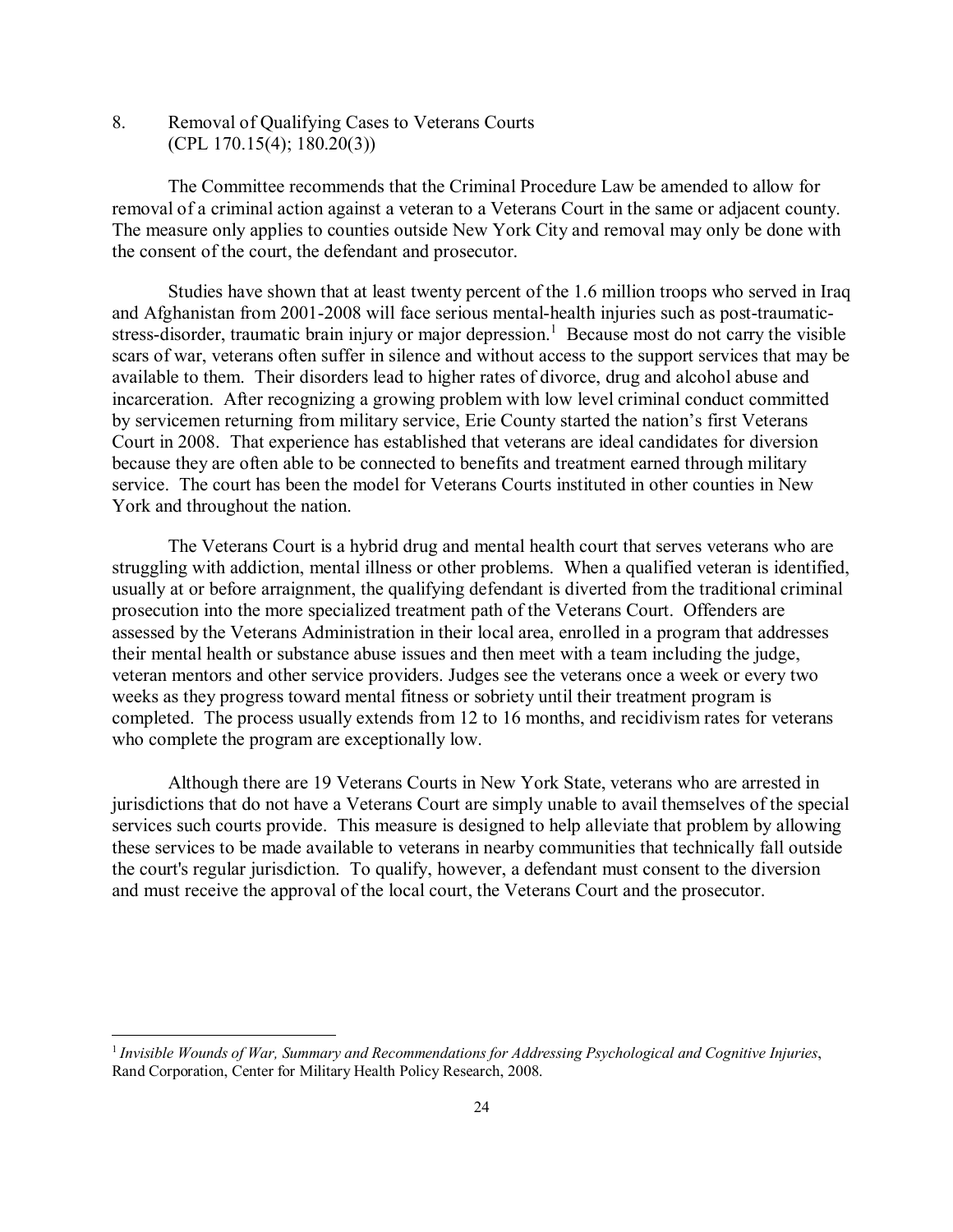#### Proposal

# AN ACT to amend the criminal procedure law, in relation to removal of a criminal action to a veterans court

The People of the State of New York, represented in Senate and Assembly, do enact as follows:

Section 1. Subdivision 4 of section 170.15 of the criminal procedure law, as amended by chapter 67 of the laws of 2000, is amended to read as follows:

4. Notwithstanding any provision of this section to the contrary, in any county outside a city having a population of one million or more, upon or after arraignment of a defendant on an information, a simplified information, a prosecutor's information or a misdemeanor complaint pending in a local criminal court, such court may, upon motion of the defendant and with the consent of the district attorney, order that the action be removed from the court in which the matter is pending to another local criminal court in the same county which has been designated a drug court by the chief administrator of the courts, or to another local criminal court in the same county or an adjoining county that has been designated a veteran's court by the chief administrator of the courts, and such drug court or veterans court may then conduct such action to [judgement] judgment or other final disposition; provided, however, that an order of removal issued under this subdivision shall not take effect until five days after the date the order is issued unless, prior to such effective date, the drug court or veterans court notifies the court that issued the order that:

(a) it will not accept the action, in which event the order shall not take effect, or

(b) it will accept the action on a date prior to such effective date, in which event the order shall take effect upon such prior date.

Upon providing notification pursuant to paragraph (a) or (b) of this subdivision, the drug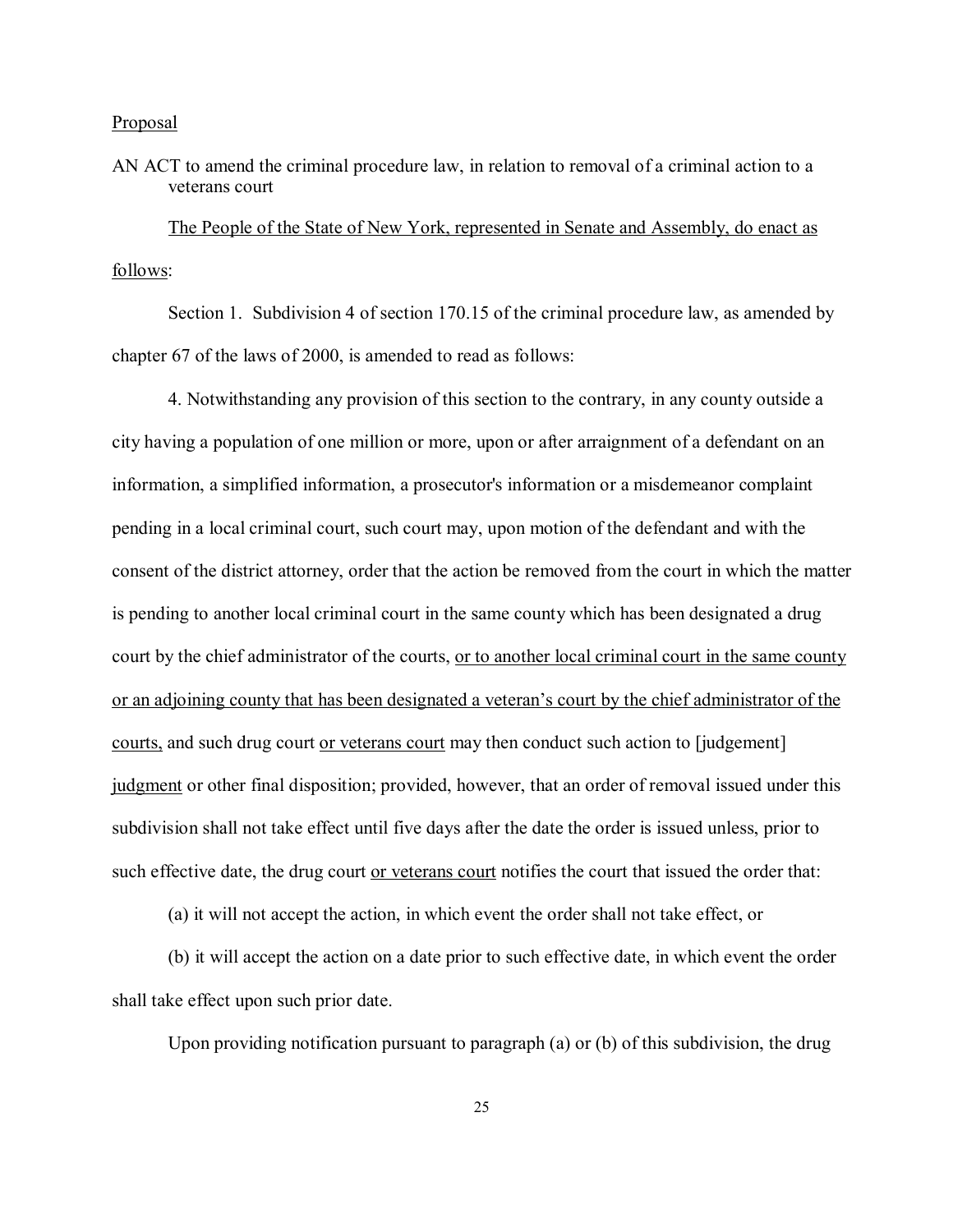court or veterans court shall promptly give notice to the defendant, his or her counsel and the district attorney.

§2. Subdivision 3 of section 180.20 of the criminal procedure law, as amended by chapter 67 of the laws of 2000, is amended to read as follows:

3. Notwithstanding any provision of this section to the contrary, in any county outside a city having a population of one million or more, upon or after arraignment of a defendant on a felony complaint pending in a local criminal court having preliminary jurisdiction thereof, such court may, upon motion of the defendant and with the consent of the district attorney, order that the action be removed from the court in which the matter is pending to another local criminal court in the same county which has been designated a drug court by the chief administrator of the courts, or to another court in the same county or an adjoining county that has been designated a veteran's court by the chief administrator of the courts, and such drug court or veterans court may then dispose of such felony complaint pursuant to this article; provided, however, that an order of removal issued under this subdivision shall not take effect until five days after the date the order is issued unless, prior to such effective date, the drug court or veterans court notifies the court that issued the order that:

(a) it will not accept the action, in which event the order shall not take effect, or

(b) it will accept the action on a date prior to such effective date, in which event the order shall take effect upon such prior date.

Upon providing notification pursuant to paragraph (a) or (b) of this subdivision, the drug court or veterans court shall promptly give notice to the defendant, his or her counsel and the district attorney.

§3. This act shall take effect immediately.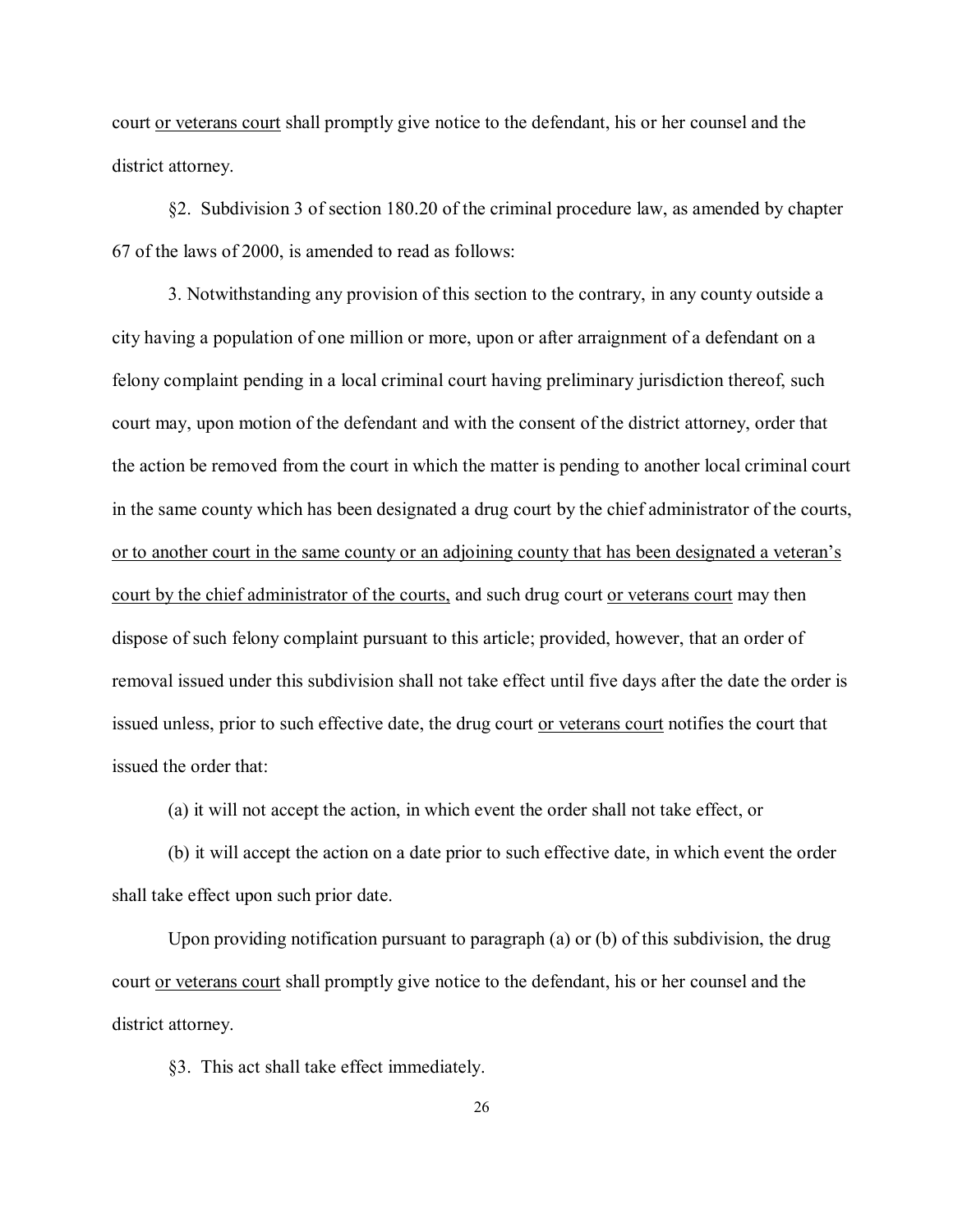## **III. Previously Endorsed Measures**

# 1. Availability of a Presentence Report  $(CPL 390.50(2)(a))$

The Committee recommends that section 390.50 of the Criminal Procedure Law be amended to provide that a defendant may receive a copy of the presentencing report prior to the time of his or her sentencing. The current statute is inconsistently applied and often prevents a defendant represented by counsel from receiving the report or even reading it, a practice the Committee believes is inappropriate.

Over 35 years ago, in the context of determining a defendant's constitutional right to disclosure of a presentence report, the Court of Appeals reaffirmed the principle that "the sentencing process is a crucial stage of the criminal process which rises to constitutional dimension" (*People v. Perry*, 36 N.Y.2d 114, 119 [1975]). Although the Court also reaffirmed that disclosure of a presentence report was discretionary with the court, it made the following statement:

While fundamental fairness and indeed the appearance of fairness, may best be accomplished by disclosure of presentence reports, certain material which is confidential, destructive of rehabilitation, or inconsequential may properly be withheld. Aside from such material, it is expected that sentencing courts will make increasing use of their discretion to disclose presenting reports." (*id., at* 120.)

After the Court of Appeals decided *Perry*, the Legislature amended CPL 390.50 by adding paragraph 2(a) to provide, in part, that "[n]ot less than one court day prior to sentencing . . . the presentence report or memorandum shall be made available by the court for examination and for copying by the defendant's attorney, the defendant himself, if he has no attorney, and the prosecutor." The statute further provides that the court may withhold disclosure of any part or parts of the report and sets forth numerous factors the court may consider in exercising its discretion, including that disclosure would not be in the interest of justice. Although the statute thus plainly provides a mechanism to ensure that portions of the report that should remain confidential are not disclosed, it only expressly allows a defendant to have a copy of the report when proceeding *pro se*. It is unclear whether the Legislature, in permitting disclosure of the report to defendant's counsel, intended for the defendant to be prevented from receiving a copy or examining the report.

However, the lack of express language allowing a defendant to review the presentence report is significant when read together with the confidentiality provision of paragraph (1) of section 390.50. That paragraph provides that presentence reports are "confidential and may not be made available to any person or public or private agency except where specifically required or permitted by statute or upon specific authorization of the Court" (CPL 390.50 (1)). This confidentiality provision, and the limiting language of subdivision 2(a) has led some courts to prohibit a defense attorney from allowing a defendant to read or possess a copy of the presentence report. In one county, a court has specifically directed members of the County Bar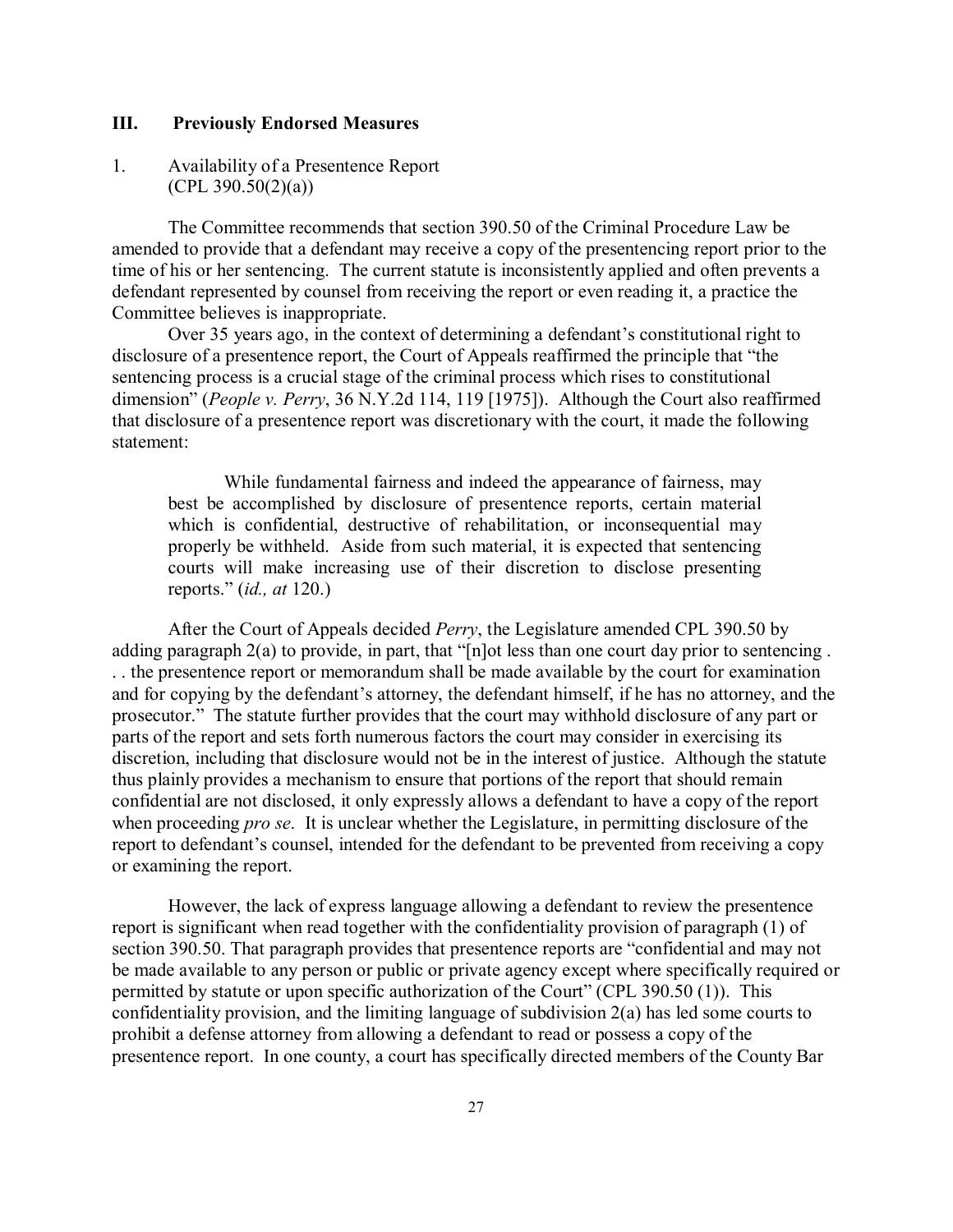Association to refrain from allowing a defendant to have any direct access to the presentence report. Bar Association Attorneys have been advised they may "discuss the contents of presentence reports with their clients [but] they may not otherwise disclose those reports by way of providing copies, or allowing the client to read, all or any portion thereof."

The Committee believes that such a technical reading of the statute undermines fundamental fairness in sentencing proceedings and inappropriately conditions access to a presentence report on a defendant's self-representation. Moreover, the Committee perceives little risk that inappropriate material will be disclosed to a defendant if presenting reports are provided to a defendant at the time of sentencing. Defendants already receive a copy of their presentence report in several circumstances. For instance, a defendant is statutorily authorized to receive the presentence report when appearing *pro se* at sentencing or in preparing a *pro se* appeal, or "for use before the parole board for release consideration or an appeal of a parole board determination." Allowing a represented defendant to access the presentence report at the time of sentencing promotes both fairness in sentencing proceedings without inhibiting the attorney-client relationship.

This measure directs that, subject to appropriate redaction, a presentence report shall be made available to the defendant at the time of sentence.

#### Proposal

AN ACT to amend the criminal procedure law, in relation to availability of presentence reports

The People of the State of New York, represented in Senate and Assembly, do enact as follows:

Section 1. Paragraph (a) of subdivision 2 of section 390.50 of the criminal procedure

law, as amended by chapter 56 of the laws of 2010, is amended to read as follows:

(a) Not less than one court day prior to sentencing, unless such time requirement is waived by the parties, the presentence report or memorandum shall be made available by the court for examination and for copying by the defendant, defendant's attorney, [the defendant himself, if he has no attorney,] and the prosecutor. In its discretion, the court may except from disclosure a part or parts of the report or memoranda which are not relevant to a proper sentence, or a diagnostic opinion which might seriously disrupt a program of rehabilitation, or sources of information which have been obtained on a promise of confidentiality, or any other portion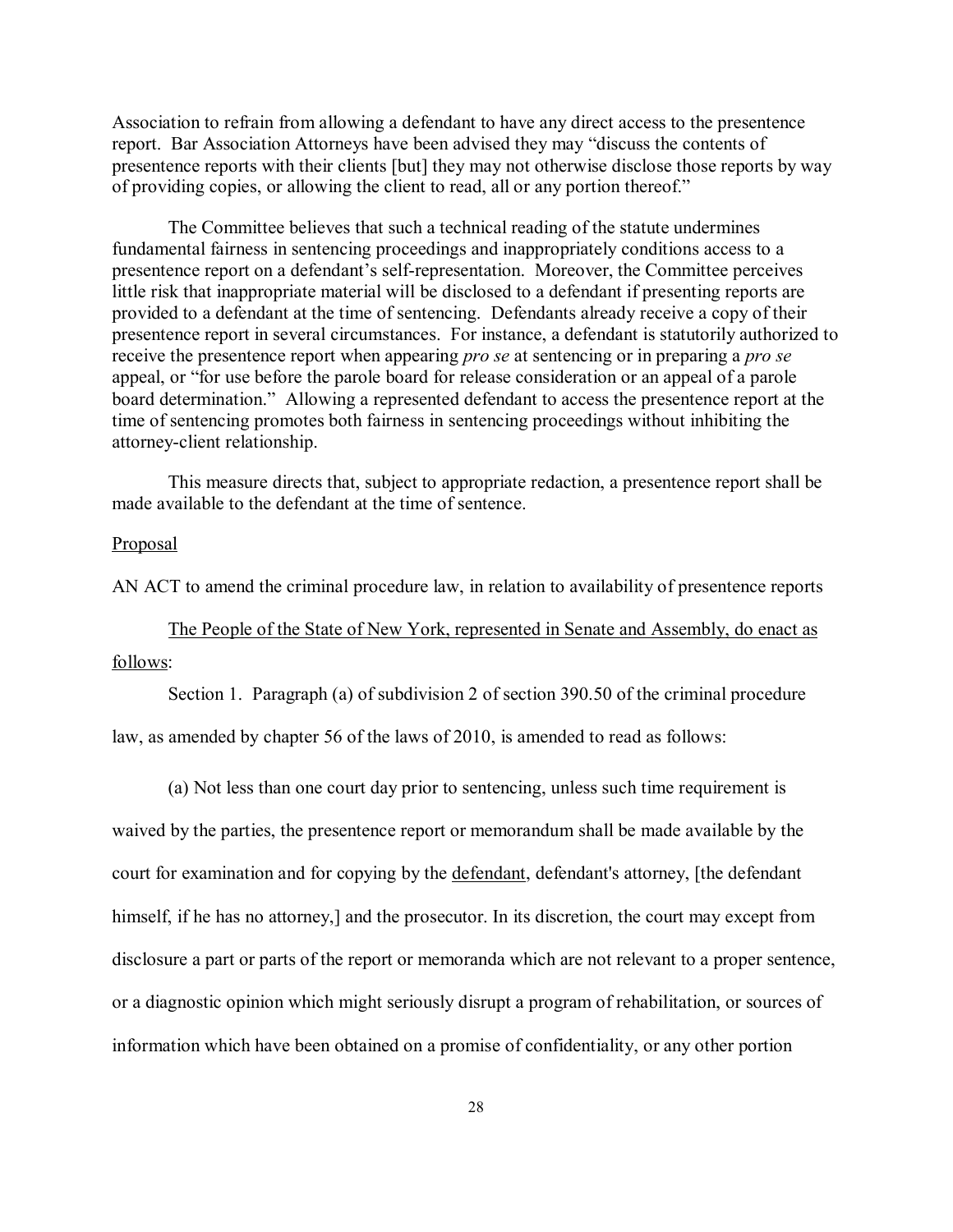thereof, disclosure of which would not be in the interest of justice. In all cases where a part or parts of the report or memoranda are not disclosed, the court shall state for the record that a part or parts of the report or memoranda have been excepted and the reasons for its action. The action of the court excepting information from disclosure shall be subject to appellate review. The presentence report shall be made available by the court for examination and copying in connection with any appeal in the case, including an appeal under this subdivision. Upon written request, the court shall make a copy of the presentence report, other than a part or parts of the report redacted by the court pursuant to this paragraph, available to the defendant for use before the parole board for release consideration or an appeal of a parole board determination. In his or her written request to the court the defendant shall affirm that he or she anticipates an appearance before the parole board or intends to file an administrative appeal of a parole board determination. The court shall respond to the defendant's written request within twenty days from receipt of the defendant's written request.

§2. This act shall take effect immediately, and shall apply to all convictions on or after such effective date.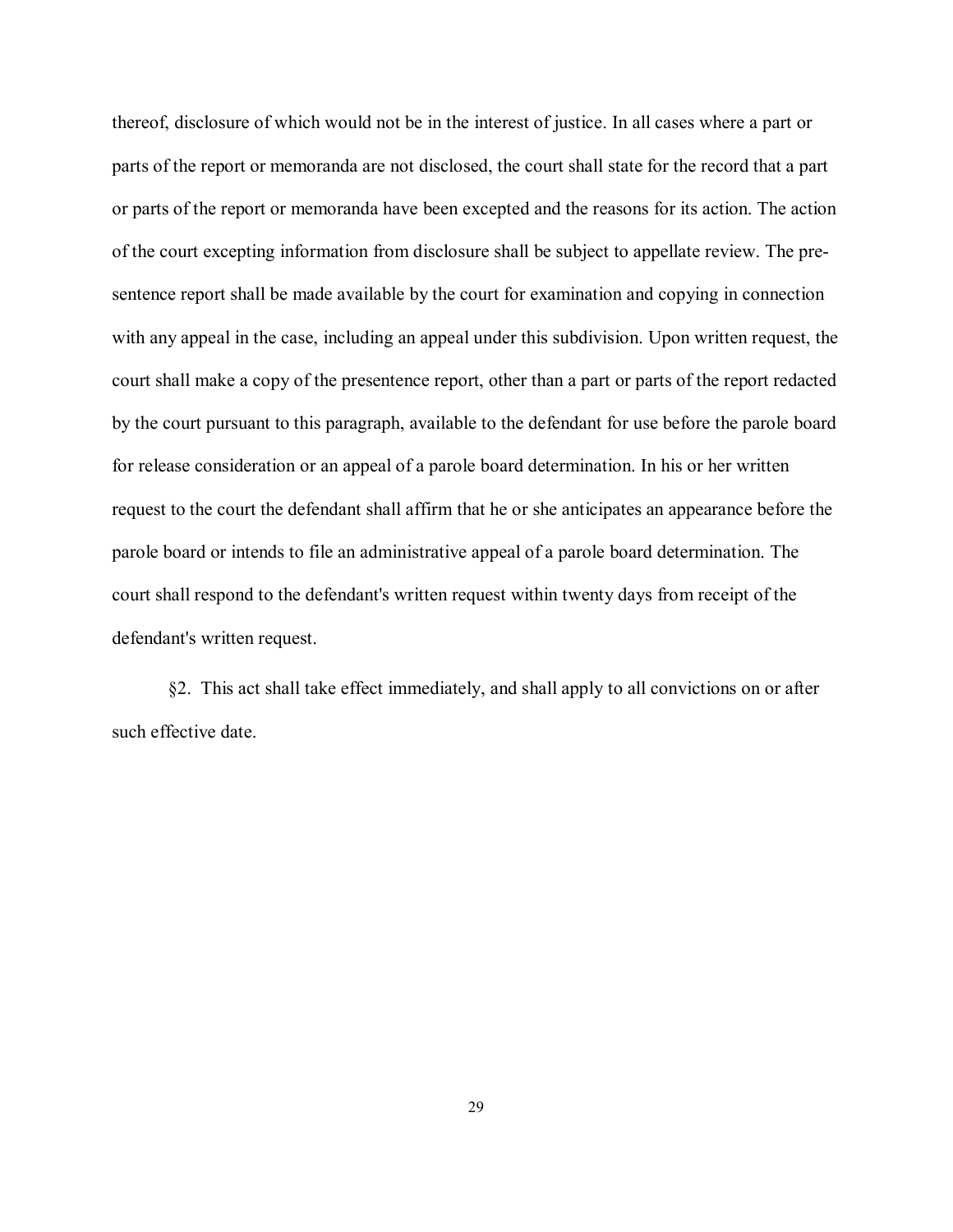# 2. Subpoena Duces Tecum Procedure (CPL 610.40)

The Committee recommends that section 610.40 of the Criminal Procedure Law be amended to provide that when a party issues a subpoena *duces tecum* for certain personal records of a defendant or victim, the adversarial party must also be provided notice.

CPL Article 610 provides the statutory authority for issuing a subpoena *duces tecum* in a criminal case. The service requirements for such a subpoena is set forth in section 610.40, which provides: "A subpoena may be served by any person more than eighteen years old. Service must be made in the manner provided by the civil practice law and rules for the service of subpoenas in civil cases." Prior to 2003, there was no requirement in civil cases for service of a subpoena *duces tecum* on other parties in the litigation, and this practice therefore held true in criminal matters. In 2003, however, the Legislature amended the CPLR to provide that a subpoena *duces tecum* must be served on all parties. As a memorandum from the State Bar CPLR Committee explained, the purpose of the change was "to ensure that, in civil actions, items requested by the subpoena were properly subject to subpoena power and to allow opposing parties to test the validity of the subpoena by motion to the trial judge before such items were produced." However, after recognizing that the 2003 amendment, on its face, would apply to criminal proceedings, the Legislature amended the statute a year later to narrow the applicability of such notice to "civil judicial proceedings" (*see* CPLR 2303(a)). Although the intent of the Legislature was plain, no conforming change was made to CPL 610.40, which continues to provide that the procedures for serving a subpoena in a criminal case shall follow the manner of service used for civil cases under the CPLR. Thus, despite its best efforts, the Legislature did not fix the problem it identified after the 2003 amendment. In criminal cases, if a strict reading of the statutes is followed, a subpoena *duces tecum* is required to be served on all parties (*see People v. Lomma*, 35 Misc. 3d 395 (Sup Ct. NY County [2013]).

This measure is designed to correct this legislative oversight. Moreover, the Committee also proposes to amend the current rule that prevents an adversarial party in a criminal case from getting notice when a party issues a subpoena for certain personal records of a defendant or victim. Custodians of institutional records have little interest in upholding the privacy rights of the subject of the records, and without notice, the subject of the records is not able to raise appropriate objections to the subpoena. The Committee recognizes that such a rule in criminal cases would be inappropriate for investigatory subpoenas issued by a grand jury. However, after the commencement of a criminal action or proceeding, where a party issues a subpoena duces tecum for personal records of a defendant or victim, there is little reason to apply different rules in criminal and civil cases. Without notice, the subject of the records only learns of the subpoena if the material is attempted to be introduced at trial, thus providing no mechanism to object before the material is produced and no objection at all where the material is subpoenaed but used only for investigative purposes. The Committee believes the current rule in criminal cases needlessly delays judicial intervention or prevents it altogether by concealing potential abuses of the subpoena process.

This measure would alleviate these problems by requiring that the party issuing a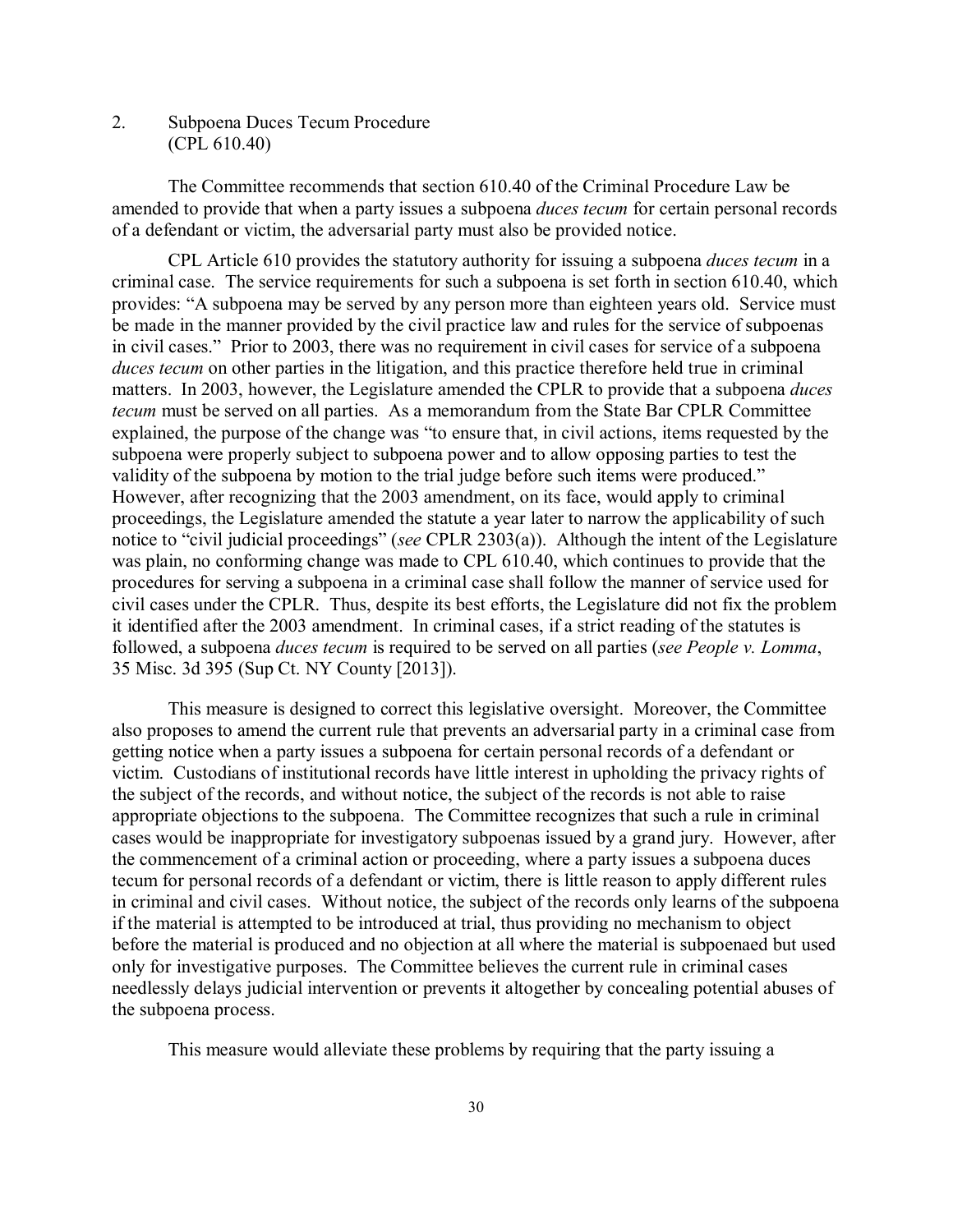subpoena duces tecum for a defendant's or victim's financial, employment, educational or medical records provide notice of the subpoena to the adverse party.

## Proposal

AN ACT to amend the criminal procedure law, in relation to a subpoena duces tecum

The People of the State of New York, represented in Senate and Assembly, do enact as follows:

Section 1. Section 610.40 of the criminal procedure law is amended to read as follows:

§ 610.40. Securing attendance of witnesses by subpoena; how and by whom subpoena

may be served.

A subpoena may be served by any person more than eighteen years old. Service must be made in the manner provided by the civil practice law and rules for the service of subpoenas in civil cases. Unless otherwise directed by the court or in connection with a grand jury proceeding, where service is made pursuant to section 2303 of the civil practice law and rules, a copy of a subpoena duces tecum must be served on the adverse party only when the subpoena (i) is issued by the people and seeks a defendant's financial, employment, educational or medical records, or (ii) is issued by a defendant and seeks a crime victim's financial, employment, educational or medical records.

§2. This act shall take effect immediately.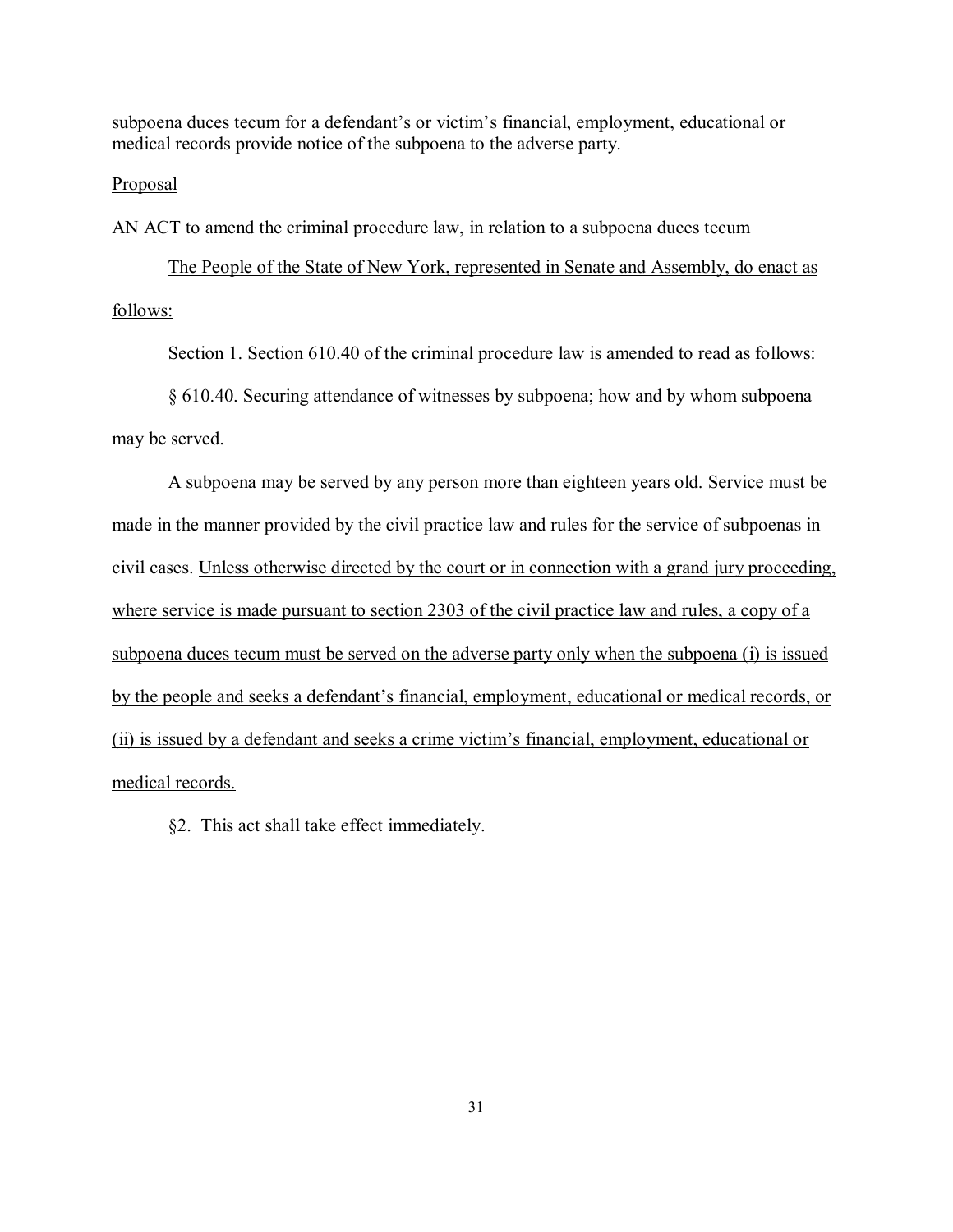3. Setting Bail in a City, Town and Village Court  $(CPL 530.20(2)(a))$ 

The Committee recommends that section 530.20 of the Criminal Procedure Law be amended to clarify that city, town and village courts are permitted to set bail or recognizance on a defendant charged with a felony except where a defendant qualifies for a sentence of life imprisonment.

Under current law, there are two occasions where a city, town or village court may not set bail when a defendant is charged by felony complaint with a felony: 1) where the defendant is charged with a class A felony; or 2) where "it appears that the defendant has two previous felony convictions" (CPL 530.20(2)(a)). Legislative history suggests that the intent of these limitations was to prevent certain city, town or village courts from setting bail for a defendant facing life imprisonment, either because the defendant was charged with a class A felony or otherwise would qualify for a life sentence as a persistent or persistent violent felony offender. It was never meant to preclude bail or recognizance for defendants who have more than one prior felony conviction, yet do not qualify for life sentences.

The predecessor draft to the current provision originated in a 1968 Criminal Procedure Law Study Bill. That draft prohibited all local criminal courts (except Superior Courts sitting as local criminal courts) from setting bail on a defendant accused of a felony when charged with a class A felony or who previously had two felony convictions, but was worded so that the prior felony convictions came "within the meaning of subdivision one of sections 70.10 of the penal law." The reference to PL § 70.10 (the only persistent felony statute at the time) effectively limited the reach of the proposed statute to offenders facing life imprisonment. The following year, the Temporary Revision of the Penal Law and Criminal Code revised the Criminal Procedure Law Study Bill and its draft reflects the current language of the provision, thus allowing District Courts and the Criminal Courts of the City of New York to set bail under these circumstances. The Temporary Revision draft eliminated the reference to section 70.10 of the Penal Law. However, there is no evidence to suggest that the 1969 revision was intended to broaden the previous limitation that the defendant be facing persistent felony status. In its memorandum in support and explanation of the 1969 bill, it is plain that the focus of the Temporary Commission was solely on the courts that would be given jurisdiction to set bail in this context:

(14) The study bill provisions dealing with bail do not permit any local criminal court, other than a Supreme Court justice sitting as such, to fix bail or release on his own recognizance a defendant charged with a class A felony in or before such court or a defendant charged with a felony who has two prior felony convictions (S  $\S$ 285.30[2]). The final bill changes this rule to some extent by authorizing District Courts and the New York City Criminal Court – but not city, town or village courts – to release defendants on bail or recognizance in such circumstances provided that the district attorney is accorded an opportunity to be heard in the matter ( $F \$ 530.20[2]).

As CPL 530.20(2)(a) is currently interpreted by some city, town and village courts, it prohibits these courts from setting bail when the defendant has two previous felony convictions,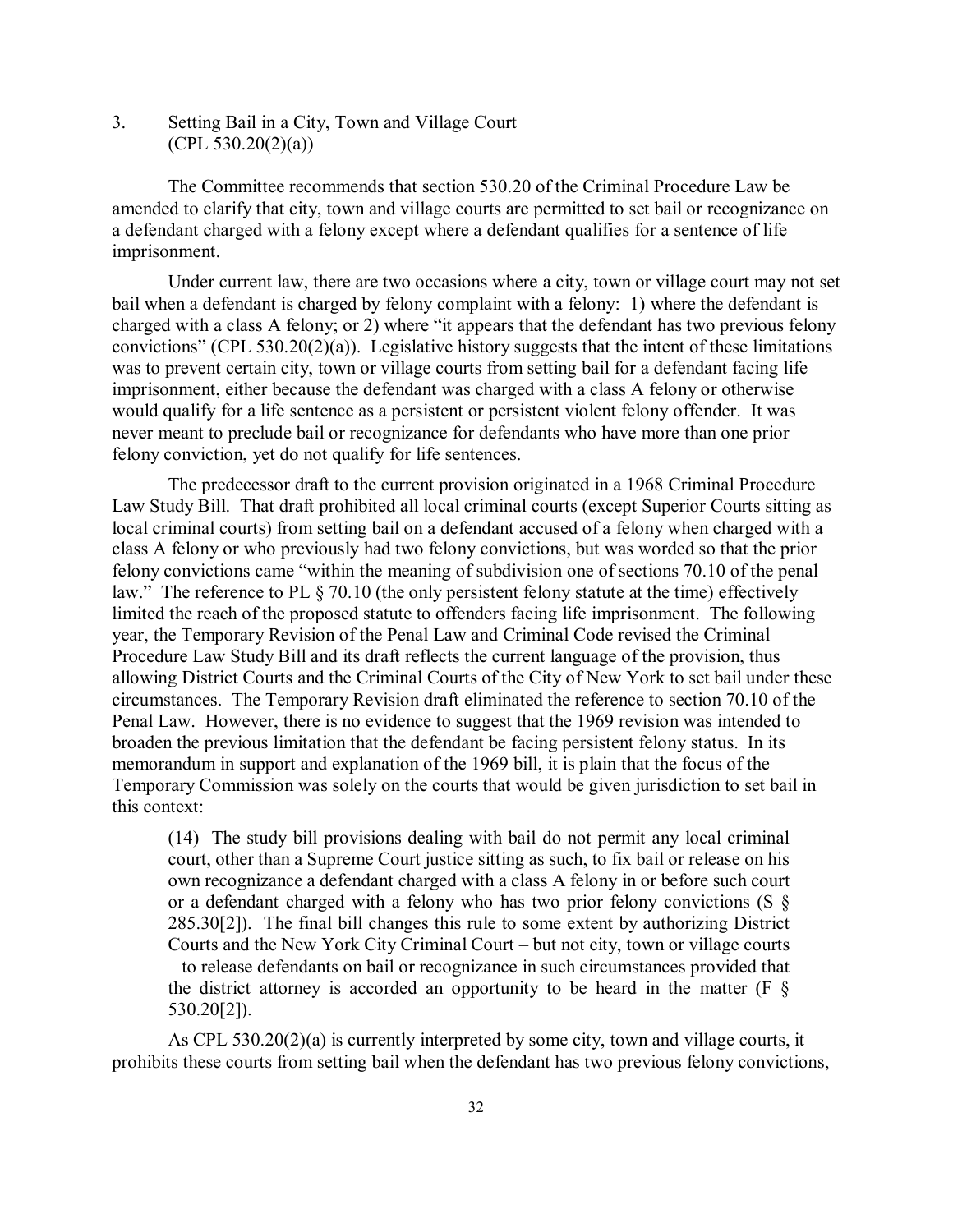regardless whether those convictions qualify for persistent felony status or persistent violent felony status (*see e.g.,* PL §§ 70.08, 70.10; *see also, People v. Morse*, 62 NY2d 205 [1984]). The Committee believes that the Legislature never intended that these courts be stripped of the jurisdiction to set bail unless a defendants prior felony convictions could be used for life imprisonment sentences.

Accordingly, this measure clarifies that the city, town and village courts may set bail except where a defendant is charged with a class A felony or is charged with a felony and has two previous felony convictions as provided in section 70.08 or 70.10 of the Penal Law.

### Proposal

AN ACT to amend the criminal procedure law, in relation to setting bail in city, town and village courts

The People of the State of New York, represented in Senate and Assembly, do enact as

## follows:

Section 1. Paragraph (a) of subdivision 2 of section 530.20 of the criminal procedure

law is amended to read as follows:

(a) A city court, a town court or a village court may not order recognizance or bail when

(i) the defendant is charged with a class A felony, or (ii) it appears that the defendant has two

previous felony convictions within the meaning of subdivision one of section 70.08 or 70.10 of

the penal law;

§2. This act shall take effect immediately, and shall apply to all criminal proceedings commenced on or after such effective date.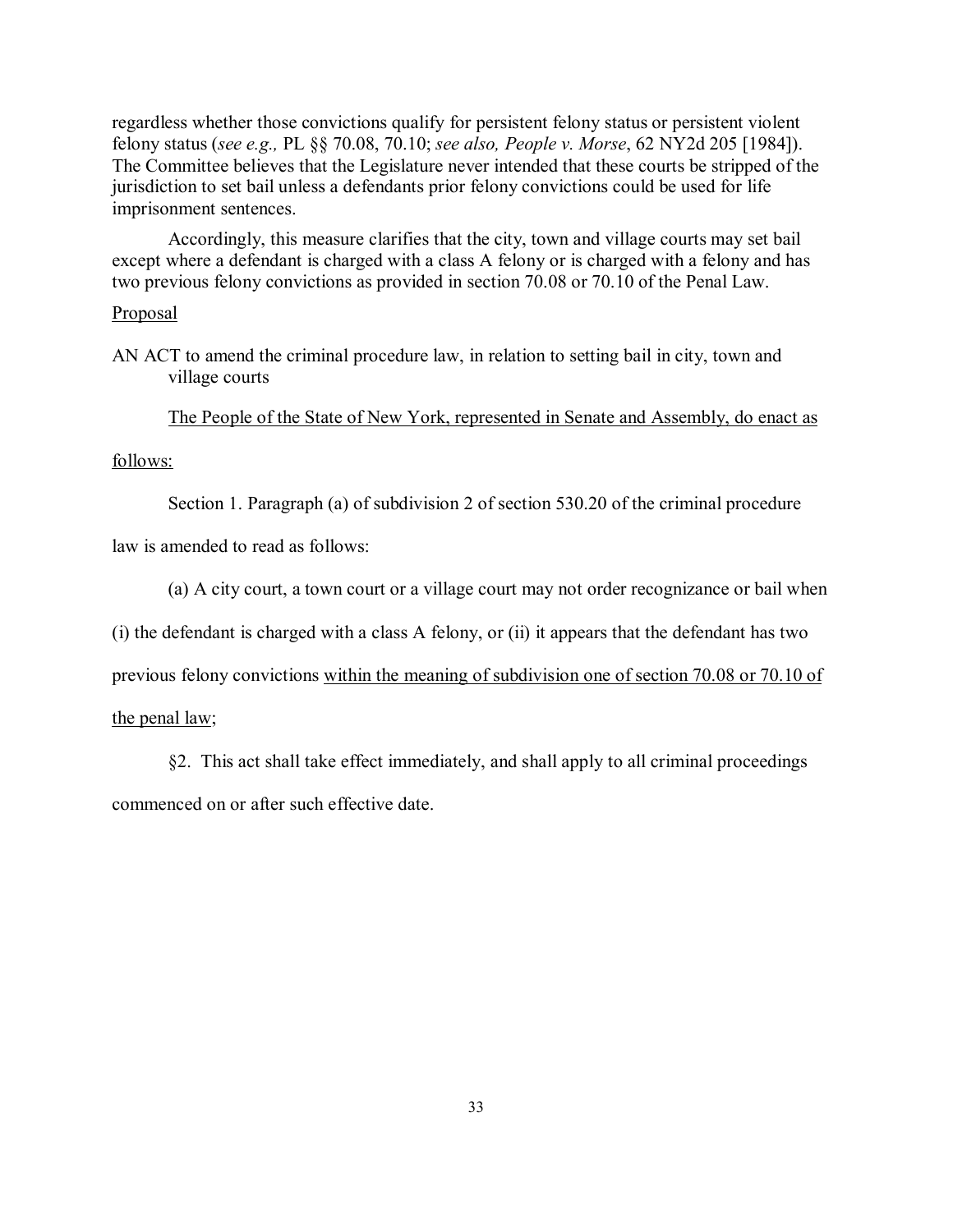4. Ignition Interlock Device and Declarations of Delinquency (Penal Law § 65.15)

The Committee recommends that section 65.15 of the Penal Law be amended to provide that where a sentence includes a condition that an ignition interlock device be installed and maintained on a vehicle the defendant owns or operates, and where a declaration of delinquency is later filed, the sentence condition will continue in effect during the period of any delinquency and the installation period will be extended by the period of the delinquency.

The Child Passenger Protection Act (Leandra's Law) provides, in relevant part, that a defendant convicted of a DWI offense under VTL §§1192(2), (2-a) or (3) must be sentenced to a period of probation or conditional discharge that includes a condition that the defendant install an ignition interlock device (IID) on any automobile he or she owns or operates (L. 2009, c. 496). The statute requires the court to maintain the interlock condition for at least twelve months, but may release the defendant from the condition if the defendant establishes the successful completion of at least six months (L. 2013, c. 169; VTL  $\S$ § 1193 (1)(b)(ii) and (1)(c)(iii)). As written, the statute does not link the term of the condition of the IID device to the term of the probation or conditional discharge. As a practical matter, sentencing judges often impose a specific time period that the condition of an IID device must be maintained. Where a defendant is accused of violating a condition of probation, and the court issues a declaration of delinquency, there is no automatic extension of the end date of the IID condition nor express provision that would require a defendant to maintain the device during the period of the delinquency. Therefore, a defendant may inappropriately benefit when violating a sentencing condition if the court files a declaration of delinquency.

This measure would require a defendant to maintain the IID device during the course of any declaration of delinquency and would automatically extend the period of the condition by the period of delinquency.

### **Proposal**

AN ACT to amend the penal law, in relation to an ignition interlock device as a condition of probation or conditional discharge

# The People of the State of New York, represented in Senate and Assembly, do enact as

#### follows:

Section 1. Subdivision 2 of section 65.15 of the penal law, as amended by chapter 1097

of the laws of 1971, is amended to read as follows:

2. When a person has violated the conditions of his or her probation or conditional

discharge and is declared delinquent by the court, the declaration of delinquency shall interrupt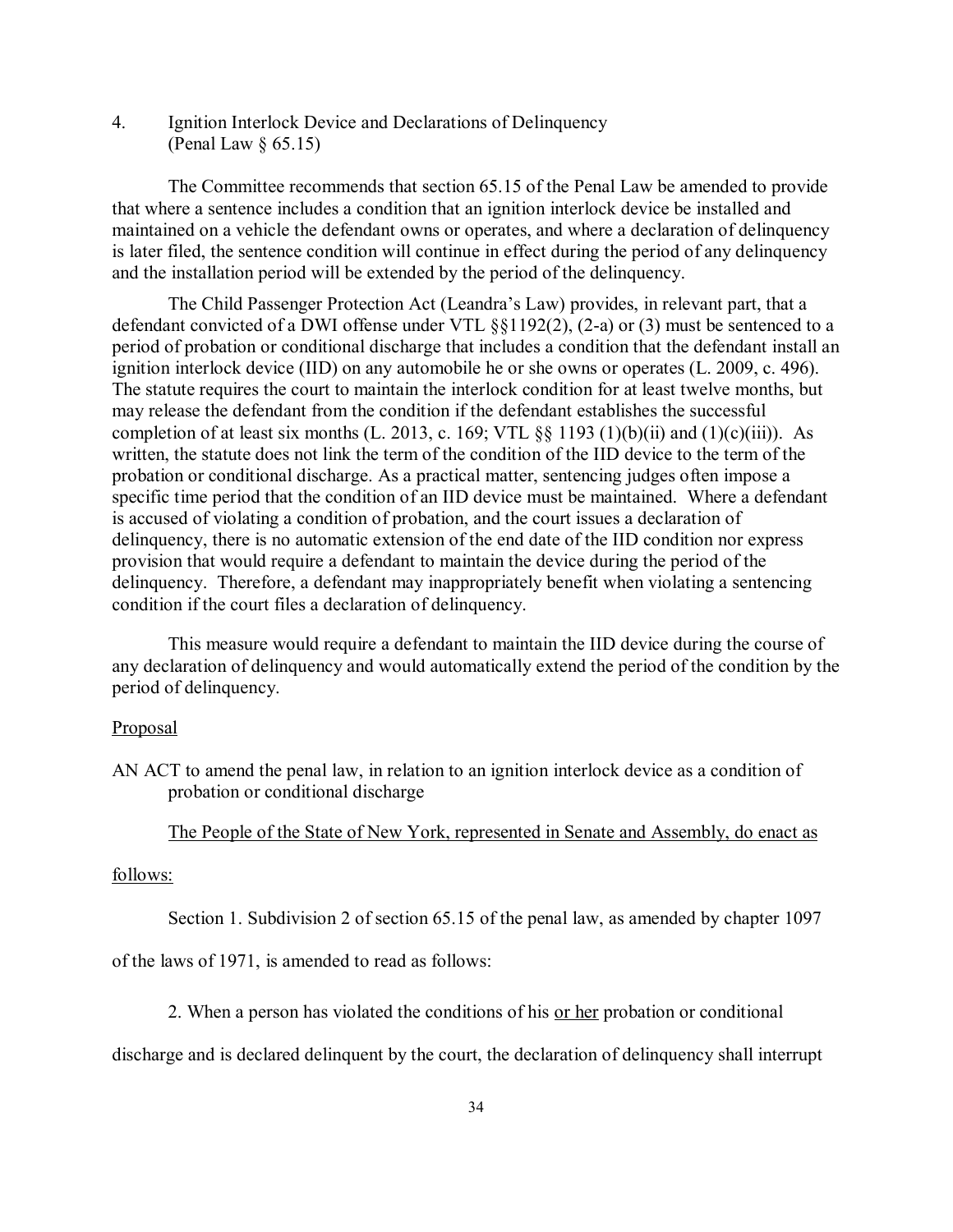the period of the sentence as of the date of the delinquency and such interruption shall continue until a final determination as to the delinquency has been made by the court pursuant to a hearing held in accordance with the provisions of the criminal procedure law. Any order for the installation and maintenance of a functioning ignition interlock device imposed pursuant to section 60.21 of the chapter shall remain in effect throughout the delinquency and shall extend the period of such installation and maintenance by the period of such delinquency.

§2. This act shall take effect immediately.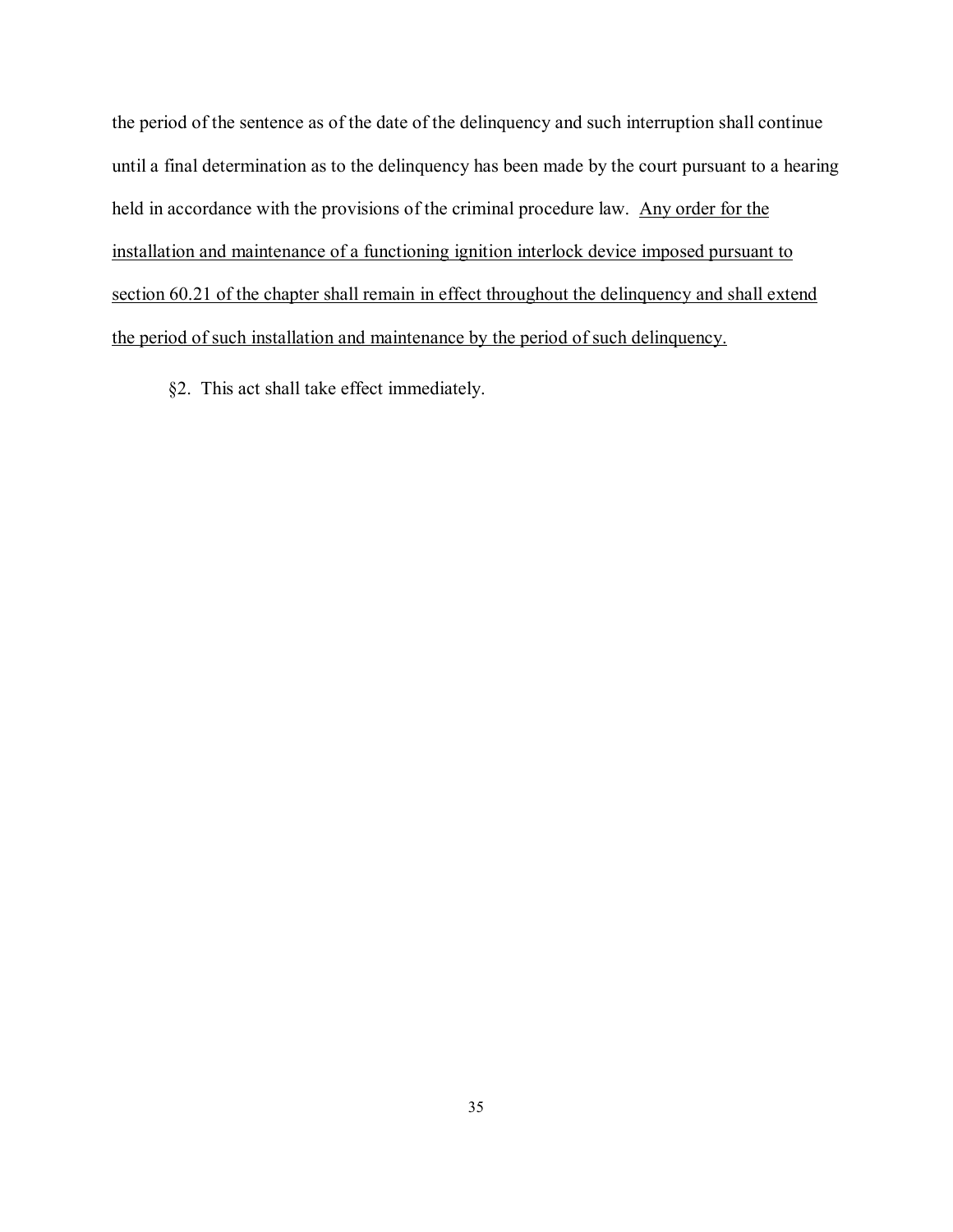# 5. Oral Search Warrant Applications (CPL 690.36)

The Committee recommends that section 690.36 of the Criminal Procedure Law be amended to correct a cross reference error in the current law governing oral applications for search warrants.

Article 690 of the Criminal Procedure Law establishes the statutory mechanism for search warrants, with CPL 690.35 expressly prescribing what must be set forth in a warrant application, including that the applicant must supply a factual statement establishing reasonable cause to believe specified property will be found at the location or reasonable cause to believe a person who is the subject of an arrest warrant will be found in the designated premises. In a separate subdivision the section also allows the applicant to request nighttime entry into the premises and the authority to enter the premises without notice.

In 1982, the Legislature amended the Criminal Procedure Law to allow for oral applications for a search warrant (L. 1982, c. 679). It added a new section 690.36 regarding the special provisions necessary for an oral warrant application and provided, in a cross reference to subdivisions 2 and 3 of section 690.35, that the oral warrant application must contain a statement establishing reasonable cause to believe specified property will be found at the location or reasonable cause to believe a person who is the subject of an arrest warrant will be found in the designated premises.

The Legislature subsequently amended section 690.35 by adding a new subdivision 2 (related to court jurisdiction for issuing a warrant), and renumbering existing subdivisions 2 and 3 to subdivisions 3 and 4 respectively (L. 1992, c. 816). However, no conforming amendment was made to CPL 690.36, and the text of that section now cross references the wrong subdivisions of section 690.35.

This measure would amend section 690.36 to correct the cross reference.

## Proposal

AN ACT to amend the criminal procedure law, in relation to oral applications for a search warrant

The People of the State of New York, represented in Senate and Assembly, do enact as

### follows:

Section 1. Subdivision 2 of section 690.36 of the criminal procedure law is amended to

## read as follows:

2. Where an oral application for a search warrant is made, the applicant therefor must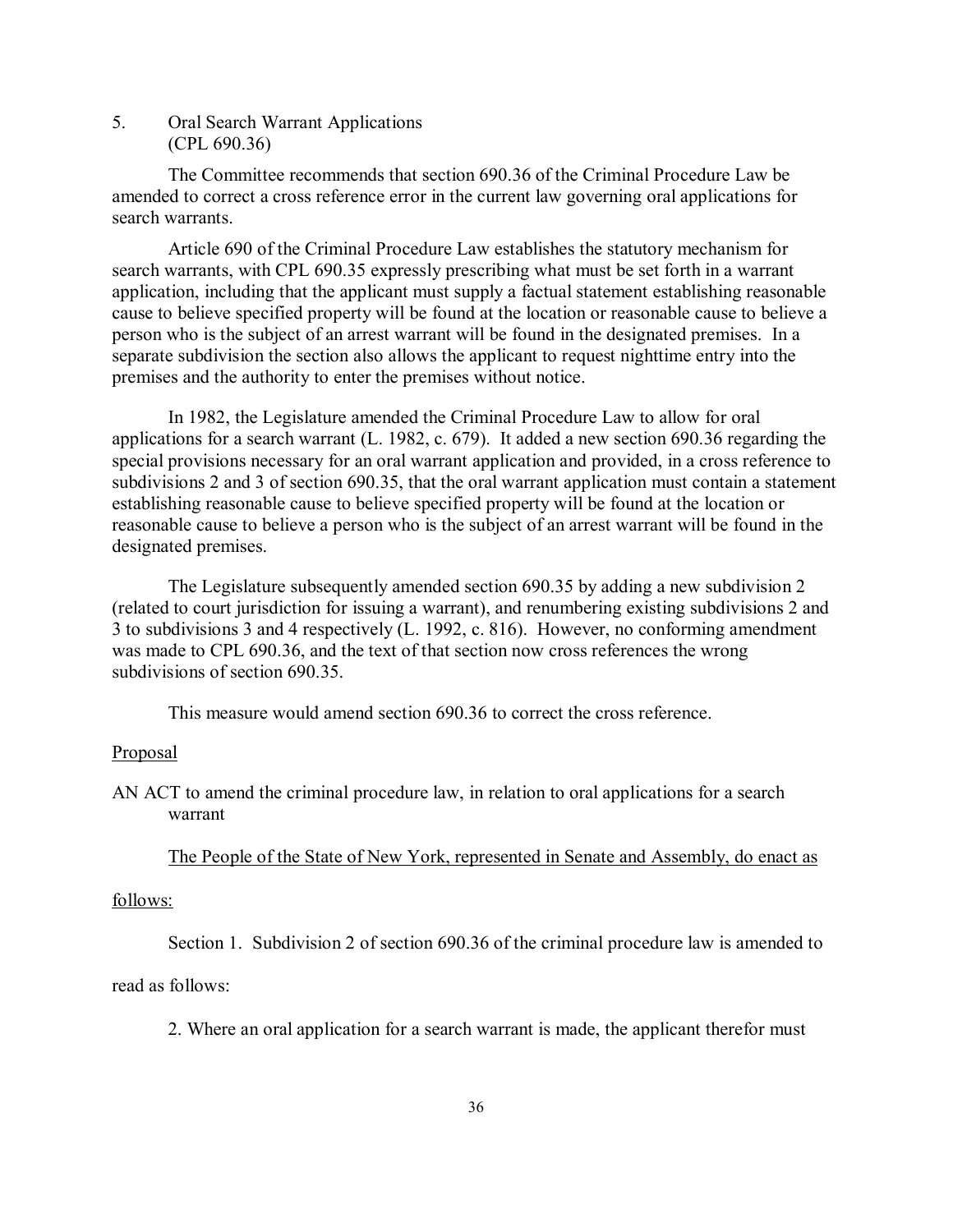identify himself or herself and the purpose of his or her communication. After being sworn as provided in subdivision three of this section, the applicant must also make the statement required by paragraph (b) of subdivision three [two] of section 690.35 and provide the same allegations of fact required by paragraph (c) of such subdivision; provided, however, persons, properly identified, other than the applicant may also provide some or all of such allegations of fact directly to the court. Where appropriate, the applicant may also make a request specified in subdivision <u>four</u> [three] of section 690.35.

§2. This act shall take effect immediately.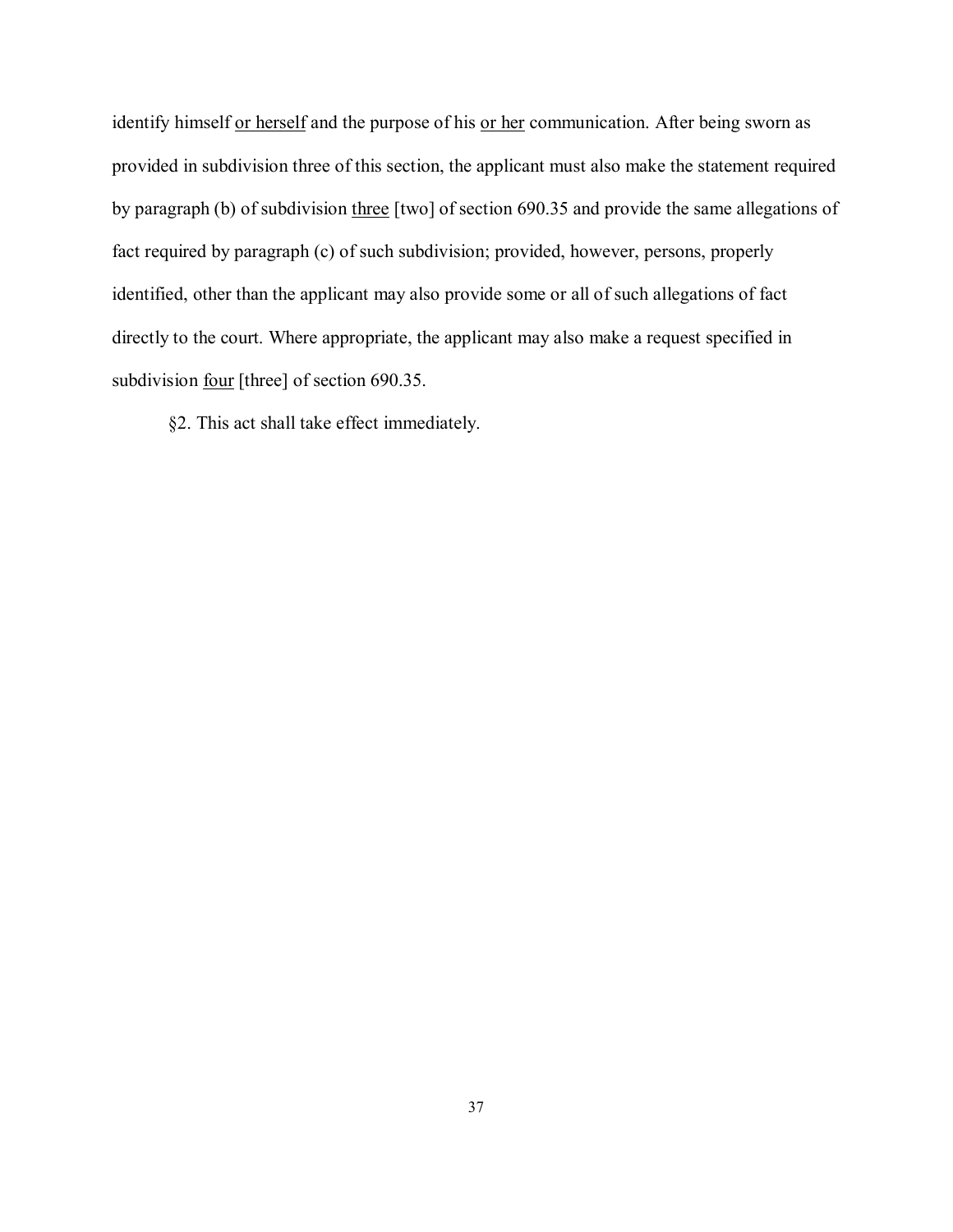6. Drug Law Reform Act of 2009 (CPL 216.00; 168.58(1))

The Drug Law Reform Act of 2009 (the Act) has been successful in promoting public safety by significantly reducing the recidivism rate of defendants who engage in criminal activity as a result of drug dependence. By reducing incarceration rates, it has also achieved significant cost savings to the state. The Committee recommends amending the Act by modestly expanding the definition of an "eligible defendant" under Article 216 of the Criminal Procedure Law. It further recommends extending the reach of conditional sealing under CPL 160.58 to those newly eligible defendants who successfully complete the judicial diversion program.

Under current law, to be considered for judicial diversion, a defendant must have an identified substance abuse problem, and be charged with a drug felony or felonies under Articles 220 and 221 of the Penal Law, or with a felony specified in CPL  $410.91(4)^1$ . A defendant charged with a misdemeanor drug felony, however, is not eligible. When the law was first enacted the Legislature modeled the law on the successful drug treatment alternative to prison program, which involved defendants charged with drug felonies. Yet, there is no continuing reason why a defendant identified with a substance abuse problem and charged with only a misdemeanor, should not be afforded the same potential beneficial opportunities and outcomes afforded a defendant charged with an enumerated felony or felonies. It makes little sense to use a rehabilitative model only for felony offenders.

Accordingly, this measure amends Criminal Procedure Law Article 216, to include as an "eligible defendant" those individuals with an identified substance abuse problem who are charged with misdemeanor offenses under Article 220 and 221 of the Penal Law. An "eligible defendant" would therefore include defendants charged with criminal possession of a controlled substance in the seventh degree (Penal Law § 220.03), criminally possessing a hypodermic instrument (Penal Law § 220.45), criminally using drug paraphernalia in the second degree (Penal Law § 220.50), criminal possession of methamphetamine manufacturing material in the second degree (Penal Law § 220.70), and criminal possession of marihuana in the fourth and fifth degrees (Penal Law §§ 221.35, 221.40).

For similar reasons, the measure also expands the definition of an "eligible defendant" to include defendants charged with lesser included offenses of the felonies enumerated in CPL 410.91 (4). A defendant with drug dependence ought not be denied consideration for judicial diversion simply because he or she committed an inclusory concurrent offense of lower grade than one enumerated in CPL 410.91. For instance, under current law a drug-dependent defendant charged with burglary of a commercial establishment is eligible for diversion but the same offender charged with *attempted* burglary of the same establishment is ineligible.

This measure also provides the court with discretion in appropriate cases to enroll certain drug dependent, non-violent felony offenders into the judicial diversion program. The intent of

<sup>&</sup>lt;sup>1</sup> Prior to the effective date of Article 216, the Legislature repealed CPL 410.91(4). "It appears that the reference to CPL 410.91(4) was merely a typographical error and that the legislature meant to cite CPL 410.91(5), which lists the specified offenses" (*Doorley v. DeMarco*, 106 AD3d 27, 31 [4th Dept. 2013], *citing* Peter Preiser, Practice Commentaries, McKinney's Cons. Laws of N.Y., Book 11A, CPL 216.00, 2012 Cumulative Pocket Part at 69–70). This measure corrects the typographical error.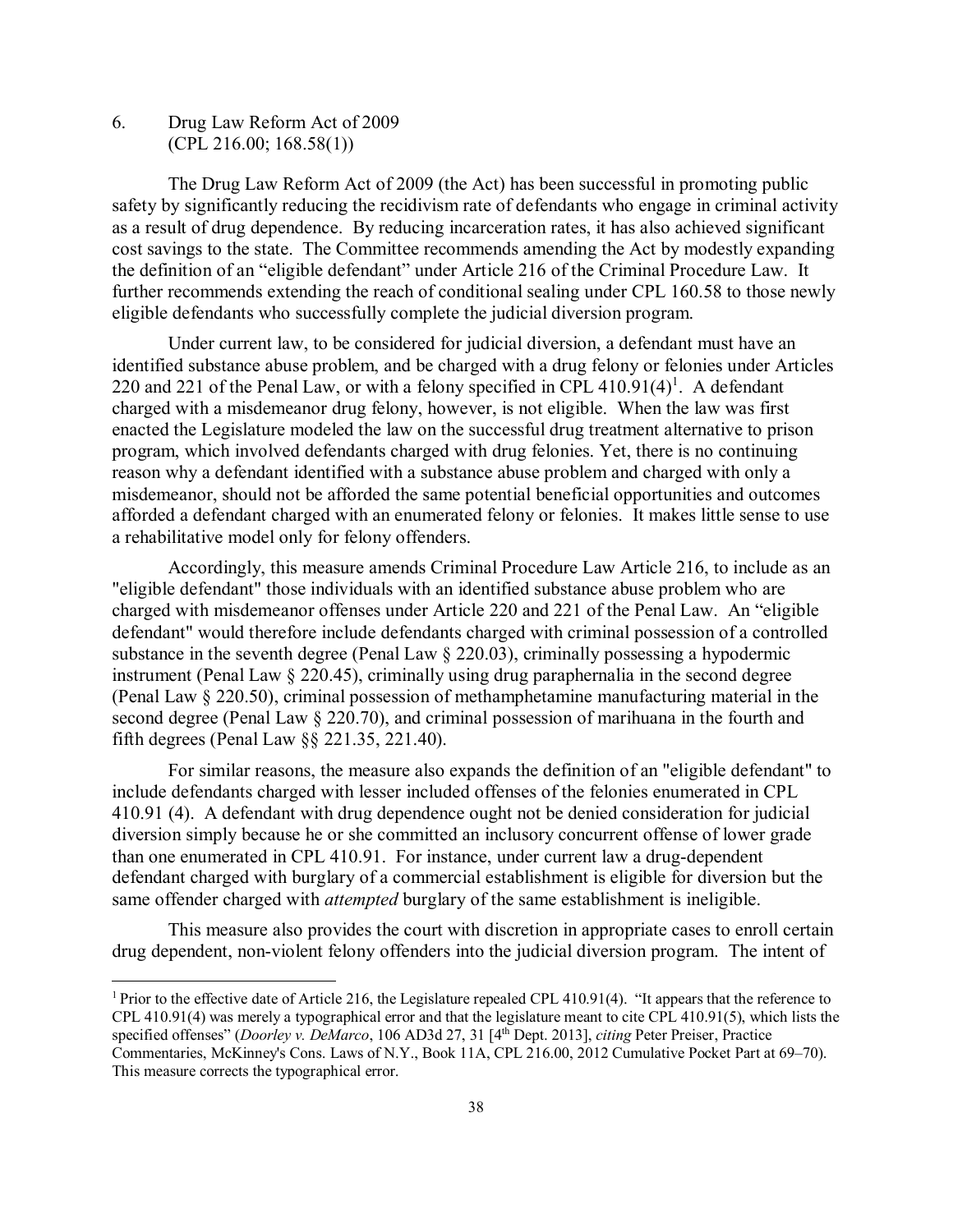the legislature in creating the judicial diversion program was clearly set forth by its sponsors:

[to] significantly reduce drug-related crime by addressing substance abuse that often lies at the core of criminal behavior. The bill would accomplish this goal by returning discretion to judges to tailor the penalties of the penal law to the facts and circumstances of each drug offense and authorizing the court to sentence certain non-violent drug offenders to probation and drug treatment rather than mandatory prison where appropriate. (Sponsor's Mem, Bill Jacket, L 2009, c 56).

This language confirms the drafters' intent to substitute treatment for incarceration when addicted offenders are accused of non-violent crimes. It is also clear that the legislature intended to cast a wide net of inclusion, and that their intent was to allow a court discretion to permit a defendant entry into the program, based upon a thorough review of all of the circumstances. All too often, defendants appear before the court with problems of drug dependence that can be addressed through the judicial diversion program, but are denied because the offense charged is not enumerated in the statute. This measure would provide a court the discretion to place such a defendant in judicial diversion. Notably, the measure leaves intact those provisions which would exclude certain defendants from a judicial diversion program without the prosecutor's consent.

Finally, this measure extends the reach of conditional sealing under CPL 160.58 to defendants who successfully complete judicial diversion in connection with any of the newly eligible offenses.

## Proposal

AN ACT to amend the criminal procedure law, in relation to the drug law reform act of 2009

The People of the State of New York, represented in Senate and Assembly, do enact as

## follows:

Section 1. Subdivision 1 of section 216.00 of the criminal procedure law is amended to

read as follows:

1. "Eligible defendant" means any person who stands charged in an indictment or a

superior court information with a class B, C, D or E felony offense or misdemeanor information defined in article two hundred twenty or two hundred twenty-one of the penal law or any other specified offense as defined in subdivision [four] <u>five</u> of section 410.91 of this chapter or any lesser included offense, provided, however, a defendant is not an "eligible defendant" if he or she: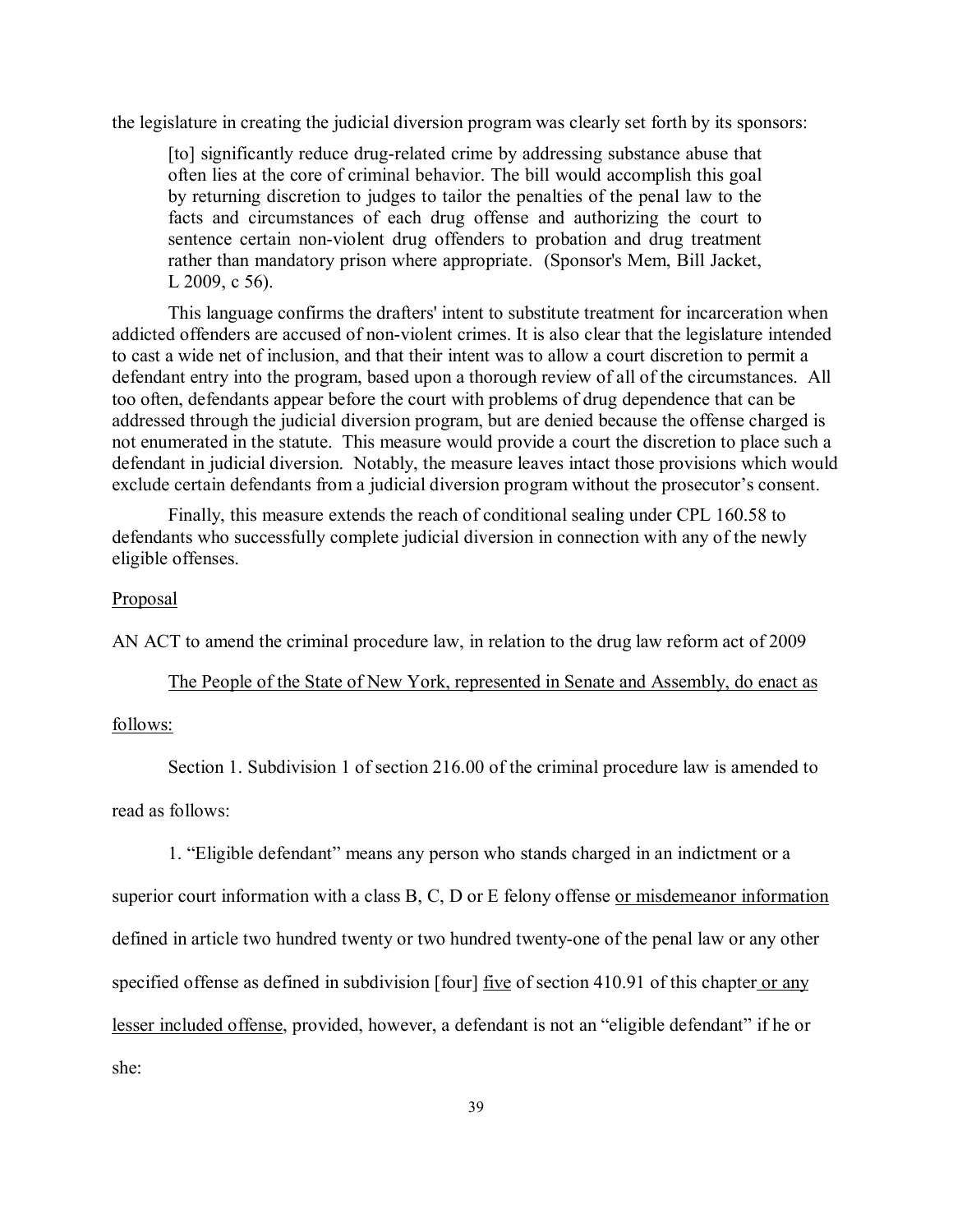(a) within the preceding ten years, excluding any time during which the offender was incarcerated for any reason between the time of commission of the previous felony and the time of commission of the present felony, has previously been convicted of: (i) a violent felony offense as defined in section 70.02 of the penal law, or (ii) any other offense for which a merit time allowance is not available pursuant to subparagraph (ii) of paragraph (d) of subdivision one of section eight hundred three of the correction law, or (iii) a class A felony offense defined in article two hundred twenty of the penal law; or

(b) has previously been adjudicated a second violent felony offender pursuant to section 70.04 of the penal law or a persistent violent felony offender pursuant to section 70.08 of the penal law.

A defendant who also stands charged with a violent felony offense as defined in section 70.02 of the penal law or an offense for which merit time allowance is not available pursuant to subparagraph (ii) of paragraph (d) of subdivision one of section eight hundred three of the correction law for which the court must, upon the defendant's conviction thereof, sentence the defendant to incarceration in state prison is not an eligible defendant while such charges are pending. A defendant who is excluded from the judicial diversion program pursuant to this paragraph or paragraph (a) or (b) of this subdivision may become an eligible defendant upon the prosecutor's consent.

A defendant who is excluded from the judicial diversion program solely because he or she stands charged with a class B non-violent, C, D, or E felony offense defined outside of article two hundred twenty or two hundred twenty-one of the penal law, and who would not otherwise be excluded pursuant to paragraph (a) or (b) of this subdivision, may become an eligible defendant upon the court's consent. Prior to granting consent, the court shall afford the

40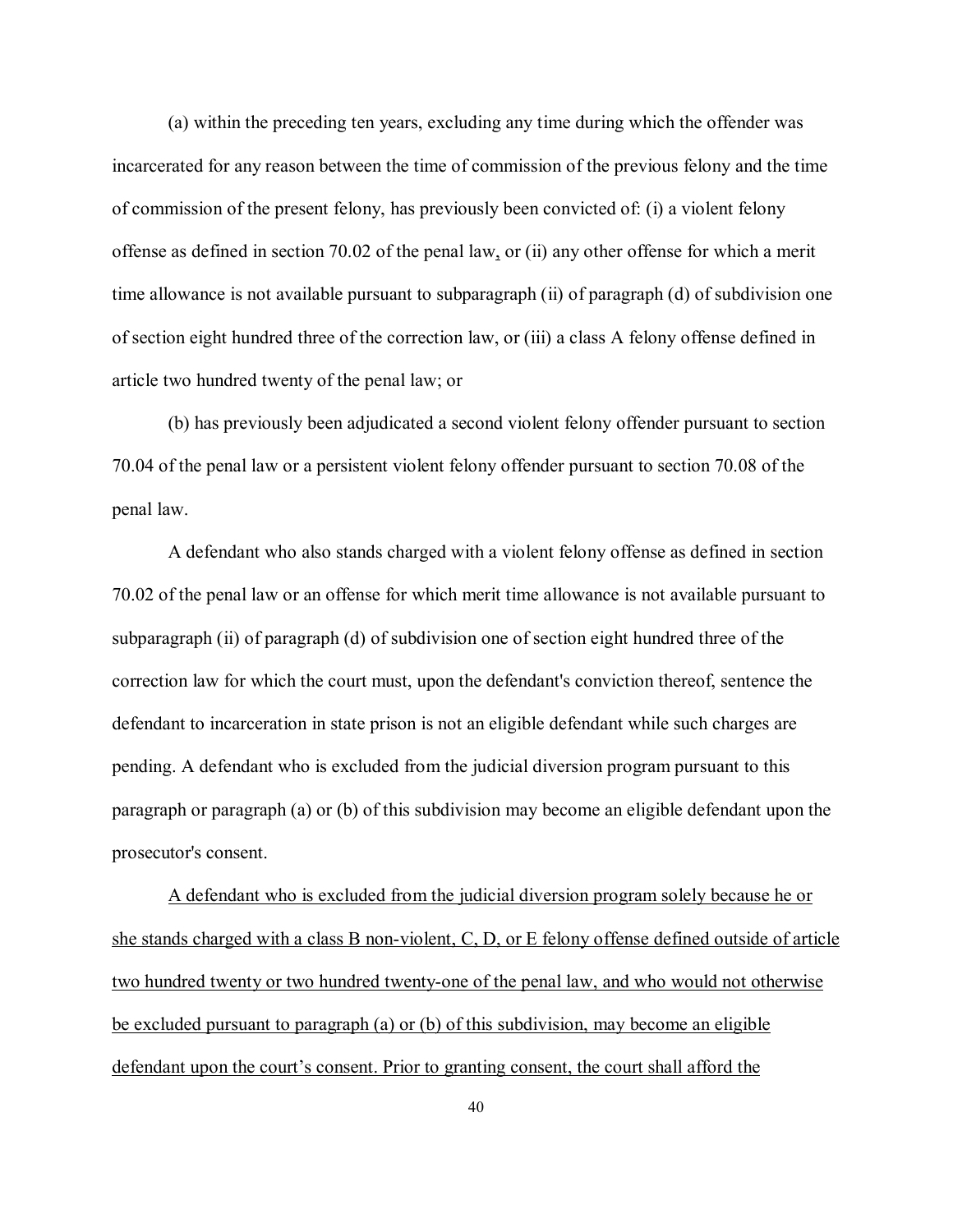prosecutor and the defendant an opportunity to be heard and, where it grants consent, the court shall make findings setting forth its reasons therefor.

§2. Subdivision 1 of section 160.58 of the criminal procedure law is amended to read as follows:

1. A defendant convicted of any offense defined in article two hundred twenty or two hundred twenty-one of the penal law or a specified offense defined in subdivision five of section 410.91 of this chapter or any lesser included offense of such offense who has successfully completed a judicial diversion program under article two hundred sixteen of this chapter, or one of the programs heretofore known as drug treatment alternative to prison or another judicially sanctioned drug treatment program of similar duration, requirements and level of supervision, and has completed the sentence imposed for the offense or offenses, is eligible to have such offense or offenses sealed pursuant to this section.

§3. This act shall take effect immediately.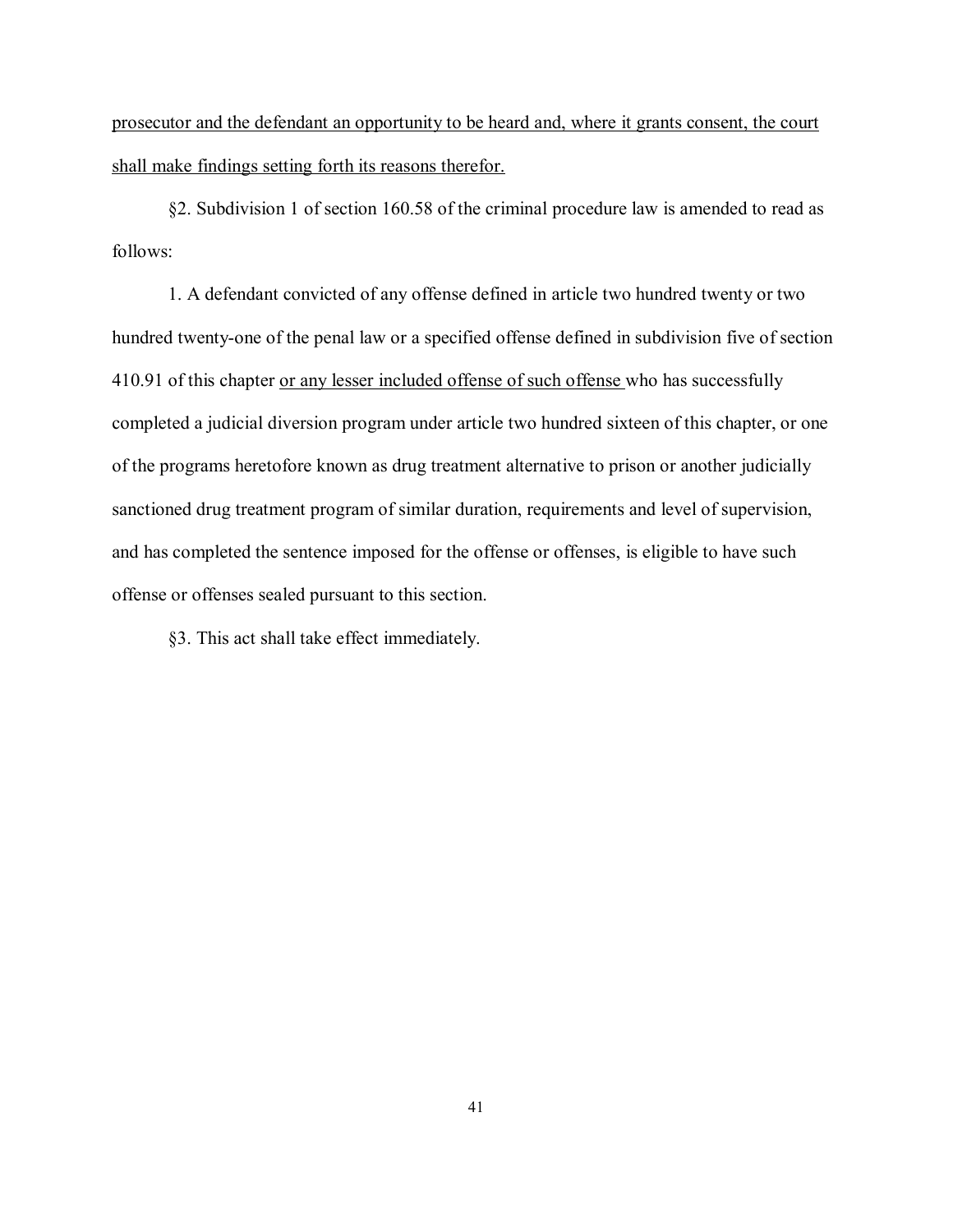7. Codifying *People ex rel. McManus v. Horn* (CPL 520.10(2))

The Committee recommends amending section 520.10(2) of the Criminal Procedure Law to reflect current law regarding methods of setting bail.

Subdivision one of CPL 520.10 sets forth nine authorized forms of bail a court may use when fixing a defendant's bail. Included are: cash bail; an insurance company bail bond; a secured surety bond; a secured appearance bond; a partially secured surety bond; a partially secured appearance bond; and, a credit card or similar device.

Subdivision two of that section establishes the methods of fixing bail. Paragraph (a) provides that where the court does not designate the form in which bail may be posted, a defendant my chose either an unsecured surety bond or an unsecured appearance bond. Paragraph (b), provides that where the court does designate the method of posting bail "the court may direct that the bail be posted *in any one of two or more of the forms* specified in subdivision one".

The New York Court of Appeals recently held that this language requires a court to designate at least two methods of posting bail (*People ex rel. McManus v. Horn*, 18 NY3d 660 [2012]). The court acknowledged that the phrase "any one of two or more of the forms" was ambiguous, but determined that the intent of the statute was to provide more flexibility in posting bail, and held that a court fixing bail must provide the defendant with at least two alternative choices. As noted by the Court:

"Providing flexible bail alternatives to pretrial detainees – who are presumptively innocent until proven guilty beyond a reasonable doubt – is consistent with the underlying purpose of article 520. The legislation was intended to reform the restrictive bail scheme that existed in the former Code of Criminal Procedure in order to improve the availability of pretrial release" (18 NY3d at 665).

To avoid future misapplication of the statute, the Committee believes that it should be amended to eliminate the ambiguity noted by the Court of Appeals. This measure therefore directs the court to set two or more methods of posting bail.

### Proposal

AN ACT to amend the criminal procedure law, in relation to the methods of fixing bail

The People of the State of New York, represented in Senate and Assembly, do enact as follows:

Section 1. Paragraphs (a) and (b) of subdivision 2 of section 520.10 of the criminal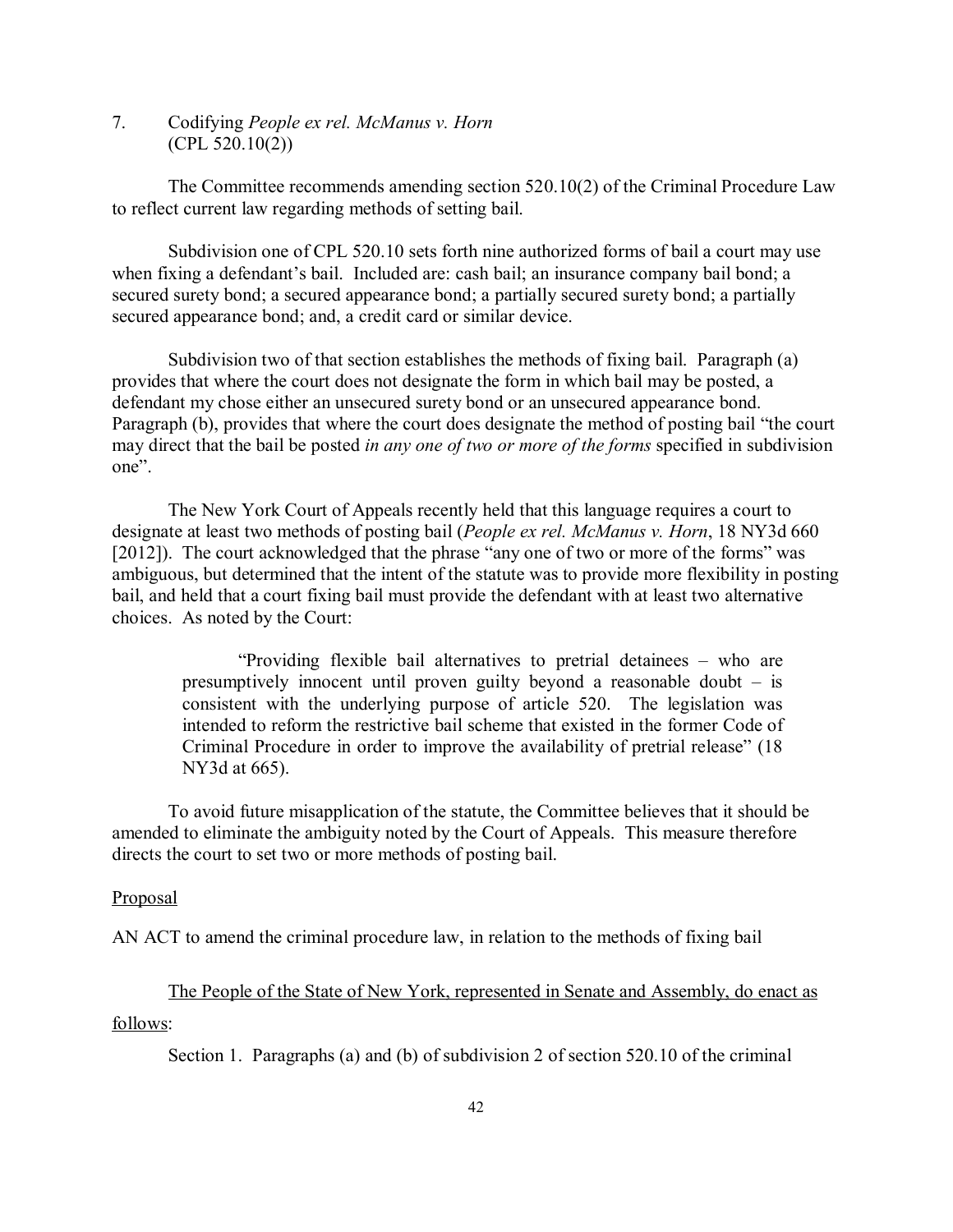procedure law, as amended by chapter 784 of the laws of 1972, are amended to read as follows:

(a) A court may designate the amount of the bail without designating the [form or] forms in which it may be posted. In such case, the bail may be posted in either of the forms specified in paragraphs (g) and (h) of subdivision one;

(b) The court may direct that the bail be posted in [any one of] two or more of the forms specified in subdivision one, designated in the alternative, and may designate different amounts varying with the forms[;].

§2. This act shall take effect immediately.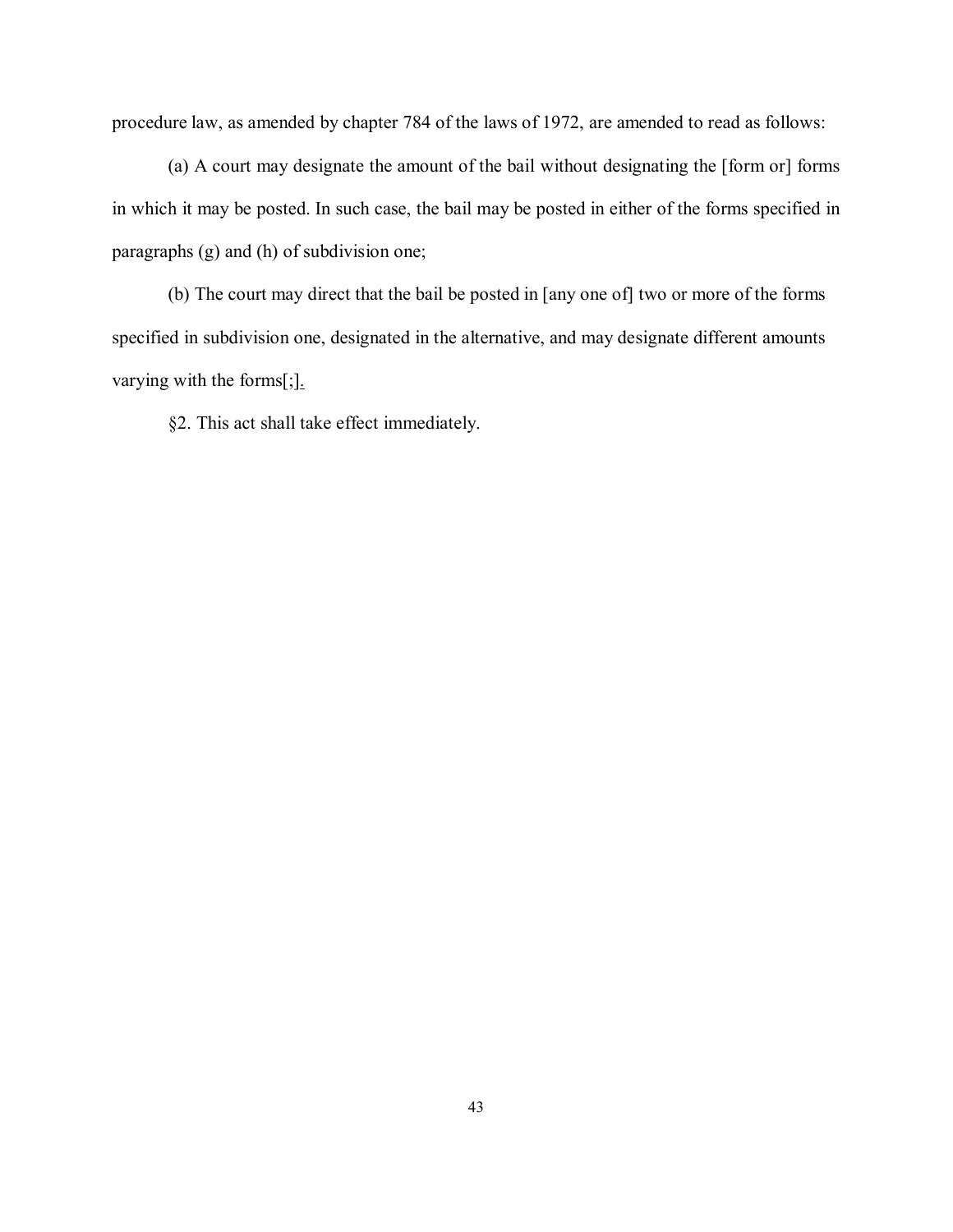## 47. Adjournments in Contemplation of Dismissal (CPL 170.55)

The Committee recommends that section 170.55 of the Criminal Procedure Law be amended to provide courts with greater flexibility to set appropriate conditions when granting an adjournment in contemplation of dismissal.

Currently, when granting an adjournment in contemplation of dismissal, the law allows a court to impose conditions in only a few limited circumstances. For instance, the court may impose conditions as part of a temporary order of protection (CPL 170.55 [3]), and in connection with a family offense involving domestic violence, the court may require that a defendant participate in an educational program addressing the issues of spousal abuse and family violence (CPL 170.55(4)). For non-family offenses the court is authorized to require a defendant to participate in dispute resolution (CPL 170.55(5)), perform certain types of community service (CPL 170.55(6)) or attend an alcohol awareness program if the defendant is under the age of twenty-one (CPL 170.55(7)). Unfortunately, for cases that do not fall within one of these enumerated circumstances, or for defendants who are not good candidates for the specific programs set forth in the statute, the court is powerless to craft more appropriate conditions.

The Committee believes it is appropriate to provide the court and the parties greater leeway to fashion appropriate conditions when granting an adjournment in contemplation of dismissal. This measure will give defendants a better chance of earning a complete dismissal and sealing of the charges, while at the same time promoting public safety and a reduced risk of re-offense. Programs addressing issues of substance abuse, HIV and AIDS awareness, or shoplifting are often used in connection with sentences of probation or conditional discharge, and it is appropriate to use such programs in the context of an adjournment in contemplation of dismissal. The Committee sees little benefit in restricting anger management or violence prevention programs to family offenses when they may be equally or more appropriate in nonfamily offenses. Similarly, alcohol awareness and treatment programs may be as appropriate for defendants who are over twenty-one as those who are underage. This measure would allow courts, with the consent of the parties, to order a defendant to participate in an educational program, treatment program or other program reasonably related to the defendant's rehabilitation. The proposal expressly provides that any condition may not be imposed in excess of the length of the adjournment (CPL 170.55(2)).

The measure further provides that a court may order a defendant to pay restitution of the fruits of his or her offense or make reparation of the actual out-of-pocket loss caused by the offense. As a practical matter, prosecutors often condition an adjournment in contemplation of dismissal on restitution or reparation, yet under current law this must be done outside the parameters of CPL 170.55. Thus, the parties are required to adjourn the matter, often multiple times, until the restitution or reparation is paid. Only then is the court permitted to grant an adjournment in contemplation of dismissal. This inefficient process forces cases to be repeatedly calendared and defendants to return to court until payment is made. Recognizing that some defendants may be unable to afford full restitution or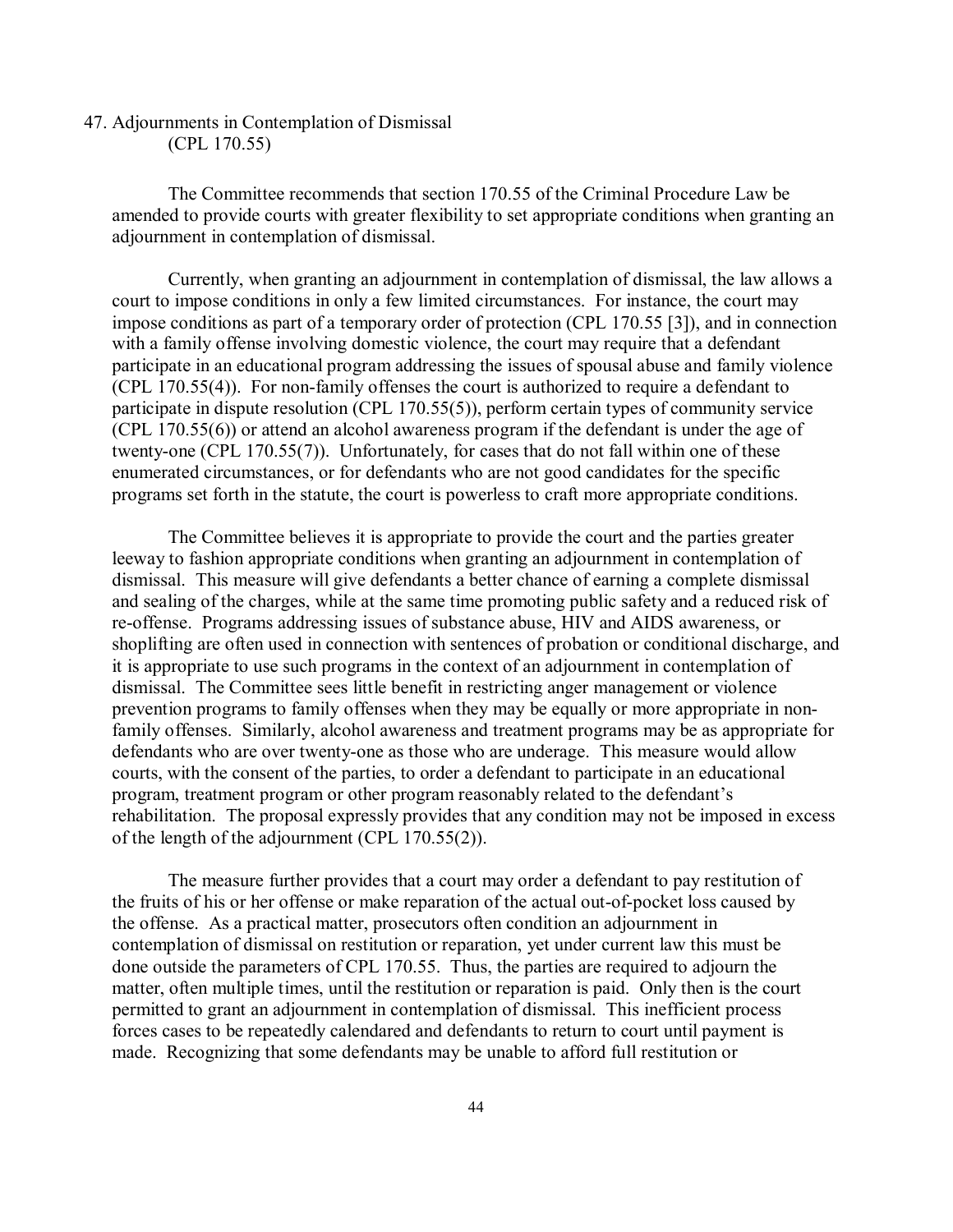reparation, the proposal specifically provides that the court may only order a defendant to pay restitution or reparation in an amount he or she can afford to pay.

## Proposal

AN ACT to amend the criminal procedure law, in relation to permissible conditions the court may impose in connection with an adjournment in contemplation of dismissal

The People of the State of New York, represented in Senate and Assembly, do enact as follows:

Section 1. Subdivision 8 of section 170.55 of the criminal procedure law, is renumbered

to be subdivision 10, and new subdivisions 8 and 9 are added to read as follows:

8. The court may, as a condition of an adjournment in contemplation of dismissal, order a

defendant to participate in an educational program, treatment program or other program reasonably related to the defendant's rehabilitation. The court may not impose such conditions in excess of the length of the adjournment in contemplation of dismissal.

9. The court may, as a condition of an adjournment in contemplation of dismissal, order a defendant to pay restitution of the fruits of his or her offense or make reparation, in an amount he or she can afford to pay, of the actual out-of-pocket loss caused by the offense.

§2. This act shall take effect immediately, and shall apply to all offenses committed on or after such effective date.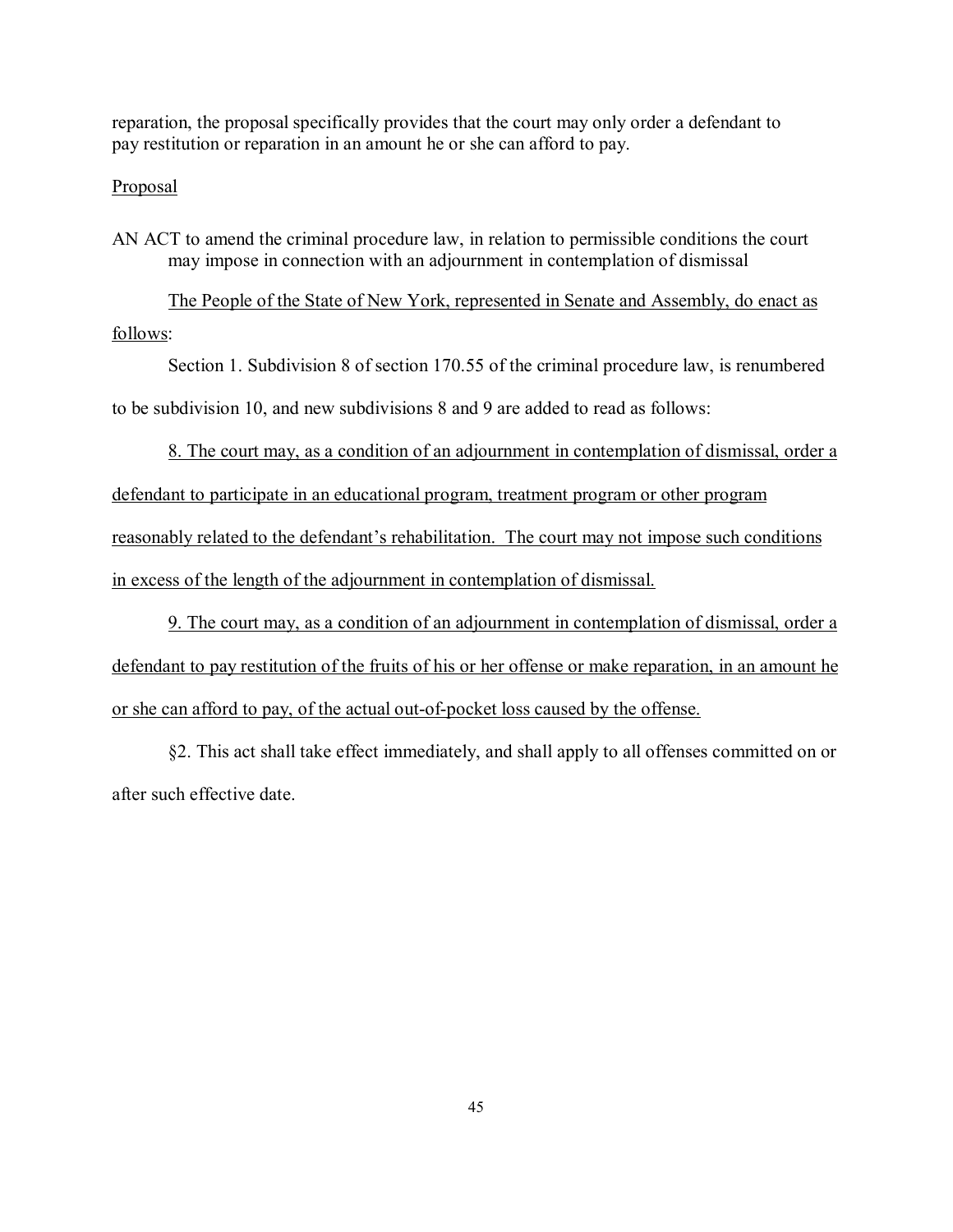9. Authority to Suspend Jury Deliberations for More than Twenty-four Hours (CPL 310.10(2))

The Committee recommends that the Criminal Procedure Law be amended to allow a trial court to suspend jury deliberations for up to forty-eight hours (excluding weekends and holidays) in appropriate cases.

In 1995, the Legislature gave trial courts discretion to forego sequestration in most cases (L. 1995, c. 83). Over the next several years, the Legislature required the Chief Administrative Judge and the Office of Court Administration to conduct an annual study of the change and file a report with the Governor, the President of the Senate and the Speaker of the Assembly. The reports found that there were significant cost-saving to the change and that eliminating sequestration did not result in an increase in jury tampering or an increase the number of mistrials. After five years, the Legislature made permanent the changes and expanded the reach of the statute to permit trial courts to forego sequestration in all cases (L. 2001, c. 47).

A trial court's discretion is not unfettered, however, and the current statute provides that a court may only suspend jury deliberations "for a reasonable period of time . . . not to exceed twenty-four hours" (CPL 310.10(2)). Undoubtedly, the twenty-four hour limit is intended to permit deliberating jurors to go home each night and return on the next day when the court is in session. Unfortunately, circumstances often arise that make it impossible to reconvene the jury within twenty-four hours, as was illustrated in a recent case arising in Kings County (*see People v. Taylor*, 32 Misc. 3d 546 [Sup Ct, Kings County 2011, Del Giudice, J.]). In *Taylor*, a deliberating juror was briefly hospitalized and unable to return to court to resume further deliberations the following day. The defense immediately moved for a mistrial, claiming that the express language of CPL 310.10(2) prevented the court from adjourning deliberations more than 24 hours, even though the juror would be available one day later. There were no indications of juror tampering nor did it appear that jury deliberations would be impeded by the additional delay caused by the juror's hospitalization. The case highlights the inflexibility of the statute, and the court urged legislative action to amend the statute..

The Committee believes that the arbitrary limit of twenty-four hours should be relaxed in appropriate cases. While the Committee considered eliminating the twenty-four hour restriction altogether and allowing courts discretion to suspend deliberations "for a reasonable period of time," it ultimately favored an approach that provides courts with more, but not unfettered, discretion. Thus, this measure retains the twenty-four hour limit in most cases, but provides, "upon good cause shown, an additional period not to exceed 48 hours." By requiring "good cause" for any suspension longer than twenty-four hours, the measure insures that lengthy suspensions of jury deliberations will not become routine.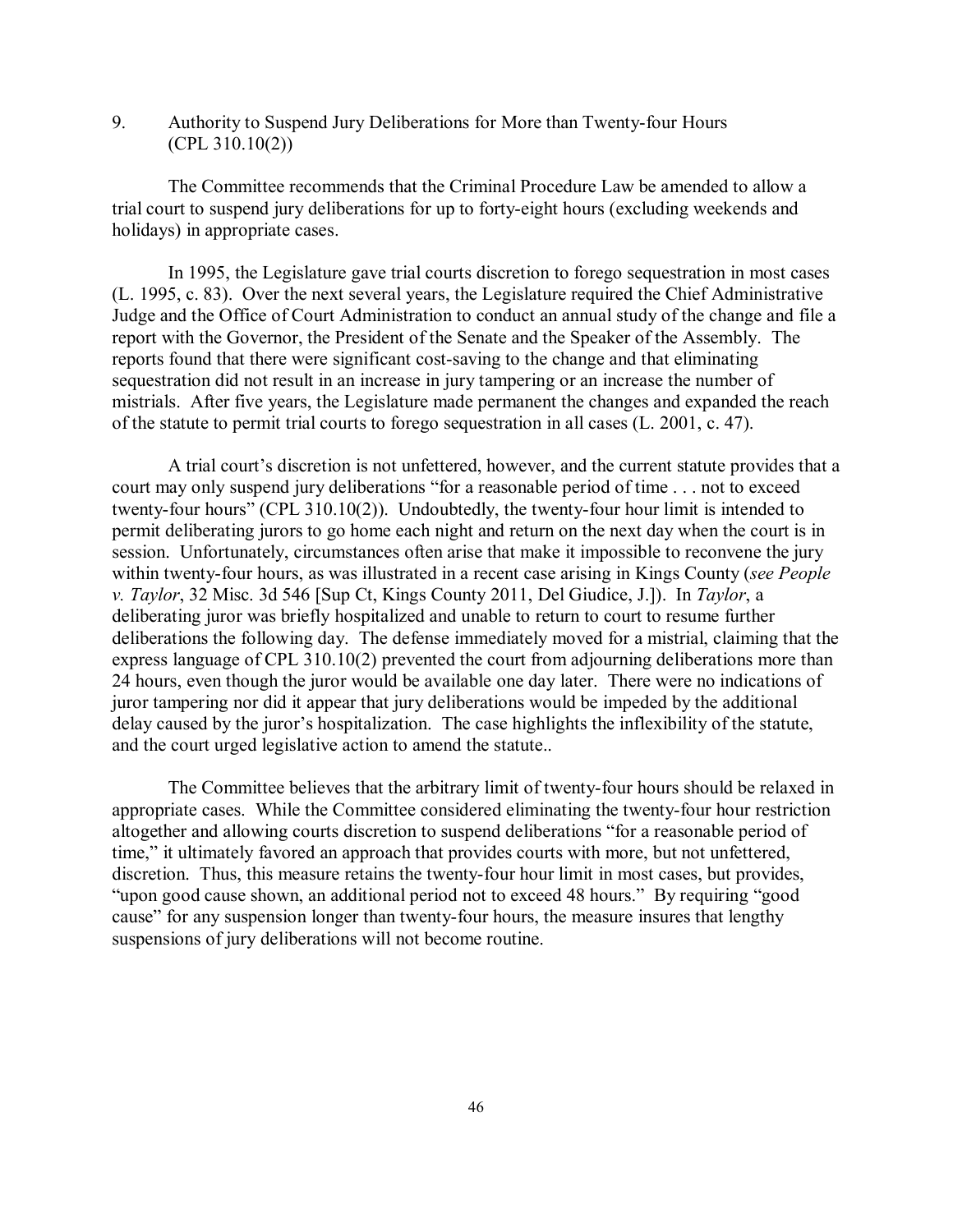Proposal

AN ACT to amend the criminal procedure law, in relation to suspending jury deliberations

The People of the State of New York, represented in Senate and Assembly, do enact as follows:

Section 1. Subdivision 2 of section 310.10 of the criminal procedure law, as amended by chapter 47 of the laws of 2001, is amended to read as follows:

2. At any time after the jury has been charged or commenced its deliberations, and after notice to the parties and affording such parties an opportunity to be heard on the record outside of the presence of the jury, the court may declare the deliberations to be in recess and may thereupon direct the jury to suspend its deliberations and to separate for a reasonable period of time to be specified by the court, not to exceed twenty-four hours or upon good cause shown not to exceed seventy-two hours, except that in the case of a Saturday, Sunday or holiday, such separation may extend beyond such twenty-four <u>or seventy-two</u> hour period. Before each recess, the court must admonish the jury as provided in section 270.40 of this chapter and direct it not to resume its deliberations until all twelve jurors have reassembled in the designated place at the termination of the declared recess.

§2. This act shall take effect immediately, and shall apply to all criminal actions pending on or after the date it is enacted.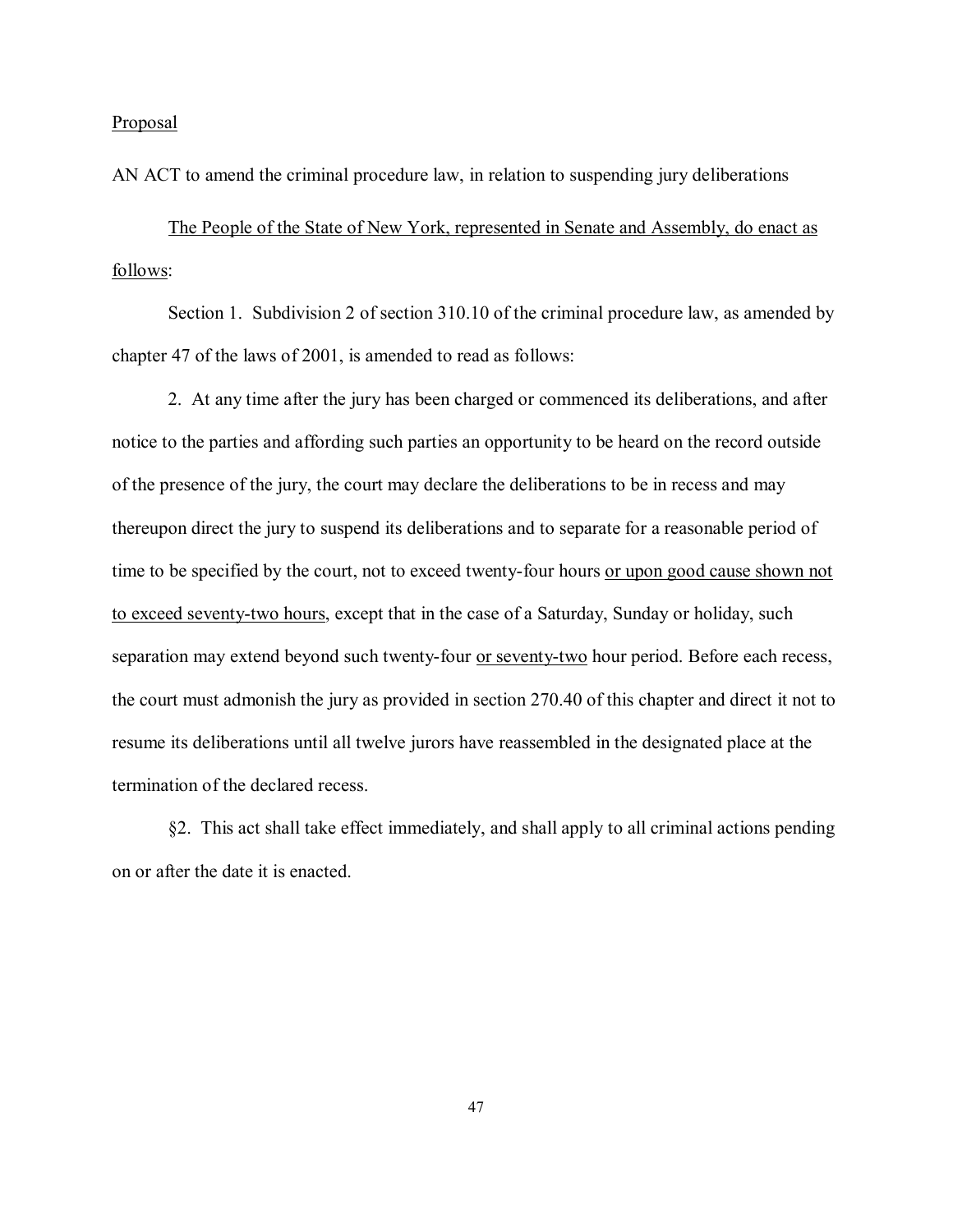10. Providing Written Instructions to Jurors Upon Request (CPL 310.30)

The Committee recommends that section 310.30 of the Criminal Procedure Law be amended to allow a trial judge, without the consent of the parties, to provide a deliberating jury, upon its request therefor, with written instructions regarding the elements of the crime or crimes charged, or of any defense or affirmative defense submitted in relation thereto.

Sections 310.20 and 310.30 of the Criminal Procedure Law specify the materials that may be provided by the court to a deliberating jury, which include exhibits received in evidence as may be permitted by the court (CPL section 310.20(1)), a verdict sheet (CPL section 310.20(2)), a written list of the names of the witnesses whose testimony was presented during the trial (CPL section 310.20(3)) and, under certain circumstances and with the consent of the parties, copies of the text of a statute (CPL section 310.30).

It is not uncommon, especially in complex prosecutions involving numerous counts with multiple defendants, for a deliberating jury to ask the trial judge to provide it with written instructions on elements of some or all of the offenses submitted, and any related defenses. Because, however, there is nothing in existing CPL section 310.30 that would expressly permit a court to provide the jury with these materials, a trial judge who complies with such a request, especially without first obtaining the defendant's consent, may be committing reversible error. *See, generally, People v. Damiano* (87 NY2d 477), *People v. Johnson* (81 NY2d 980) and *People v. Owens* (69 NY2d 585).

This measure would amend CPL section 310.30 to expressly permit a trial judge to respond to a deliberating jury's request for written instructions regarding the elements of one or more of the crimes or defenses submitted by providing the requested materials to the jury. Under the measure, there would be no need to obtain the consent of the parties prior to such submission, but counsel for both parties would be permitted to examine the written instructions and be heard thereon, and the documents would be marked as a court exhibit, prior to their submission to the jury.

This measure would facilitate the deliberative process by allowing a jury that so requests to take into its deliberations written instructions regarding the elements or defenses submitted for its consideration.

#### **Proposal**

AN ACT to amend the criminal procedure law, in relation to jury deliberations

#### The People of the State of New York, represented in Senate and Assembly, do enact as

## follows:

Section 1. Section 310.30 of the criminal procedure law, as amended by chapter 208 of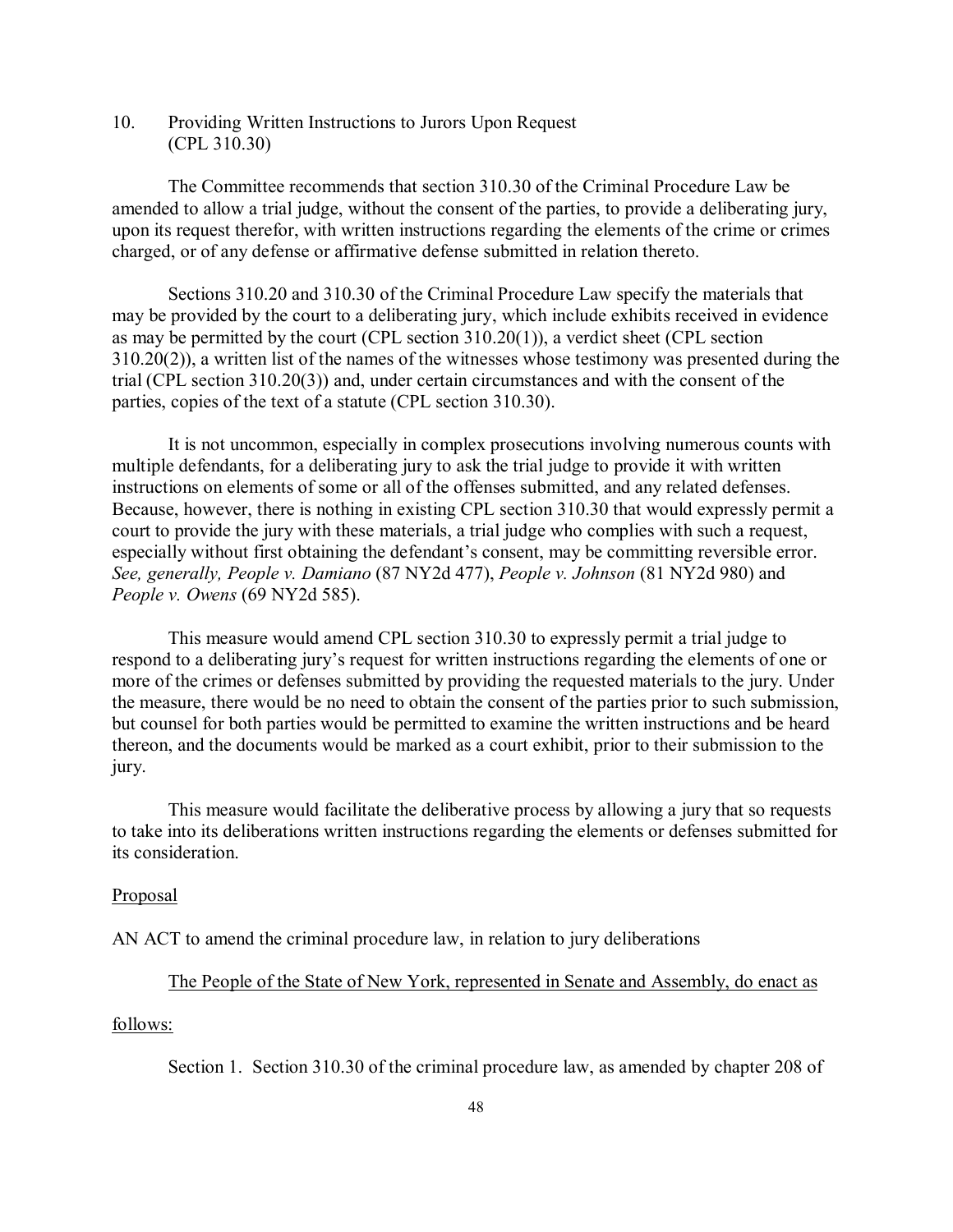the laws of 1980, is amended to read as follows:

§310.30. Jury deliberation; request for information. At any time during its deliberation, the jury may request the court for further instruction or information with respect to the law, with respect to the content or substance of any trial evidence, or with respect to any other matter pertinent to the jury's consideration of the case. Upon such a request, the court must direct that the jury be returned to the courtroom and, after notice to both the people and counsel for the defendant, and in the presence of the defendant, must give such requested information or instruction as the court deems proper. With the consent of the parties and upon the request of the jury for further instruction with respect to a statute, the court may also give to the jury copies of the text of any statute which, in its discretion, the court deems proper. In addition, where the jury requests written instructions regarding the elements of any offense submitted, or of any defense or affirmative defense submitted in relation thereto, the court may provide the jury with such written instructions as the jury has requested and the court deems proper. Before giving to the jury such written instructions regarding the elements of any offense or of any defense or affirmative defense pursuant to this section, the court shall permit counsel to examine such written instructions, shall afford counsel an opportunity to be heard and shall mark such written instructions as a court exhibit.

§2. This act shall take effect immediately, and shall apply to all trials commenced on or after such effective date.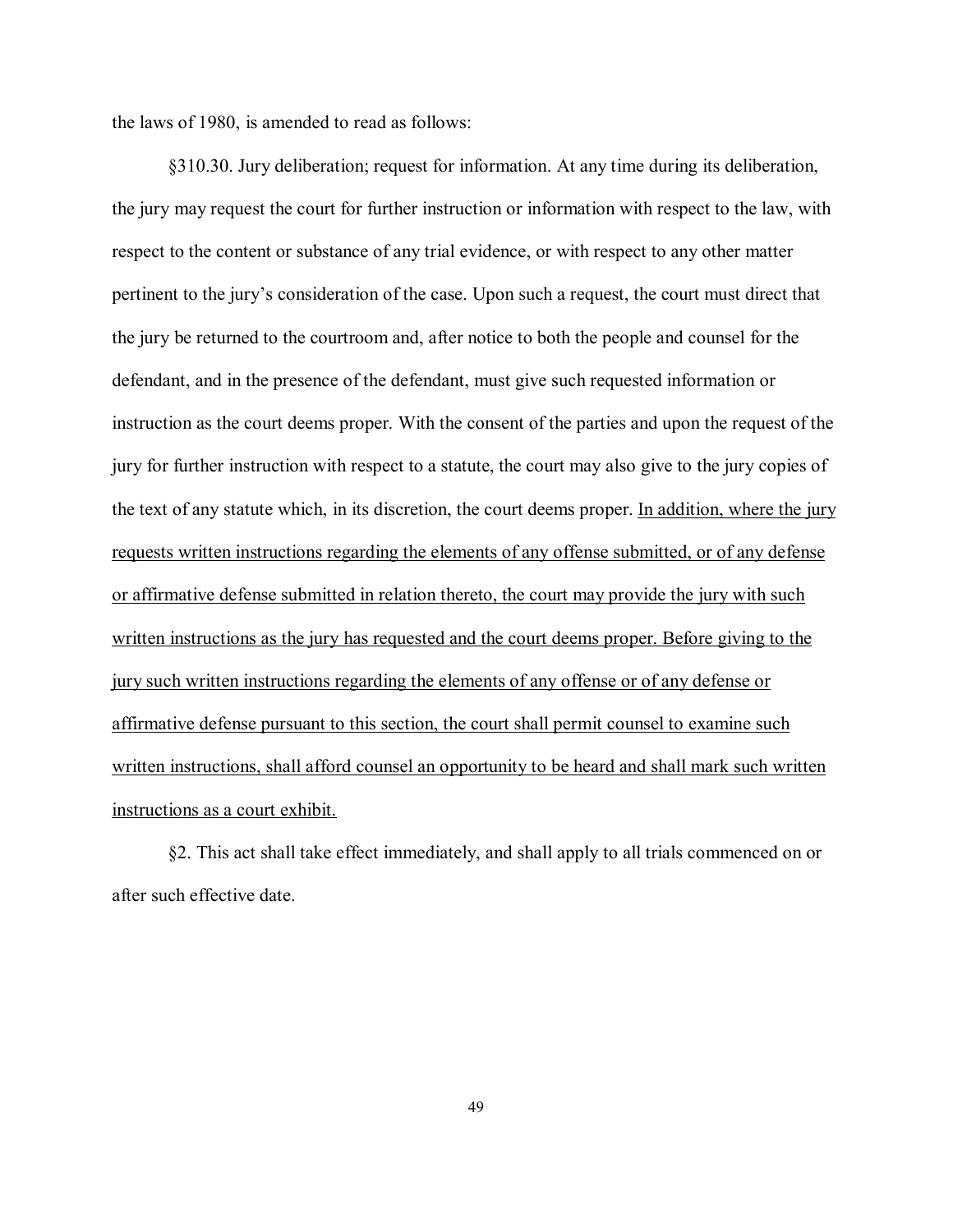11. Reduction of Peremptory Challenges (CPL 270.25)

The Committee recommends that section 270.25 of the Criminal Procedure Law be amended to reduce the number of peremptory challenges allotted to a single defendant from 20 to 15 for regular jurors if the highest crime charged is a Class A felony, from 15 to 10 for regular jurors if the highest crime charged is a Class B or C felony, and from 10 to 7 for regular jurors in all other superior court cases. In addition, the number of peremptory challenges allotted for alternate jurors in all superior court cases would be reduced from two to one. In "extraordinary" circumstances, the court could increase the number of peremptory challenges allotted. And when two or more defendants are tried together, the number of peremptory challenges allotted to the defendants would be increased by a number equaling one less than the number of the defendants being tried.

After conducting an intensive study of the jury system in New York, the Chief Judge's Jury Project recommended, among other things, the reduction of the number of peremptory challenges to the levels proposed in this measure as a means of improving the efficiency of our jury selection system. The Jury Project based its recommendation on the following specific findings:

- The CPL currently provides for among the highest number of peremptory challenges in the nation.
- The availability of such a large number of peremptory challenges can foster the systematic exclusion of particular groups from jury service in a given trial.
- Excessive peremptory challenges extend the time necessary to conduct jury selection, thereby delaying trials and congesting court calendars.
- Excessive peremptory challenges require an inordinate number of prospective jurors and thereby increase the burden on New York's already overburdened jury pool.

The Committee agrees with these findings and recommends this measure as an effective method of significantly reducing delays in the conduct of criminal jury trials, without diminishing the fairness of the trial. This measure would permit the court, in "extraordinary" circumstances, to increase the number of allotted peremptory challenges. The Committee believes this authority is necessary to protect the rights of the parties in exceptional cases.

## **Proposal**

AN ACT to amend the criminal procedure law, in relation to the number of peremptory challenges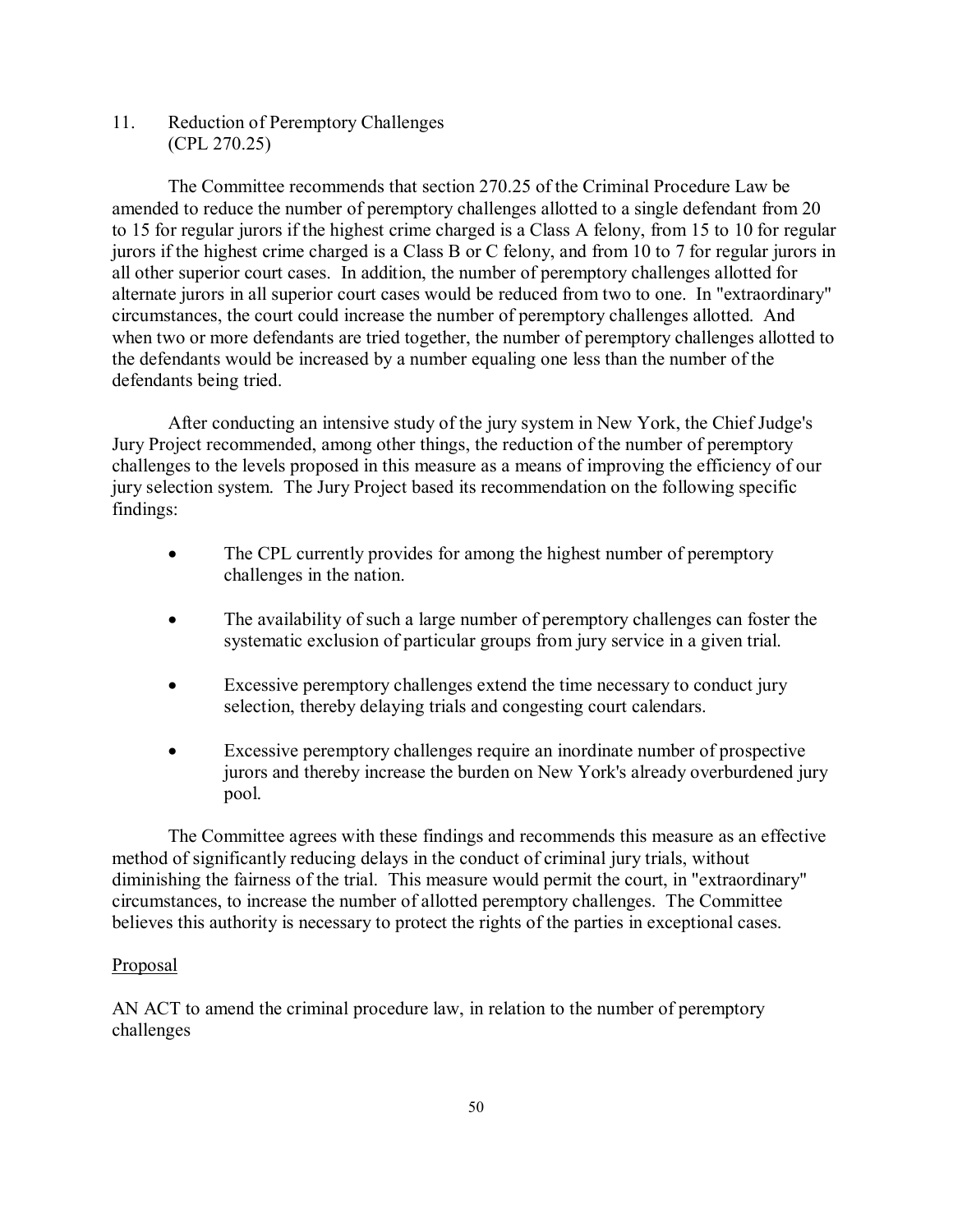The People of the State of New York, represented in Senate and Assembly, do enact as follows:

Section 1. Subdivisions 2 and 3 of section 270.25 of the criminal procedure law are amended to read as follows:

2. [Each] When one defendant is tried, each party must be allowed the following number of peremptory challenges:

(a) [Twenty] Fifteen for the regular jurors if the highest crime charged is a Class A felony, and [two] one for each alternate juror to be selected.

(b) [Fifteen] Ten for the regular jurors if the highest crime charged is a class B or class C felony, and [two] one for each alternate juror to be selected.

(c) [Ten] Seven for the regular jurors in all other cases, and [two] one for each alternate juror to be selected.

In extraordinary circumstances, the court may allow a party a greater number of peremptory challenges than is prescribed herein.

3. When two or more defendants are tried jointly, the number of peremptory challenges prescribed in subdivision two is not multiplied by the number of defendants, but such defendants are to be treated as a single party, except that the number of peremptory challenges allowed the defendants shall be increased by a number equaling one less than the number of such defendants. In any such case, a peremptory challenge by one or more defendants must be allowed if a majority of the defendants join in such challenge. Otherwise, it must be disallowed.

§3. This act shall take effect 90 days after it shall have become a law and shall be applicable only to trials commencing on or after such effective date.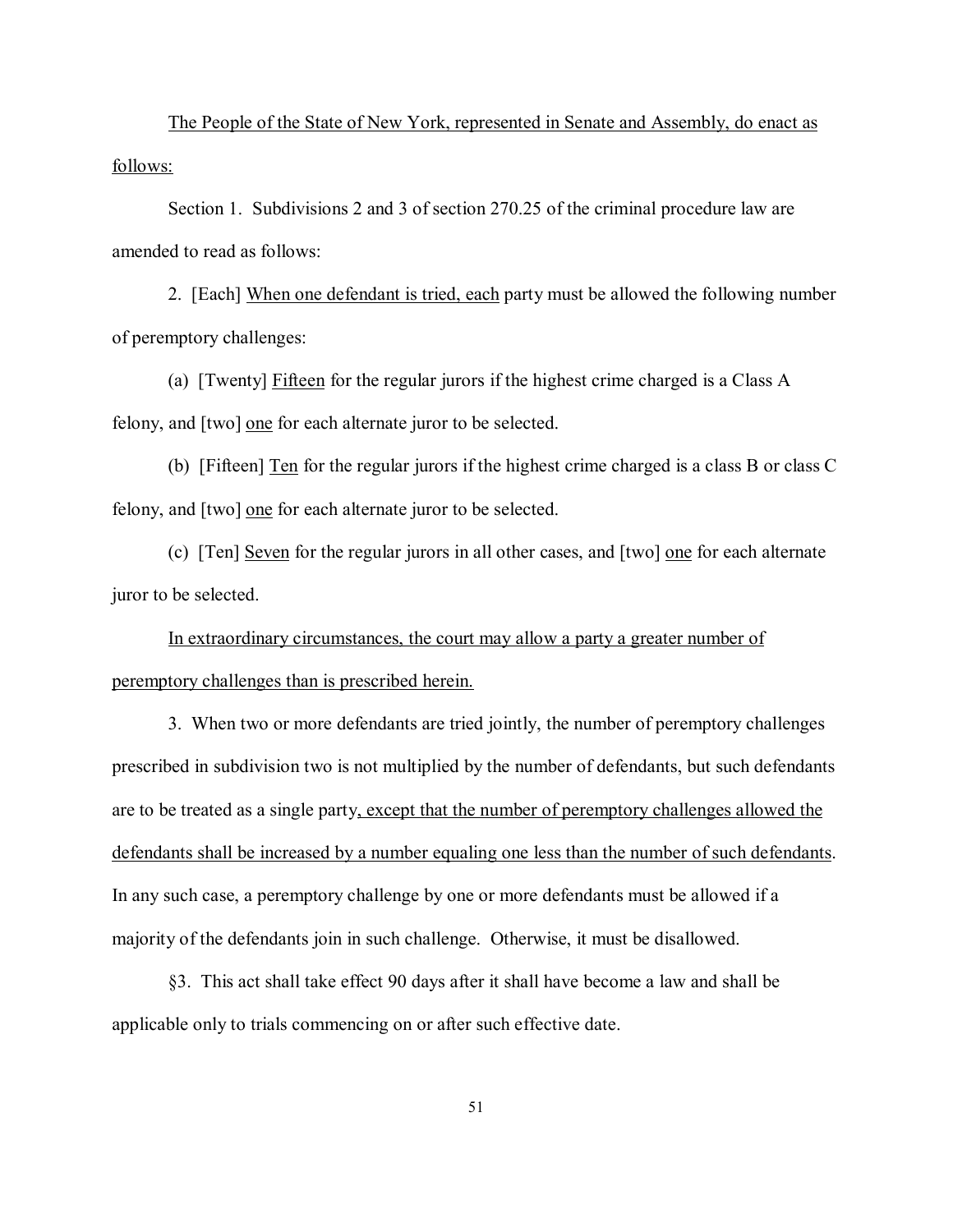## **IV. Summaries of Temporarily Tabled Previously Endorsed Measures**

## 1. Discovery (CPL Article 240)

The Committee recommends that Article 240 and other sections of the Criminal Procedure Law be amended to effect broad reform of discovery in criminal proceedings. The major features of this measure are (1) elimination of the need for a formal discovery demand; (2) expansion of information required to be disclosed in advance of trial and reduction of the time within which disclosure must be made; (3) modification of the defendant's obligations with respect to notice of a psychiatric defense; and (4) legislative superseder of the Court of Appeals' ruling in *People v. O'Doherty*, 70 NY2d 479 (1987).

### I. Elimination of demand discovery

Under current law, the prosecutor's duty to make disclosure is triggered by defendant's service of a demand to produce (CPL 240.20(1), 240.80(1)). This measure amends section 240.20 of the Criminal Procedure Law to eliminate the need to make such a demand and to provide instead for automatic discovery of the property and information included in section 240.20(1). Conforming amendments are made to sections 240.10, 240.30, 240.35, 240.40 and 240.60 of the Criminal Procedure Law.

Eliminating the requirement of a written demand would simplify and expedite discovery practice. In an "open file" discovery system, a demand serves the useful purpose of identifying those matters the defendant truly is interested in discovering and thus saves both parties time and effort. New York, however, does not have such an open file system. Because discoverable material is limited under New York law and is routinely requested and received, a demand is not needed to identify the subject of discovery. The demand requirement rather is an unnecessary step that results in delay during the time that demand papers generated from programs on office word processors are exchanged by the defense and the prosecution. Recognizing the futility of exchanging such boilerplate papers, many prosecutors already provide the automatic discovery mandated by this measure.

## II. Expedition and liberalization of discovery

Various committees of experts commissioned to study criminal discovery have concluded that expedited and liberalized discovery is an essential ingredient to improving criminal procedure. Expedited and liberalized discovery promotes fairness and efficiency by: providing a speedy and fair disposition of the charges, whether by diversion, plea, or trial; providing the accused with sufficient information to make an informed plea; permitting thorough trial preparation and minimizing surprise, interruptions and complications during trial; avoiding unnecessary and repetitious trials by identifying and resolving prior to trial any procedural, collateral, or constitutional issues; eliminating as much as possible the procedural and substantive inequities among similarly situated defendants; and saving time, money, judicial resources and professional skills by minimizing paperwork, avoiding repetitious assertions of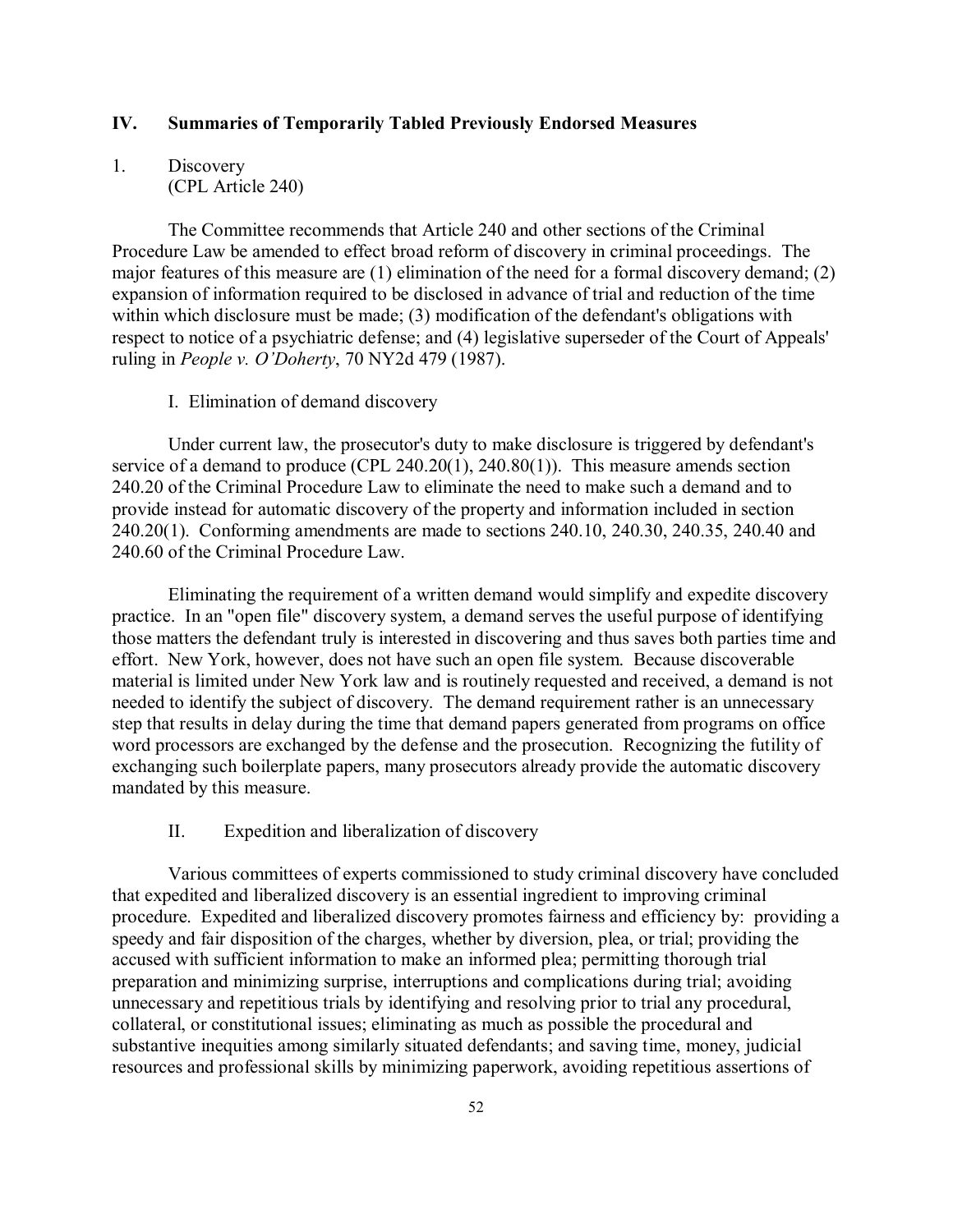issues and reducing the number of separate hearings. A.B.A. Standards for Criminal Justice §11.1 (1986). *See also* National Advisory Commission on Criminal Justice Standards and Goals, *Courts* §4.9; Judicial Conference Report on CPL, *Memorandum and Proposed Statute Re: Discovery*, 1974 Session Laws of N.Y., p. 1860.

This measure seeks to accomplish the foregoing objectives by streamlining and expanding discovery. It would expedite discovery by requiring automatic disclosure by the prosecutor, within 21 days of arraignment or at the next court appearance after arraignment, whichever is later, of all property that the prosecutor currently is required to disclose under section 240.20. This would reduce the 45 day delay under current law, whereby defense counsel must demand discovery within 30 days after arraignment and the prosecutor has up to 15 days thereafter to comply (CPL 240.80).

In addition, the measure creates a new section 240.21 which, *inter alia*, would require the prosecutor to disclose, within 21 days of arraignment or at the first court appearance thereafter, whichever is later, all *Rosario* material (*i.e.,* written or recorded statements of all witnesses that the prosecutor intends to call at a pretrial hearing or trial), including the grand jury testimony of all such witnesses (proposed section 240.21(d)). However, in recognition of the fact that disclosure of this material at such an early stage in the proceedings may endanger the security of a witness or compromise an ongoing investigation, specific redaction provisions are included in this new section. The prosecutor would be authorized to redact any information that serves to identify with particularity a person supplying information relating to the case, except for law enforcement officer witnesses acting in other than an undercover capacity and other witnesses whose identity has already been disclosed to the defense (proposed section 240.21(3)). Similarly, the prosecutor would be authorized to redact information that would interfere with an ongoing investigation (with the same exceptions), but upon the defendant's application, the court could order disclosure of the redacted information (proposed section 240.21(2)). By contrast, the measure expressly provides that the court may order disclosure of redacted information that serves to identify a witness only "if otherwise authorized by statutory or decisional law" (proposed section 240.21(3)).

Under current law, the defendant must serve and file all pretrial motions within 45 days of arraignment (CPL 255.20(1)). This measure would amend section 240.90(2) to provide that pretrial motions with respect to material that the prosecutor has disclosed pursuant to article 240 must be served within 30 days after the prosecutor has disclosed the material that is the subject of the motion. A defendant is in a much improved position to assert effective pretrial motions after having had an opportunity to review the prosecutor's discovery materials. In certain cases, motions otherwise asserted as part of an omnibus application will not have to be made, thereby conserving judicial resources. Under this measure, the defendant's duty to file pretrial motions as to discoverable material would be delayed only for as long as the prosecutor delays in providing discovery. Timely compliance by the prosecution will require reciprocal timely filing of the defendant's motions.

In addition to expediting discovery, the measure liberalizes the process by expanding the scope of items disclosable to the defendant to include: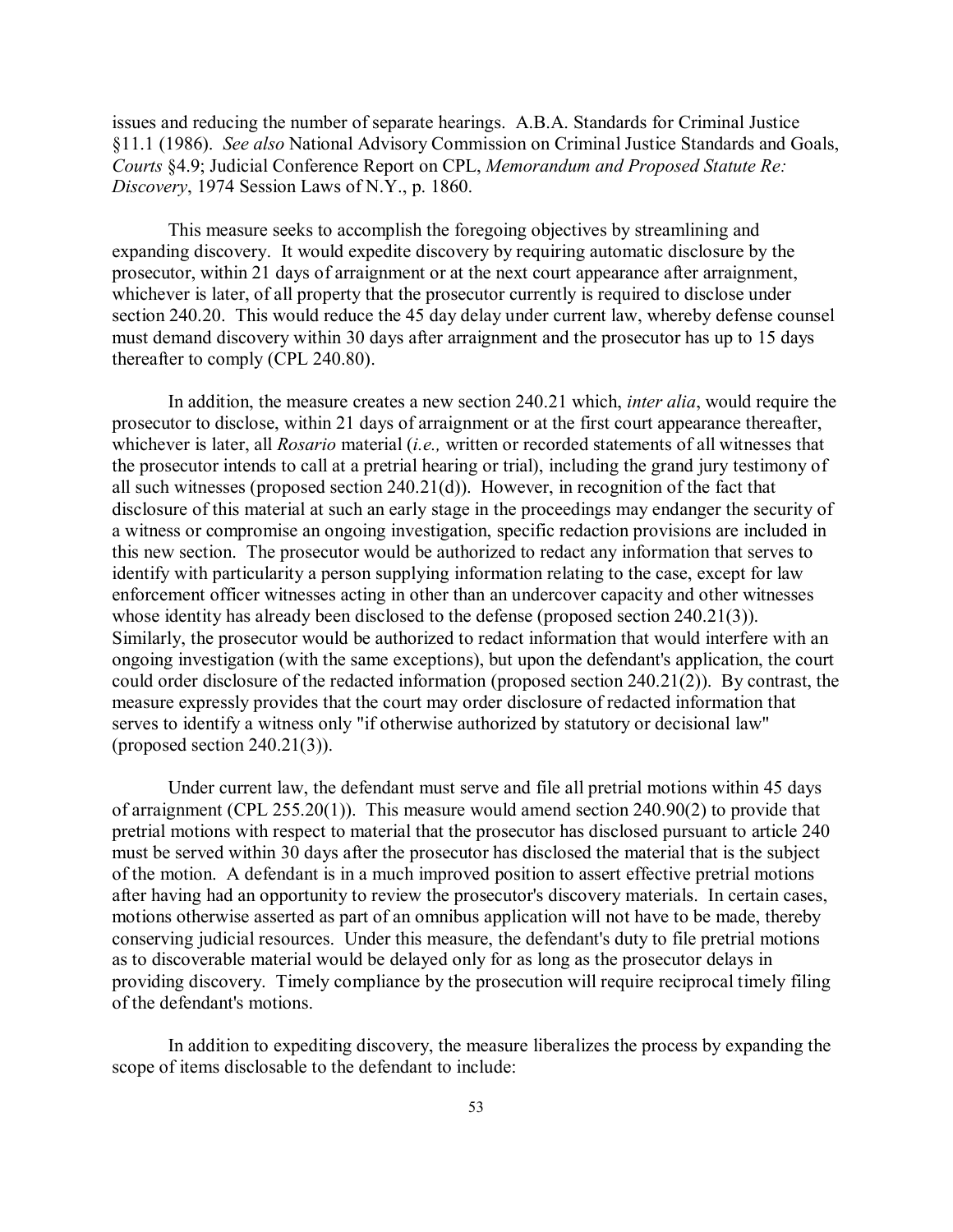## A. Law enforcement reports

Proposed section 240.21, in addition to requiring disclosure of *Rosario* material within 21 days of arraignment or at the next court appearance after arraignment, whichever is later, requires the prosecutor to disclose at that same time all law enforcement reports relating to the criminal action that are in the prosecutor's possession. The prosecutor is required to make a prompt, diligent, good faith effort to seek out and disclose law enforcement reports prepared by police agencies, as defined in section 1.20(34) of the CPL. No such obligation is imposed regarding reports prepared by non-police agencies (proposed section 240.21(4)). However, the defendant may seek a court order directing the prosecutor to obtain a specifically identified law enforcement report of a non-police agency or may seek a judicial subpoena for such a report (proposed section 240.21(5)). The measure affords the prosecutor the same authority to redact certain information before disclosing law enforcement reports as is authorized for *Rosario* material (proposed section 240.21(2),(3)).

## B. Expert witnesses

Proposed section 240.43(1)(c) requires the prosecutor to disclose within 15 days of trial the name, business address and qualifications of any expert the prosecutor intends to call as a witness at trial as well as a written report setting forth the subject matter on which the expert will testify and the basis for any opinions and conclusions. An identical provision imposes a reciprocal disclosure obligation on the defense with respect to its expert witnesses (proposed section 240.43(2)(b)). Disclosure of this information will better enable both sides to prepare their response to expert testimony, thereby preventing surprise and delay at trial.

#### C. Prior bad acts

The measure also requires the prosecutor to disclose, within 15 days of trial, all specific instances of the defendant's prior uncharged criminal, vicious or immoral conduct that the prosecutor intends to introduce at trial for impeachment purposes or as substantive proof (proposed section 240.43(1)(a)). Current law requires disclosure only of prior bad acts that will be introduced for impeachment.

## D. Trial exhibits

Proposed section 240.43(1)(b) requires the prosecutor to disclose, within 15 days of trial, all exhibits that will be offered at trial. An identical provision imposes a reciprocal disclosure obligation on the defense (proposed section 240.43(2)(a)).

III. Modifying defendant's discovery obligations with respect to notice of psychiatric defense

Although section 250.10(2) of the Criminal Procedure Law provides that the defendant must serve notice of his or her intent to present psychiatric evidence, it does not require the defendant to specify the type of insanity defense upon which he or she intends to rely (*e.g.,*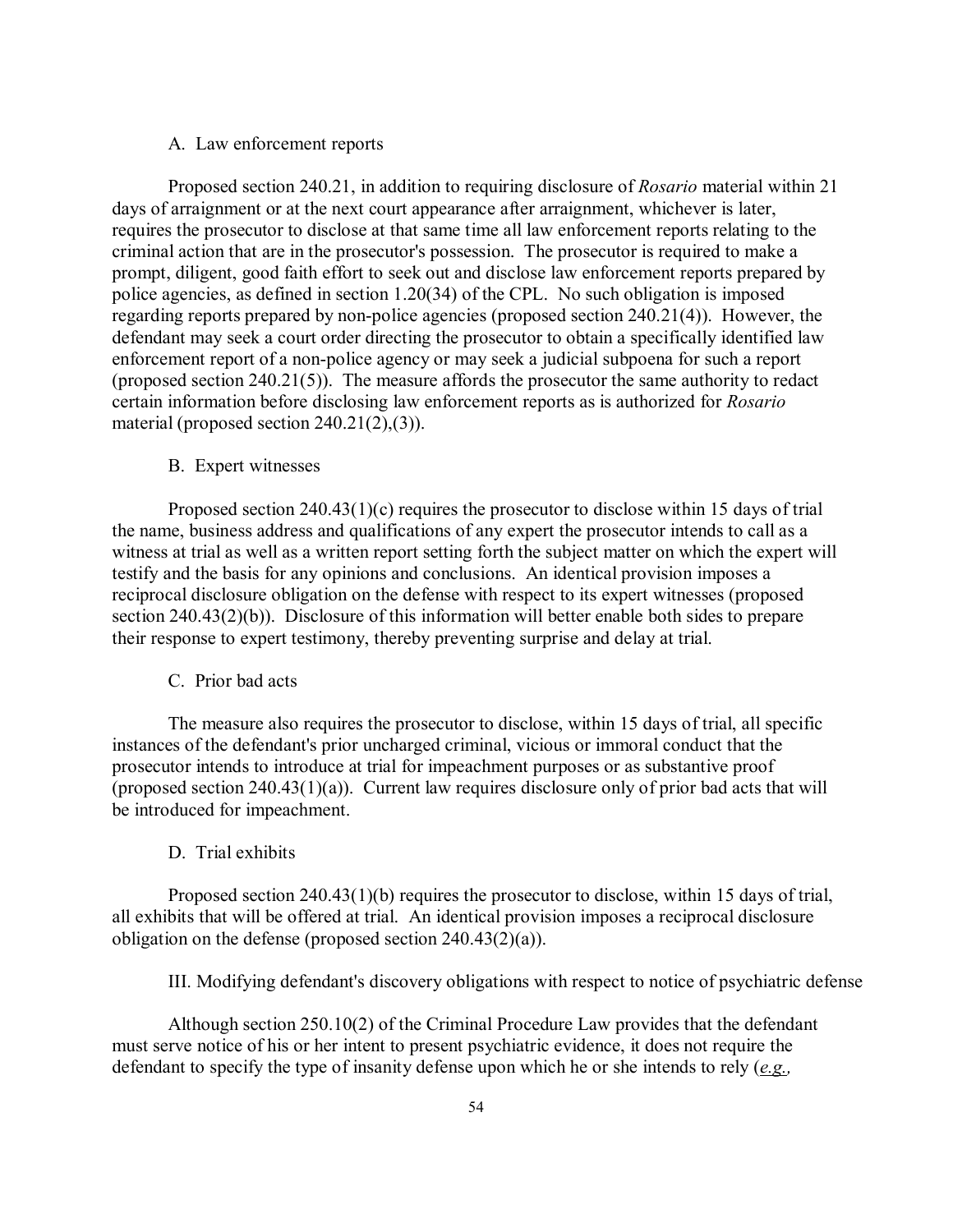extreme emotional disturbance). By contrast, sections 250.20(1) (notice of alibi) and 250.20(2) (notice of defenses in offenses involving computers) demand considerable specificity. Section 250.10 also does not require that a psychologist or psychiatrist who has examined a defendant generate a written report of his or her findings, whereas the prosecution's psychiatric examiners must prepare written reports, copies of which must be made available to the defendant (CPL  $250.10(4)$ ).

This measure would remedy these gaps in the law by amending section 250.10(2) to require that the notice filed by a defendant under that section specify the type of psychiatric defense or affirmative defense upon which the defendant intends to rely at trial, as well as the nature of the alleged psychiatric malady that forms the basis of such defense or affirmative defense and its relationship to the proffered defense. It should be noted that this proposed amendment to section 250.10(2) has been revised by the Committee to conform with the Court of Appeals decision in *People v. Almonor* (93 NY2d 571). The measure would codify the specificity requirements for psychiatric notice under *Almonor*, and would expand the existing section 250.10(2) time limitation for the filing of psychiatric notice from thirty days to sixty days. The measure would also make clear that, in addition to allowing the late filing of notice under that section, the court may permit the late *amending* of a previously filed notice.<sup>1</sup>

The measure also requires any expert witness retained by the defendant for the purpose of advancing a psychiatric defense to prepare a written report of his or her findings [proposed section 250.10(4)]. Reports by psychiatric examiners for the prosecutor and for the defense are to be exchanged within 15 days of trial [proposed section 250.10(5)]. Defendant's failure to provide the prosecutor with copies of the written report of a psychiatrist or psychologist whom the defendant intends to call at trial may result in the preclusion of testimony by such psychiatrist or psychologist [proposed section 250.10(7)].

IV. Legislative superseder of *People v. O'Doherty* ruling<sup>2</sup>

This measure would amend section 710.30 of the Criminal Procedure Law to supersede the Court of Appeals' ruling in *People v. O'Doherty*, 70 N.Y.2d 479 (1987). In *O'Doherty*, the Court of Appeals was called upon to construe section 710.30, which provides that identification testimony and the defendant's statements are inadmissible if notice of the prosecutor's intention to offer such evidence is not served upon the defendant within 15 days of arraignment, unless the prosecutor shows good cause for serving late notice. Although several lower courts had permitted the use of belatedly noticed statements and identification evidence where the defendant was not harmed by the failure to give timely notice, the Court of Appeals held that these

 $\frac{1}{1}$ <sup>1</sup>This proposal to amend the notice requirements of CPL section 250.10(2) also appears, as a stand-alone measure, *infra*.

<sup>&</sup>lt;sup>2</sup>The Committee has, for a number of years, included in its discovery reform measure a provision amending section 470.05 of the Criminal Procedure Law to supersede the Court of Appeals' ruling in *People v. Ranghelle* (69 NY2d 56). As a result of the enactment of the Sexual Assault Reform Act (chapter 1 of the Laws of 2000), the Committee has removed this *Ranghelle* provision from its discovery reform proposal (see, section 48 of chapter 1 of 2000, which enacts a new CPL section 240.75 ["Discovery; certain violations"] to supersede *Ranghelle*).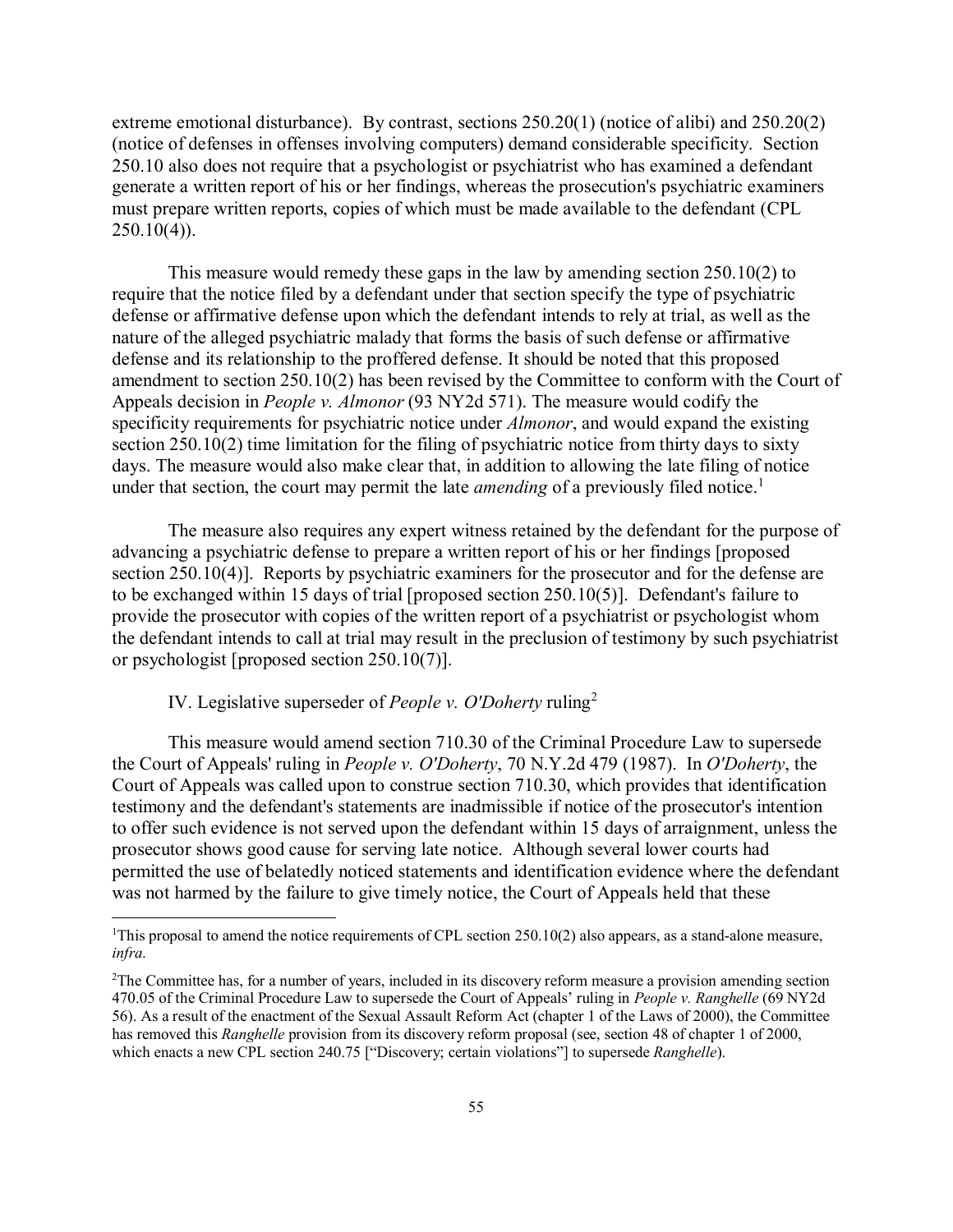decisions conflicted with the plain language of the statute. The Court concluded that lack of prejudice to the defendant is not a substitute for a demonstration of good cause and that the court may not consider prejudice to the defendant unless and until the prosecution has made a threshold showing that unusual circumstances precluded giving timely notice. 70 N.Y.2d at 487.

The Court's holding in *O'Doherty* has resulted in a windfall to defendants. The overly rigorous application of the notice requirement in section 710.30 detracts from the integrity of the truth-finding process by precluding reliable evidence of guilt where the prosecutor fails through inadvertence or lack of knowledge of the existence of evidence to give notice within 15 days of arraignment. This measure would correct the unfairness of penalizing the prosecution by suppressing evidence where no harm to the defendant has resulted from giving late notice. It would amend section 710.30(2) to provide that the court, upon finding that there is no prejudice to the defendant, may permit late notice, in the interest of justice, at any time up until the commencement of trial. In determining whether to do so, the court could consider any relevant factor, including the probative value or cumulative nature of the evidence, the delay in the proceedings that would result if late notice were permitted, the diligence of the prosecutor in seeking to discover the evidence within the 15 day period, whether, if the evidence is a statement, the statement was in fact made and whether the defendant was aware of the evidence. If the court permitted late notice, the defendant would be provided a reasonable opportunity to make an oral motion to suppress. And if the prosecutor sought and received permission to file the notice more than 90 days after arraignment, the defendant would be entitled to an instruction advising the jury that it could consider, in deciding whether an identification or statement was actually made, that notice thereof was given beyond the time generally required in the statute.

## **Proposal**

AN ACT to amend the criminal procedure law, in relation to discovery

## The People of the State of New York, represented in Senate and Assembly, do enact as

#### follows:

§1. Section 240.10 of the criminal procedure law, as added by chapter 412 of the laws of

1979, is amended to read as follows:

§240.10. Discovery; definition of terms. The following definitions are applicable to this

article:

1. ["Demand to produce" means a written notice served by and on a party to a criminal action, without leave of the court, demanding to inspect property pursuant to this article and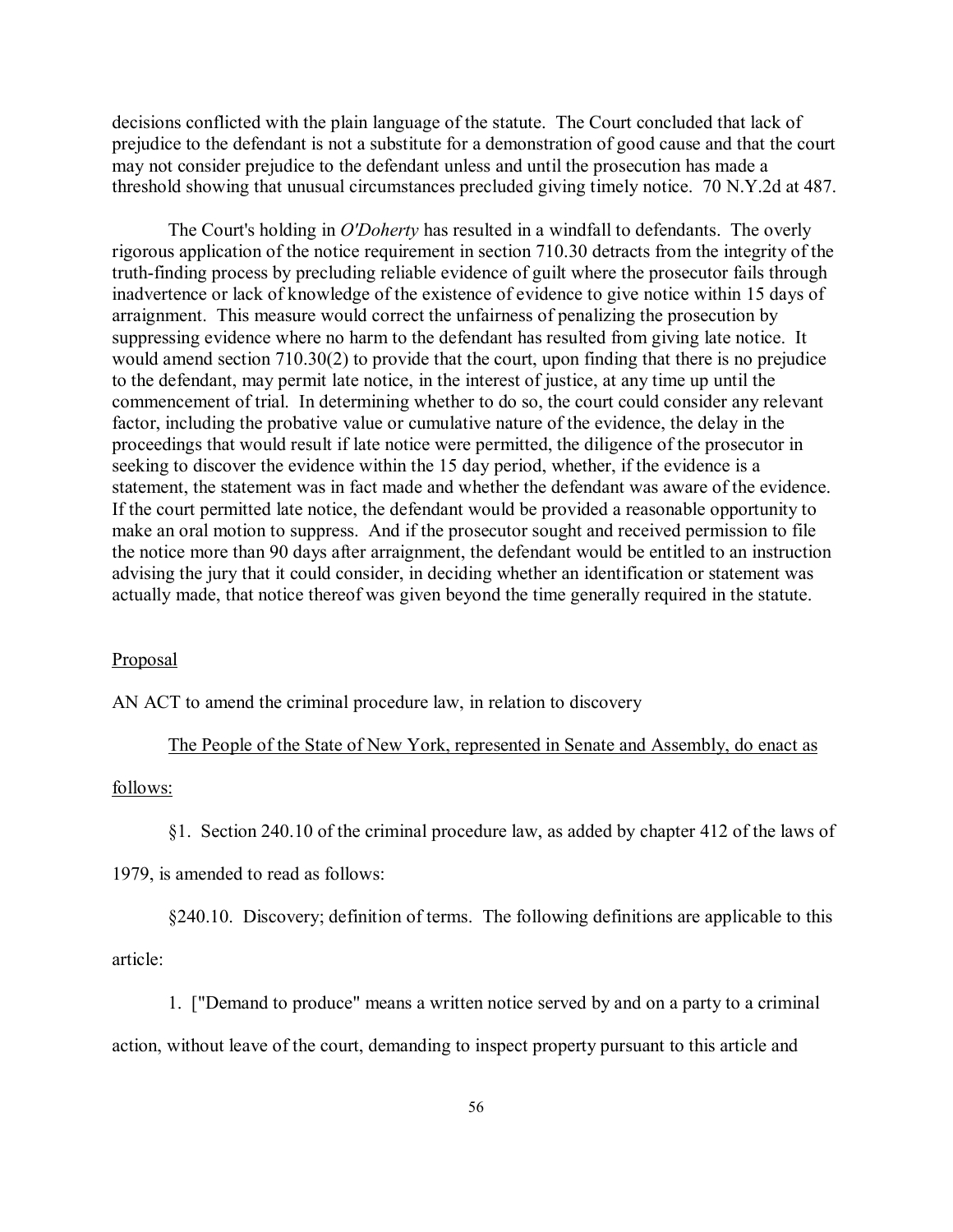giving reasonable notice of the time at which the demanding party wishes to inspect the property designated.

2.] "Attorneys' work product" means [property] material to the extent that it contains the opinions, theories or conclusions of the prosecutor, defense counsel or members of their legal staffs.

[3.]2. "Property" or "material" means any existing tangible personal or real property, including but not limited to, books, records, reports, memoranda, papers, photographs, tapes or other electronic recordings, articles of clothing, fingerprints, blood samples, fingernail scrapings or handwriting specimens, but excluding attorneys' work product.

[4.]<sup>3</sup>. "At the trial" means as part of the [people's] prosecutor's or the defendant's direct case.

§2. The criminal procedure law is amended by adding a new section 240.12 to read as follows:

§240.12. Discovery; attorneys' work product exempted. Notwithstanding any other provision of this article, the prosecutor or the defendant shall not be required to disclose attorneys' work product as defined in subdivision one of section 240.10.

§3. Section 240.20 of the criminal procedure law, as added by chapter 412 of the laws of 1979, the opening paragraph of subdivision 1 as amended by chapter 317 of the laws of 1983, paragraphs (c) and (d) of subdivision 1 as amended by chapter 558 of the laws of 1982, paragraph (e) as added and paragraphs  $(f)$ ,  $(g)$ ,  $(h)$  and  $(i)$  of subdivision 1 as relettered by chapter 795 of the laws of 1984, paragraph (j) of subdivision 1 as added by chapter 514 of the laws of 1986 and paragraph (k) of subdivision 1 as added by chapter 536 of the laws of 1989, is amended to read as follows: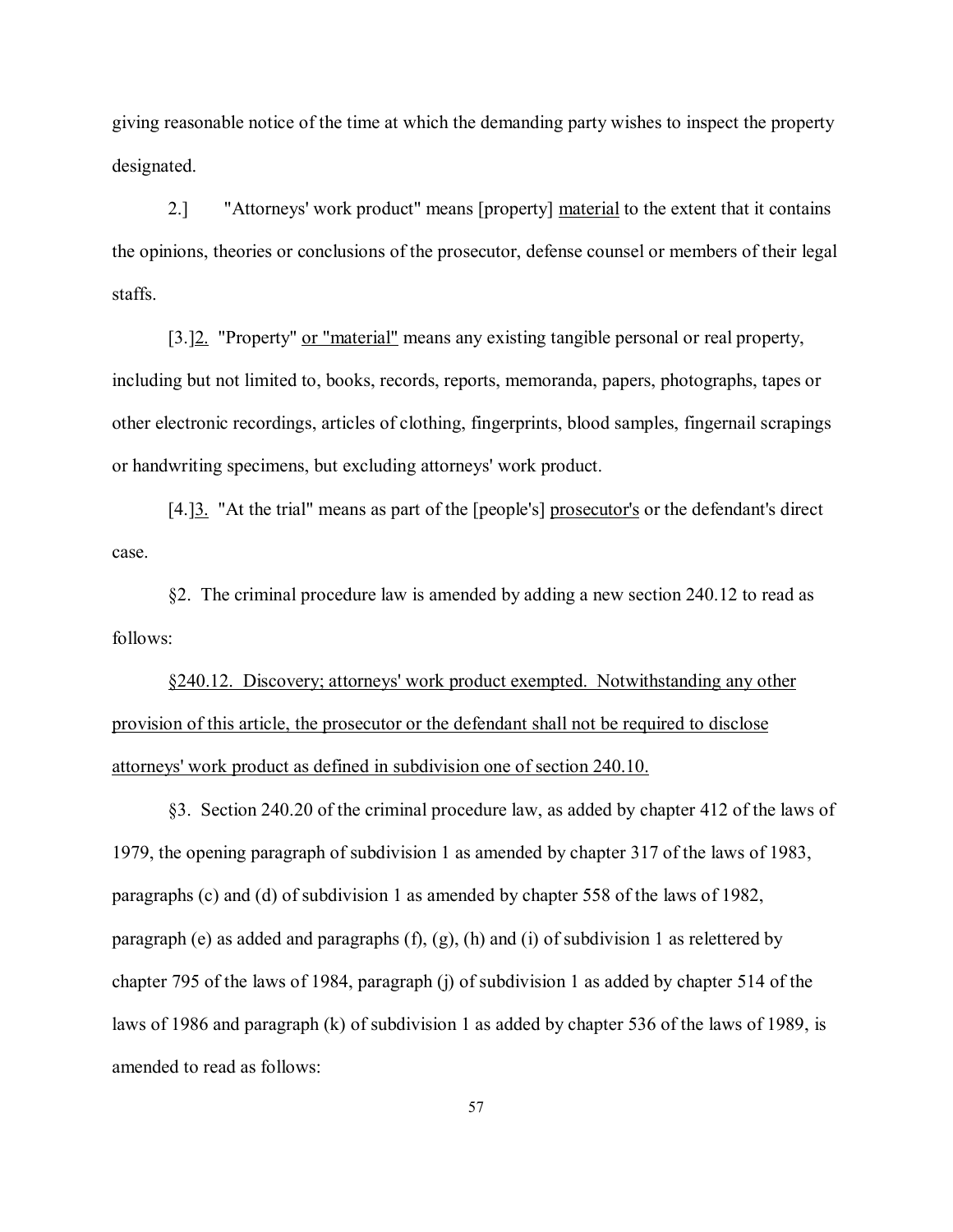§240.20. Discovery; [upon demand of] by defendant. 1. Except to the extent protected by court order, [upon a demand to produce by a defendant against whom] within twenty-one days of arraignment or at the next court appearance after arraignment, whichever is later, on an indictment, superior court information, prosecutor's information, information or simplified information charging a misdemeanor [is pending], the prosecutor shall disclose to the defendant and make available for inspection, photographing, copying or testing, the following property:

(a) Any written, recorded or oral statement of the defendant, and of a co-defendant to be tried jointly, made, other than in the course of the criminal transaction, to a public servant engaged in law enforcement activity or to a person then acting under [his] the direction of, or in cooperation with [him], such public servant;

(b) Any transcript of testimony relating to the criminal action or proceeding pending against the defendant, given by the defendant, or by a co-defendant to be tried jointly, before any grand jury;

(c) Any written report or document, or portion thereof, concerning a physical or mental examination, or scientific test or experiment, relating to the criminal action or proceeding which was made by, or at the request or direction of a public servant engaged in law enforcement activity, or which was made by a person whom the prosecutor intends to call as a witness at trial, or which the [people intend] prosecutor intends to introduce at trial;

(d) Any photograph or drawing relating to the criminal action or proceeding which was made or completed by a public servant engaged in law enforcement activity, or which was made by a person whom the prosecutor intends to call as a witness at trial, or which the [people intend] prosecutor intends to introduce at trial;

(e) Any photograph, photocopy or other reproduction made by or at the direction of a

58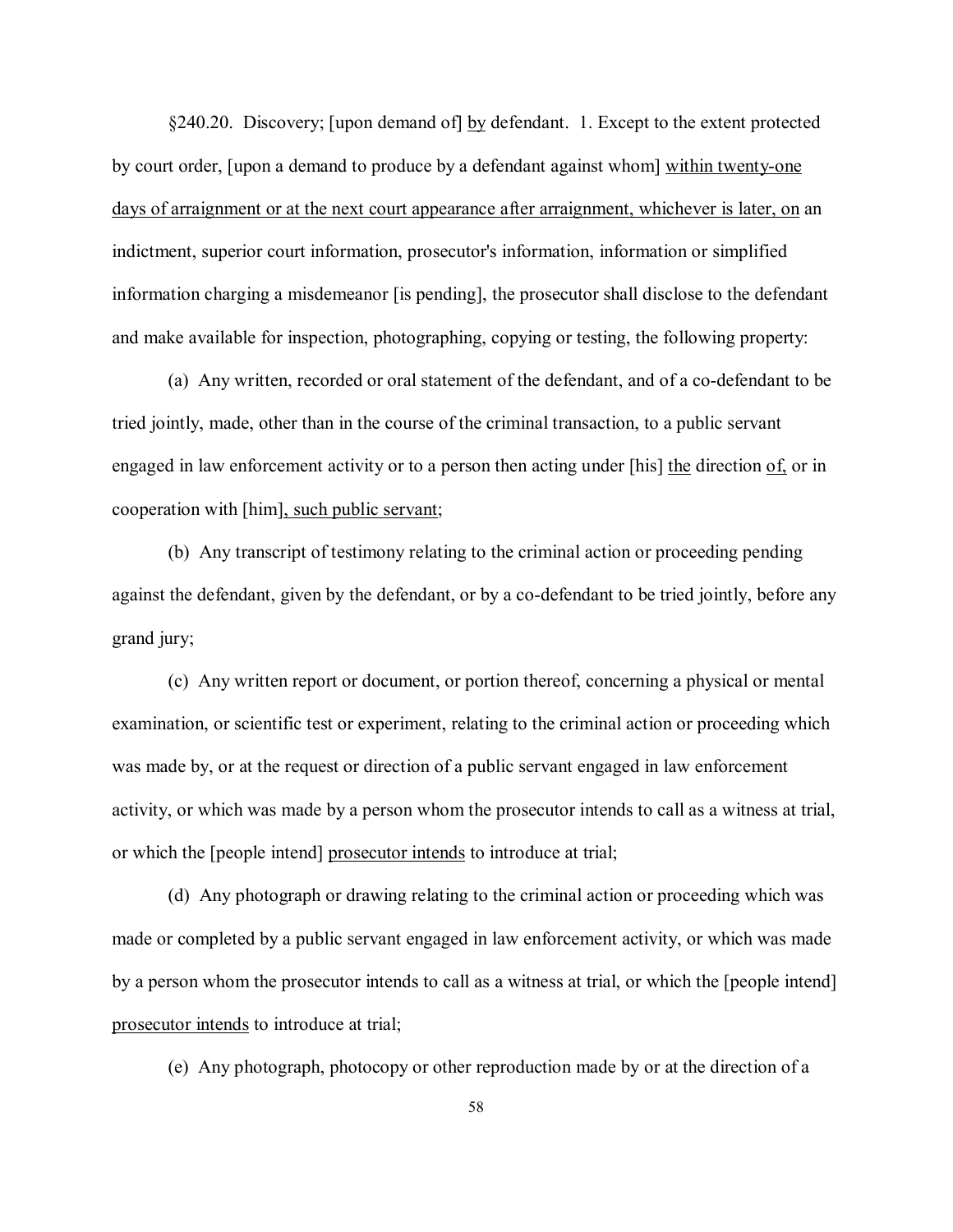police officer, peace officer or prosecutor of any property prior to its release pursuant to the provisions of section 450.10 of the penal law, irrespective of whether the [people intend] prosecutor intends to introduce at trial the property or the photograph, photocopy or other reproduction[.];

(f) Any other property obtained from the defendant, or a co-defendant to be tried jointly;

(g) Any tapes or other electronic recordings which the prosecutor intends to introduce at trial, irrespective of whether such recording was made during the course of the criminal transaction;

(h) [Anything] Any other property or information required to be disclosed, prior to trial, to the defendant by the prosecutor, pursuant to the constitution of this state or of the United States[.];

(i) The approximate date, time and place of the offense charged and of defendant's arrest[.];

(j) In any prosecution under penal law section 156.05 or 156.10, the time, place and manner of notice given pursuant to subdivision six of section 156.00 of such

law[.]; and

(k) In any prosecution commenced in a manner set forth in this subdivision alleging a violation of the vehicle and traffic law, in addition to any material required to be disclosed pursuant to this article, any other provision of law, or the constitution of this state or of the United States, any written report or document, or portion thereof, concerning a physical examination, a scientific test or experiment, including the most recent record of inspection, or calibration or repair of machines or instruments utilized to perform such scientific tests or experiments and the certification certificate, if any, held by the operator of the machine or

59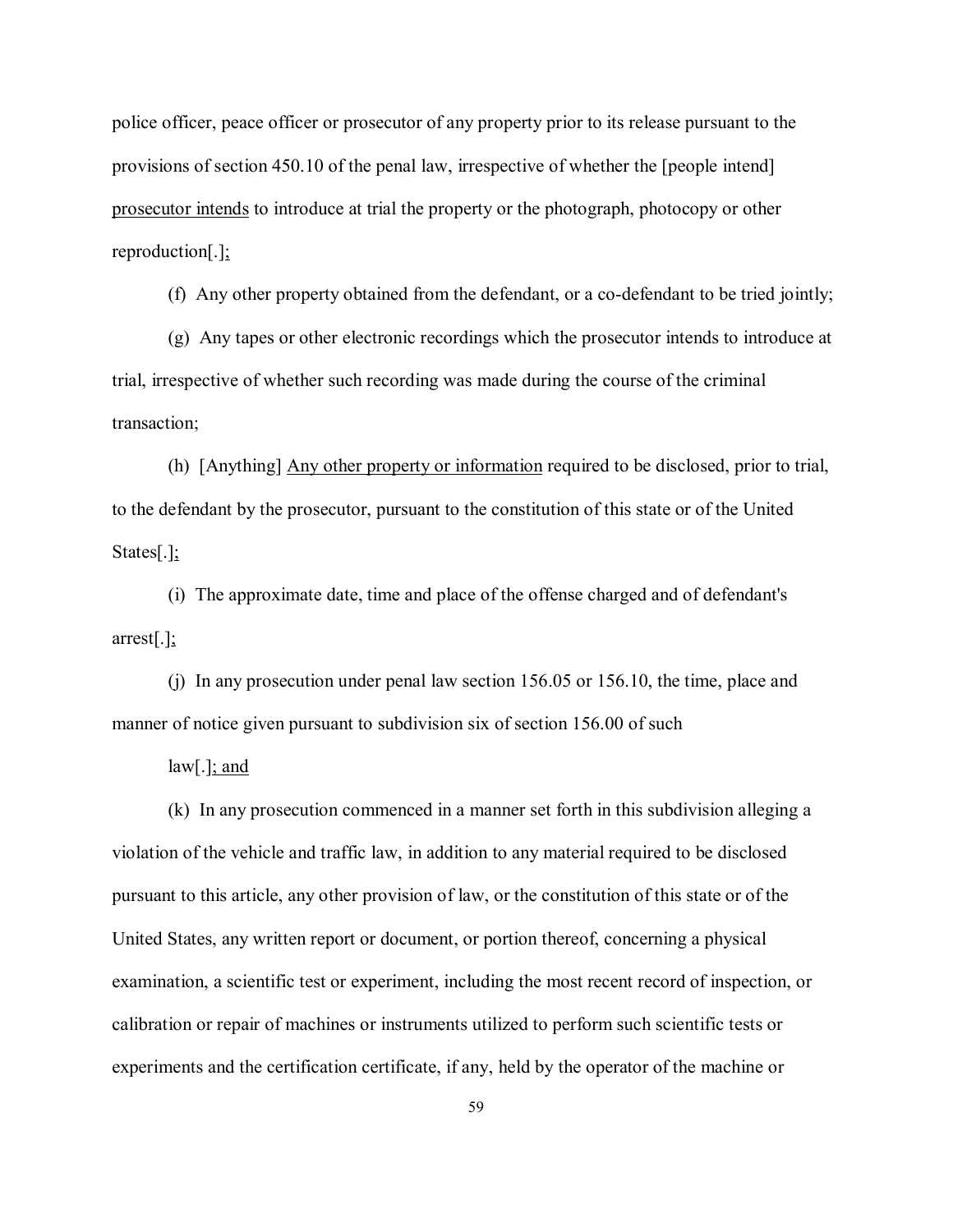instrument, which tests or examinations were made by or at the request or direction of a public servant engaged in law enforcement activity or which was made by a person whom the prosecutor intends to call as a witness at trial, or which the people intend to introduce at trial.

2. The prosecutor shall make a prompt, diligent, good faith effort to ascertain the existence of [demanded] property subject to disclosure under this section and to cause such property to be made available for discovery where it exists but is not within the prosecutor's possession, custody or control; provided, that the prosecutor shall not be required to obtain by subpoena duces tecum [demanded] material which the defendant may thereby obtain.

§4. The criminal procedure law is amended by adding a new section 240.21 to read as follows:

§240.21. Disclosure of police reports and prior statements of prospective witnesses with the right of redaction. 1. Within twenty-one days of arraignment or at the next court appearance after arraignment, whichever is later, on an indictment, superior court information, prosecutor's information, information or simplified information charging a misdemeanor, the prosecutor shall disclose to the defendant the following property, provided it is in the possession of the prosecutor:

(a) Any report of a factual nature relating to the criminal action or proceeding against the defendant and prepared by the prosecutor;

(b) Any report relating to the criminal action or proceeding against the defendant prepared by, or at the direction or request of, a police officer, as defined in subdivision thirtyfour of section 1.20 of this chapter, who is employed by a law enforcement agency which participated in the investigation, arrest or post-arrest processing of defendant with respect to the criminal action or proceeding against defendant;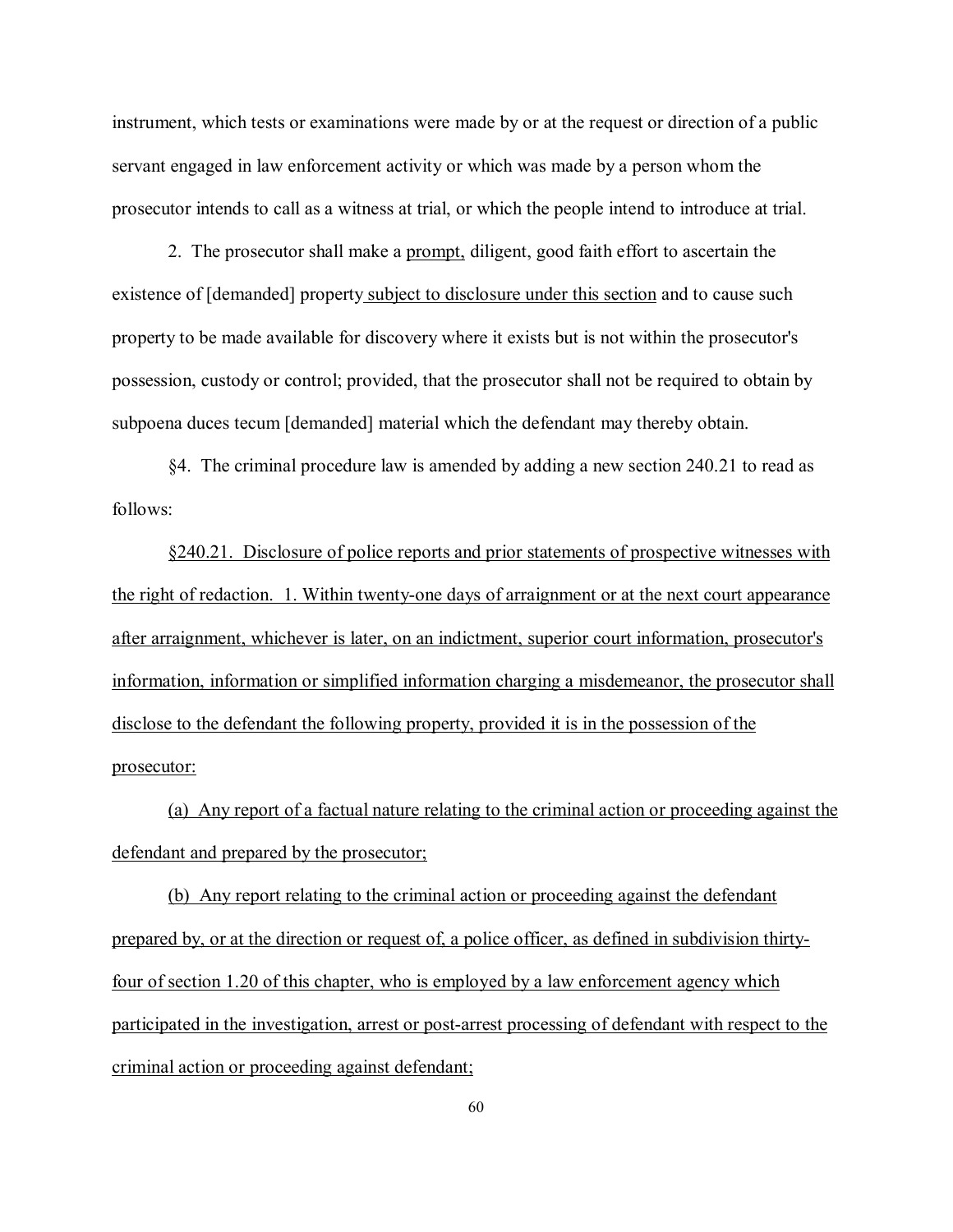(c) Any report, other than those described by paragraphs (a) and (b) of this subdivision, relating to the criminal action or proceeding against the defendant, which was prepared by a law enforcement officer, provided such report is in the actual possession of the prosecutor; and

(d) Any written or recorded statement, including an examination videotaped pursuant to section 190.32 of this chapter and any testimony before a grand jury, other than statements contained in a law enforcement report disclosed pursuant to paragraphs (a) through (c) of this subdivision, made by a witness whom the prosecutor intends to call at a pretrial hearing or at trial and which relates to the subject matter of that witness' prospective testimony.

2. Any property, material, report or statement required to be disclosed under this section may be redacted by the prosecutor to eliminate information, the disclosure of which could interfere with an ongoing investigation.

(a) At the next court appearance following disclosure or at any time thereafter, upon application of the defendant, such redaction may be reviewed by the court and disclosure may be ordered, unless the prosecutor demonstrates that disclosure of the information sought to be redacted could interfere with an ongoing investigation or demonstrates the need for any other protective order. Upon application of the prosecutor, the court may review any such redaction in an ex parte, in camera, proceeding.

(b) Any report that is redacted pursuant to this subdivision shall so indicate, unless the court orders otherwise, in the interest of justice for good cause shown, including the protection of witnesses or maintaining the confidentiality of an ongoing investigation.

3. Any property, material, report or statement required to be disclosed under this section may be redacted by the prosecutor to eliminate the name, address, or any other information that serves to identify with particularity a person supplying information relating to the criminal action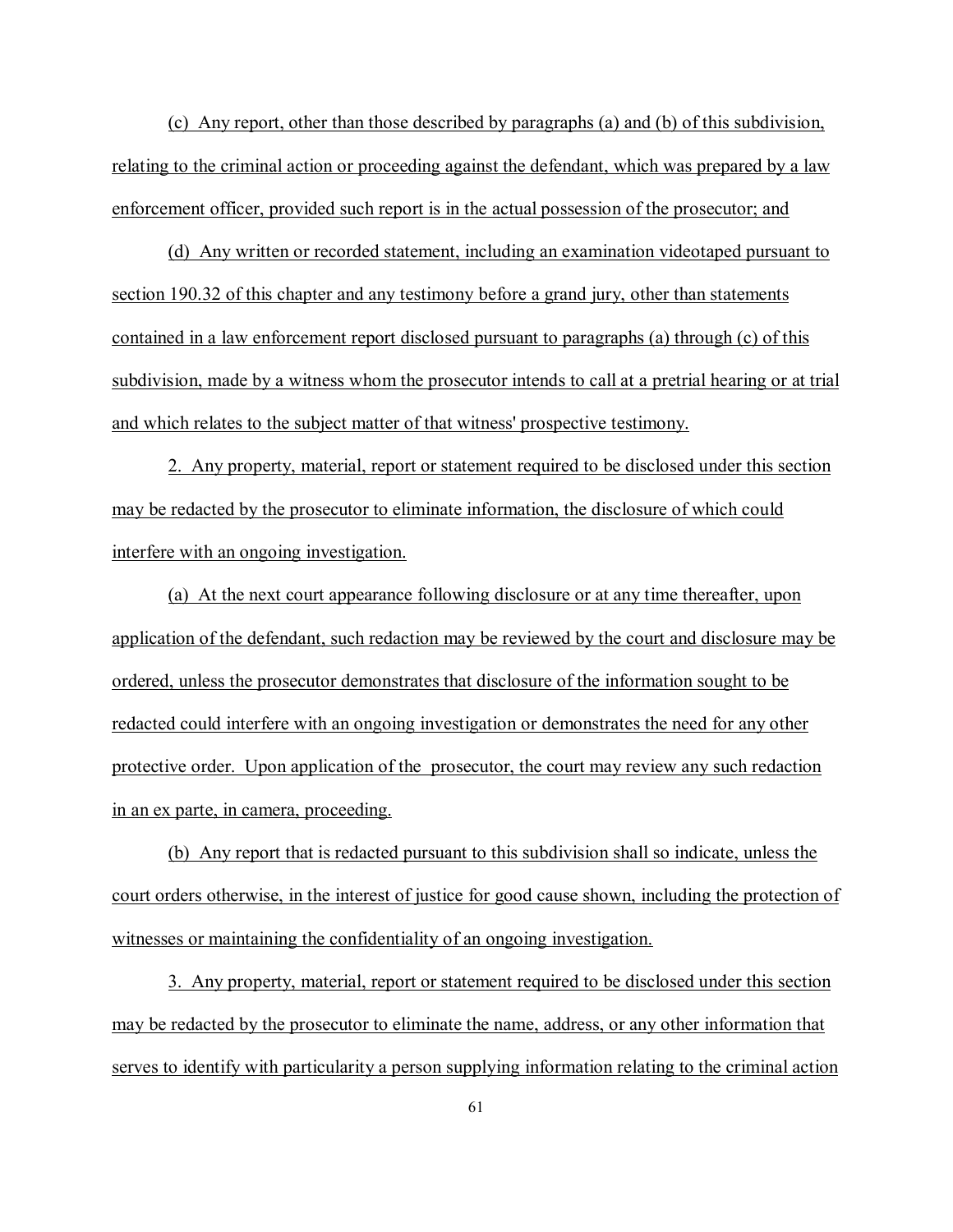or proceeding against the defendant. There may be no redaction of: the name of a witness whose name has already been disclosed to the defendant by the prosecution; the address of a witness whose address has already been disclosed to the defendant by the prosecution; and the name and business address of a witness who is a law enforcement official acting in an official, other than an undercover, capacity. Upon motion of the defendant, the court may, if otherwise authorized by statutory or decisional law, order disclosure of the redacted information.

4. The prosecutor shall make a prompt, diligent, good faith effort to ascertain the existence of any law enforcement report, described in paragraphs (a) and (b) of subdivision one of this section and witness statements, described in paragraph (d) of subdivision one of this section, which are in the possession or control of the prosecutor and, upon finding any such reports or statements, the prosecutor shall cause them to be disclosed promptly. For purposes of this article, a law enforcement report described in paragraphs (a) and (b) of subdivision one of this section, and statements contained in such reports, are deemed to be in the control of the prosecutor and any report described in paragraph (c) of subdivision one of this section, and statements contained in such reports, are deemed not to be within the control of the prosecutor. Any report or statement required to be disclosed pursuant to this subdivision may be redacted by the prosecutor and a court may review such redaction as provided in subdivisions two and three of this section.

5. (a) Any time after thirty-five days from arraignment, upon notice to the prosecutor and in conformity with the requirements of section twenty-three hundred seven of the civil practice law and rules, the defendant may request the court to order the prosecution to obtain a specific report or to issue a subpoena duces tecum for a specific police or law enforcement report, as described in paragraphs (a) through (c) of subdivision one of this section, that has not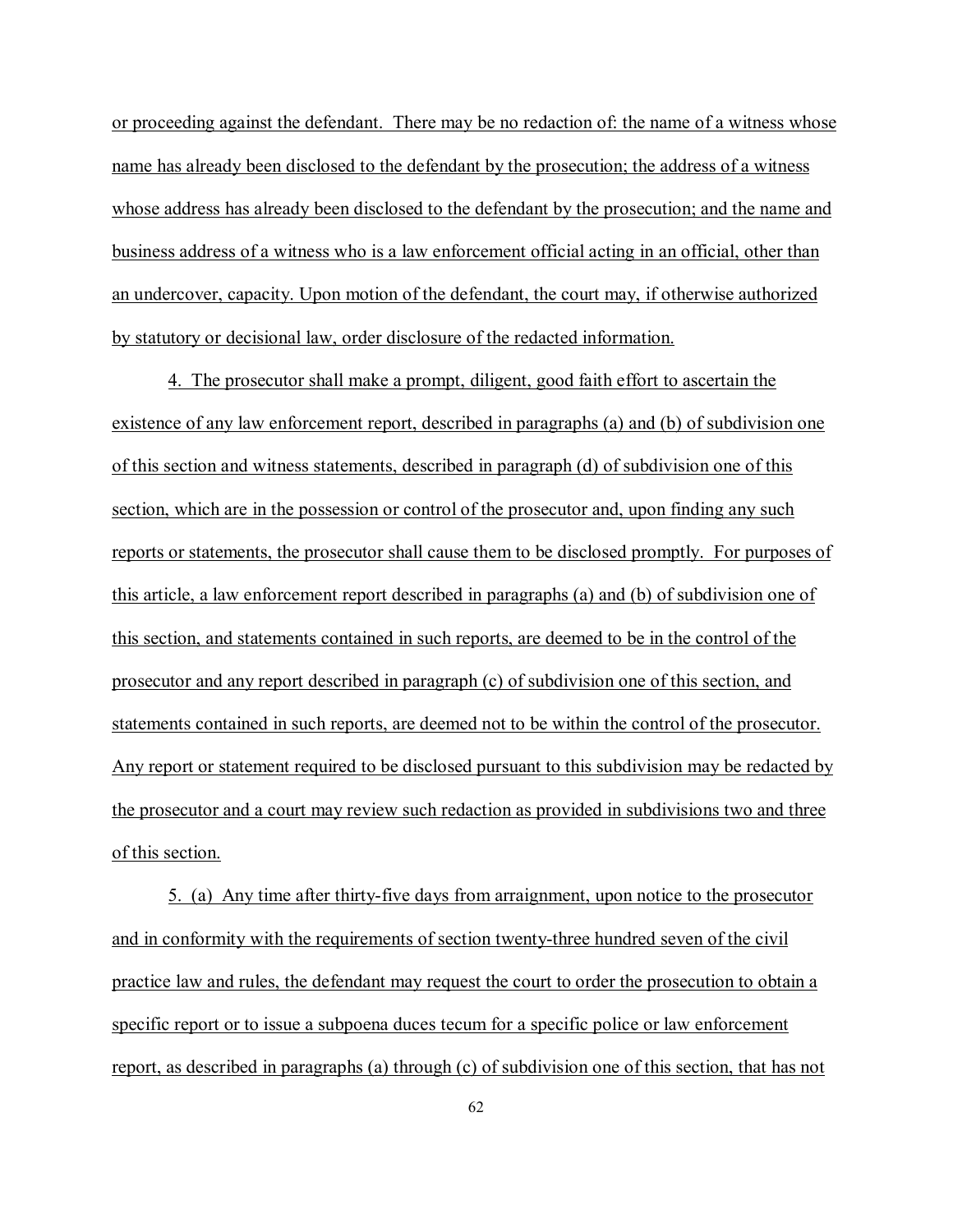been disclosed to the defendant.

(b) The request. The request shall specify with particularity the specific report, or reports, which have not been disclosed and reasons demonstrating a reasonable likelihood that such report or reports exist. The request shall further set forth whether the prosecutor has been requested to produce the specific report and the response to that request.

(c) The subpoena. Upon finding: (i) that there exists a specific, particularly described report required to be disclosed, pursuant to paragraphs (a) through (c) of subdivision one of this section, that has not been disclosed, (ii) that the defendant has requested the prosecutor to obtain that report, and (iii) that a court order directing the prosecutor to obtain that report and disclose it to the defendant is not likely to result in disclosure within fourteen days, the court, after affording the prosecutor an opportunity to be heard, may issue the subpoena pursuant to section twenty-three hundred seven of the civil practice law and rules. The subpoena must specify with particularity the report or reports and be made returnable to the issuing court as of a reasonable return date.

(d) The return, redaction and disclosure. Upon receipt of a subpoenaed report by the court, the clerk of the court shall so notify the prosecutor and the defendant. The prosecutor may redact any such report, and the court may review that redaction, as provided in subdivisions two and three of this section. Upon motion of the defendant, the court may, if otherwise authorized by statutory or decisional law, order disclosure of the redacted information. The subpoenaed property shall be turned over to the defendant five days, excluding Saturdays, Sundays and holidays, after notice to the prosecutor of its receipt or at the commencement of trial, whichever is earlier.

(e) Implementation. The chief administrator of the courts shall promulgate rules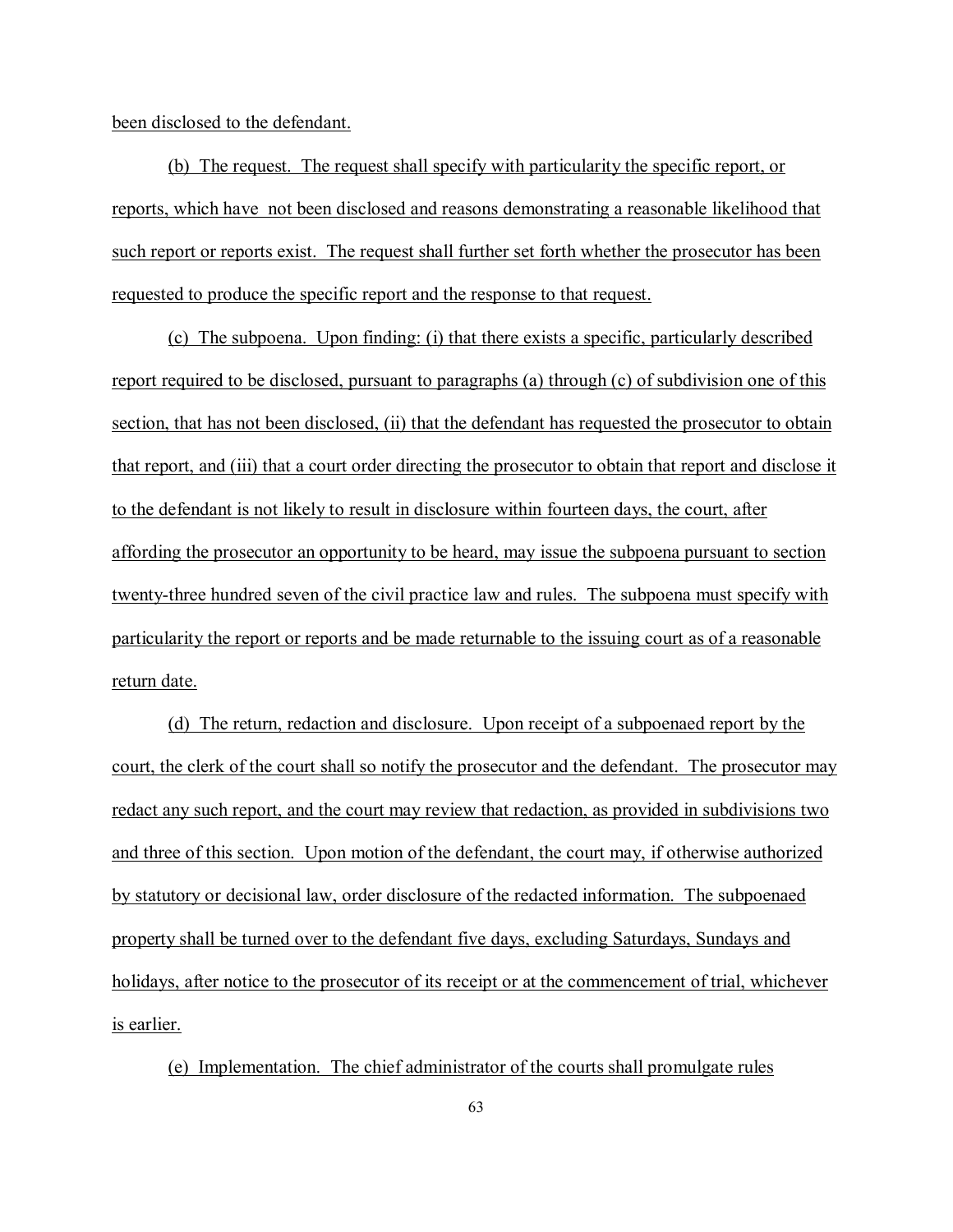implementing the provisions of this subdivision.

6. Nothing in this section shall be construed to create, limit, expand or in any way affect any authority that the court otherwise may have to order pre-trial disclosure of the identity or address of a witness.

7. At any time after arraignment, the court may limit or extend the time requirements provided for in this section.

§5. The section heading and the opening paragraph of subdivision 1 of section 240.30 of the criminal procedure law, the section heading as added by chapter 412 of the laws of 1979 and the opening paragraph of subdivision 1 as amended by chapter 317 of the laws of 1983, are amended to read as follows:

§240.30. Discovery; [upon demand of] by the prosecutor. Except to the extent protected by court order, [upon a demand to produce] within fifteen days of disclosure by the prosecutor pursuant to sections 240.20 and 240.21 of this article, and prior to trial, a defendant against whom an indictment, superior court information, prosecutor's information, information or simplified information charging a misdemeanor is pending shall disclose and make available to the prosecution for inspection, photographing, copying or testing, subject to constitutional limitations:

§6. Section 240.35 of the criminal procedure law, as added by chapter 412 of the laws of 1979, is amended to read as follows:

§240.35. Discovery; refusal [of demand] to disclose. Notwithstanding the provisions of sections 240.20 and 240.30, the prosecutor or the defendant, as the case may be, may refuse to disclose any information which [he] that party reasonably believes is not discoverable [by a demand to produce,] pursuant to [section 240.20 or section 240.30 as the case may be,] this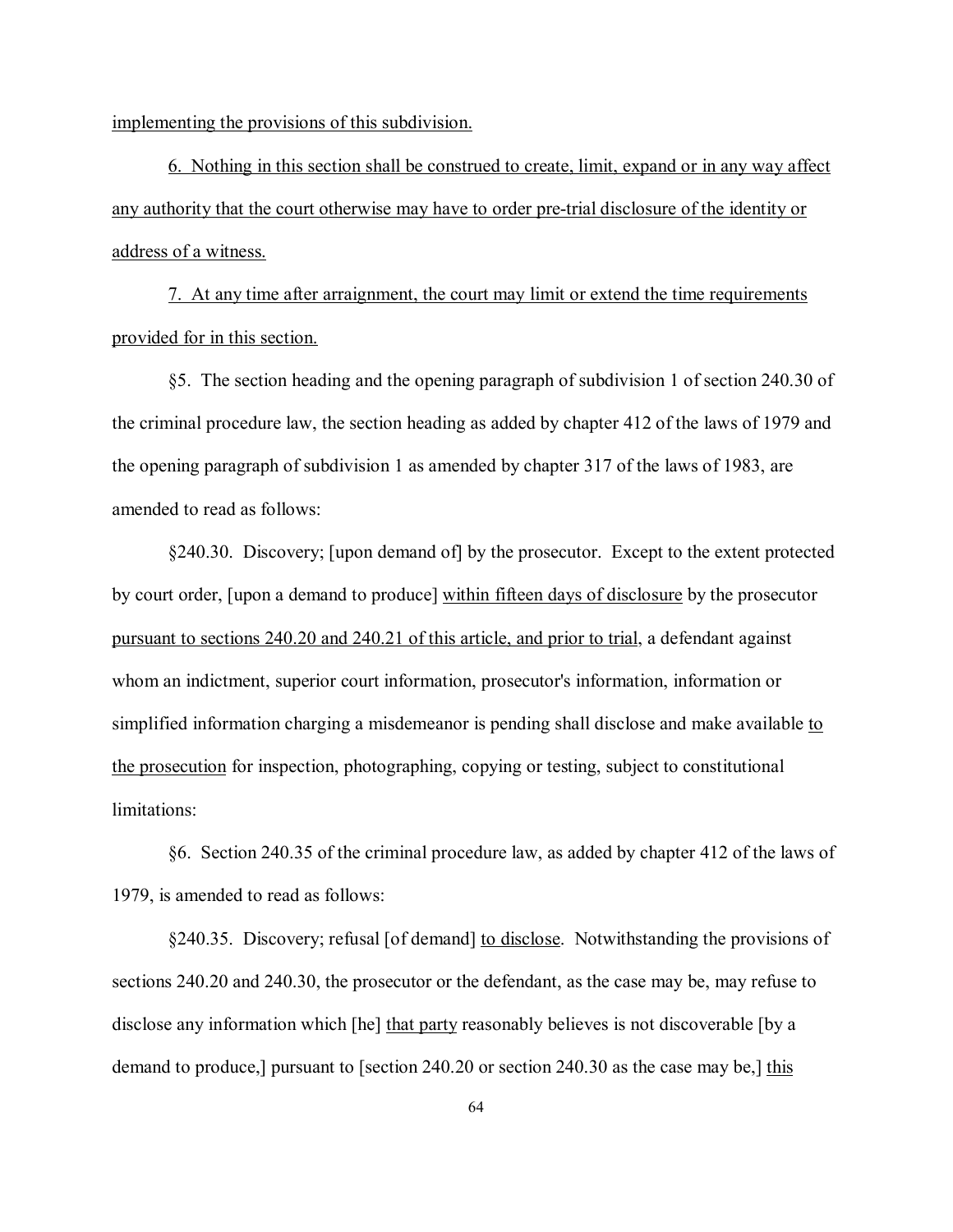article or for which [he] the party reasonably believes a protective order would be warranted. Such refusal shall be made in a writing, which shall set forth the grounds of such belief as fully as possible, consistent with the objective of the refusal. The writing shall be served upon the [demanding] other party and a copy shall be filed with the court. Such refusal shall be made within the time by which disclosure is required, but may be made after that time, as the court may determine is required in the interest of justice.

§7. Subdivisions 1 and 2 of section 240.40 of the criminal procedure law, subdivision 1 as amended by chapter 317 of the laws of 1983 and subdivision 2 as amended by chapter 481 of the laws of 1983, are amended to read as follows:

1. Upon [motion] application of a defendant against whom an indictment, superior court information, prosecutor's information, information, or simplified information charging a misdemeanor is pending, the court in which such accusatory instrument is pending:

(a) must order discovery as to any material not disclosed [upon a demand] pursuant to section 240.20, if it finds that the prosecutor's refusal to disclose such material is not justified; (b) must, unless it is satisfied that the [people have] prosecutor has shown good cause why such an order should not be issued, order discovery or issue any other order authorized by subdivision one of section 240.70 as to any material not disclosed [upon demand] pursuant to section 240.20 where the prosecutor has failed to serve a timely written refusal pursuant to section 240.35; and (c) may [order discovery with respect to any other property, which the people intend to introduce at the trial], subject to a protective order and except where otherwise limited or prohibited by statute, order discovery or issue a subpoena pursuant to section twenty-three hundred seven of the civil practice law and rules with respect to any property not otherwise subject to, or exempt from, disclosure under this article in the possession of the prosecutor or any law enforcement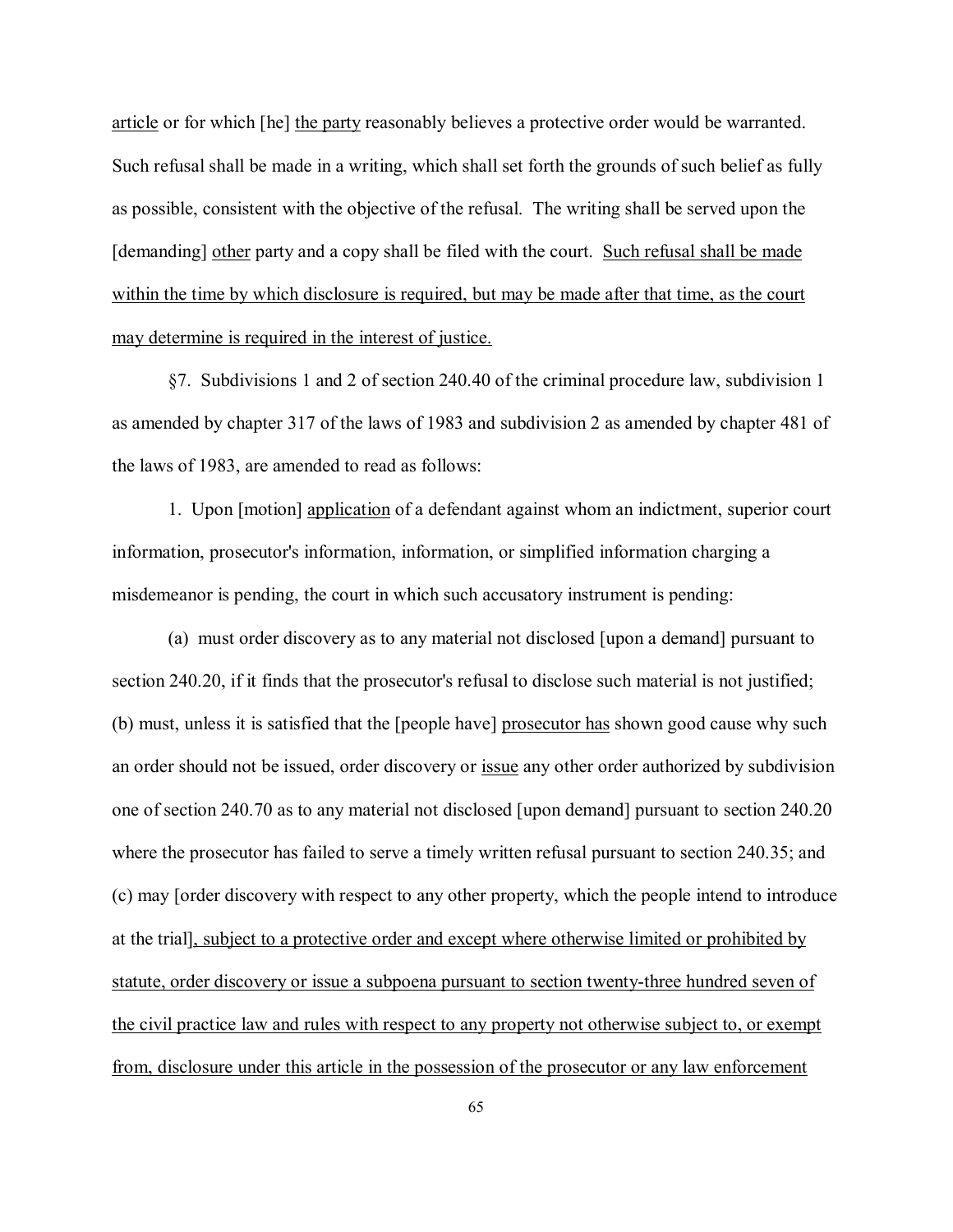agency employing a police officer, as defined in subdivision thirty-four of section 1.20 of this chapter, which participated in the investigation, arrest or post-arrest processing of the defendant relating to the criminal action or proceeding, upon a showing by the defendant that discovery with respect to such property is material to the preparation of his or her defense, and that the request is reasonable. [Upon granting the motion pursuant to paragraph (c) hereof, the court shall, upon motion of the people showing such to be material to the preparation of their case and that the request is reasonable, condition its order of discovery by further directing discovery by the people of property, of the same kind or character as that authorized to be inspected by the defendant, which he intends to introduce at the trial] The prosecutor may redact any such property and the court may review that redaction, as provided for in subdivisions two and three of section 240.41 of this article. Nothing in this paragraph shall be construed to create, limit, expand or in any way affect any authority that the court otherwise may have to order disclosure of the identity or address of a witness.

2. Upon motion of the prosecutor, and subject to constitutional limitation, the court in which an indictment, superior court information, prosecutor's information, information, or simplified information charging a misdemeanor is pending: (a) must order discovery as to any property not disclosed [upon a demand] pursuant to section 240.30, if it finds that the defendant's refusal to disclose such material is not justified; and (b) may order the defendant to provide nontestimonial evidence. Such order may, among other things, require the defendant to:

- (i) Appear in a line-up;
- (ii) Speak for identification by a witness or a potential witness;
- (iii) Be fingerprinted;
- (iv) Pose for photographs not involving reenactment of an event;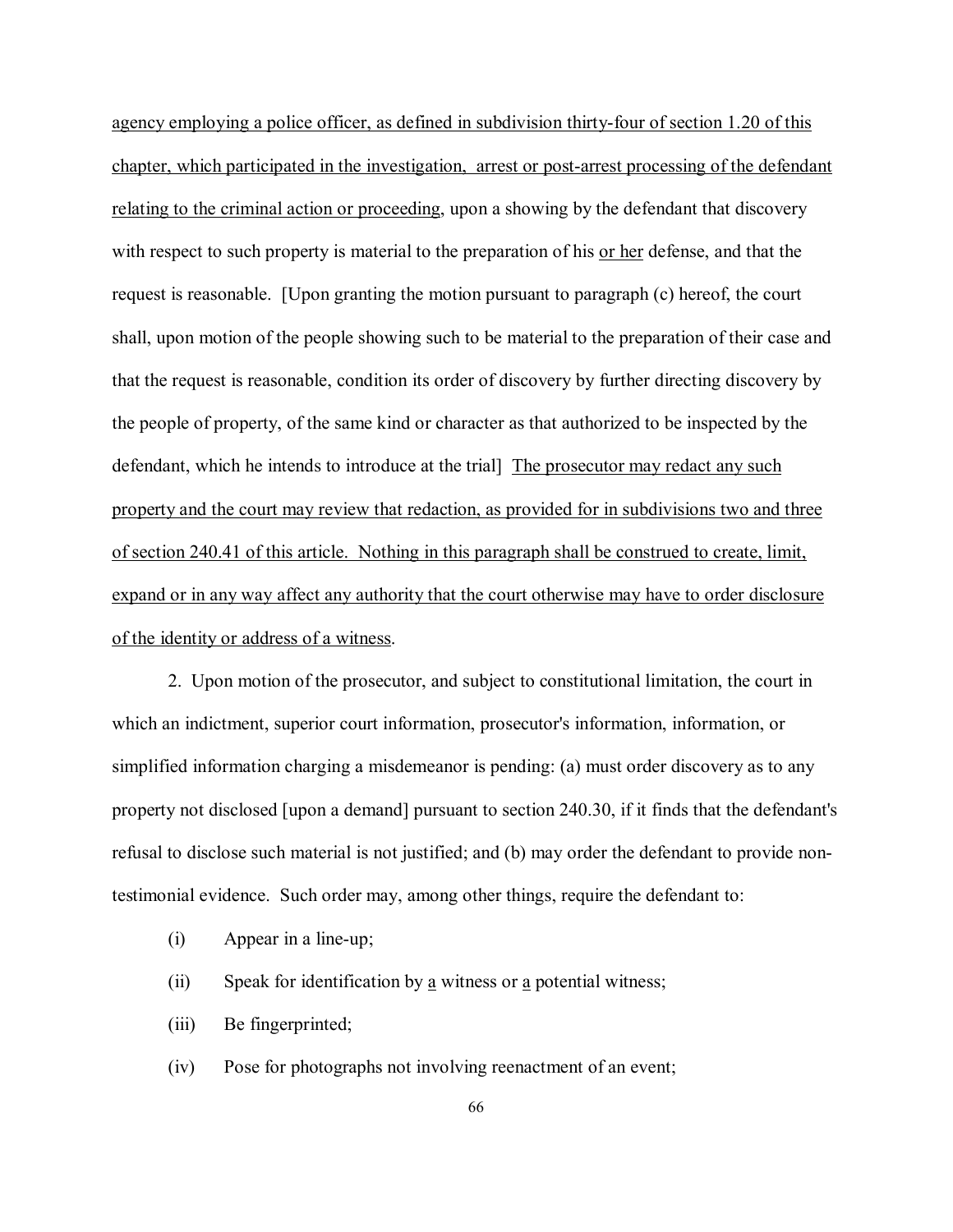(v) Permit the taking of samples of blood, hair or other materials from his or her body in a manner not involving an unreasonable intrusion thereof or a risk of serious physical injury thereto;

(vi) Provide specimens of his or her handwritings;

(vii) Submit to a reasonable physical or medical inspection of his or her body.

This subdivision shall not be construed to limit, expand, or otherwise affect the issuance of a similar court order, as may be authorized by law, before the filing of an accusatory instrument consistent with such rights as the defendant may derive from the constitution of this state or of the United States. This section shall not be construed to limit or otherwise affect the administration of a chemical test where otherwise authorized pursuant to section one thousand one hundred [ninety-four-a] ninety-four of the vehicle and traffic law.

§8. Section 240.43 of the criminal procedure law, as added by chapter 222 of the laws of 1987, is amended to read as follows:

§240.43. Discovery; disclosure of prior uncharged criminal, vicious or immoral acts[. Upon a request by a defendant, the prosecutor shall notify the defendant of all]; disclosure of property intended to be introduced at trial; disclosure of reports and resumes of expert witnesses. 1. Fifteen days before the commencement of trial, or on such other date after arraignment as may be fixed by the court, the prosecutor shall, upon a request of the defendant, disclose to the defendant and make available for inspection, photographing, copying, or, where appropriate, testing:

(a) All specific instances of a defendant's prior uncharged criminal, vicious or immoral conduct of which the prosecutor has knowledge and which the prosecutor intends to use at trial for substantive proof or for purposes of impeaching the credibility of the defendant. [Such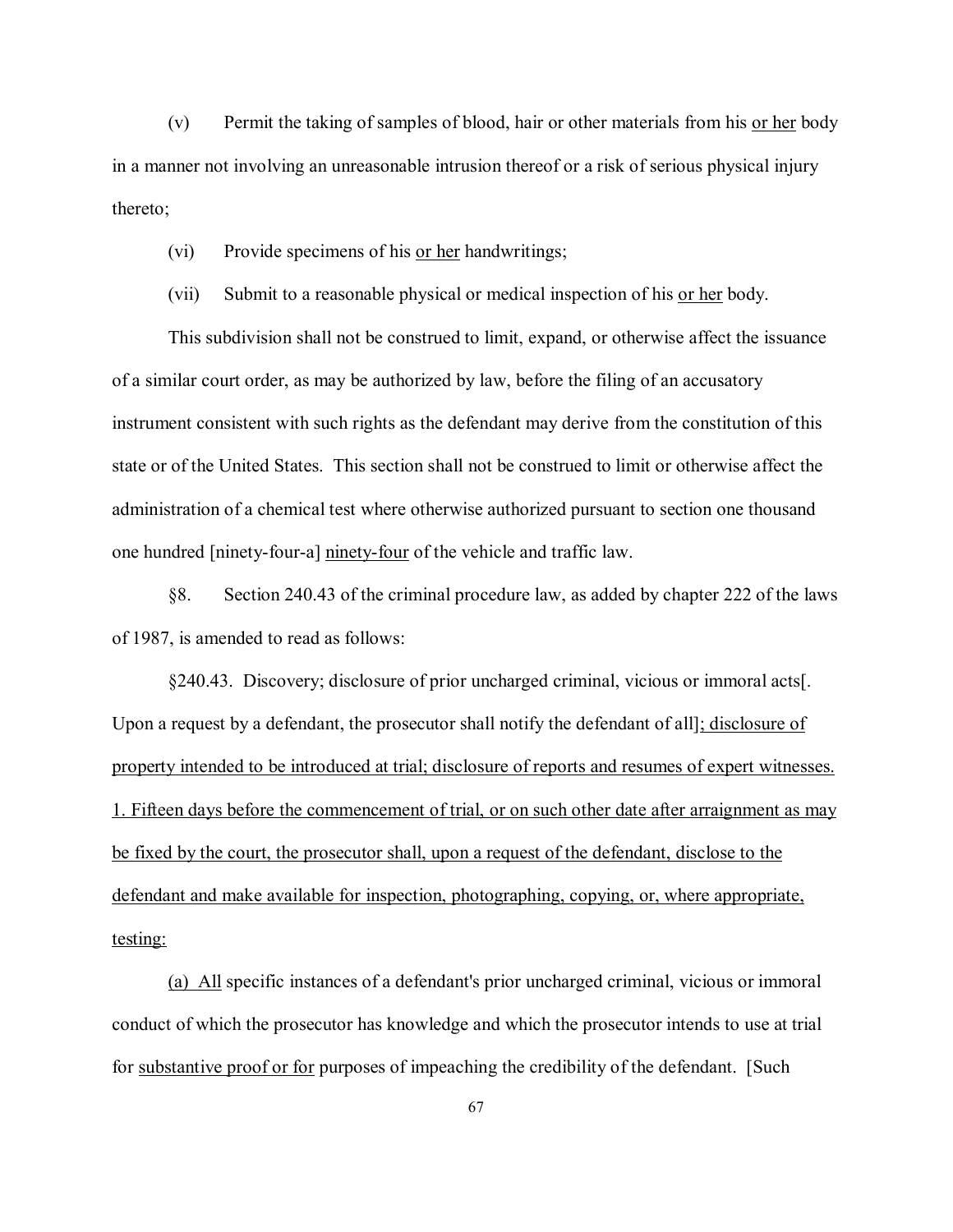notification by the prosecutor shall be made immediately prior to the commencement of jury selection, except that the court may, in its discretion, order such notification and make its determination as to the admissibility for impeachment purposes of such conduct within a period of three days, excluding Saturdays, Sundays and holidays, prior to the commencement of jury selection.]

(b) Any property, to the extent not previously disclosed, which the prosecutor intends to offer at trial. The prosecutor may redact any such property and the court may review such redaction as authorized by subdivisions two and three of section 240.21 of this article. Nothing in this paragraph shall be construed to create, limit or expand or in any way affect any authority the court may otherwise have to order disclosure of the identity or address of a witness.

(c) A writing setting forth the name, business address and qualifications of any expert the prosecution intends to call as a witness at trial and a written report by that witness setting forth in reasonable detail the subject matter on which the expert is expected to testify including the witness's opinion and conclusions, if any, as well as the basis for those opinions and conclusions. This section shall not apply to a psychiatric expert governed by section 250.10 of this chapter, and the requirements hereof of a written report shall not apply to an expert who will testify to the results of a test for controlled substances and who has already prepared a report that has been disclosed pursuant to section 240.20 of this article, or a person who is testifying as an ordinary witness as well as an expert. To the extent that the report required by this section does not otherwise exist, the prosecutor shall cause the expert to prepare such a report. If the court finds that the prosecutor has, in bad faith, failed to provide the writing and report required by this subdivision, the court may preclude introduction of the expert testimony.

2. Fifteen days before trial, or on such other date as may be fixed by the court, upon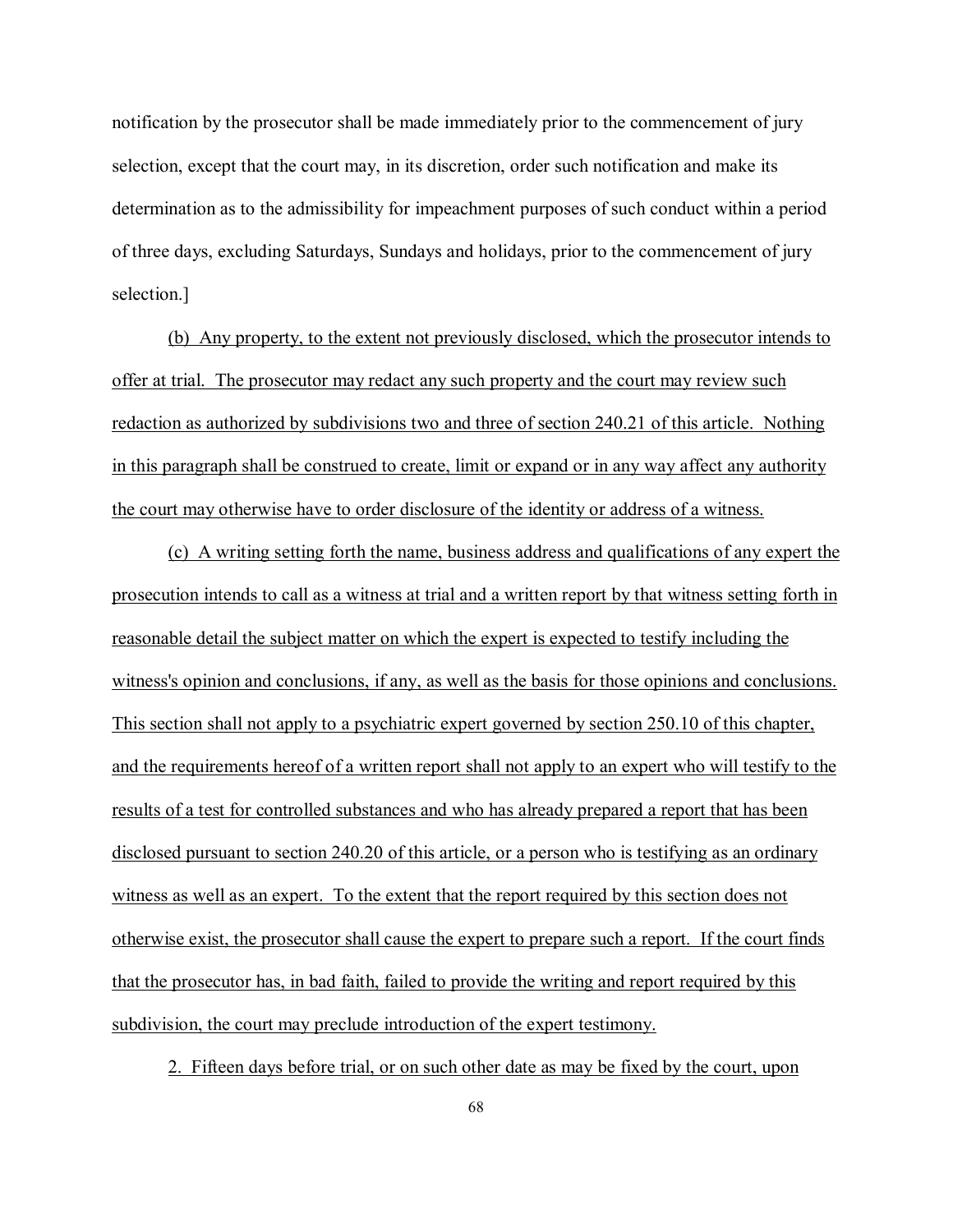request of the prosecutor, the defendant shall disclose to the prosecution and make available for inspection, photographing, copying, or, where appropriate, testing:

(a) Any property, to the extent not previously disclosed, which the defendant intends to introduce at trial.

(b) A writing setting forth the name, business address and qualifications of any expert the defense intends to call as a witness at trial and a written report by that witness setting forth in reasonable detail the subject matter on which the expert is expected to testify including the witness's opinion and conclusions, if any, as well as the basis for those opinions and conclusions. This subdivision shall not apply to a psychiatric expert governed by section 250.10 of this chapter, and the requirements hereof of a written report shall not apply to an expert who will testify to the results of a test for controlled substances who has already prepared a report that has been disclosed pursuant to section 240.30 of this article, or a person who is testifying as an ordinary witness as well as an expert. To the extent that the report required by this section does not otherwise exist, the defense shall cause the expert to prepare such a report. If the court finds that the defense has, in bad faith, failed to provide the writing and report required by this subdivision, it may preclude introduction of the expert testimony.

§9. Section 240.44 of the criminal procedure law, as added by chapter 558 of the laws of 1982, is amended to read as follows:

§240.44. Discovery; upon pre-trial hearing. Subject to a protective order, at the commencement of a pre-trial hearing held in a criminal court at which a witness is called to testify, each party [,at the conclusion of the direct examination of each of its witnesses,] shall, upon the request of the other party, make available to that other party to the extent not previously disclosed, including all statements or testimony previously disclosed in a redacted form: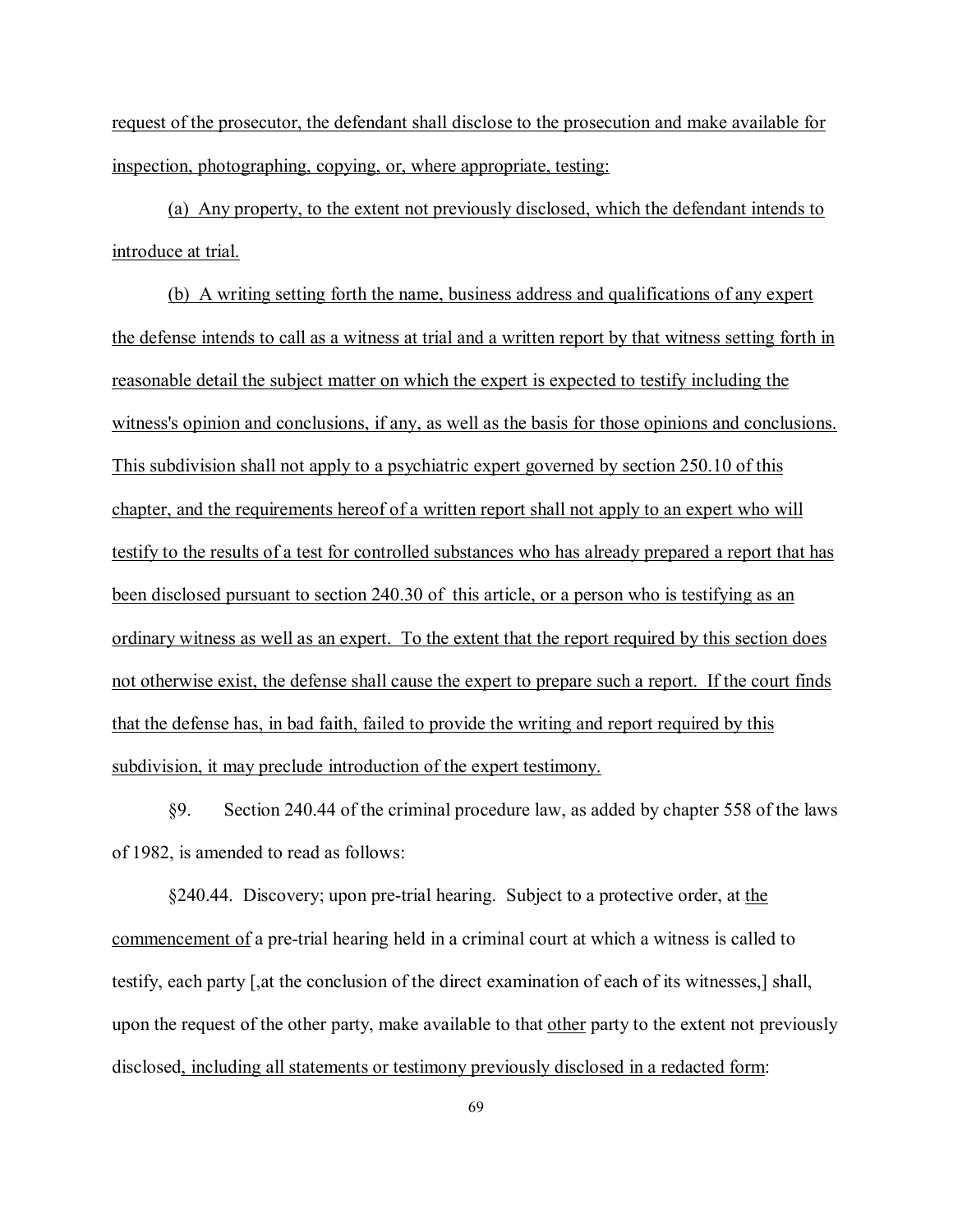1. Any written or recorded statement, including any testimony before a grand jury, made by such witness other than the defendant which relates to the subject matter of the witness's testimony and which is in the possession or control of the party calling the witness.

2. A record of a judgment of conviction of such witness other than the defendant if the record of conviction is known by the prosecutor or the defendant as the case may be, to exist.

3. The existence of any pending criminal action against such witness other than the defendant if the pending criminal action is known by the prosecutor or defendant, as the case may be, to exist.

§10. Section 240.45 of the criminal procedure law, as amended by chapter 558 of the laws of 1982 and paragraph (a) of subdivision 1 as amended by chapter 804 of the laws of 1984, is amended to read as follows:

§240.45. Discovery; upon trial, of prior statements and criminal history of, and promises to, witnesses. 1. [After the jury has been sworn and before the prosecutor's opening address,]  $\underline{At}$ the commencement of jury selection or, in the case of a single judge trial after commencement and before submission of evidence, the prosecutor shall, subject to a protective order, make available to the defendant to the extent not previously disclosed:

(a) Any written or recorded statement in the possession or control of the prosecutor, including any testimony before a grand jury and an examination videotaped pursuant to section 190.32 of this chapter, made by a person whom the prosecutor intends to call as a witness at trial, and which relates to the subject matter of the witness's testimony, including unredacted statements previously disclosed in redacted form;

(b) A record of judgment of conviction of a witness the [people intend] prosecutor intends to call at trial if the record of conviction is known by the prosecutor to exist;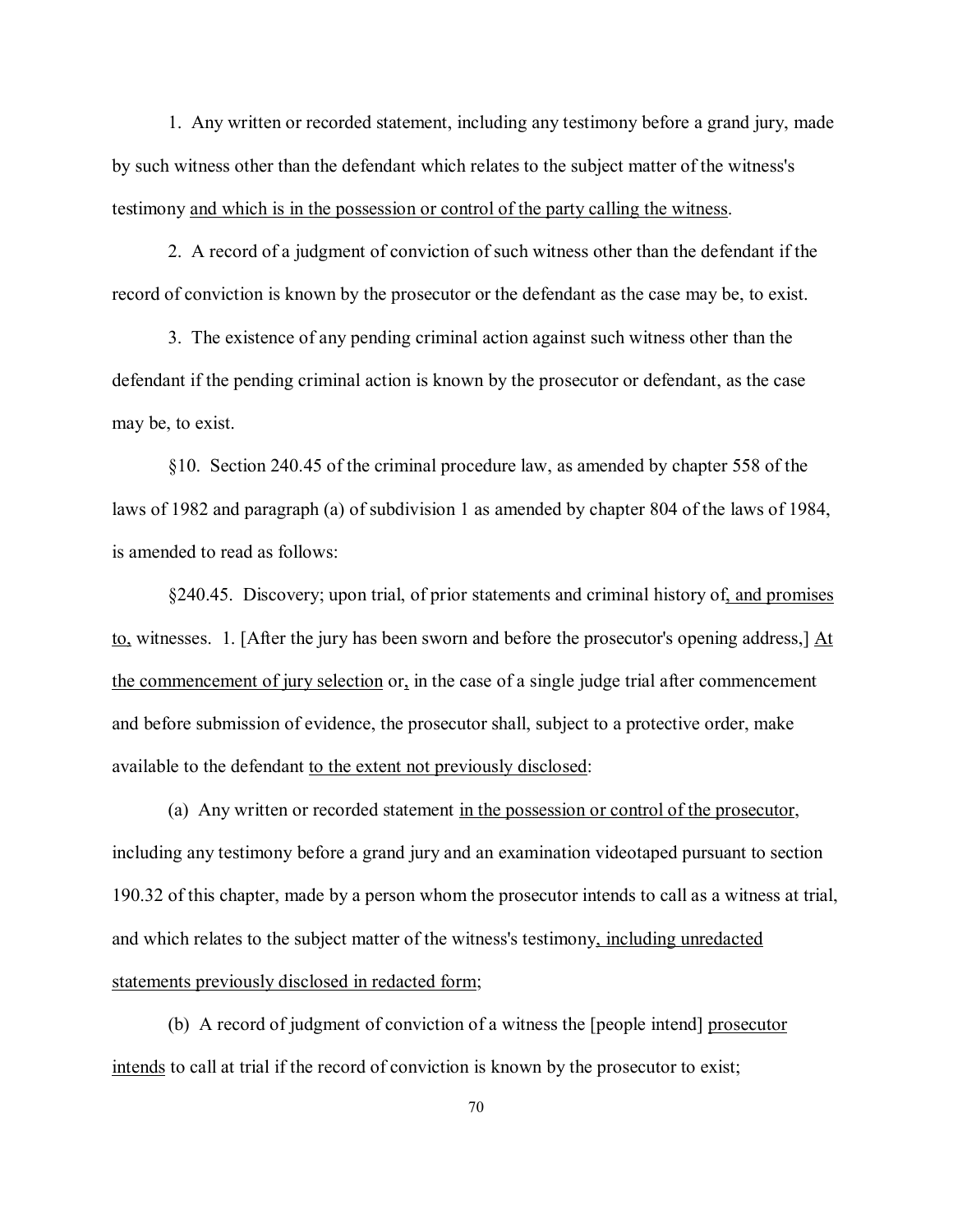(c) The existence of any pending criminal action against a witness the [people intend] prosecutor intends to call at trial, if the pending criminal action is known by the prosecutor to exist;

(d) The details of any promises to, or agreements with, a witness the prosecutor intends to call at trial, if such promise or agreement is related to the witness's testimony or cooperation, and is known or should be known by the prosecutor.

The provisions of paragraphs (b) and (c) of this subdivision shall not be construed to require the prosecutor to fingerprint a witness or otherwise cause the division of criminal justice services or other law enforcement agency or court to issue a report concerning a witness.

2. [After presentation of the people's direct case and before the presentation of the defendant's direct case] At the commencement of jury selection, the defendant shall, subject to a protective order, make available to the prosecutor:

(a) any written or recorded statement made by a person other than the defendant whom the defendant intends to call as a witness at the trial, [and] which relates to the subject matter of the witness's testimony and is in the possession or control of the defendant;

(b) a record of judgment of conviction of a witness, other than the defendant, the defendant intends to call at trial if the record of conviction is known by the defendant to exist;

(c) the existence of any pending criminal action against a witness, other than the defendant, the defendant intends to call at trial, if the pending criminal action is known by the defendant to exist;

(d) Any promises or agreements with a witness the defense intends to call at trial, if such promise or agreement is related to the witness's testimony or cooperation, and is known or should have been known by the defense.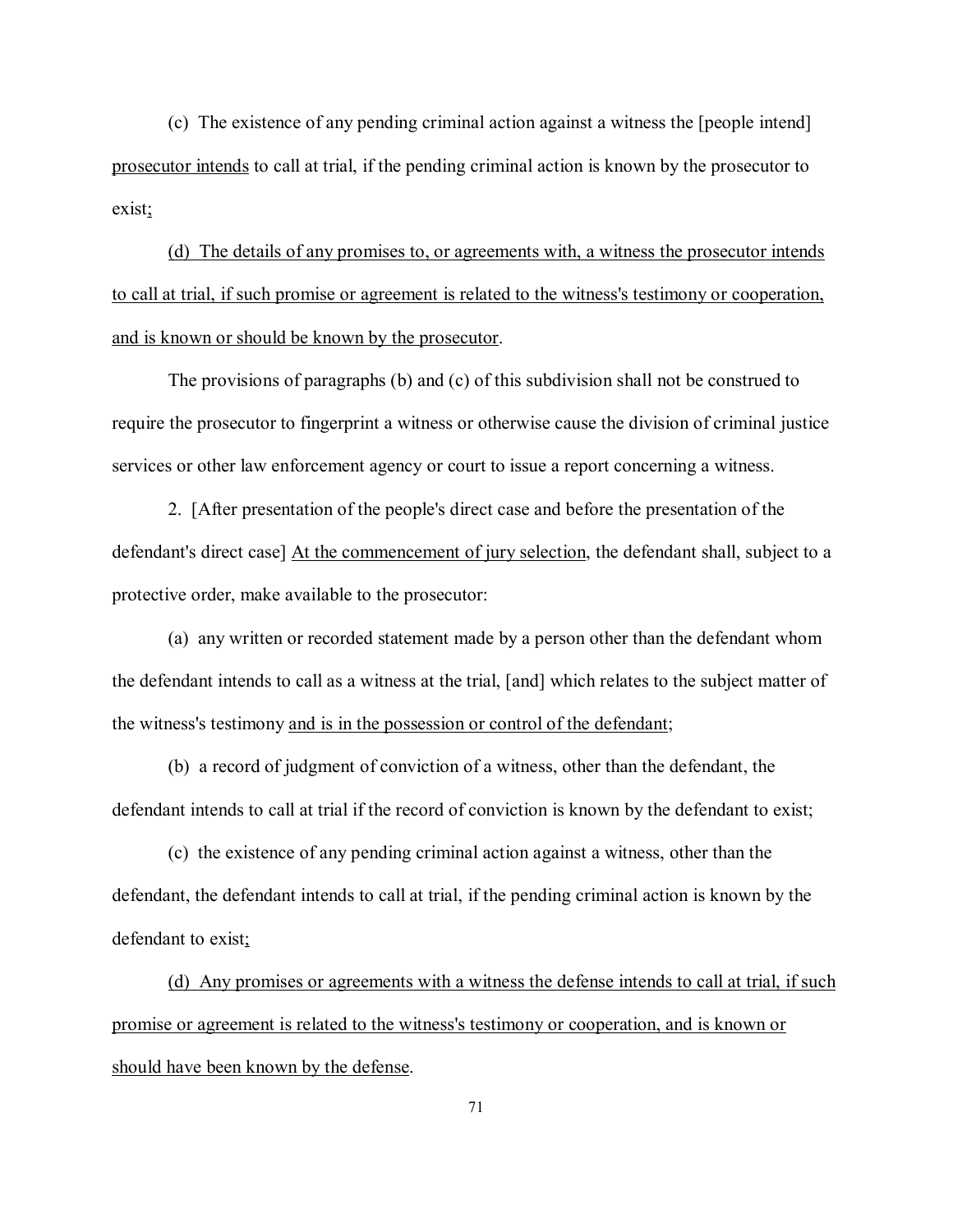§11. Section 240.60, as added by chapter 412 of the laws of 1979, is amended to read as follows:

§240.60. Discovery; continuing duty to disclose. If, after complying with the provisions of this article or an order pursuant thereto, a party finds, either before or during trial, additional material subject to discovery or covered by such order, [he] that party shall promptly make disclosure of such material and comply with the [demand or] order, [refuse to comply with the demand where refusal is authorized,] or apply for a protective order.

§12. The criminal procedure law is amended by adding a new section 240.65 to read as follows:

§240.65. No limitations on other procedures to obtain property. The specification of property subject to disclosure under this article shall not be construed to limit or otherwise affect the right of a defendant to obtain, by subpoena or court order, as otherwise authorized by law, property not subject to, or exempt from, disclosure under this article that is in the possession of a person or entity other than the prosecutor or a law enforcement agency employing a police officer, as defined in subdivision thirty-four of section 1.20 of this chapter, which participated in the investigation, arrest or post-arrest processing of the defendant relating to the criminal action or proceeding. Nothing in this section shall be construed to create, limit or expand or in any way affect any authority the court may otherwise have to order disclosure of the identity or address of a witness.

§13. Subdivision 1 of section 240.70 of the criminal procedure law, as added by chapter 412 of the laws of 1979, is amended to read as follows:

1. If, during the course of discovery proceedings or during trial, the court finds that a party has failed to comply with any of the provisions of this article, the court may order such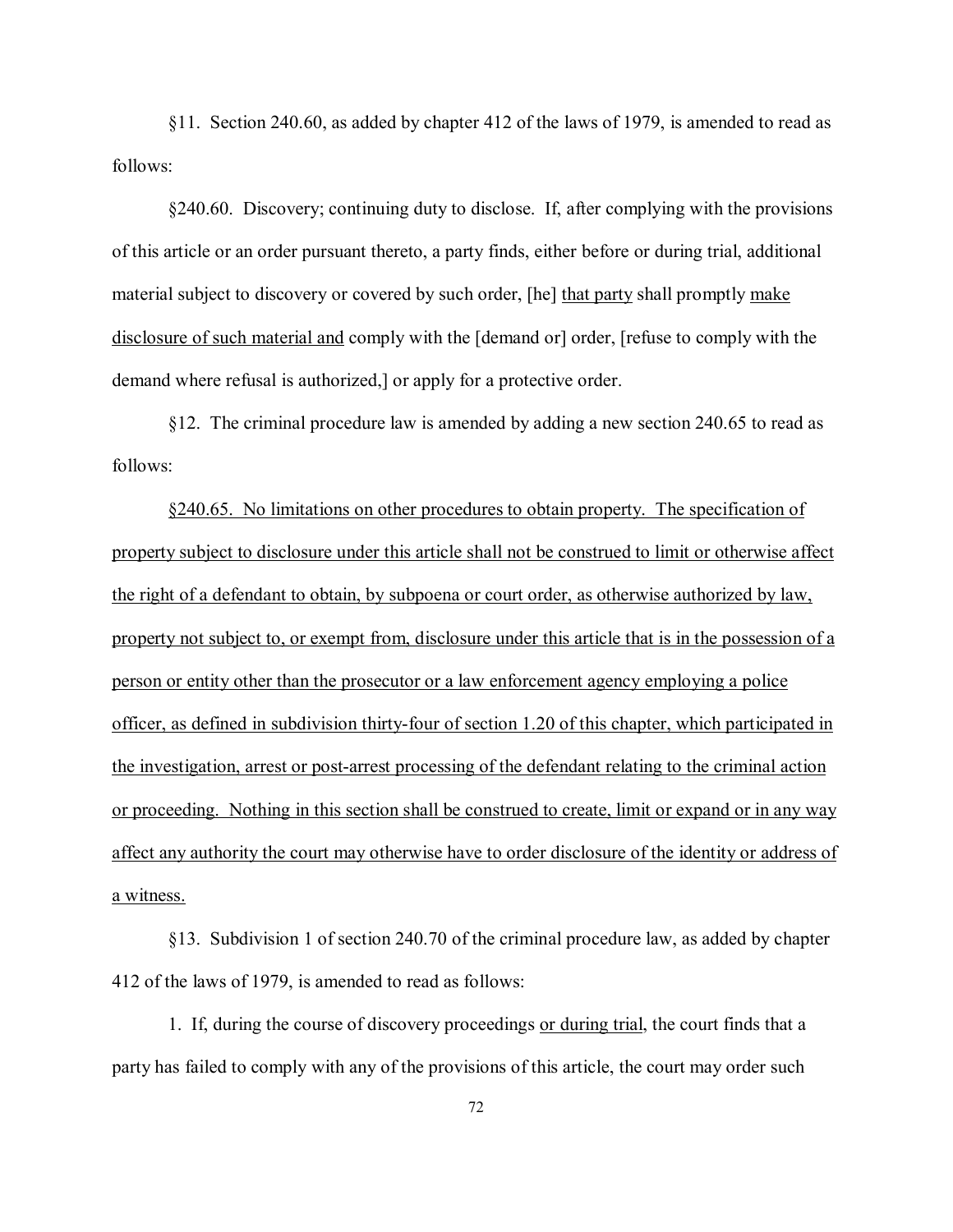party to permit discovery of the property not previously disclosed, grant a continuance, issue a protective order, give an adverse inference instruction to the trier of fact, prohibit the introduction of certain evidence or the calling of certain witnesses or take any other appropriate action.

§14. Section 240.80 of the criminal procedure law is REPEALED.

§15. Subdivision 2 of section 240.90 of the criminal procedure law, as added by chapter 412 of the laws of 1979, is amended to read as follows:

2. [A] Within thirty days of the prosecutor's disclosure to the defendant of property subject to disclosure under the provisions of this article, a motion by a defendant for additional discovery shall be made as otherwise prescribed in section 255.20 of this chapter. Such motion must be supported by sworn allegations of fact that each item of property sought has not previously been disclosed to the defendant and sworn allegations of fact demonstrating that each item of property sought is material to the preparation of the defense when such a showing of materiality is a prerequisite to disclosure.

§16. Section 250.10 of the criminal procedure law, as amended by chapter 548 of the laws of 1980, subdivision 1 as amended by chapter 558 of the laws of 1982, paragraph (a) of subdivision 1 and subdivision 5 as amended by chapter 668 of the laws of 1984, is amended to read as follows:

§250.10. Notice of intent to proffer psychiatric evidence; examination of defendant upon application of prosecutor. 1. As used in this section, the term "psychiatric evidence" means:

(a) Evidence of mental disease or defect to be offered by the defendant in connection with the affirmative defense of lack of criminal responsibility by reason of mental disease or defect.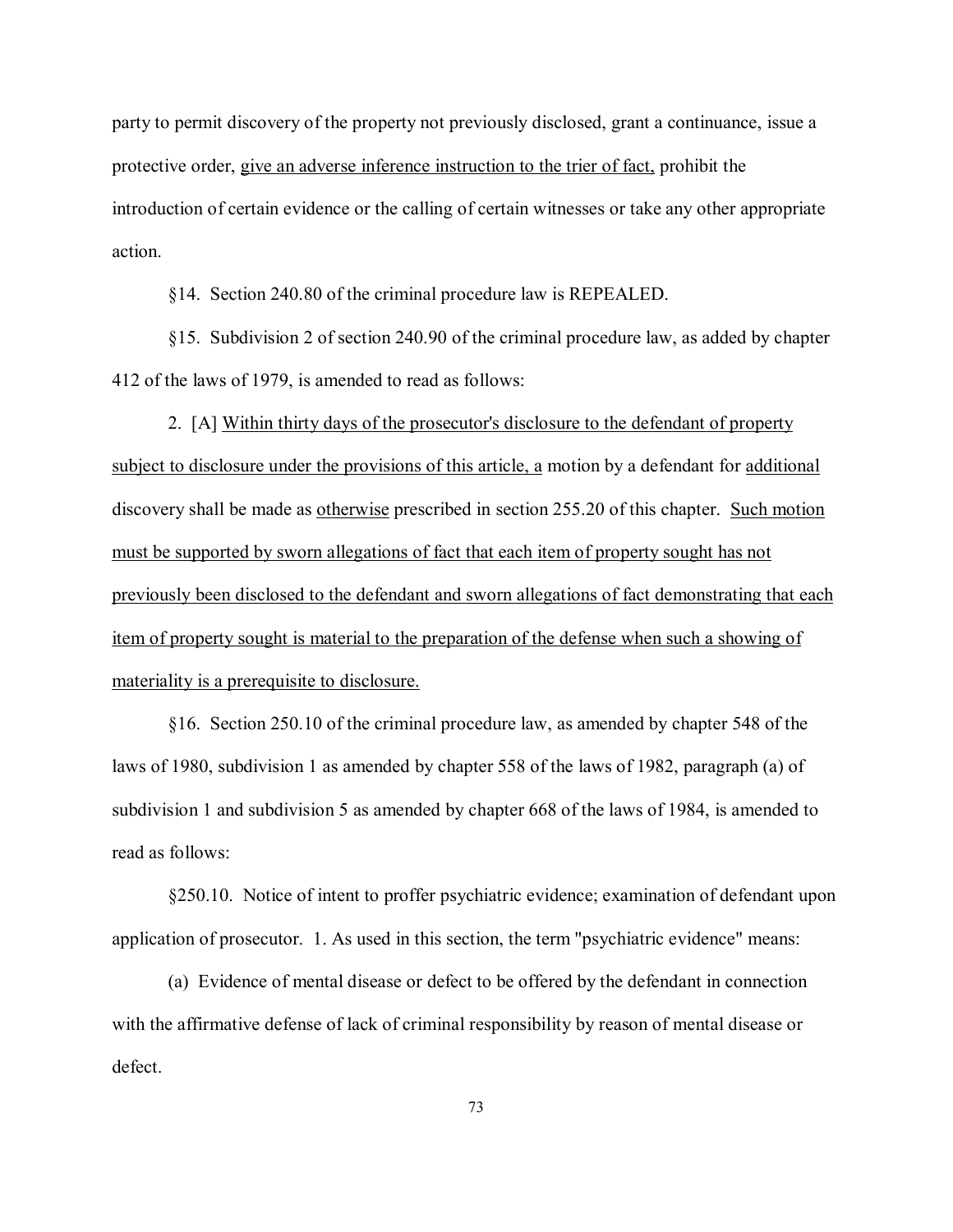(b) Evidence of mental disease or defect to be offered by the defendant in connection with the affirmative defense of extreme emotional disturbance as defined in paragraph (a) of subdivision one of section 125.25 of the penal law and paragraph (a) of subdivision two of section 125.27 of the penal law.

(c) Evidence of the defendant's mental disease or defect to be offered by the defendant in connection with any other defense or claim not specified in the preceding paragraphs.

2. As used in this section, the term "psychiatric defense" means:

(a) The affirmative defense of lack of criminal responsibility by reason of mental disease or defect.

(b) The affirmative defense of extreme emotional disturbance as defined in paragraph (a) of subdivision one of section 125.25 of the penal law and paragraph (a) of subdivision two of section 125.27 of the penal law.

(c) Any other defense or claim supported by evidence of defendant's mental disease or defect.

3. Psychiatric evidence is not admissible upon a trial unless the defendant serves upon the people and files with the court a written notice of [his] an intention to present psychiatric evidence. The notice must specify the type of defense or affirmative defense enumerated in subdivision two of this section upon which the defendant intends to rely, and must set forth the nature of the alleged psychiatric malady that forms the basis of such defense or affirmative defense and its relationship to the proffered defense; provided, however, that the defendant shall not be required to include in such notice matters of evidence relating to how he or she intends to establish such defense or affirmative defense. Such notice must be served and filed before trial and not more than [thirty] sixty days after entry of the plea of not guilty to the indictment. In the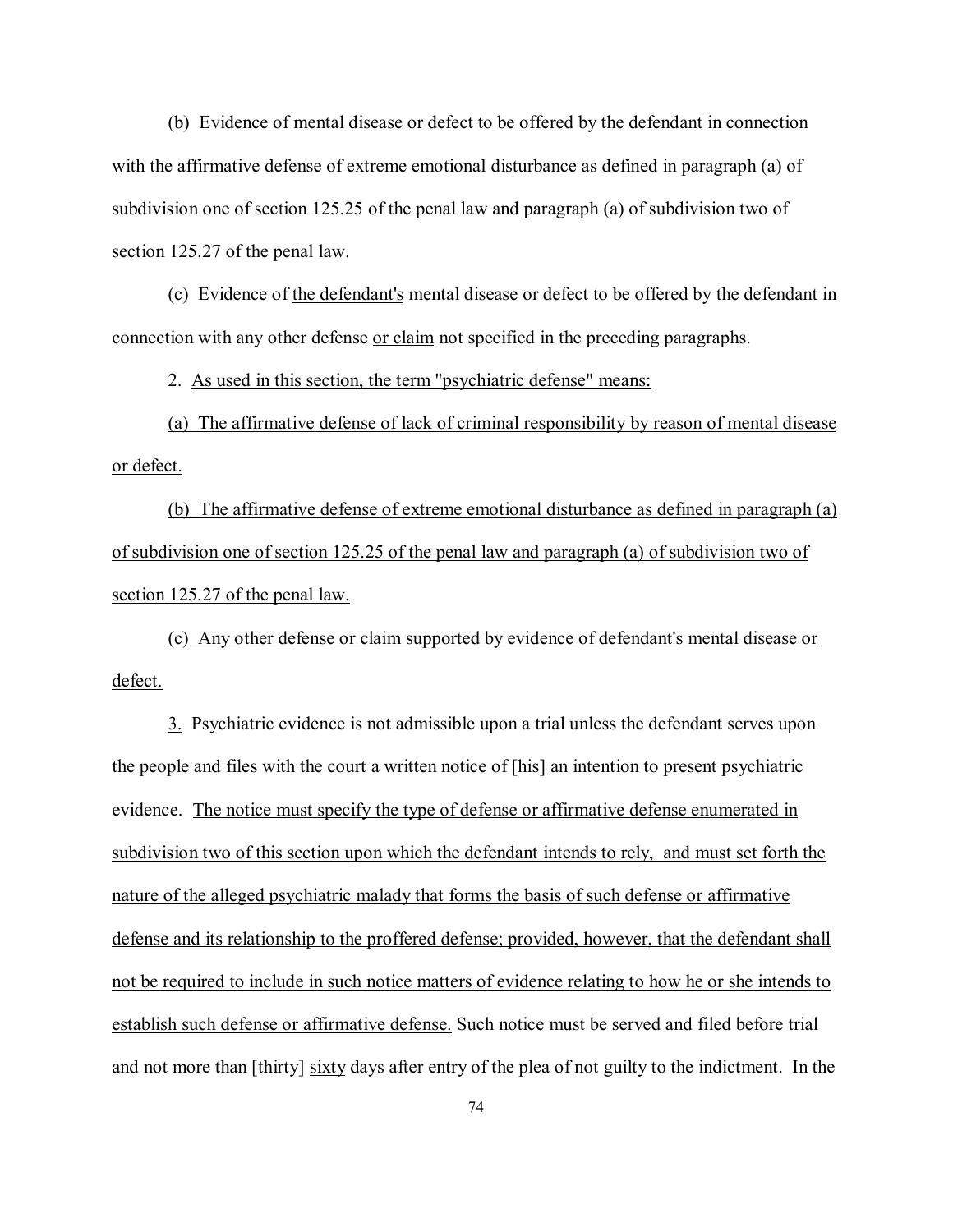interest of justice and for good cause shown, however, the court may permit such service and filing to be made or amended at any later time prior to the close of the evidence.

[3.]4. (a) When a defendant, pursuant to subdivision [two] three of this section, serves notice of intent to present psychiatric evidence, the [district attorney] prosecutor may apply to the court, upon notice to the defendant, for an order directing that the defendant submit to an examination by a psychiatrist or licensed psychologist as defined in article one hundred fiftythree of the education law designated by the [district attorney] prosecutor. If the application is granted, the psychiatrist or psychologist designated to conduct the examination must notify the [district attorney] prosecutor and counsel for the defendant of the time and place of the examination. Defendant has a right to have his or her counsel present at such examination. The [district attorney] prosecutor may also be present. The role of each counsel at such examination is that of an observer, and neither counsel shall be permitted to take an active role at the examination.

[4.] (b) After the conclusion of the examination, the psychiatrist or psychologist must promptly prepare a written report of his or her findings and evaluation, including any opinions and conclusions, as well as the basis for those opinions and conclusions. A copy of such report and a writing setting forth the qualifications of the examining psychiatrist or psychologist must be made available to the [district attorney] prosecutor and to the counsel for the defendant. No transcript or recording of the examination is required, but if one is made, it shall be made available to both parties prior to the trial.

5. Any expert witness retained by a defendant or the prosecutor, other than the psychiatrist or licensed psychologist who examines the defendant under subdivision four of this section, for the purpose of advancing or rebutting a psychiatric defense, whom defendant or the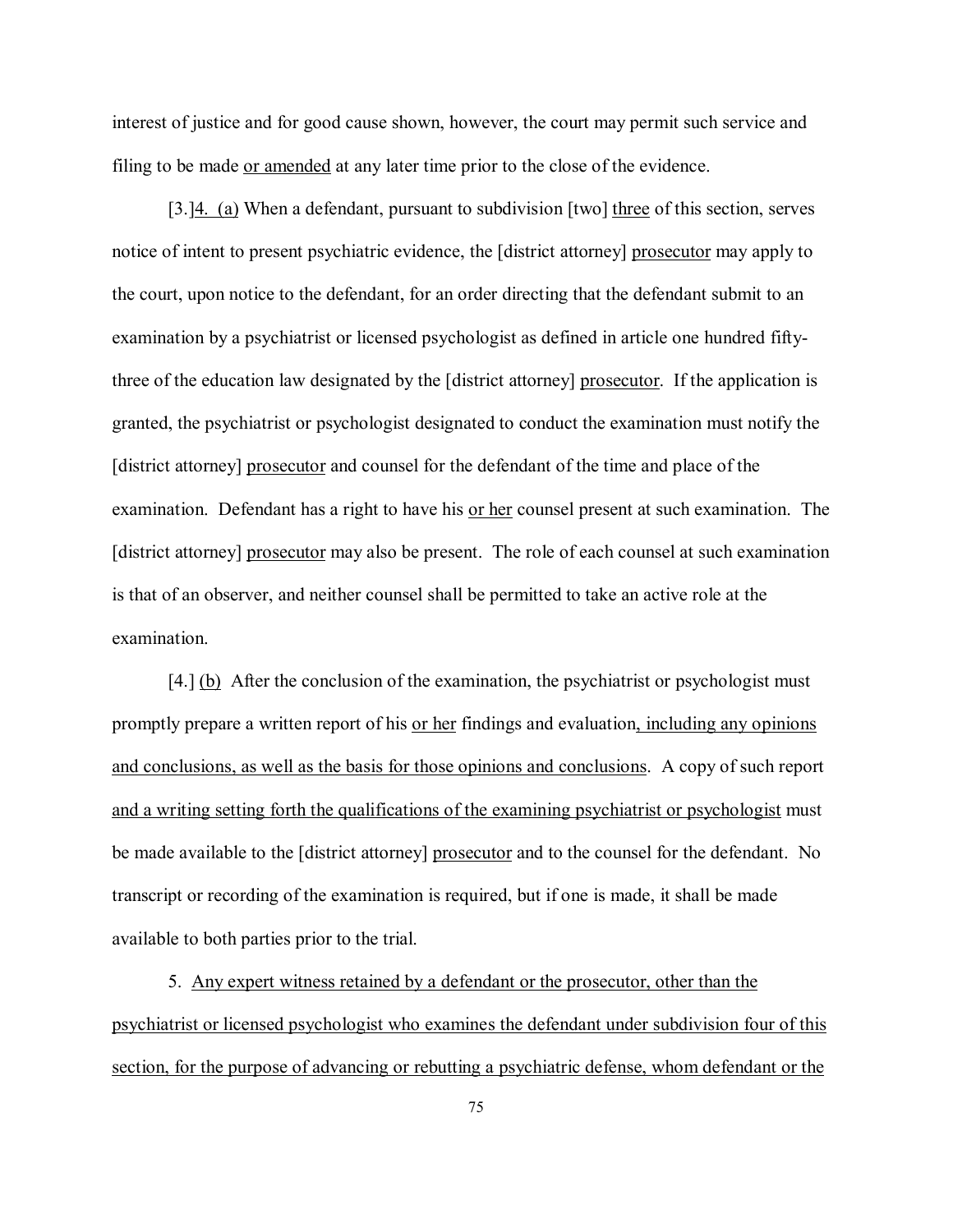prosecutor intends to call at trial must prepare a written report of his or her findings and evaluation, including the witness's opinion and conclusions, if any, as well as the basis for those opinions and conclusions.

6. Within fifteen days before the commencement of trial, the parties shall exchange copies of any reports prepared pursuant to subdivisions four and five of this section, as well as a writing setting forth the qualifications of the persons making the reports. Any transcript or recording of an examination of defendant pursuant to subdivision four or five of this section shall be made available to the other party together with the report of the examination.

7. If, after the exchange of psychiatric reports between the prosecutor and counsel for defendant, as provided in subdivision six of this section, any psychiatrist or psychologist through whom a party intends to introduce psychiatric evidence at trial examines the defendant, or any psychiatrist or psychologist who has previously examined the defendant makes further findings or evaluation regarding the defendant, he or she must promptly prepare a report of his or her findings and evaluation, including opinions and conclusions, if any, as well as the basis for those opinions and conclusions. A copy of such report and the written qualifications of a psychiatrist expert not previously disclosed must be made available to the prosecutor and to the counsel for the defendant.

8. If the court finds that the defendant has willfully refused to cooperate fully in the examination ordered pursuant to subdivision [three] <u>four</u> of this section <u>or that the defendant has</u> in bad faith failed to provide the prosecutor with copies of the written report of the findings and evaluation of a psychiatrist or psychologist whom defendant intends to call to testify at trial as provided in subdivisions five and six of this section, it may preclude introduction of testimony by a psychiatrist or psychologist concerning mental disease or defect of the defendant at trial.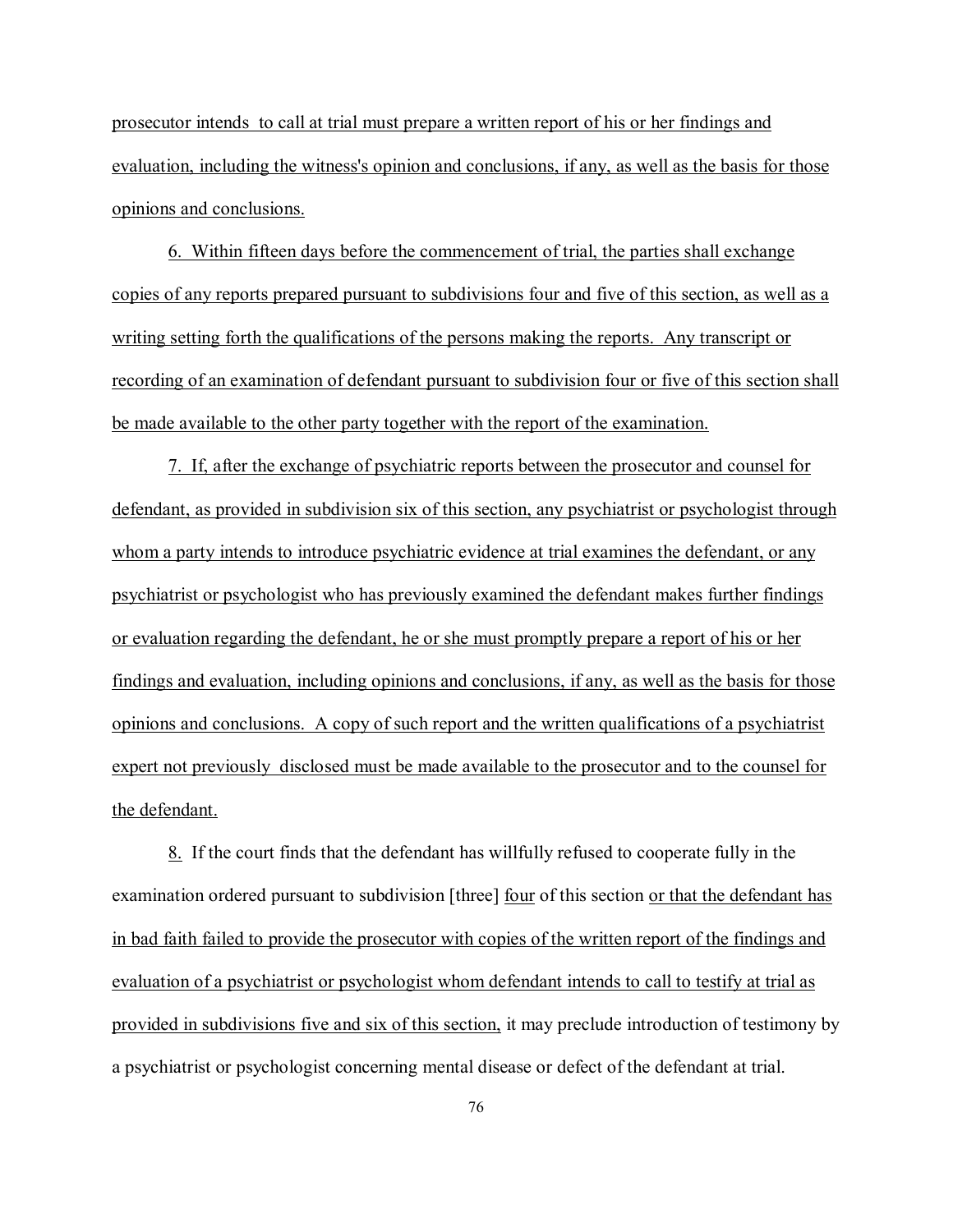Where, however, the defendant has other proof of his or her affirmative defense, and the court has found that the defendant did not submit to or cooperate fully in the examination ordered by the court, this other evidence, if otherwise competent, shall be admissible. In such case, the court must instruct the jury that the defendant did not submit to or cooperate fully in the pre-trial psychiatric examination ordered by the court pursuant to subdivision [three] four of this section and that such failure may be considered in determining the merits of the affirmative defense.

9. If the court finds that the prosecutor has in bad faith failed to provide the defense with copies of the written report of the findings and evaluation of a psychiatrist or psychologist whom the prosecutor intends to call to testify at trial as provided in subdivisions four and six of this section, it may preclude introduction of testimony by a psychiatrist or psychologist concerning mental disease or defect of the defendant at trial.

§17. Subdivisions 9, 10 and 11 of section 450.20 of the criminal procedure law are renumbered subdivisions 10, 11 and 12 and a new subdivision 9 is added to read as follows:

9. A pre-trial order prohibiting introduction of evidence or precluding the testimony of a witness, provided the people file a statement in the appellate court pursuant to section 450.50 of this article.

§18. Section 450.50 of the criminal procedure law is amended to read as follows:

§450.50. Appeal by people from order suppressing evidence; filing of statement in appellate court. 1. In taking an appeal, pursuant to subdivision eight or nine of section 450.20, to an intermediate appellate court from an order of a criminal court suppressing evidence, prohibiting the introduction of evidence or precluding the testimony of a witness, the people must file, in addition to a notice of appeal or, as the case may be, an affidavit of errors, either of which must be filed within five days of the prohibition or preclusion order, a statement asserting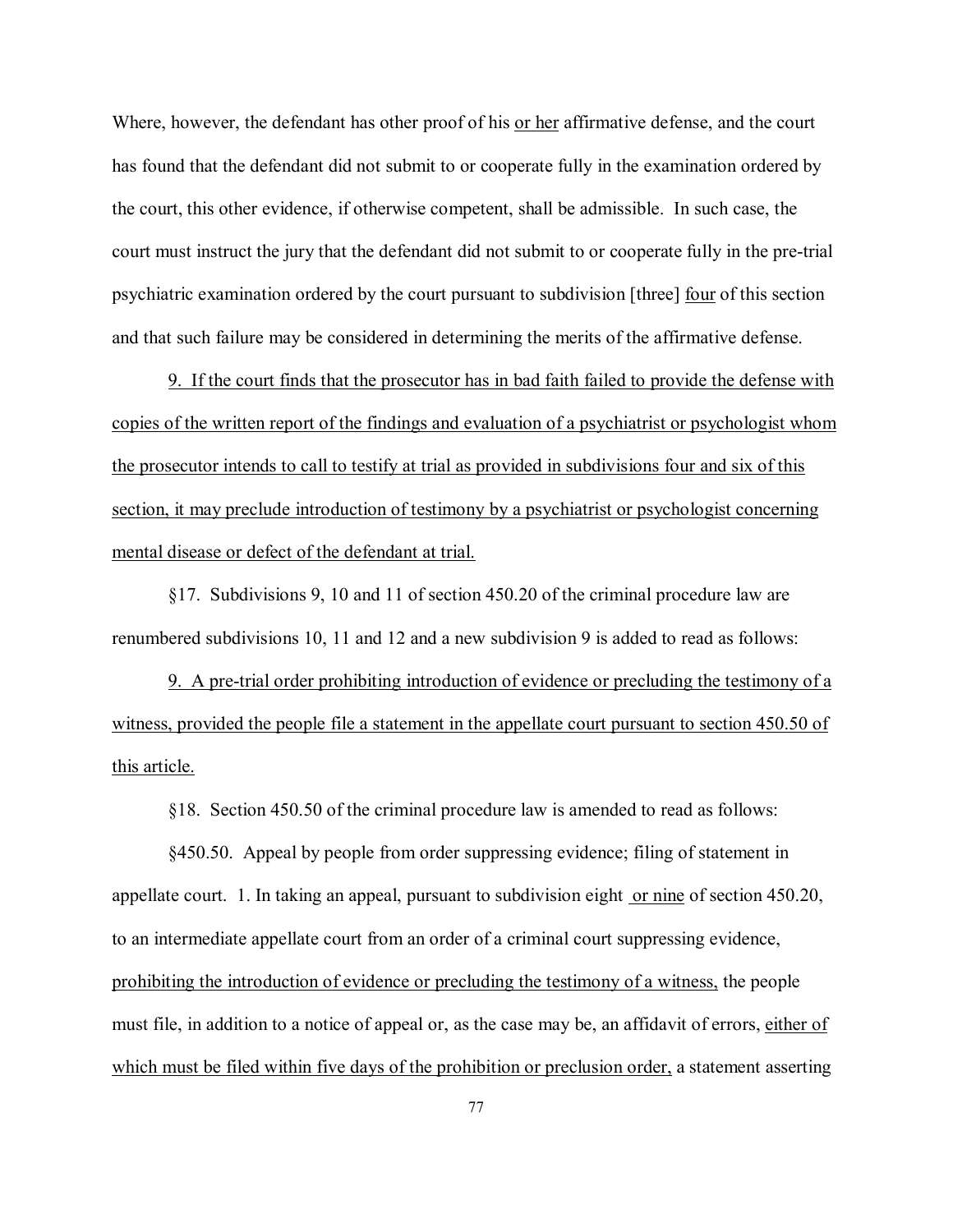that the deprivation of the use of the evidence ordered suppressed has rendered the sum of the proof available to the people with respect to a criminal charge which has been filed in the court either (a) insufficient as a matter of law, or (b) so weak in its entirety that any reasonable possibility of prosecuting such charge to a conviction has been effectively destroyed.

2. The taking of an appeal by the people, pursuant to subdivision eight or nine of section 450.20, from an order suppressing evidence, prohibiting the introduction of evidence or precluding the testimony of a witness, constitutes a bar to the prosecution of the accusatory instrument involving the evidence ordered suppressed, prohibited or precluded, unless and until such [suppression] order is reversed upon appeal and vacated.

§19. Section 700.70 of the criminal procedure law, as amended by chapter 194 of the laws of 1976, is amended to read as follows:

§700.70. Eavesdropping warrants; notice before use of evidence. The contents of any intercepted communication, or evidence derived therefrom, may not be received in evidence or otherwise disclosed upon a trial of a defendant unless the people, within fifteen days after arraignment and before the commencement of the trial, furnish the defendant with a copy of the eavesdropping warrant, and accompanying application, under which interception was authorized or approved. [This] Thereafter, an extension of the fifteen day period may be [extended] sought by the prosecutor and ordered in the interests of justice by the trial court [upon good cause shown if it] at any time, provided the court finds that the defendant will not be prejudiced by the delay in receiving such papers.

§20. Subdivision 2 of section 710.30 of the criminal procedure law, as separately amended by chapters 8 and 194 of the laws of 1976, is amended to read as follows:

2. (a) Such notice must be served within fifteen days after arraignment on an indictment,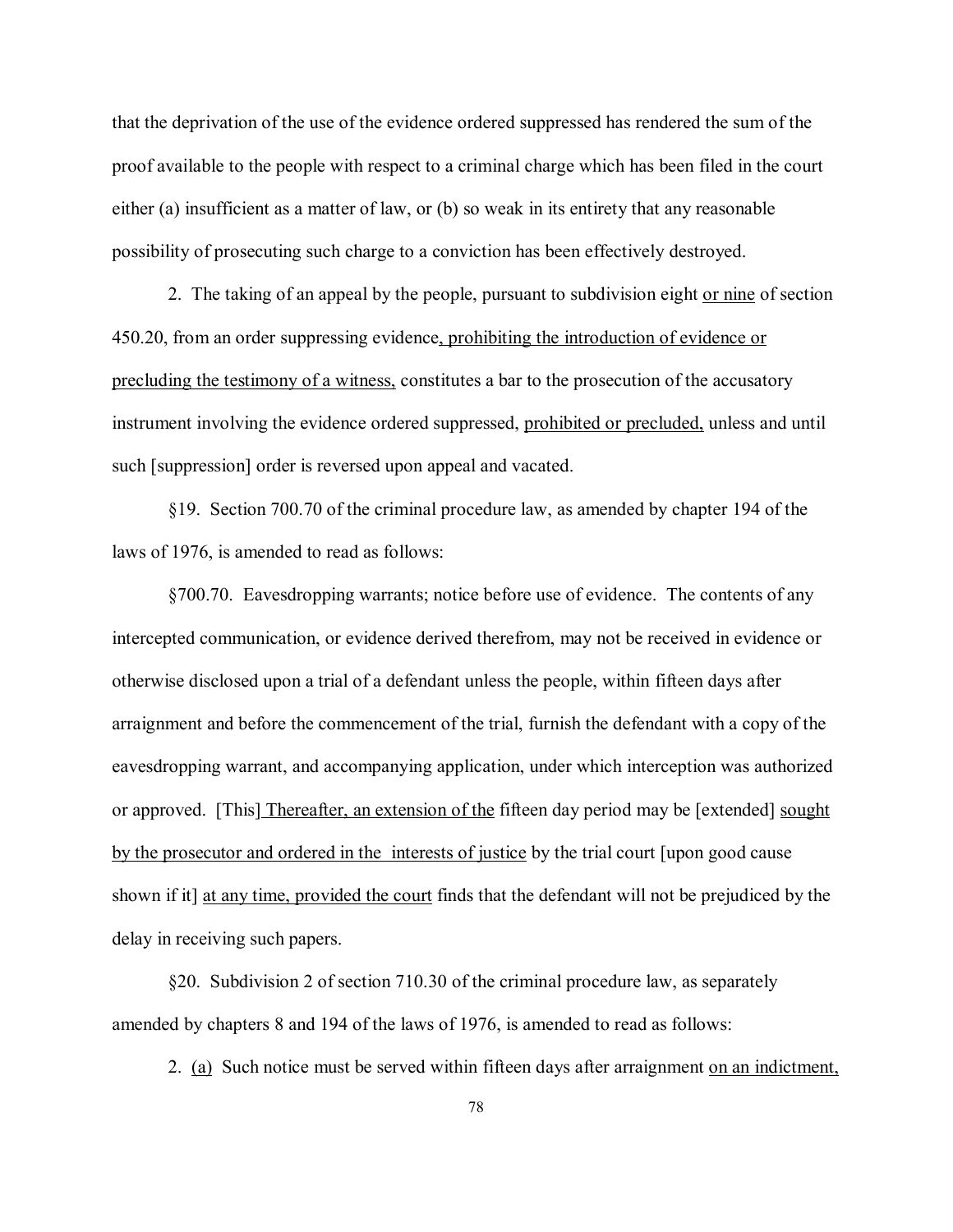superior court information, prosecutor's information, information or simplified information charging a misdemeanor, and before trial, and upon such service the defendant must be accorded a reasonable opportunity to move before trial, pursuant to subdivision one of section 710.40, to suppress the specified evidence. [For good cause shown, however,]

(b) Late notice. Anytime thereafter, before the commencement of trial, upon finding that there is no prejudice to the defendant, the court may, in the interest of justice, permit the [people] prosecutor to serve such notice[, thereafter and in such case it must accord the defendant reasonable opportunity thereafter to make a suppression motion]. In determining whether to grant permission to file such notice, the court may take into consideration any relevant circumstance, including the probative value of the statement or identification, the delay in proceeding to trial that would be occasioned by permitting such notice, the cumulative nature of the statement or identification, whether the statement was made, the due diligence of the prosecutor in seeking to discover the statement or identification within fifteen days of arraignment, the time between the discovery of the statement or identification by the prosecutor and the disclosure to the defendant, and whether, despite the absence of notice, the defendant was aware of the statement or identification. If late identification or statement notice is permitted and there has been no suppression hearing with respect to such identification or statement, the defendant must be given a reasonable opportunity to make an oral motion to suppress.

(c) Instruction at trial. At trial, if permission to file notice was sought more than ninety days from arraignment or less than a week before trial, whichever is earlier, the court, upon request of the defendant, shall instruct the jury that in determining whether a statement or identification had been made, it may take into consideration the fact that notice of the statement or identification was given beyond the time generally required by this section.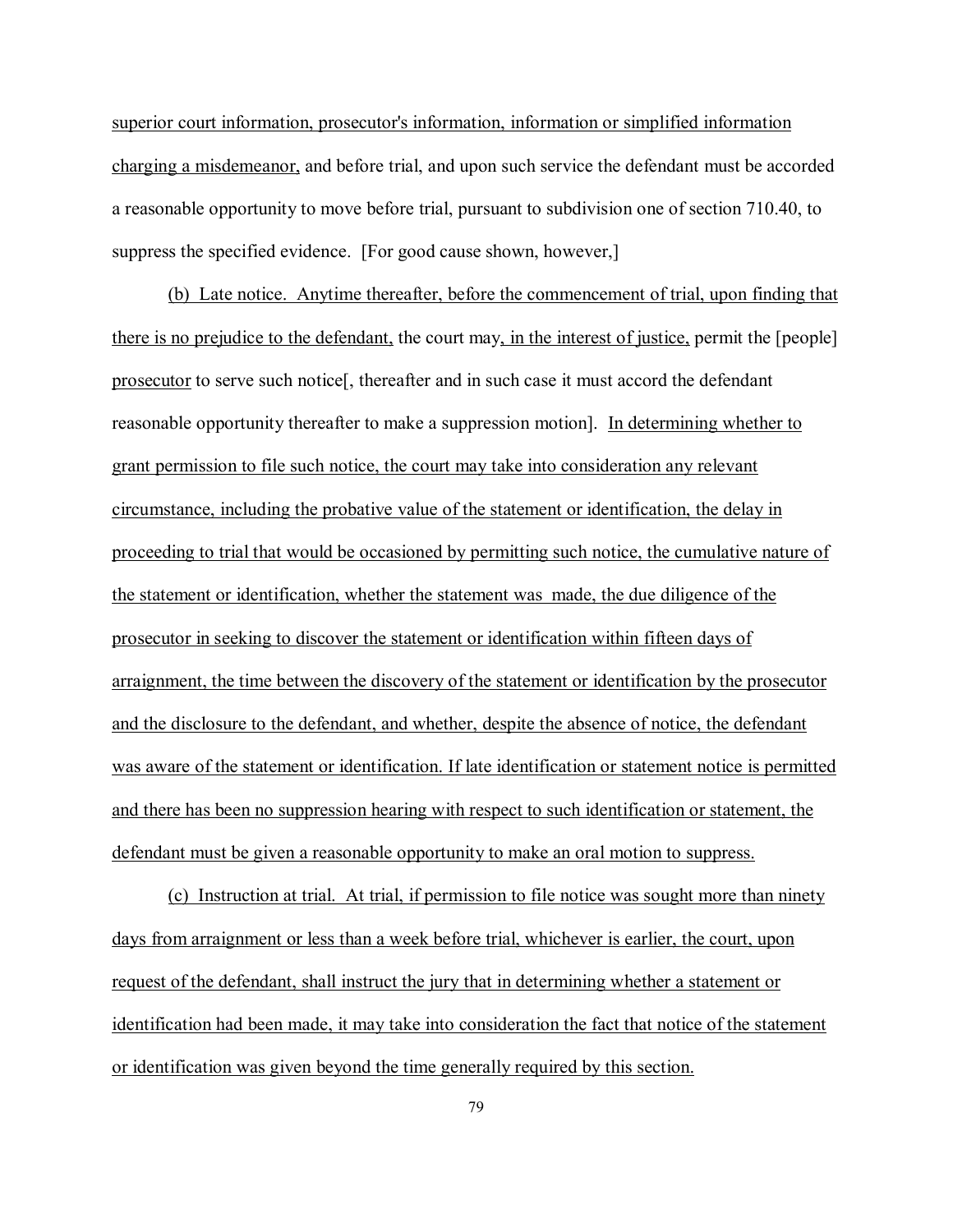(d) Statements and identifications made after fifteen days from arraignment. Upon becoming aware of a statement or identification made after fifteen days from arraignment, the prosecutor shall disclose such fact to the defendant within fifteen days of the prosecutor's having become aware of the statement and immediately, if a pre-trial hearing, jury selection or trial before a single judge has commenced. Upon receipt of such notice, the defendant shall be given a reasonable opportunity to make an oral motion to suppress.

§21. This act shall take effect 90 days after it shall have become law.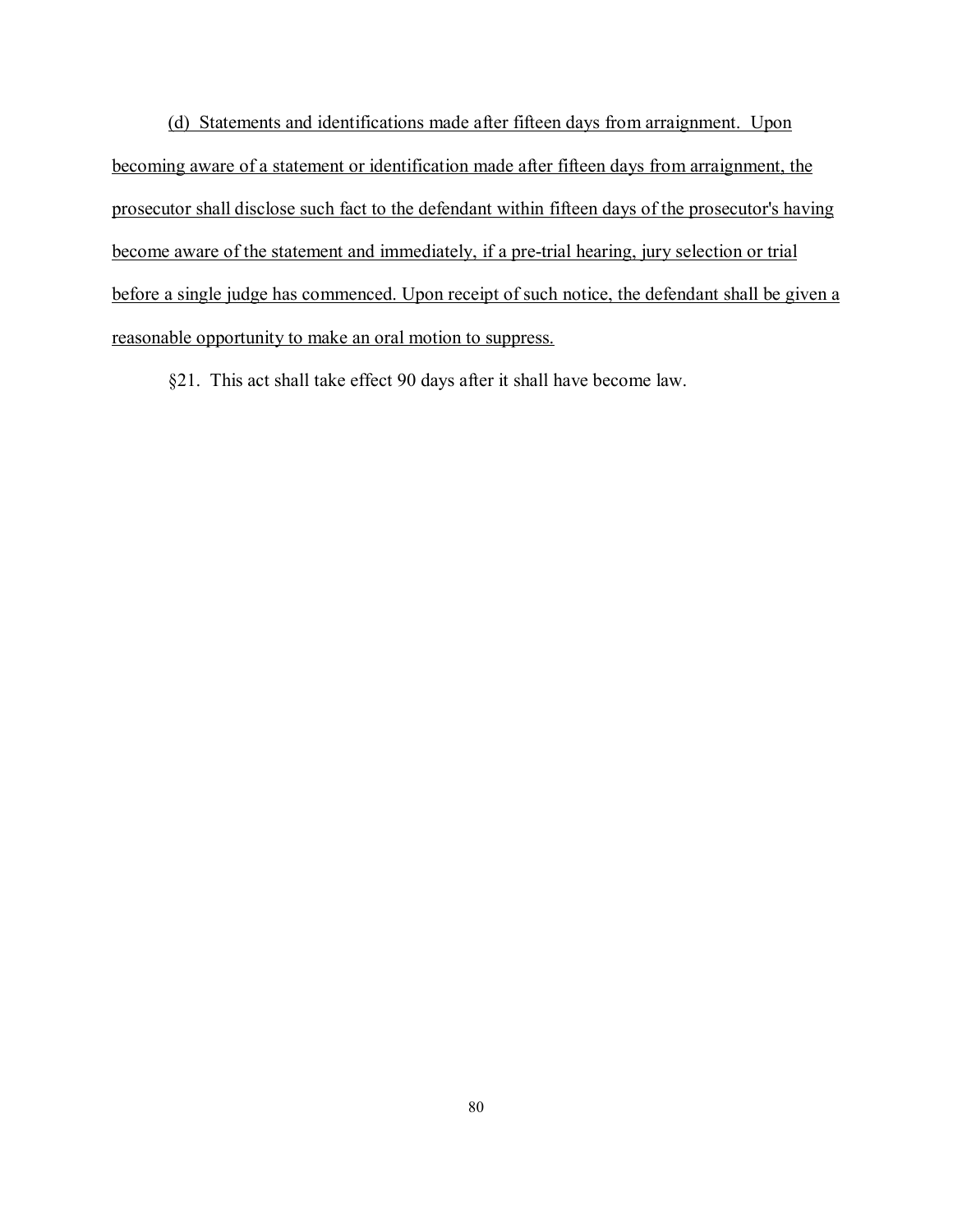2. Oral Pre-Trial Motions (CPL 200.95, 210.43, 210.45, 225.20, 710.60)

The Committee recommends that provisions in the Criminal Procedure Law requiring that pre-trial motions be made in writing be amended to allow for oral pre-trial motions whenever the defendant and the prosecutor consent and the court agrees.

The Criminal Procedure Law now requires that pre-trial motions be made in writing. Although some pre-trial motions, such as speedy trial motions, may in some cases raise complicated factual or legal issues, the vast majority of pre-trial motions consist of routine, straightforward applications that are made in virtually every criminal action that survives the arraignment stage. Many attorneys, in fact, frequently file the same omnibus pre-trial motion, with only a few technical changes, in case after case. The current mandatory writing requirement thus results in a needless waste of paper and burdensome delay in criminal proceedings.

This measure would add a new subdivision 1-a to section 255.20 of the Criminal Procedure Law to allow for oral pre-trial motions if the defendant and the prosecutor consent and the court agrees. Even if initially agreeing that the motion could be made orally, the court would retain the authority to require written papers if they would aid the court in determining the motion. Conforming amendments are made to several other sections of the Criminal Procedure Law that now require that specific types of pre-trial motions be made in writing. *See* CPL 200.95(5), 210.43(3), 210.45, 710.60. These amendments, though removing language mandating written motions, would not change the current requirements that certain pre-trial motions, when made in writing, be supported by sworn factual allegations. *See* CPL 210.45, 710.60. Finally, the measure directs the Chief Administrator of the Courts to promulgate an appropriate form that courts must use when an oral pre-trial motion is made, to record the nature of the motion and any decision thereon. This safeguard will ensure that the issues raised in a pre-trial motion will be plainly discernible to the attorneys and courts involved in any appeal of the case.

Oral pre-trial motions are an easier and more efficient procedure for disposing of most pre-trial applications. Rather than require that these motions always be in writing, the law should encourage oral pre-trial motions whenever the parties and the court agree. By doing so, criminal actions will proceed more expeditiously.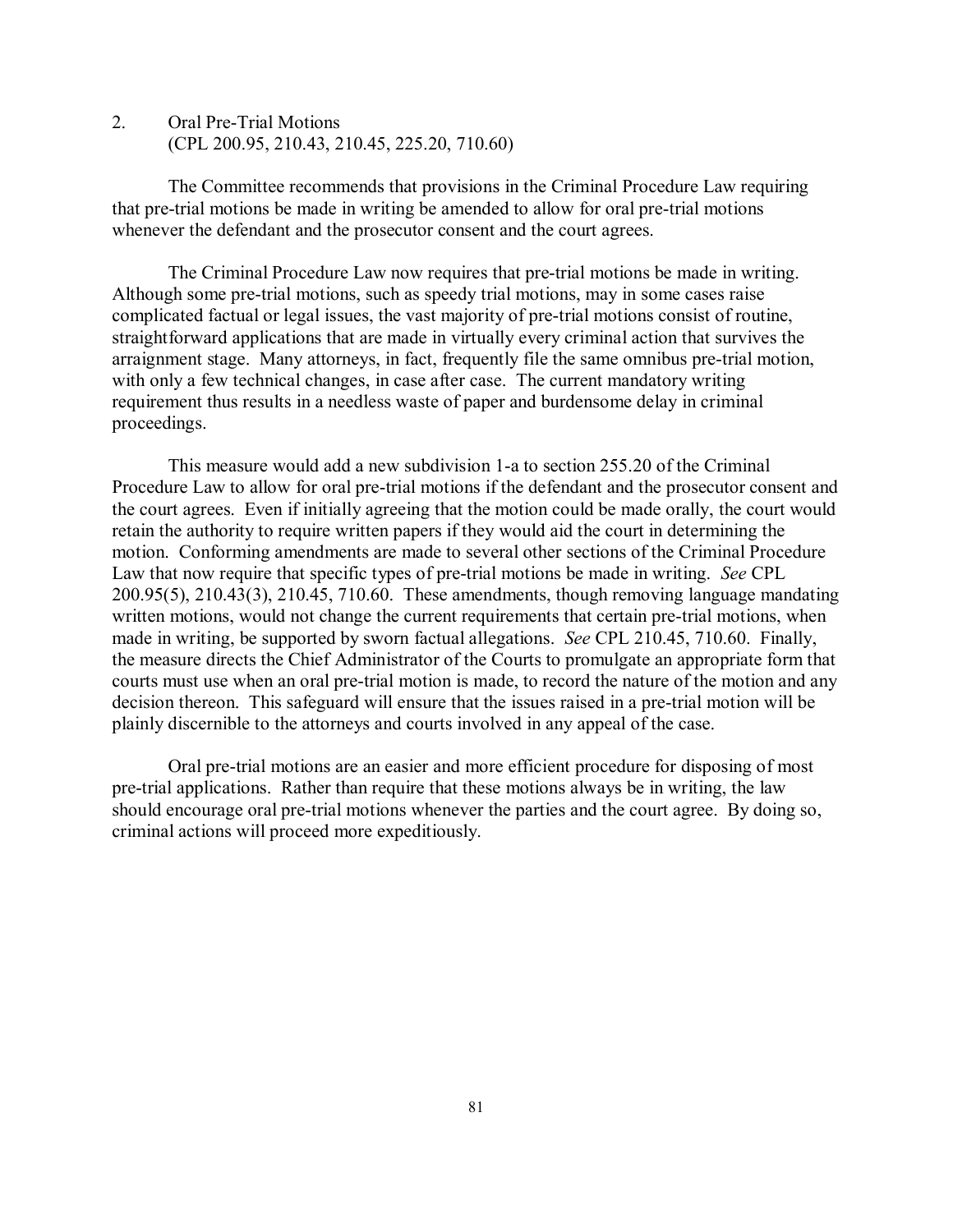3. Identification by Means of Previous Recognition (CPL 60.27)

The Committee recommends that a new section 60.27 be added to the Criminal Procedure Law to allow, in certain circumscribed situations, a third party to testify to a witness's pre-trial identification of the defendant when the witness is unwilling to identify the defendant in court because of fear.

The general common law rule is that the testimony of a third party, such as a police officer, to recount a witness's prior identification of the defendant is inadmissible. The Criminal Procedure Law currently recognizes an exception to this rule when the witness is unable on the basis of present recollection to identify the defendant in court. *See* CPL 60.25. That statutory exception does not, however, permit a third party to recount a witness's prior identification when the witness is unwilling to identify the defendant in court because of fear. *See People v. Bayron*, 66 N.Y.2d 77 (1985).

This measure would allow such testimony, but only if certain conditions were established. First, the witness must have identified the defendant prior to trial under circumstances consistent with the defendant's constitutional rights. Second, the prosecution must prove, by a preponderance of the evidence, that the witness is unwilling to identify the defendant in court because the witness, or a relative of the witness as that term is defined in CPL 530.11, received a threat of physical injury or substantial property damage to himself, herself or another. If these conditions were met, a third party would be permitted to testify to the witness's prior identification of the defendant.

By permitting the admission of such testimony in these circumstances, the measure would frustrate the efforts of those who seek to undermine the judicial process through intimidation and fear. Importantly, general and unsubstantiated fear on the part of the witness would not open the door to the admission of this testimony; only proof of an actual threat would suffice. Accordingly, this measure would promote the truth-seeking function of the trial without jeopardizing the defendant's right to a fair trial.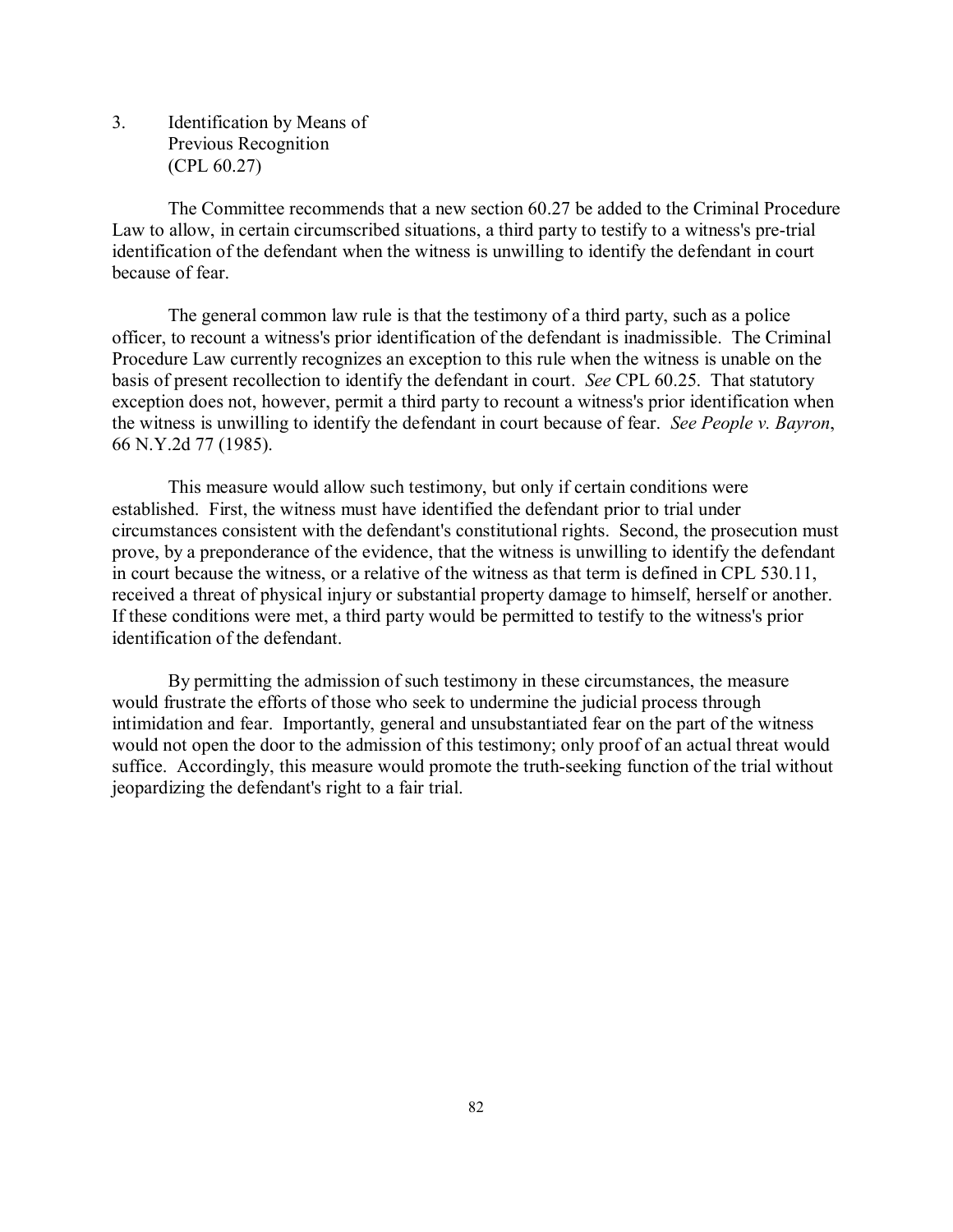4. Amendment of Indictment on Retrial (CPL 280.20, 310.60, 330.50, 470.55)

The Committee recommends that the Criminal Procedure Law be amended to establish a procedure for amending an indictment, prior to retrial, to charge lesser included offenses of counts that have been disposed of under such circumstances as to preclude defendant's retrial thereof.

In *People v. Mayo*, 48 N.Y.2d 245 (1979), the defendant was charged with robbery in the first degree. The trial court refused to submit that charge to the jury, submitting instead the lesser included offenses of robbery in the second and third degrees. The jury was unable to reach a verdict on these lesser charges and a mistrial was declared. The defendant then was retried on the original indictment. Although the first degree robbery count was not submitted to the jury at the second trial, the Court of Appeals held that it was improper to retry the defendant on the original indictment. The Court reasoned that since the sole count of the indictment could not be retried because of the prohibition against double jeopardy, nothing remained to support further criminal proceedings under that accusatory instrument. 48 N.Y.2d at 253. Impliedly, this holding also foreclosed amendment of the original indictment to charge the lesser included offenses on which retrial was not prohibited. Accordingly, the practical effect of the Court's holding is to require re-presentation of cases to grand juries. This consumes the time and resources of prosecutors, grand juries and witnesses alike, without any concomitant benefit to the defendant. *See People v. Gonzales*, 96 A.D.2d 847 (2d Dept. 1983) (Titone, J., dissenting). *Cf. People v. Green*, 96 N.Y.2d 195 (2001)[holding that a new information was not required to retry defendant for Driving While Impaired where jury acquitted of Driving While Intoxicated but failed to reach verdict on lesser charge of Impaired].

To avoid the wasteful necessity of re-presentation, this measure would amend the Criminal Procedure Law to create a procedure whereby an indictment may be amended prior to retrial to charge lesser included offenses of counts that have been disposed of at the prior trial. Under this procedure, when an offense specified in a count of an indictment was disposed of under circumstances that would constitute a bar to a retrial of that offense but not a retrial of a lesser included offense, the indictment would be deemed to contain a count charging the lesser included offense. Additionally, upon the prosecutor's application, and with notice to the defendant and an opportunity to be heard, the court would be required in this situation to order the amendment of the indictment to delete any count for which retrial would be barred and to reduce any offense charged therein to a lesser included offense. The measure would apply this new procedure to instances in which a mistrial has been declared (CPL 280.10), a jury has been discharged after being unable to agree on a verdict (CPL 310.60), the trial court has set aside a verdict (CPL 330.50) and an appellate court has reversed a conviction and orders a new trial (CPL 470.55).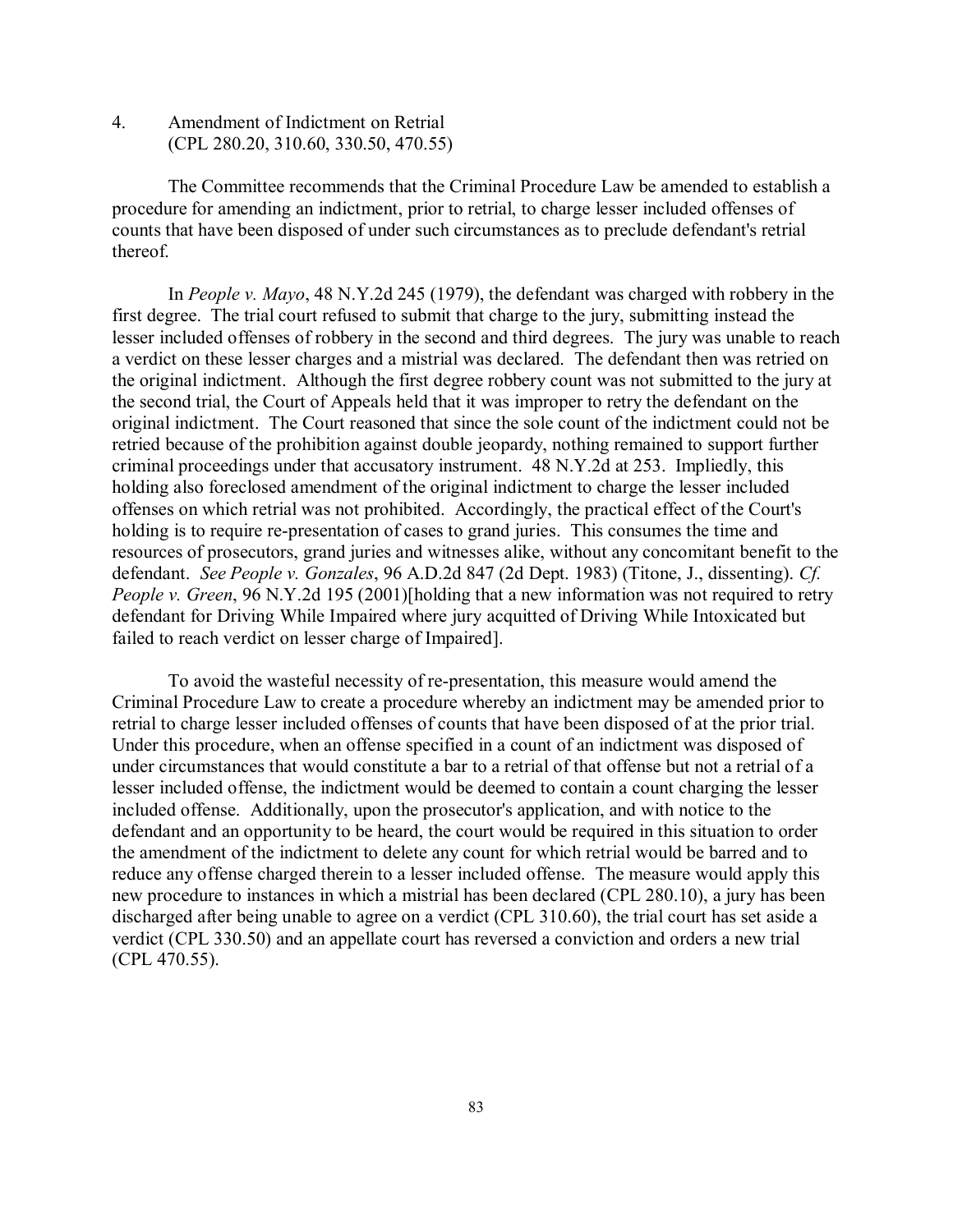5. Admissibility of Evidence of a Person's Prior Violent Conduct (CPL 60.41)

The Committee recommends that a new section 60.41 be added to the Criminal Procedure Law providing a trial court with discretion, in certain circumstances, to permit the admission of evidence of a person's violent conduct.

In *People v. Miller*, 39 N.Y.2d 543 (1976), the Court of Appeals held that in a criminal trial in which the defendant asserts a defense of justification, evidence of the victim's prior acts of violence are not admissible unless the defendant had knowledge of those acts. This rule, which leaves New York among a dwindling minority of jurisdictions on this question, has been widely criticized, most recently in an opinion by a judge of the United States Court of Appeals for the Second Circuit. *See Williams v. Lord*, 996 F.2d 1481 (2d Cir. 1993)(Cardamone, J., concurring). In questioning the soundness of the New York rule, that opinion recognizes that the truth of the allegations against a criminal defendant is more likely to emerge when all relevant evidence is admissible, leaving the weight of such evidence to be determined by the trier of fact. Id. at 1485 (Cardamone, J., concurring).

The Committee believes that justice is not fully served in many cases if evidence of a victim's prior violent conduct, which may be extremely relevant in determining the victim's behavior at the time of the alleged crime and thus may support a defendant's claim of selfdefense, is admissible only if the defendant had knowledge of such conduct at that time. Accordingly, this measure affords trial courts the discretion to allow such evidence, but only if the defendant first establishes that the person engaged in such conduct and the court determines that the evidence is material and relevant to the defendant's justification defense. In making that determination, however, the court must take into consideration the defendant's own history of violent conduct, if any.

This measure will bring New York in line with most other jurisdictions around the country by allowing the trier of fact, in appropriate cases, to consider a victim's own violent past when evaluating the validity of a defendant's claim of self-defense.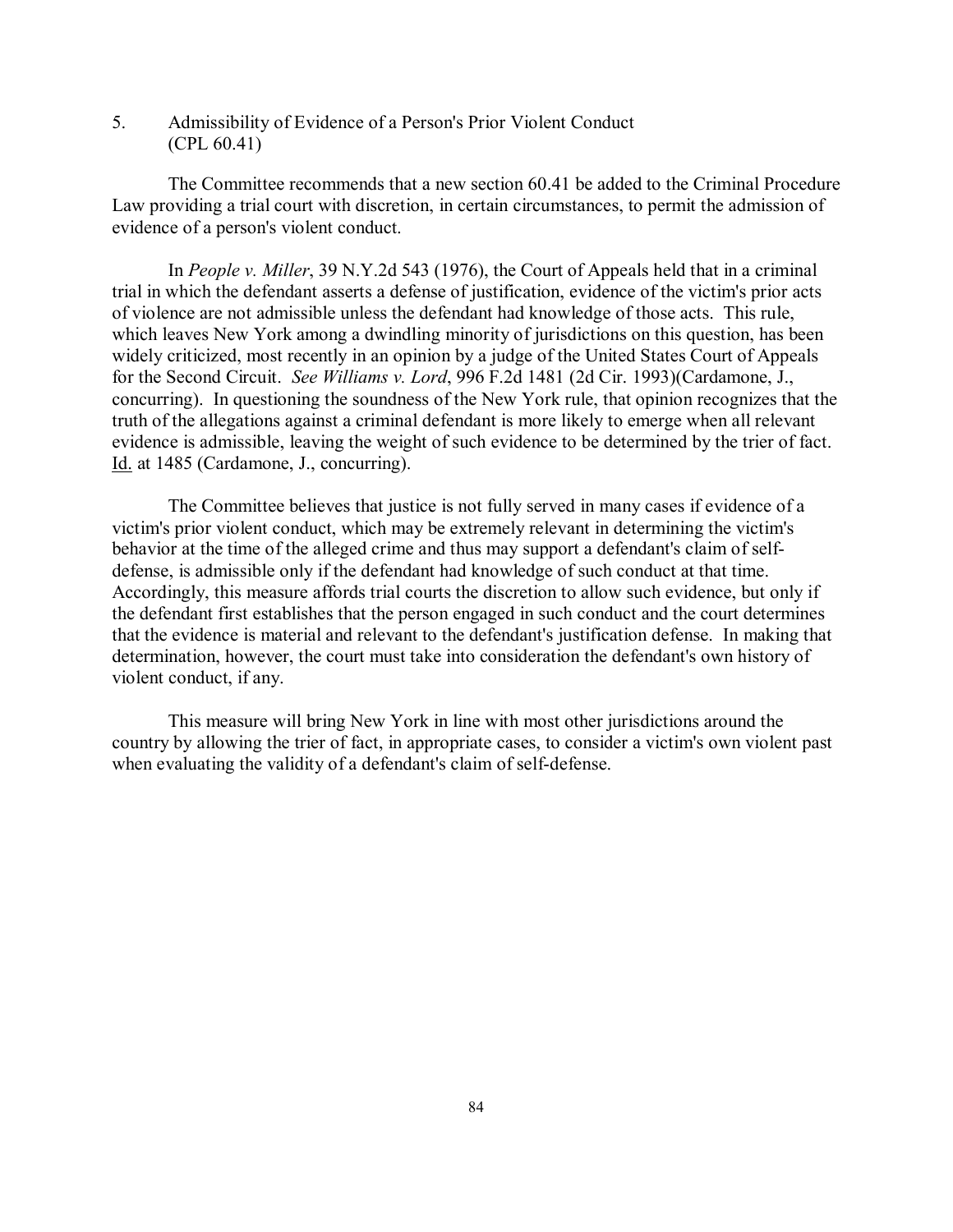6. Speedy Trial Reform (CPL 30.30)

The Committee recommends a number of amendments to the speedy trial statute and other provisions of the CPL to accord criminal courts greater authority to fix and enforce expeditious schedules for hearings and trials, and to minimize opportunities for delay by requiring earlier disclosure of Rosario material.

Section 30.30 of the CPL, enacted by the Legislature in 1972, requires the prosecution to be ready for trial within six months of commencement of a felony action, within 90 days of commencement of a criminal action when the highest offense charged is a misdemeanor punishable by a prison sentence of more than three months, within 60 days when the highest offense charged is a misdemeanor punishable by a prison sentence of not more than three months, and within 30 days when the highest offense charged is a violation. CPL 30.30(1). Various periods of time may be excluded in computing these periods. CPL 30.30(4).

Most would agree that section 30.30 has been largely unsuccessful in moving criminal cases to trial in expeditious fashion. This is particularly so in New York City, where in recent years the average disposition time of a criminal case in the Criminal Court has increased considerably. Although in good part these protracted periods are due to the huge caseloads borne by judges, the problem is more than just a lack of sufficient judicial resources. It also involves the willingness of all sides to go to trial. Section 30.30 is not actually a speedy trial rule; it is merely a prosecutor-ready rule, doing nothing to promote the defense's readiness for trial or to require the trial court's active involvement in bringing cases to trial. With no other compulsion to hold hearings and trials promptly, a "culture of unreadiness" has evolved in some jurisdictions around the State, particularly in New York City. In this culture, dates set for hearings and trials are not taken seriously by the parties or even by the trial judge. The result is that the parties frequently are not prepared to proceed on those dates, and that successive adjournments are routinely granted.

In an effort to change this culture and actively to involve trial judges in promoting the parties' readiness for trial, the Advisory Committee has developed a coordinated proposal consisting of legislation and administrative rules. The major provisions of the proposed legislation are as follows:

1. Amendment of section 30.20 of the CPL to authorize the Chief Administrator of the Courts to promulgate rules promoting speedy trials. These rules would include:

> A requirement that trial courts conduct pretrial conferences at which fixed dates would be scheduled for commencement of trial and any pretrial suppression hearing.

 Grounds upon which trial courts could adjourn fixed trial or hearing dates.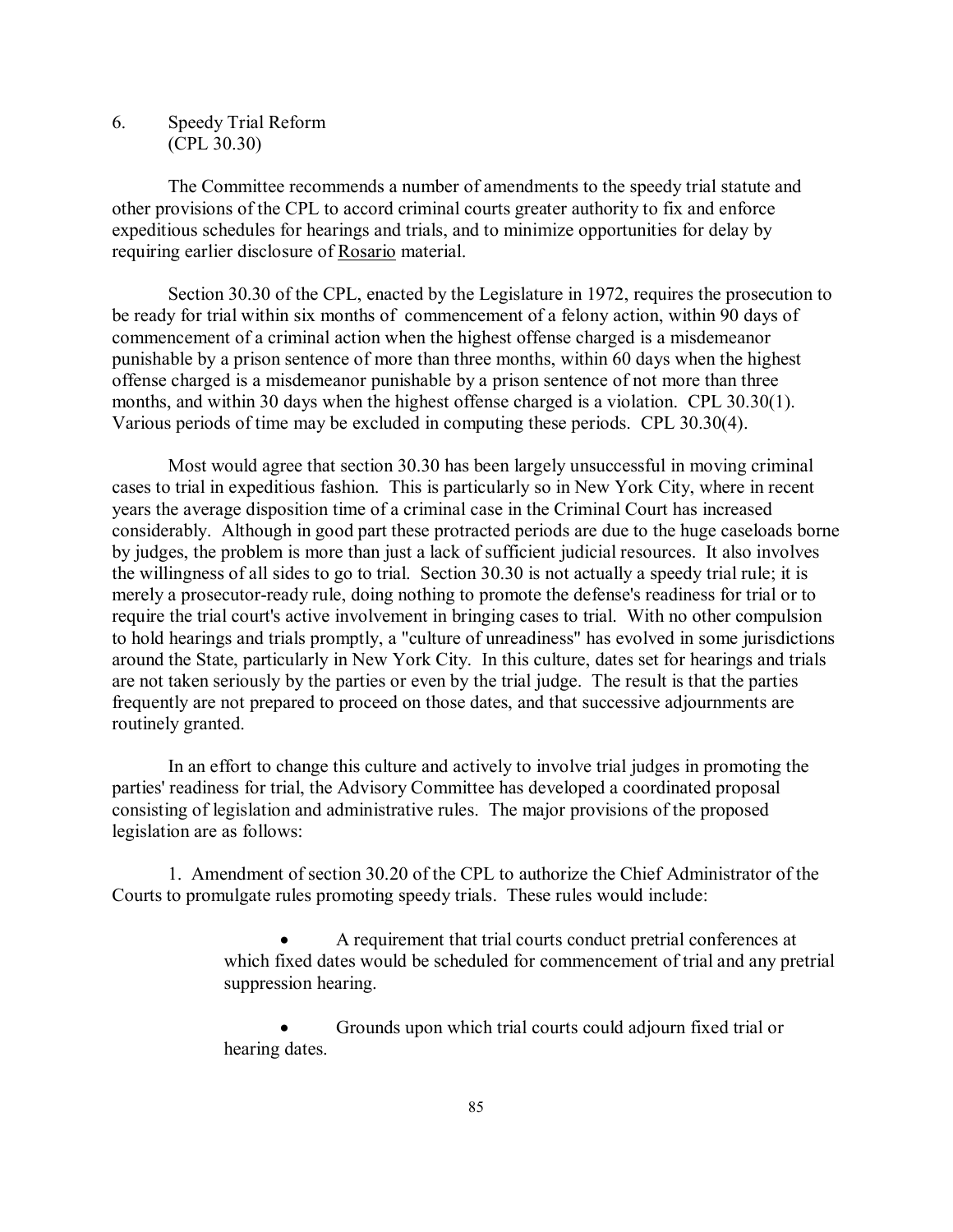Sanctions that trial courts may lawfully impose if an attorney is not ready to proceed on a date scheduled for commencement of trial or hearing or fails to produce a substitute attorney ready to proceed on that date.

• To avoid gamesmanship, a requirement that parties submit, at each court appearance following determination of pretrial motions, written statements declaring whether they are ready to proceed to trial at that time.

2. Amendment of section 30.20 of the CPL to authorize trial courts, pursuant to rules promulgated by the Chief Administrator, to direct the prosecution to disclose Rosario material to the defense within a reasonable period of time before commencement of a trial or of a pretrial hearing. Current law requires that disclosure be made at the proceeding itself.

3. Amendment of section  $30.30(4)(g)$  of the CPL to provide that, unless the defendant objects and states his or her readiness to proceed to trial, any period of time resulting from adjournment of the proceedings granted at the prosecution's request after the prosecution has announced that it is ready to proceed to trial not be charged to the prosecution in calculating speedy trial time.

4. Amendment of section 255.20(1) of the CPL to provide that the prosecution must respond to the defendant's pretrial omnibus motion within 15 days (unless reasonable grounds exist for an extension). Current law specifies no time period for the prosecution's response.

The major provisions of the administrative rules proposed to complement enactment of this measure are as follows:

1. Following determination of the defendant's omnibus motion, the trial court must schedule a pretrial conference at which the court, in consultation with the parties, must set a date for commencement of the trial or of any pretrial hearing that has been ordered but not yet held.

2. Within seven days of the date fixed for commencement of trial, the court must conduct a second pretrial conference, at which the court shall resolve evidentiary matters, such as a Sandoval application, and the prosecution shall provide copies of trial exhibits and disclose Rosario material. In addition, at this second conference the court must confirm the attorneys' availability on the date fixed for commencement of the trial or hearing and entertain any applications for adjournment.

3. Applications for adjournment may be granted only for the following reasons:

 A defendant in custody has not been produced (in which case adjournment may not exceed 72 hours).

• The defendant has absconded.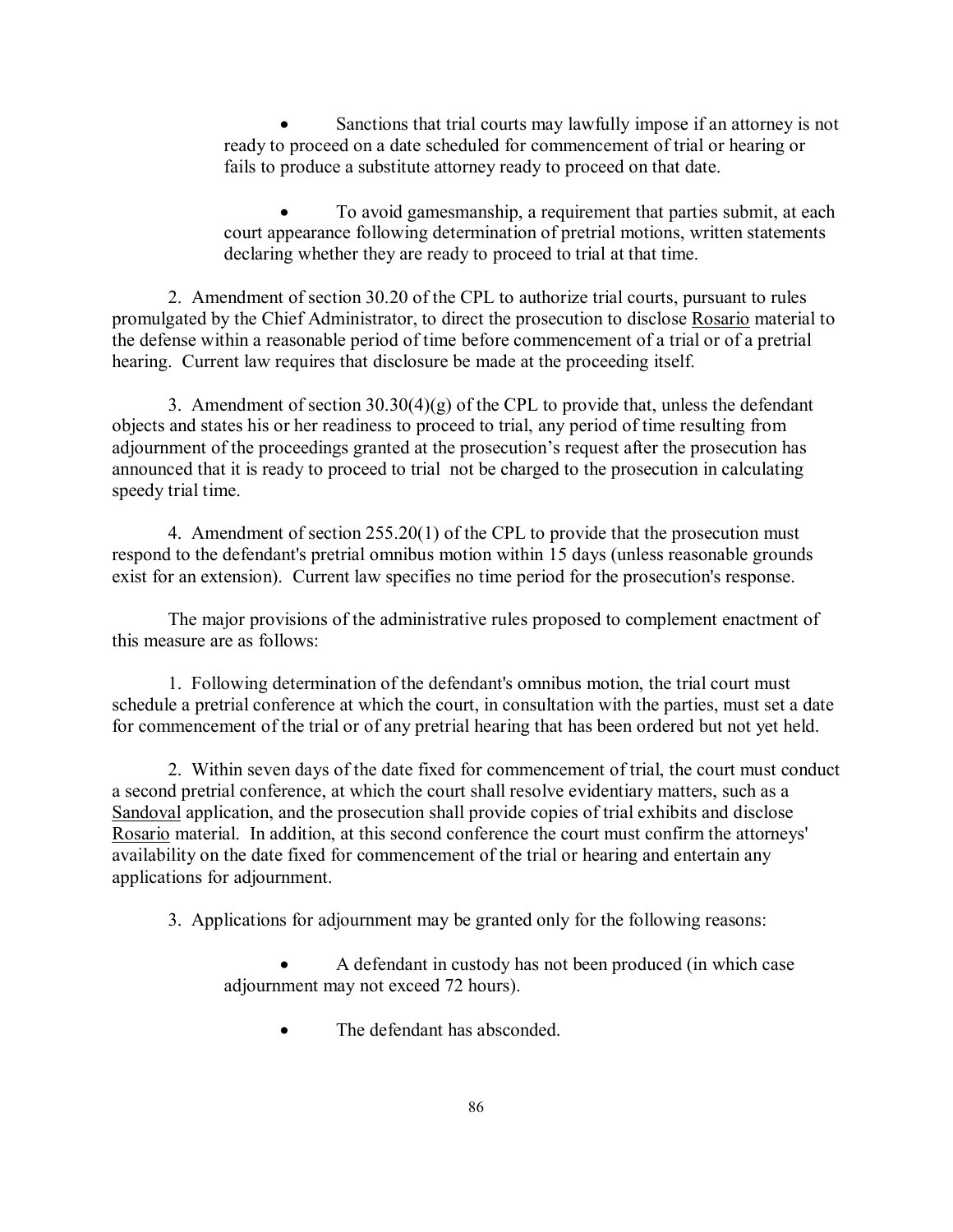A material witness or material evidence is unavailable despite the exercise of due diligence by the offering party, and reasonable grounds exist that the witness or evidence soon will be available.

 Some other unforeseeable circumstance has arisen that the court determines warrants an adjournment.

4. If an adjournment has not been granted and an attorney does not appear ready to proceed on the date set for commencement of trial or hearing (or produce a substitute attorney who is ready to proceed), the court may impose any sanction the law now permits. These include, but are not limited to: ordering the trial or hearing to proceed as scheduled, imposing financial sanctions consistent with the Chief Administrator's rules, ordering defendant's release from custody, and granting a motion to suppress.

5. If the parties are ready to proceed on the scheduled date but the court is not, the appropriate administrative judge must attempt to find another judge to try the case. If none is available, the trial court, in consultation with the parties, must fix a new date. Any conflicts that arise when two judges have scheduled an attorney to proceed with a trial or hearing on the same date must be resolved in accordance with Part 125 of the Rules of the Chief Administrator (see 22 NYCRR Part 125).

The foregoing rules, a draft copy of which is included herein, would require approval of the Administrative Board of the Courts before becoming effective.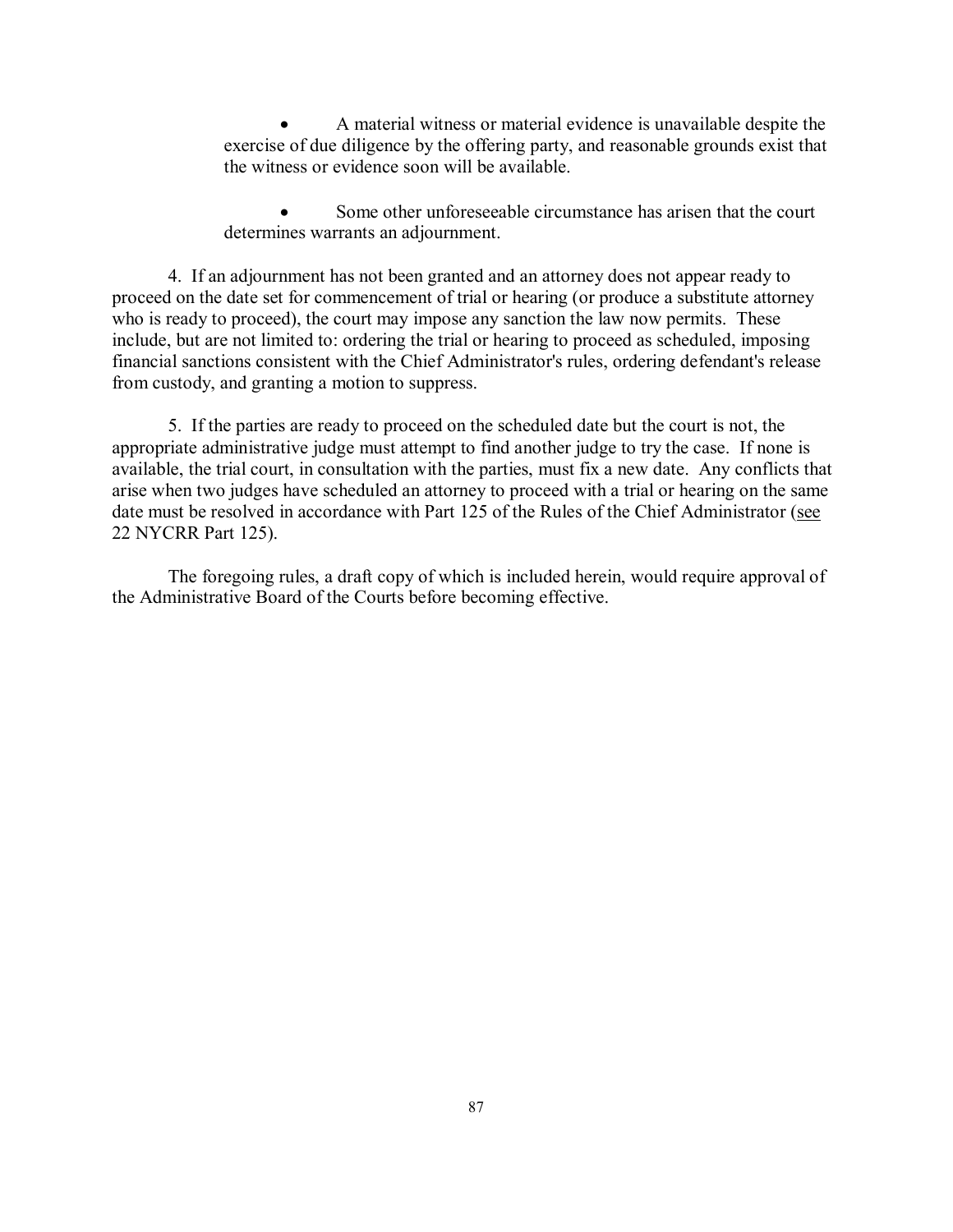7. Further Speedy Trial Reform (CPL 30.30)

The Committee recommends that section 30.30 of the Criminal Procedure Law be amended in a number of important respects. This measure, in conjunction with the Committee's coordinated proposal of legislation and administrative rules to involve trial judges more actively in promoting the parties' readiness for trial, will go a long way toward expediting trials and dispositions of criminal matters.

Section 30.30 of the CPL requires the prosecution to be ready for trial within six months of commencement of a felony action, within 90 days of commencement of a criminal action when the highest offense charged is a misdemeanor punishable by a prison sentence of more than three months, within 60 days when the highest offense charged is a misdemeanor punishable by a prison sentence of not more than three months, and within 30 days when the highest offense charged is a violation. CPL 30.30(1). Various periods of time may be excluded in computing these periods. CPL 30.30(4).

Section 30.30, which requires only that the prosecution declare its readiness for trial within these prescribed periods and not that trials commence within any particular time, has been largely unsuccessful in moving criminal cases to trial in timely fashion. Although delays in bringing cases to trial are due in part to the huge criminal caseloads borne by judges, delays also are a result, at least in some large urban jurisdictions and particularly in New York City, of a lack of willingness of all sides to go to trial. To address this "culture of unreadiness" that has evolved in these jurisdictions, the Committee has developed the aforementioned proposal to provide criminal courts with greater authority to fix and enforce schedules for hearings and trials. Modification of selected provisions of section 30.30, however, is also needed, and it is that objective to which this measure is directed.

First, the measure would add a new subdivision 2-a to section 30.30 to provide that a court may inquire into a prosecutor's statement of readiness and nullify such statement if the court determines that the prosecution is not in fact ready for trial. This provision is necessary because of the lack of clarity in current law concerning the extent to which a court may go beyond a prosecutor's statement of readiness.

Second, the measure proposes a series of amendments designed to remedy the frustrating disruption and delay that can result when a speedy trial motion is filed just as trial is about to commence. A new paragraph (d) is added to section 30.30(3) to require that, unless good cause is shown, a motion to dismiss under section 30.30 must be made at least 15 days before commencement of trial. In addition, express authority is provided for the trial judge to reserve decision on the motion until after the trial is completed and the verdict is rendered.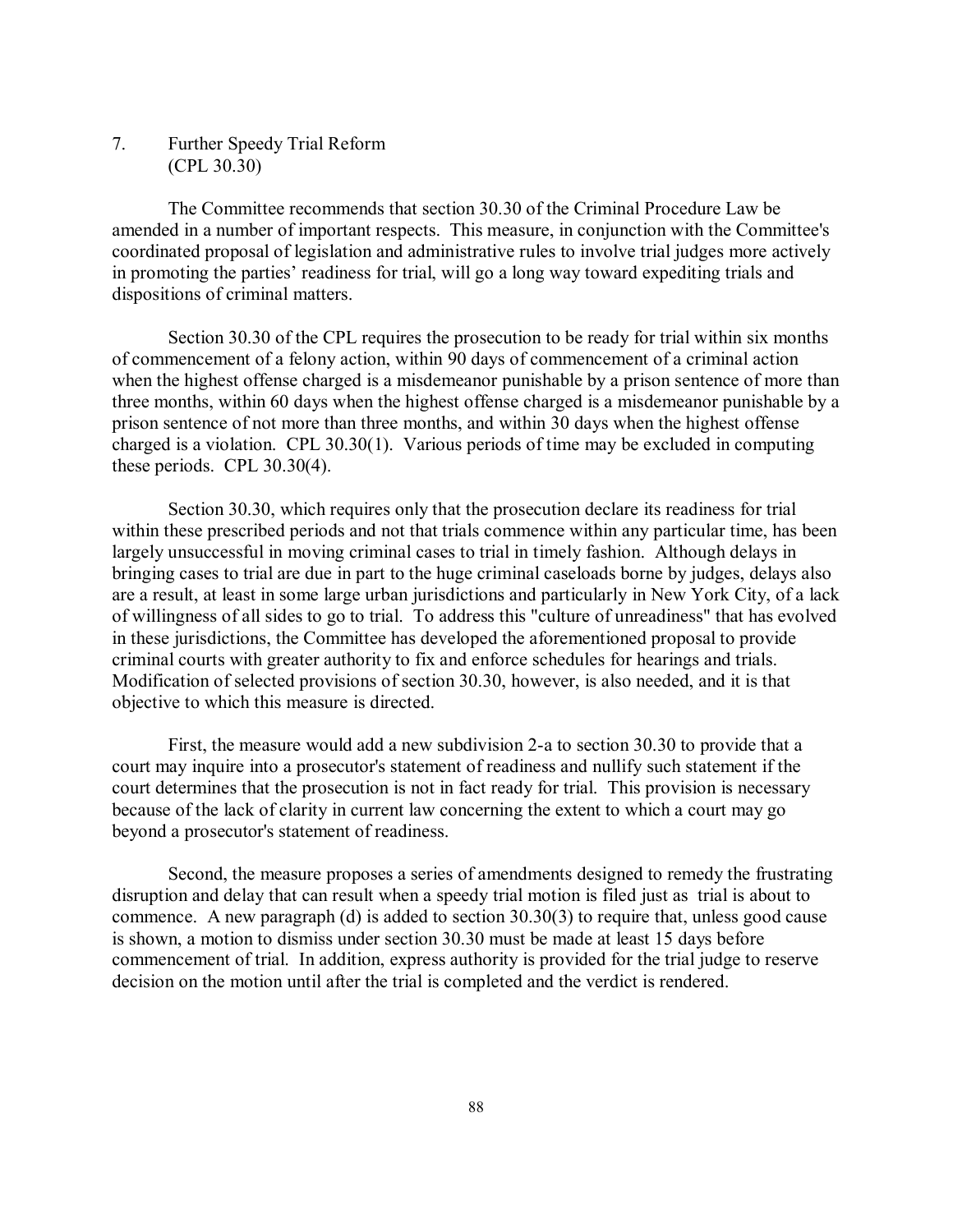The new paragraph (d) also would require that the defendant's motion papers include sworn factual allegations specifying the time periods that should be charged against the prosecution under the statute and the reasons why those periods should be included in the time computation. The measure provides that failure to comply with these requirements could result in summary denial of the motion. Under current law, the defendant need only allege that the prosecution failed to declare its readiness for trial within the statutory time period, at which point the burden shifts to the prosecution to identify the statutory exclusions on which it relies to bring it within the time limit for declaring readiness. *See, e.g., People v. Berkowitz*, 50 N.Y.2d 333 (1980). Requiring that factual allegations be included in the motion would reduce the number of patently non-meritorious speedy trial motions and enable the court to deny summarily those that continue to be filed.

Finally, the measure would add a new subdivision 4-a to section 30.30 requiring the court, whenever it is practicable to do so, to rule at each court appearance whether the adjournment period following the court appearance is to be included or excluded in computing the time within which the prosecution must be ready for trial under section 30.30. The absence of such rulings can make it extremely difficult for trial judges to reconstruct at the time a speedy trial motion is made whether adjournment periods throughout the life of the case should be charged to the prosecution under the statute. Without the benefit of these rulings, transcription of the minutes of numerous court appearances often must be ordered, causing considerable delay, particularly when a speedy trial motion is made on the eve of trial.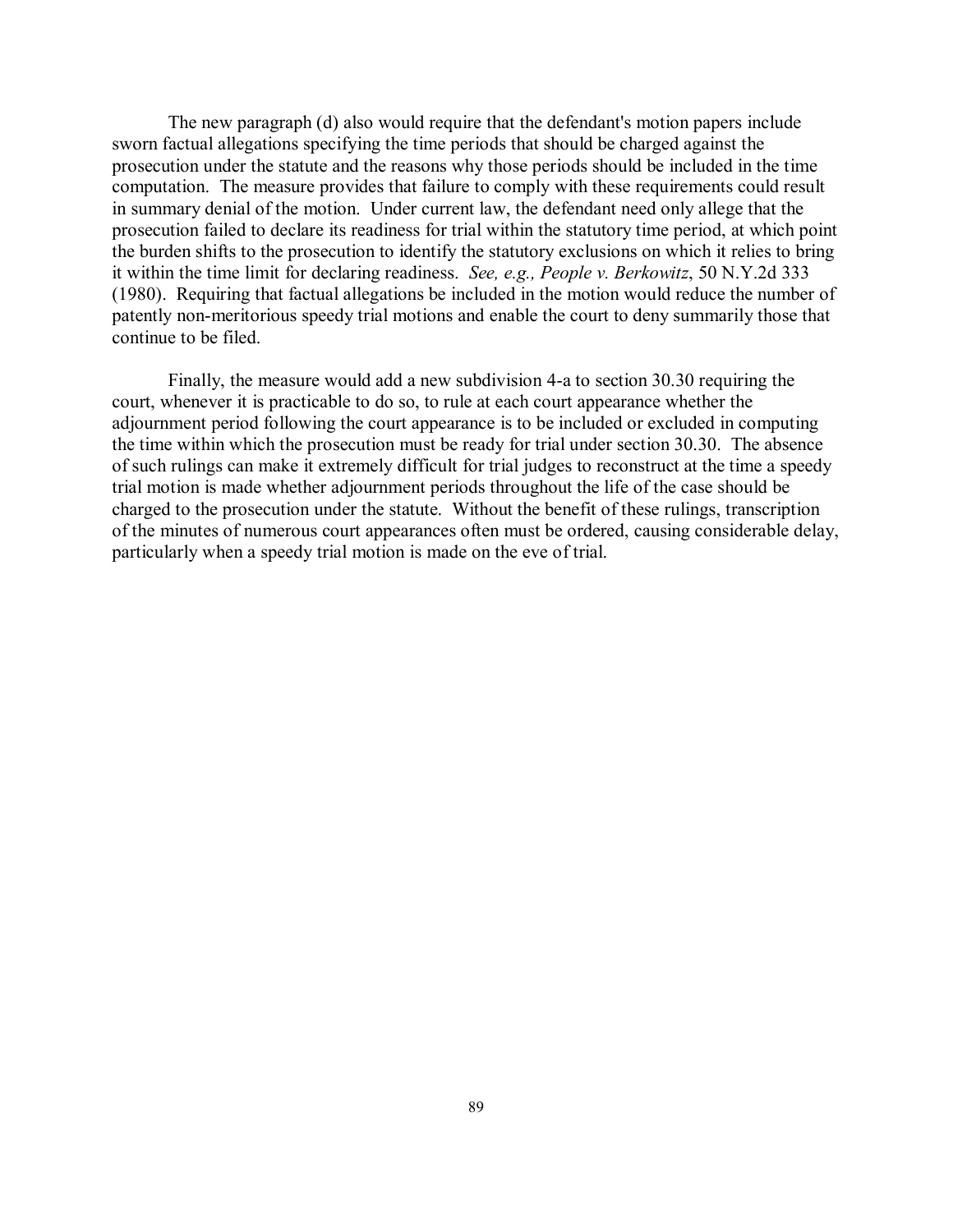8. Prosecutor's Motion to Vacate Judgment (CPL 440.10)

The Committee recommends that section 440.10(1) of the Criminal Procedure Law be amended to provide a prosecutor with authority to move to vacate a judgment on the grounds specified in that section.

Under section 440.10(1) of the CPL, a defendant, at any time after the entry of judgment, may move to vacate the judgment on any number of specified grounds. This provision provides a critical means of redressing an injustice that comes to light after the defendant has been convicted and sentenced. In some cases, however, it is the prosecution that learns of the injustice, and only after the defendant's appeals have been exhausted and the defendant is no longer represented by counsel. For example, the prosecution may learn long after the case has been disposed that the testimony of its primary witness was fabricated. In these situations, the CPL currently provides no formal means by which the prosecution may seek to undo the wrongful conviction.

This measure would provide such a means. It would afford the prosecutor the same authority as the defendant to move to vacate a judgment on one or more of the grounds specified in section 440.10. Creation of such a procedure will better enable prosecutors to fulfill their obligation to see that justice is realized when they learn of information that calls into question the validity of a conviction.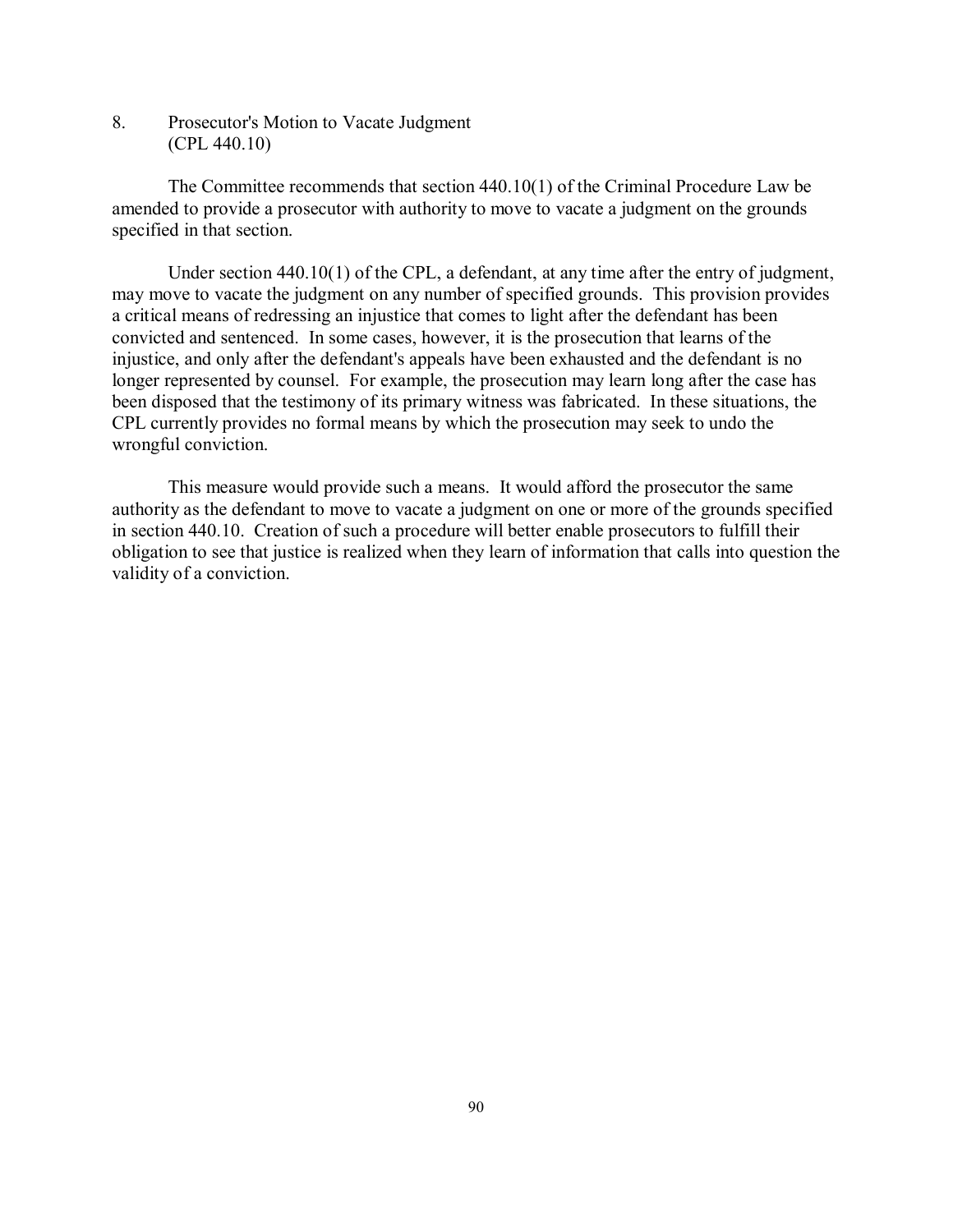9. Selection of Trial Jurors (CPL Articles 270 and 360)

The Committee recommends that the current procedure for selecting trial jurors in criminal cases, as prescribed in articles 270 and 360 of the Criminal Procedure Law, be amended to ensure that those jurors who ultimately decide a case are fully prepared to do so.

Among the specific changes it proposes, this measure would eliminate current law's provision for selection of "alternate" jurors and "trial" jurors. It would substitute a system whereby a court, depending on its view of the anticipated length of the trial, would direct the selection of: (i) at least 12 and up to 18 jurors in felony cases; or (ii) at least 6 and up to 8 jurors in non-felony cases in which jury trials are required. No differentiation would be made at this point in the status or responsibilities of the jurors thereby selected. The number of peremptory challenges now provided for in the Criminal Procedure Law would not change.

Thereafter, following the evidentiary phase of the trial and the court's charge to the jury, the 12 jurors (or 6 in a non-felony case) who actually are to decide the case would be selected. The selection process would be a random one conducted by the clerk of the court in the presence of the court, the defendant, the defense attorney and the prosecutor. The non-deliberating jurors -- that is, those not selected to deliberate the case -- then would be available to serve just as alternate jurors do now once deliberations have begun.

The virtues of this proposal are clear. Experience has shown that, under the current system, alternate jurors often do not devote the required attention unless and until they are actually substituted for a discharged juror. This has resulted in mistrials or, when alternate jurors do not concede their inability to deliberate intelligently, uninformed jury verdicts. Under the system proposed in this measure, however, until the clerk randomly selects the jurors after the close of the proof and the charge, none would know whether or not he or she actually will be among those who deliberate to decide the case. Thus all jurors would have a strong incentive to pay close attention to the trial proceedings and, ultimately, be better prepared to participate in deliberations.

We believe that this proposal would prove workable and would promote economy and fairness. Similar procedures for selecting jurors exist in other states, including New Jersey and Michigan.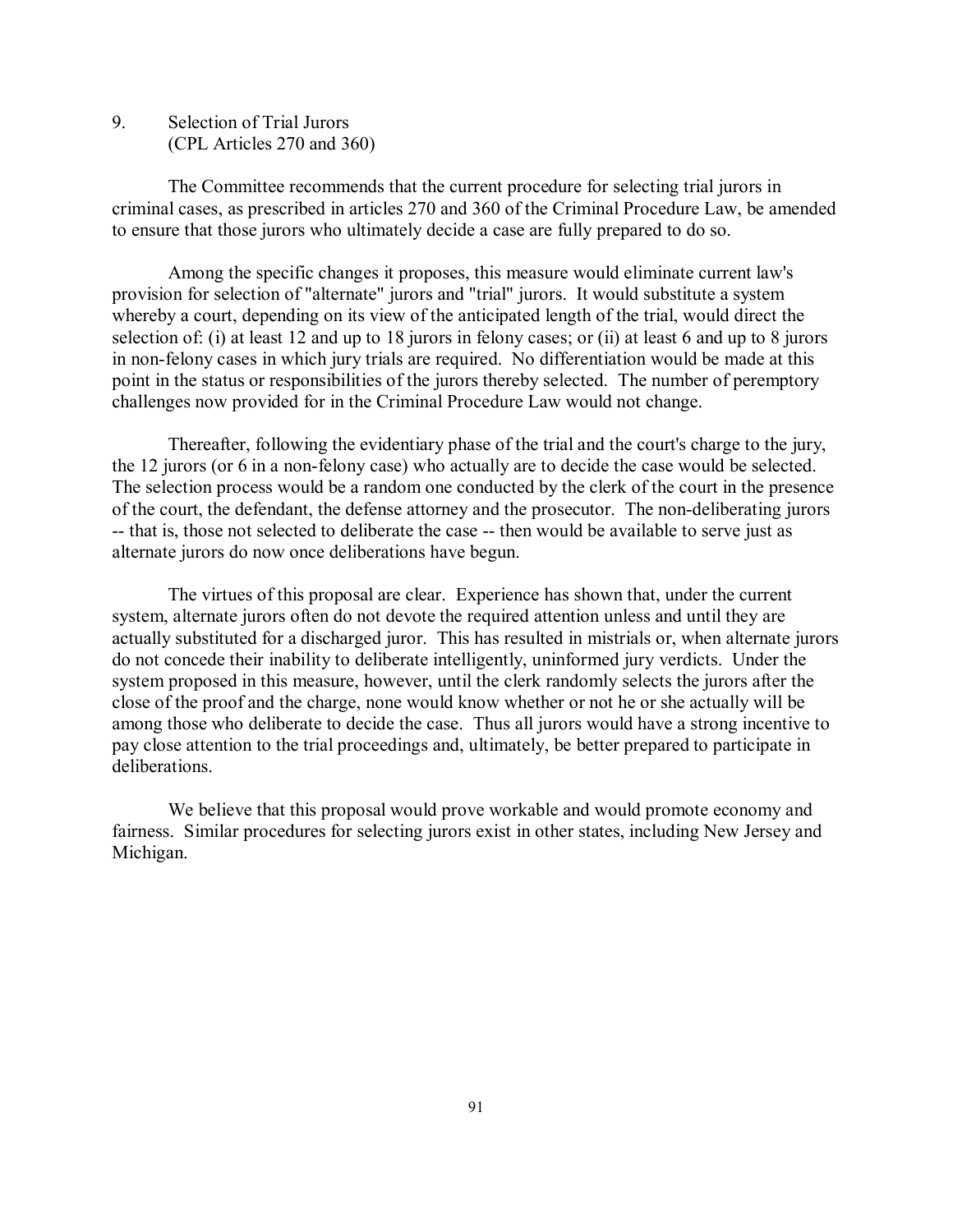10. Motion to Dismiss Indictment for Failure to Afford Defendant the Right to Testify Before Grand Jury (CPL 210.20)

The Committee recommends that section 210.20(1)(c) of the Criminal Procedure Law be amended to provide that an order dismissing an indictment for failure to afford the defendant an opportunity to testify before the grand jury shall be conditioned upon the defendant actually testifying before the grand jury to which the charges are to be resubmitted.

Section 190.50(5)(a) of the Criminal Procedure Law requires the district attorney to notify a defendant who has been arraigned in a local criminal court upon an undisposed felony complaint that a grand jury proceeding against the defendant is pending and to afford the defendant a reasonable time to exercise the right to testify before the grand jury. Paragraph (c) of subdivision five provides that any indictment obtained in violation of paragraph (a) is invalid and must be dismissed upon a motion pursuant to section 210.20. Three Appellate Divisions have construed the language of paragraph (c) as requiring dismissal of an indictment where the People fail to give the notice required by paragraph (a) and as precluding an order conditioning a dismissal upon the defendant appearing before a grand jury to which the charges are represented. *See Borrello v. Balbach*, 112 A.D.2d 1051 (2d Dept. 1985). *Accord People v. Massard*, 139 A.D.2d 927 (4th Dept. 1988); *People v. Bey-Allah*, 132 A.D.2d 76 (1st Dept. 1987).

In *Borrello v. Balbach*, the Second Department acknowledged that several lower courts had fashioned orders conditioning dismissal on the defendant exercising his or her right to testify before the grand jury. The Court, however, rejected this approach, saying:

> To dismiss the indictment outright, it is claimed, would merely encourage the insincere defendant to engage in gamesmanship to delay his prosecution. Such reasoning, however, overlooks the fact that the People may in the first instance avoid any gamesmanship by duly notifying the defendant of the date on which the charges will be presented to the Grand Jury. Moreover, the five-day time limitation for making a motion to dismiss contained in CPL 190.50(5)(c) adequately serves to separate those defendants who sincerely wish to testify before the Grand Jury from those with no such intention.

Accordingly, we conclude that where a person is entitled to relief under CPL 190.50(5), the only proper remedy is outright dismissal of the indictment, in view of the mandatory language contained in paragraph (c) of that subdivision and the absence of any statutory basis for the expedient solution of a conditional dismissal. (112 A.D.2d at 1053 (citations omitted)).

Notwithstanding these Appellate Division rulings, the lower courts have struggled to avoid the necessity of dismissing an indictment where the People have failed to give the notice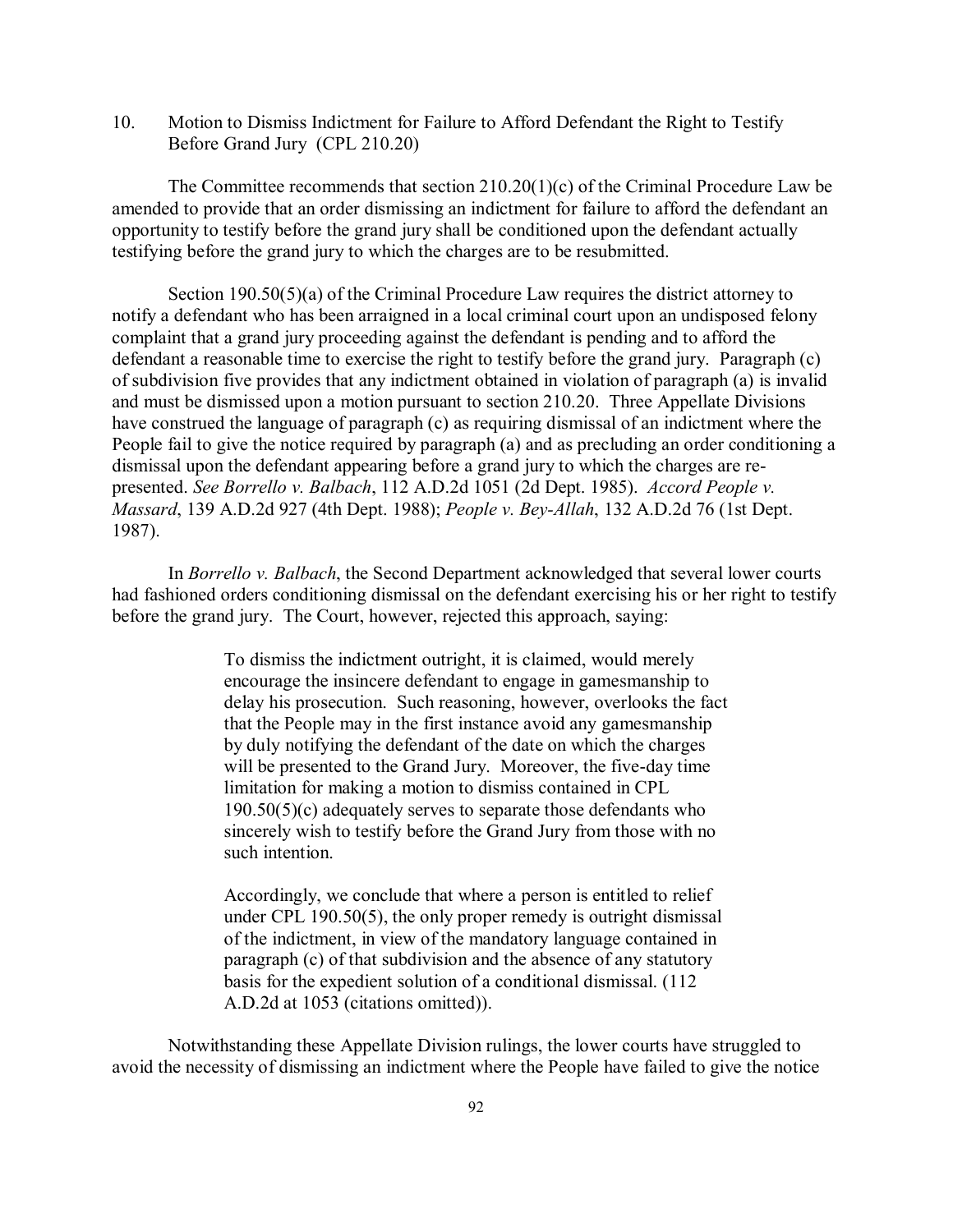required by section 190.50(5), if the defendant does not intend to take advantage of the right to testify when the case is represented to the grand jury. In *People v. Garcia*, N.Y.L.J., October 5, 1989, p. 23, col. 2 (Sup. Ct. N.Y. Co.), for example, the Court held that defendant's challenge to a conditional order of dismissal was barred by laches. The Court stated:

> While the Appellate Division, Second Department noted in *Borrello*, *supra*, that it felt that there were sufficient statutory safeguards to prevent gamesmanship by insincere defendants serving grand jury notice, this court's practical experience has been to the contrary. Given the difficulties of both scheduling and rescheduling grand jury presentations and the cost in prosecutor, police and court time, a conditional dismissal is appropriate and just and should be authorized. The court commends an appropriate amendment to CPL 190.50 to the Legislature's attention.

*See also People v. Lynch*, 138 Misc. 2d 331, 336 (Sup. Ct. Kings Co. 1988) (converting motion to dismiss indictment based on failure to accord defendant the right to testify into motion to dismiss in interests of justice and denying motion on ground that dismissing indictment without defendant's agreeing to testify would serve no purpose); *People v. Salazar*, 136 Misc. 2d 992 (Sup. Ct. Bronx Co. 1987) (refusing to dismiss indictment where defendant did not intend to testify before a grand jury).

In accordance with the suggestion in *People v. Garcia*, this measure would amend section 210.20 to provide that an order dismissing an indictment for the People's failure to afford the defendant an opportunity to appear before the grand jury shall be conditioned upon the defendant exercising his or her right to testify before another grand jury to which the charges are to be resubmitted. The measure further provides that the court, in its order, may direct that the defendant testify first before any other witnesses or evidence are presented. Following the order, the prosecutor must provide the defendant with a reasonable opportunity to testify before the grand jury. If the defendant fails to do so, the court, upon the prosecutor's application, must vacate the order and reinstate the indictment. Such an amendment would protect the defendant's right to testify before the grand jury, but would avoid the burden of re-presenting cases to the grand jury where the defendant has no intention of invoking that right.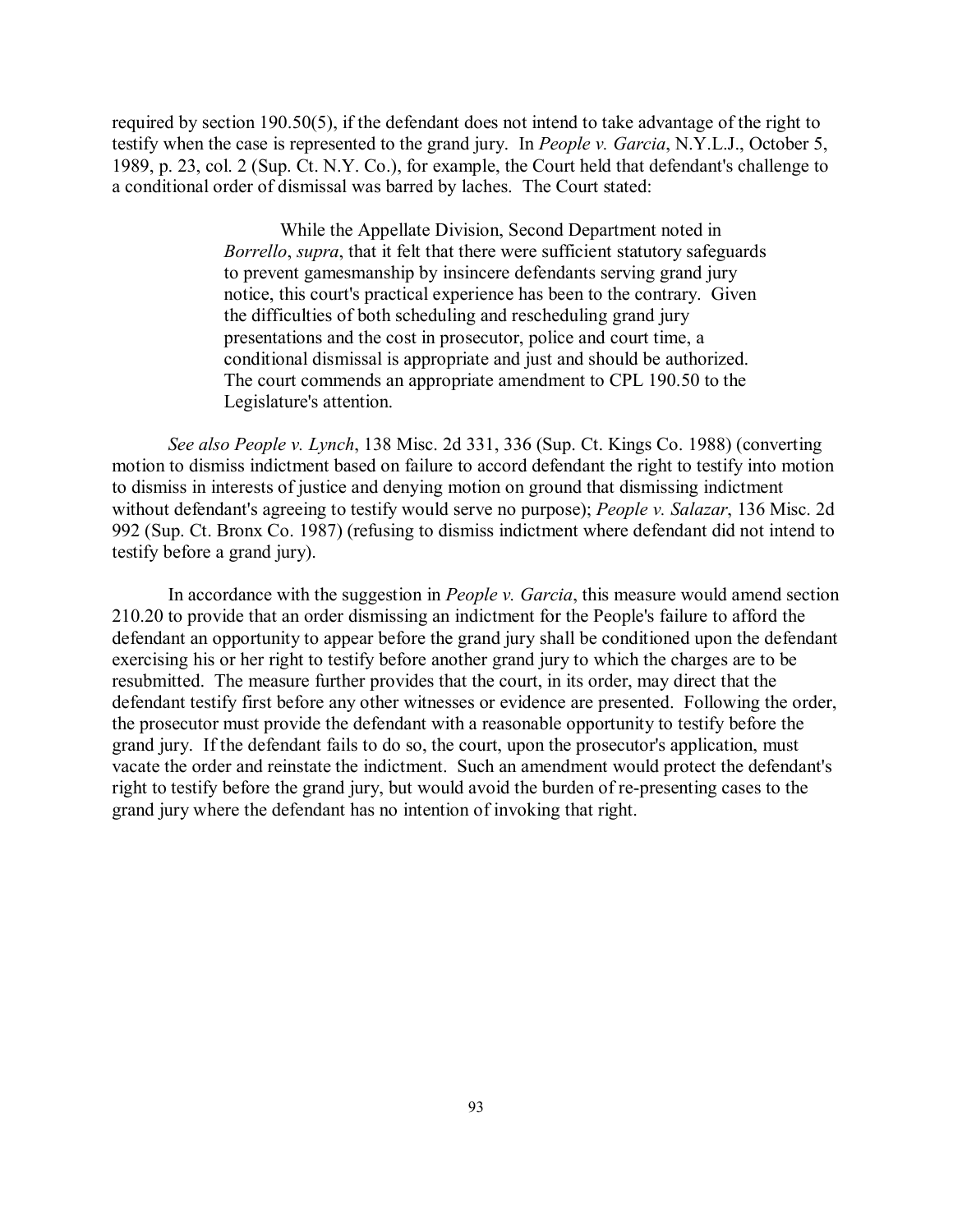11. Discovery of Search Warrant Documents and Seized Property (CPL 240.20)

The Committee recommends that section 240.20(1)(f) of the Criminal Procedure Law be amended to provide that any property seized pursuant to the execution of a search warrant relating to the criminal action or proceeding, and the inventory or return of such property, shall be discoverable by the defendant. The Committee also recommends that a new paragraph (l) be added to section 240.20(1) providing that the search warrant, the search warrant application and the documents or transcript of any testimony or other oral communication offered in support of the search warrant application also shall be discoverable by the defendant, except to the extent such material or information is protected from disclosure by a court order.

Under section 240.20 of the Criminal Procedure Law, upon a defendant's service of a demand to produce, the prosecution must disclose to the defendant and make available for inspection, photographing, copying or testing various information and material. CPL 240.20(1). Conspicuously absent from the detailed listing of such information and material, however, is the property that has been seized pursuant to a search warrant relating to the case, and the search warrant itself and its underlying documents (including the search warrant application and the supporting affidavits). The absence of an express statutory direction has engendered confusion as to whether these items are subject to discovery.

In the Committee's view, fairness and efficiency dictate that these items be subject to discovery in routine cases, and that the Criminal Procedure Law so provide. The defense should be entitled to inspect any property seized pursuant to a search warrant relating to the case and the written inventory of such property (*see* CPL 690.50(4), requiring the police to prepare such an inventory). In addition, to enable it to prepare any potential motion to contravene the search warrant, the defense should be entitled to copies of the warrant and its underlying documents.

Accordingly, this measure would amend section  $240.20(1)(f)$  of the CPL to include among the property that the prosecution must disclose to the defense any property seized pursuant to a search warrant relating to the case and the inventory or return of such property; the measure also would add a new paragraph (l) to section 240.20(1) of the CPL to require the prosecution to disclose a copy of the search warrant, the search warrant application and the documents or transcript of any testimony or other oral communication offered in support of the search warrant application. Of course, in those cases in which disclosure of any of these items would raise a risk of harm to any individual, interfere with an ongoing law enforcement investigation or have some other significant adverse effect, the prosecution could seek a protective order from the court limiting or denying such disclosure (*see* CPL 240.50).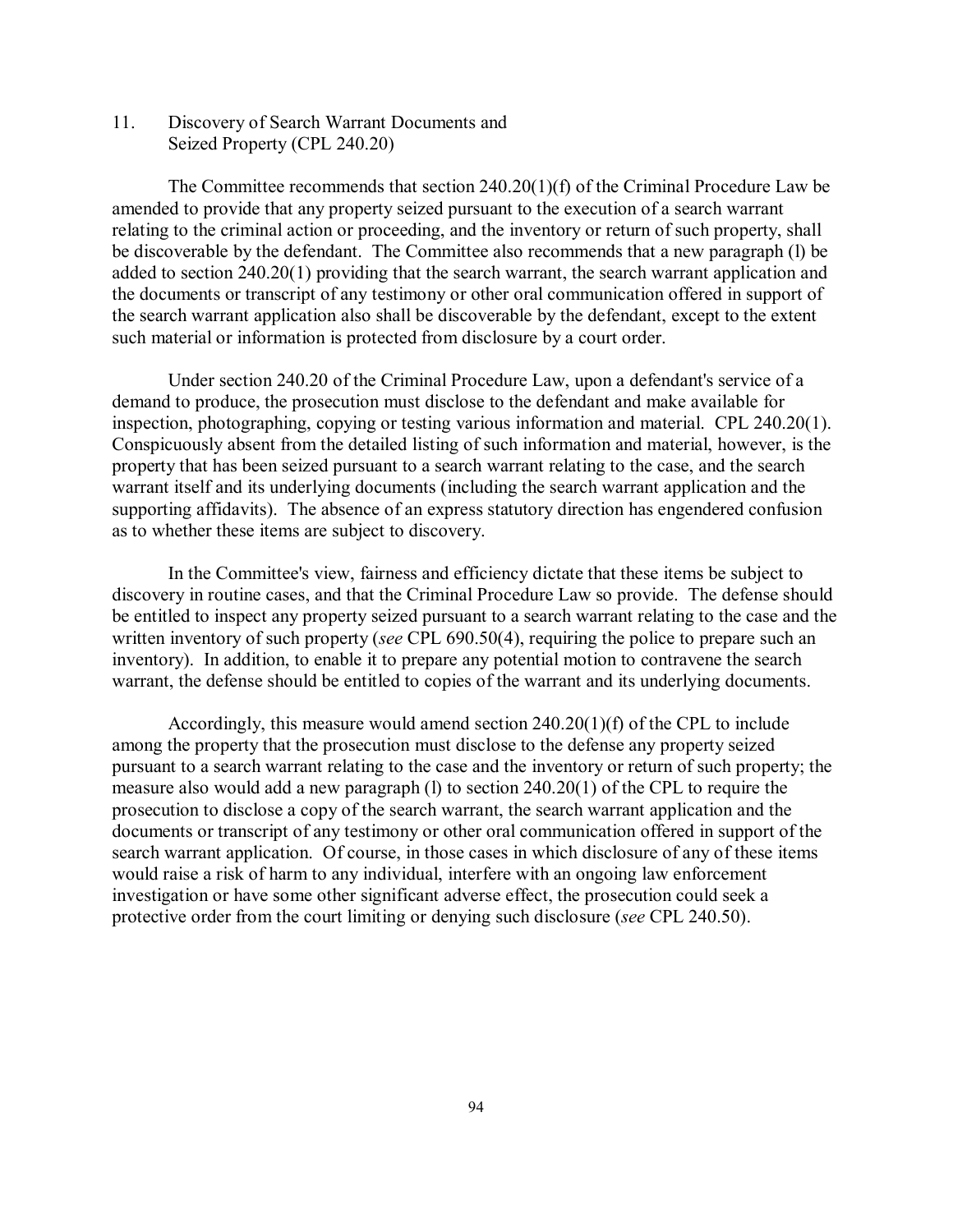12. Anonymous Jury (CPL 270.15)

The Committee recommends that a new subdivision 1-b be added to section 270.15 of the Criminal Procedure Law to permit the court to issue a protective order precluding disclosure of jurors' and prospective jurors' names and addresses to any person where the court determines that there is a likelihood that one or more jurors or prospective jurors will be subject to bribery, tampering, injury, harassment or intimidation.

Subdivision 1-a of section 270.15 of the Criminal Procedure Law now provides that the court may issue a protective order regulating disclosure of the business or residential address of any prospective or sworn juror to any person or persons, other than to counsel for either party. Significantly, subdivision 1-a, which the measure retains, does not allow the court to protect jurors' and prospective jurors' names from disclosure, nor does it provide complete assurance that jurors' addresses will not be disclosed to defendant by defense counsel. See New York Criminal Procedure Law §270.15, Supplementary Practice Commentary (McKinney Supp. 1989, pp. 199- 200) (potential conflict between attorney's faithfulness to officer-of-the-court code and attorneyclient relationship "could cause trouble in the very type case for which this legislative protection is created"). While salutary, subdivision 1-a may not provide sufficient protection for jurors and prospective jurors in all cases.

Although there are no reported New York State appellate cases addressing the propriety of withholding the names and addresses of jurors and prospective jurors, an anonymous jury was selected in the celebrated 1983 Brinks case in Orange County. *See also People v. Watts*, 173 Misc. 2d 373, 377 (Sup. Ct., Richmond Cty. 1997) (holding that a defendant's statutory right to knowledge of jurors' names and addresses may be forfeited where defendant's acts represent a "clear threat to either the safety or integrity of the jury"). Moreover, the Federal courts are in agreement that a trial judge has the discretion to protect the identities of jurors and prospective jurors in an appropriate case. *See United States v. Scarfo*, 850 F.2d 1015, 1021-1023 (3rd Cir.), *cert. denied*, 488 U.S. 910 (1988) (motion to impanel an anonymous jury granted where alleged boss of organized crime group was charged with conspiracy and extortion, prospective witness and judge had been murdered in the past and attempts had been made to bribe other judges); *United States v. Persico*, 832 F.2d 705, 717 (2d Cir. 1987), *cert. denied*, 486 U.S. 1022 (1988) (upholding decision to impanel anonymous jury based on violent acts committed in normal course of Columbo Family business, the Family's willingness to corrupt and obstruct criminal justice system and extensive pretrial publicity); *United States v. Ferguson*, 758 F.2d 843, 854 (2d Cir.), *cert. denied*, 474 U.S. 841 (1985) (trial court justified in keeping jurors' identities secret where evidence that defendants had discussed killing five government witnesses and "Wanted: Dead or Alive" poster of another government witness had been circulated); *United States v. Thomas*, 757 F.2d 1359, 1362-1365 (2d Cir. 1985), *cert. denied*, 479 U.S. 818 (1986) (anonymous jury impaneled where defendants charged with narcotics, firearm and RICO violations and government submitted evidence that defendants had bribed a juror at a prior trial and had put out a contract on the life of the chief government witness); *United States v. Barnes*, 604 F.2d 121, 140-141 (2d Cir. 1979), cert. denied, 446 U.S. 907 (1980) (court properly directed jurors not to disclose their names and addresses where notwithstanding that no actual threats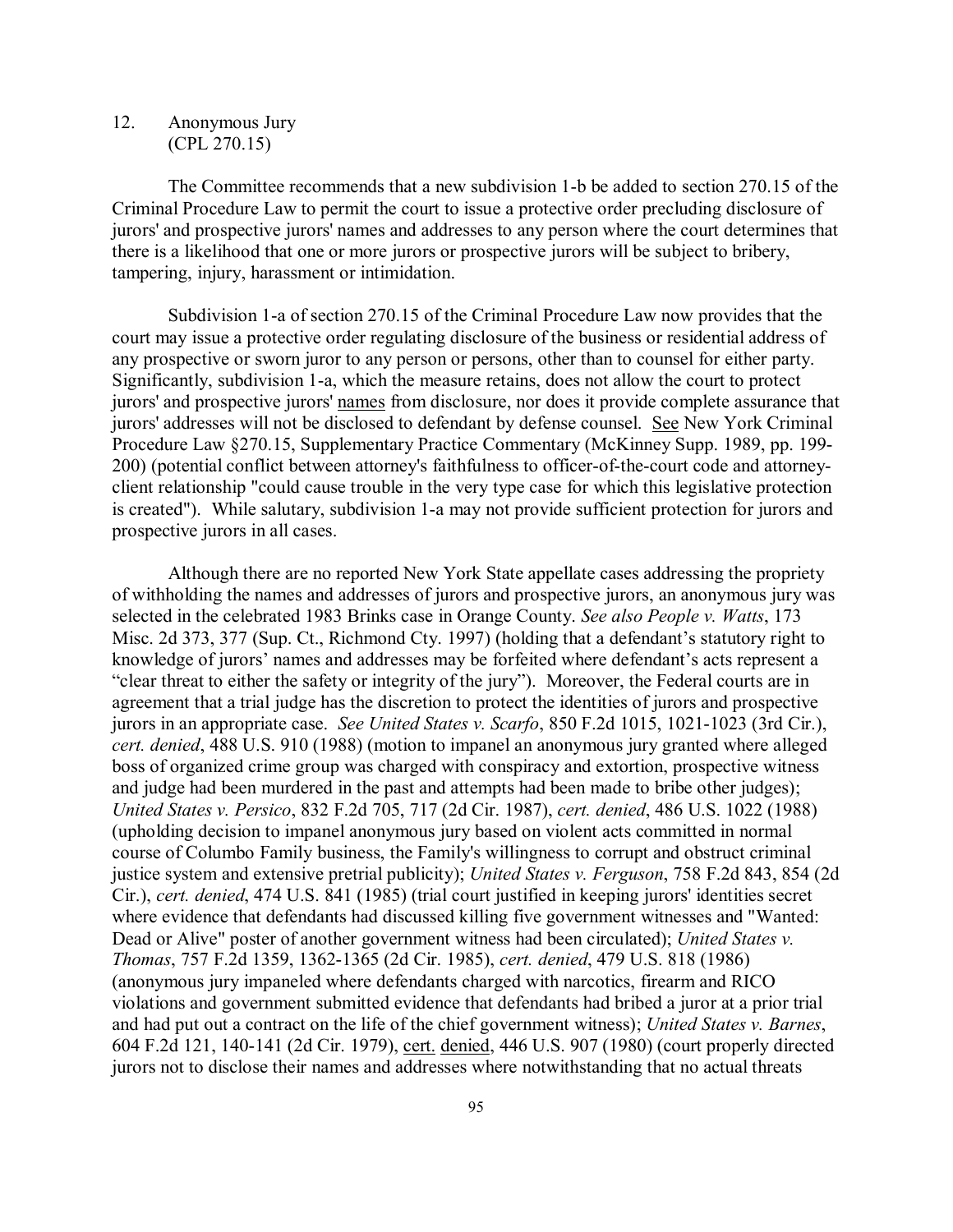were received, the seriousness of the charges, the extent of pretrial publicity and the history of attempts to influence and intimidate jurors in multi-defendant narcotics cases tried in the Southern District of New York was sufficient to put the court on notice that safety precautions should be taken). See generally United States v. Gambino, 809 F.Supp. 1061, 1064-1065 (S.D.N.Y. 1992).

In United States v. Thomas, defendants claimed that impaneling an anonymous jury deprived them of due process by destroying the presumption of innocence. The Second Circuit rejected this argument, saying:

> [P]rotection of jurors is vital to the functioning of the criminal justice system. As a practical matter, we cannot expect jurors to "take their chances" on what might happen to them as a result of a guilty verdict. Obviously, explicit threats to jurors or their families or even a general fear of retaliation could well affect the jury's ability to render a fair and impartial verdict. Justice requires that when a serious threat to juror safety reasonably is found to exist, precautionary measures must be taken.

> > \* \* \* \*

Nevertheless, we do not mean to say that the practice of impaneling an anonymous jury is constitutional in all cases. As should be clear from the above analysis, there must be, first, strong reason to believe that the jury needs protection and, second, reasonable precaution must be taken to minimize the effect that such a decision might have on the jurors' opinions of the defendants. 757 F.2d at 1364-1365. Accord United States v. Scarfo, 850 F.2d at 1021-1023 (selection of anonymous jury did not impair defendant's right to exercise peremptory challenges or infringe on the presumption of innocence).

There are compelling policy considerations favoring the use of anonymous juries in appropriate cases. As the Third Circuit observed in United States v. Scarfo:

> Juror's fears of retaliation from criminal defendants are not hypothetical; such apprehension has been documented .... As judges, we are aware that, even in routine criminal cases, veniremen are often uncomfortable with disclosure of their names and addresses to a defendant. The need for such information in preparing an effective defense is not always self-evident. If, in circumstances like those in Barnes, jury anonymity promotes impartial decision making, that result is likely to hold equally true in less celebrated cases.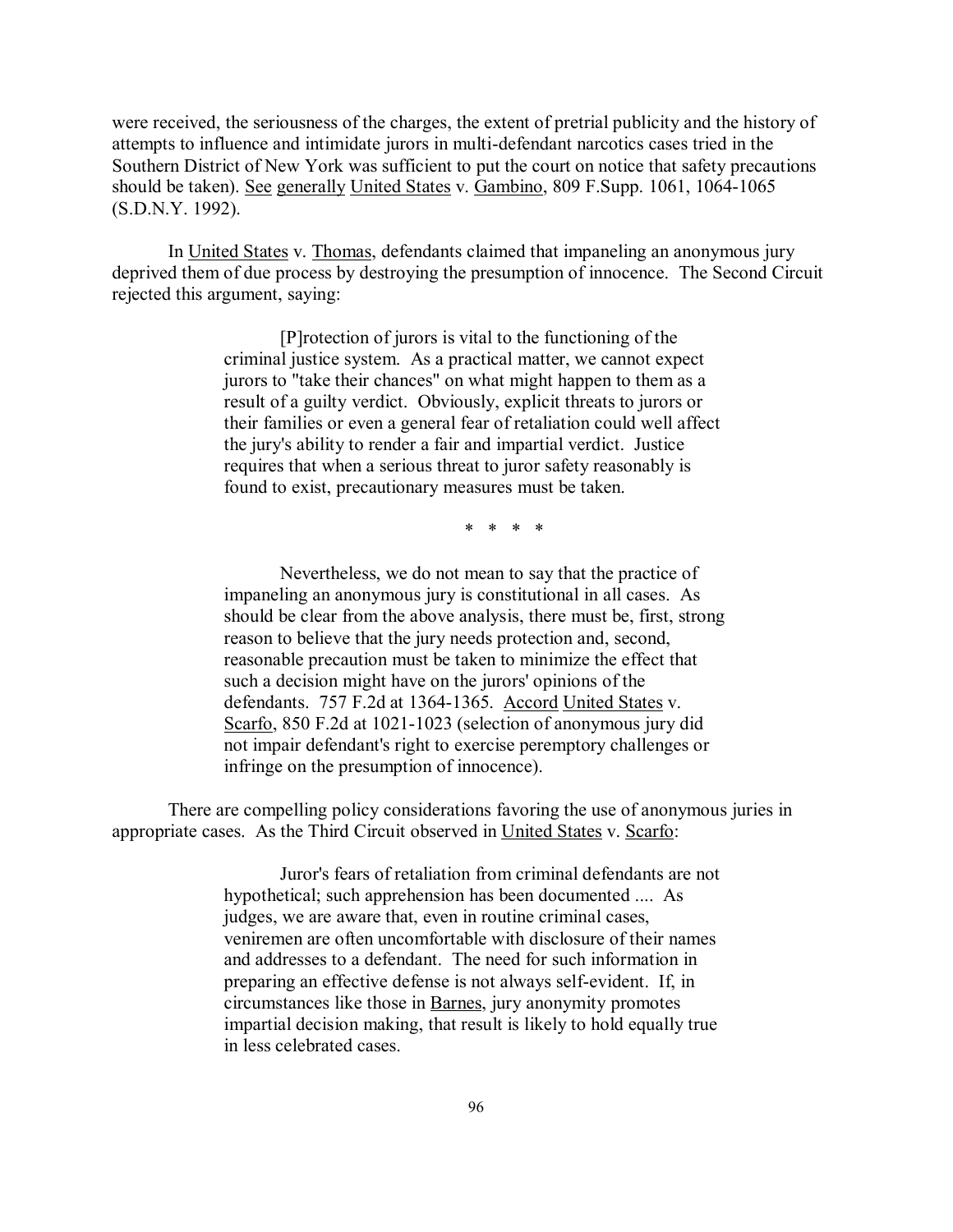The virtue of the jury system lies in the random summoning from the community of twelve "indifferent" persons - "not appointed till the hour of trial" - to decide a dispute, and in their subsequent, unencumbered return to their normal pursuits. The lack of continuity in their service tends to insulate jurors from recrimination for their decisions and to prevent the occasional mistake of one panel from being perpetuated in future deliberations. Because the system contemplates that jurors will inconspicuously fade back into the community once their tenure is completed, anonymity would seem entirely consistent with, rather than anathema to, the jury concept. In short, we believe that the probable merits of the anonymous jury procedure are worthy, not of a presumption of irregularity, but of disinterested appraisal by the courts. 850 F.2d at 1023 (citations omitted).

These considerations, together with the lack of any constitutional bar to impaneling an anonymous jury, warrant passage of legislation that expressly would permit the court to protect the identities of jurors from disclosure.

This measure provides that any party may move within three days prior to the commencement of jury selection for an order directing that jurors and prospective jurors' names and residential or business addresses not be disclosed to any person. The court may permit the filing of such a motion thereafter, for good cause shown. The measure requires that the motion be made under seal, and directs that any papers submitted in support thereof or in opposition thereto, as well as any record of the proceedings, remain under seal unless otherwise ordered by the court. The court must make findings of fact "essential to the determination" of the motion and may conduct a hearing, provided that any such hearing "shall be closed." At a hearing on the motion, the moving party is required to show by clear and convincing evidence that such an order is necessary. The court may issue the protective order only when, based on the "totality of the circumstances," it determines "that there is a likelihood that one or more jurors or prospective jurors will be subject to bribery, tampering, injury, harassment or intimidation."

To balance any adverse effect on defendant of withholding the identities of jurors, this measure permits the court to enlarge the scope and duration of voir dire. *See* United States v. Scarfo, 850 F.2d at 1017 (potential jurors completed written questionnaires encompassing wide range of personal demographics and jurors questioned personally by court and counsel); United States v. Persico, 832 F.2d at 717 (searching voir dire conducted by trial judge alleviated risk that use of anonymous jury would cast unfair aspersions on defendants); United States v. Barnes, 604 F.2d at 142 (no denial of right to exercise challenges where parties had "arsenal of information" about prospective jurors based on extensive voir dire).

The measure further seeks to offset any prejudicial effect of selecting jurors on an anonymous basis by requiring the court to give a precautionary instruction to the jury upon defendant's request. See United States v. Thomas, 757 F.2d at 1364-1365 (trial judge's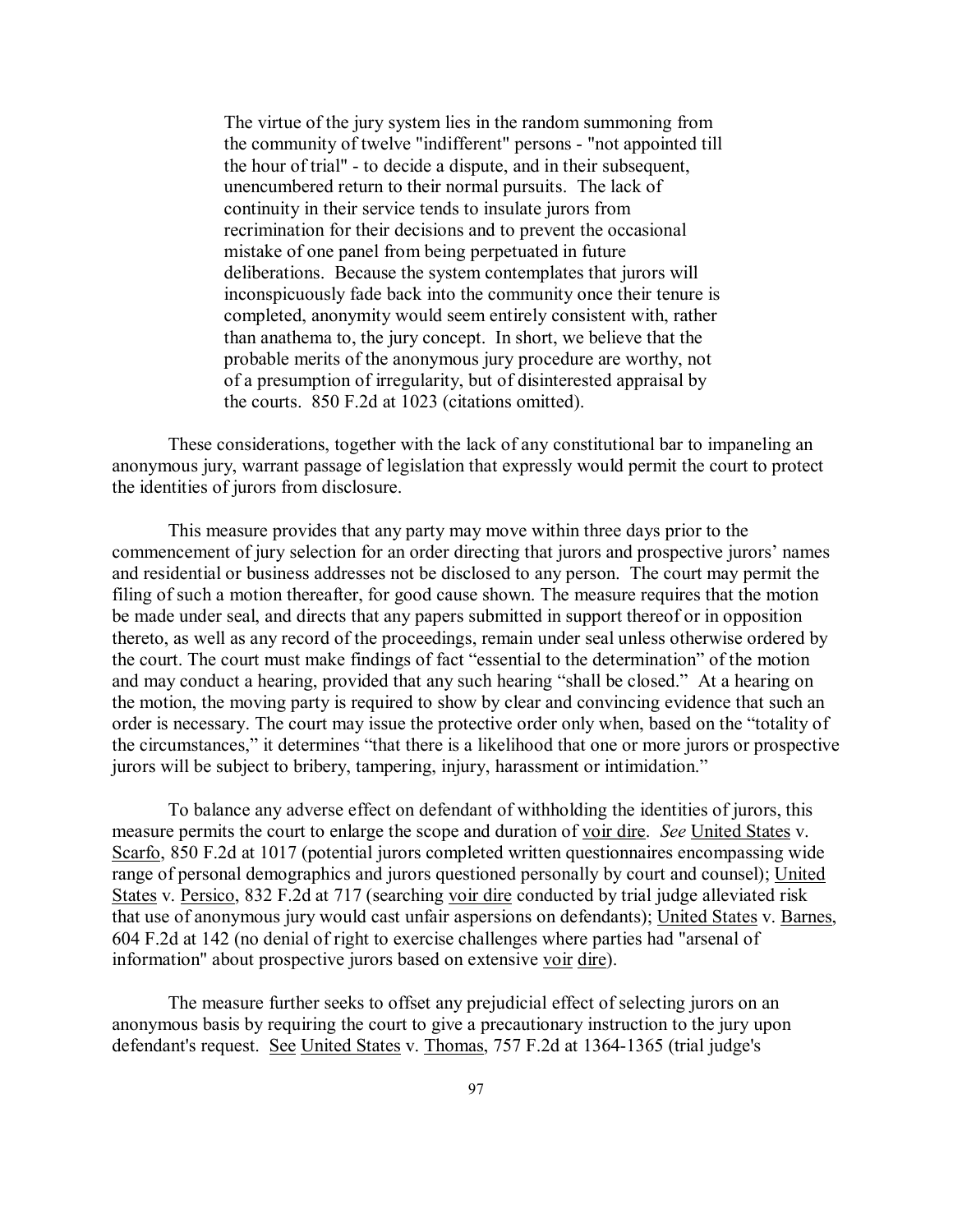explanation to the jury minimized potential for prejudice to defendant). But see United States v. Scarfo, 850 F.2d at 1026 (suggesting that if court had not made a point of discussing anonymity, jurors simply might have assumed nondisclosure to be the normal course).

The measure also makes a conforming change to subdivision one of section 270.15, and further provides that, if the court issues a protective order under subdivision 1-b and a party or counsel is aware of or otherwise learns of the identity of a juror or prospective juror, that party or counsel must notify the court and the other party of that fact. The court may then, in its discretion, take appropriate action, including but not limited to discharging or releasing the juror or directing disclosure of the juror's identity to the other party.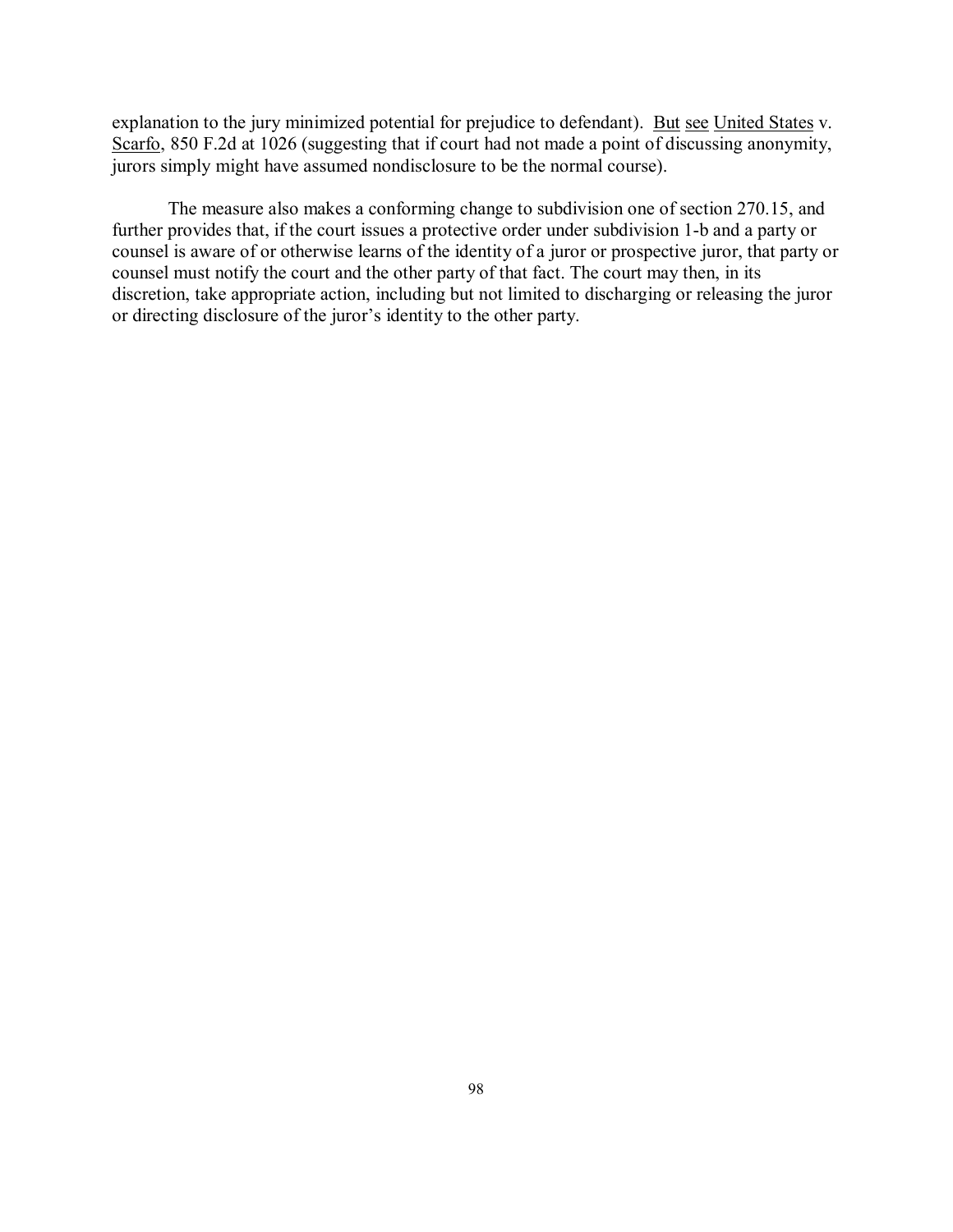13. Revision of the Contempt Law (Judiciary Law Article 19)

The Committee recommends that Article 19 of the Judiciary Law be amended to effect comprehensive reform of the law governing contempt. This measure was originally proposed in 2000 by the Chief Administrative Judge's Advisory Committee on Civil Practice, and appeared in revised form in that Committee's 2001 Report to the Chief Administrative Judge. The measure was then referred to this Committee for review, and was further revised to incorporate provisions authorizing, inter alia: the setting of bail on an alleged or adjudicated contemnor where there is reasonable cause to believe such is necessary to insure the individual's future appearance when required; the use of bench warrants in certain circumstances to bring an alleged or adjudicated contemnor before the court; the assignment of counsel pursuant to Article 18-B of the County Law for indigent contemnors facing a possible jail sanction or appealing a sanction that includes jail; the vacating or modification of a previously entered contempt finding or sanction by the court that entered it; and the appointment by an administrative judge or appellate court of a "disinterested member of the bar" to prosecute a contempt charge or respond to an appeal of a contempt finding. The measure, as so revised, appeared in both Committees' 2002 Reports to the Chief Administrative Judge. In 2003, a few additional changes were made at the recommendation of the Chief Administrative Judge's Advisory Committee on Local Courts.

The measure repeals Article 19 of the Judiciary Law in its entirety, replacing the largely outdated and often confusing language of that Article with more modern terminology, and eliminating provisions that are duplicative or have outlived their usefulness. At the same time, the measure retains, albeit in a more comprehensible form, virtually all of the concepts traditionally associated with a court's exercise of the contempt power, including "summary" contempt (section 753(1)),<sup>1</sup> the authority to impose fines and/or jail as sanctions for contemptuous conduct, and the authority to apply these sanctions either as a punishment for such conduct (section 751), or as a remedy where the conduct interferes with or otherwise prejudices the rights or remedies of a party to an action or proceeding (section 752).

In defining contempt under proposed section 750, the measure eliminates all references to "civil" and "criminal" contempt -- concepts that have generated substantial litigation and confusion in the past -- and replaces them with an inclusive definition that, despite its brevity, encompasses nearly all of the conduct constituting "civil" and "criminal" contempt under existing Judiciary Law sections 750 and 753.<sup>2</sup> To conform to the Penal Law, which uses the term

 $\frac{1}{1}$ Unless otherwise specifically noted, all parenthetical section references are to proposed sections of Article 19 of the Judiciary Law, as added by this measure.

<sup>&</sup>lt;sup>2</sup>This is accomplished, in part, through the use of a single "catch-all" provision in proposed section 750(4), which includes within the definition of contempt under Article 19 "any other conduct designated by law as a contempt." This provision replaces several cumbersome cross-references in existing Judiciary Law section 750 to, inter alia, the "unlawful practice of law" under Judiciary Law Article 15, and an employer's subjection of an employee to "penalty or discharge" for jury service, in violation of Judiciary Law section 519 (see, e.g., subdivisions (A)(7) and (B) of existing Judiciary Law section 750).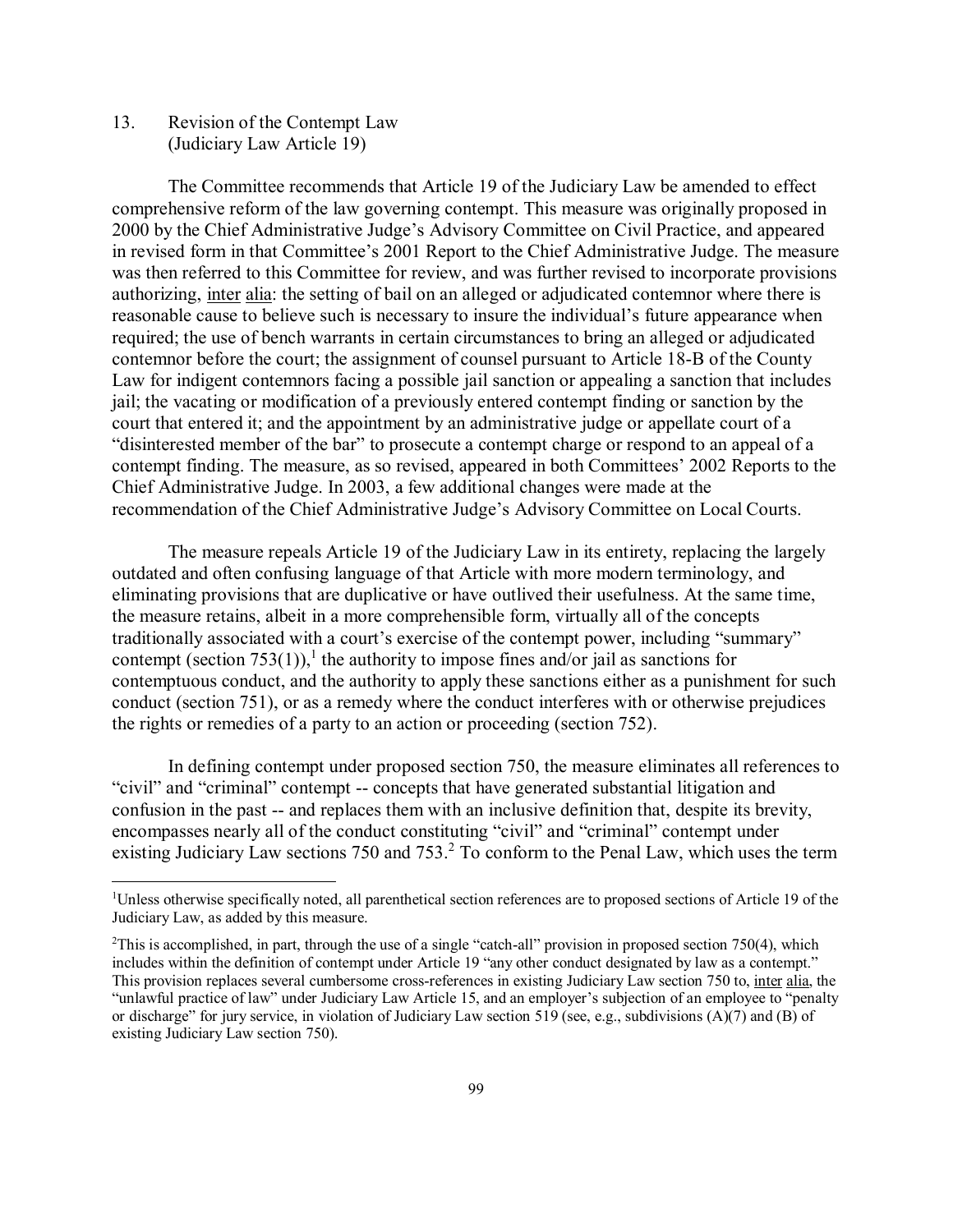"intentionally" rather than "willfully" in defining the mens rea for various offenses under that chapter, the measure has been amended this year to replace "willful" with "intentional" in the proposed section 750 definition of contempt. It should be noted, however, that, in so harmonizing the two chapters, no substantive change in the "mens rea" requirement for contempt under Judiciary Law Article 19 is intended.

Where a person is found to have engaged in conduct constituting contempt under proposed section 750, the court, under proposed sections 751 and 752, may "punish" or "remedy" the contempt, through the imposition of a fine or imprisonment, or both, in accordance with the procedures set forth in those sections.

Thus, for example, under proposed section 751 ("Punitive contempt; sanctions"), where the court makes a finding of contempt and seeks to *punish* the contemnor, it may do so by imposing a fine or a jail sanction of up to six months, or both. Where the contempt involves willful conduct that disrupts or threatens to disrupt court proceedings, or that "undermines or tends to undermine the dignity and authority of the court," the permissible fine under that section may not exceed \$5000 "for each such contempt." In fixing the amount of the fine or period of imprisonment, the court, under proposed section 751(2), must consider "all the facts and circumstances directly related to the contempt," including the nature and extent of the contempt, the amount of gain or loss caused thereby, the financial resources of the contemnor and the effect of the contempt "upon the court, the public, litigants or others." The measure also directs that, where a punitive sanction of a fine or imprisonment is imposed, the underlying contempt finding must be based "upon proof beyond a reasonable doubt" (section 753(5)).

The court also has the authority, under proposed section 752 ("Remedial contempt; sanctions"), to impose a *remedial* sanction for a contempt in order to "protect or enforce a right or remedy of a party to an action or proceeding or to enforce an order or judgment." As with the punitive contempt sanction, this remedial sanction would be in the form of a fine (including successive fines) or imprisonment, or both (section 752). The measure requires, however, that in imposing a remedial fine or term of imprisonment, the court must direct that the imprisonment, and the cumulating of any successive fines imposed, "continue only so long as is necessary to protect or enforce such right, remedy, order or judgment" (section 752). Where a remedial sanction for contempt is imposed, the underlying contempt finding must be supported by "clear and convincing" evidence (section 753(5)).

The measure provides that a court's finding of contempt must be in writing and must "state the facts which constitute the offense" (section 754). Similarly, if a sanction is imposed, the order imposing it must be in writing, and "shall plainly and specifically prescribe the punishment or remedy ordered therefor" (section 754). However, where a contempt is summarily punished pursuant to proposed section 753(1), the facts supporting the contempt finding, and the specific punishment imposed thereon, shall be placed on the record, to be followed "as soon thereafter as is practicable" by a written finding and order (proposed section 754).

The procedures governing contempt proceedings, including the summary adjudication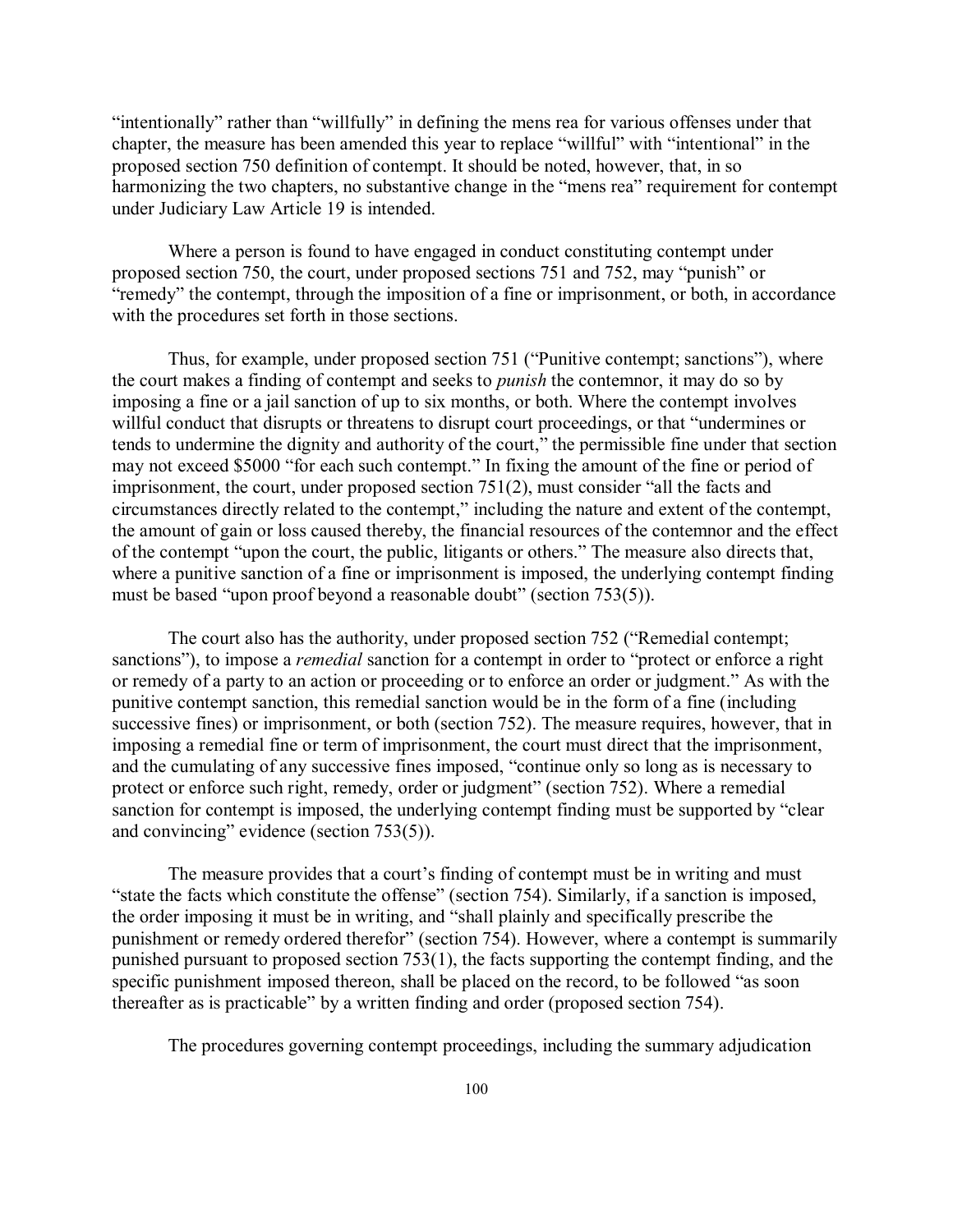and punishment of contempt, are set forth in proposed section 753 ("Procedure"). With regard to summary contempt, the measure provides, in substance, that where the contempt is

> committed in the immediate view and presence of the court [it] may be punished summarily where the conduct disrupts proceedings in progress, or undermines or threatens to undermine the dignity and authority of the court in a manner and to the extent that it reasonably appears that the court will be unable to continue to conduct its normal business in an appropriate way. (Proposed section  $753(1)$ ).

The measure also provides that, before a person may be summarily found in contempt and punished therefor, the court must give the person "a reasonable opportunity to make a statement on the record in his or her defense or in extenuation of his or her conduct" (section 753(1)).

Where the contempt is not summarily punished, the court, under proposed section 753(2), must provide the alleged contemnor with written notice of the contempt charge, an opportunity to be heard and to "prepare and produce evidence and witnesses in his or her defense," the right to assistance of counsel and the right to cross-examine witnesses. Where the contemptuous conduct involves "primarily personal disrespect or vituperative criticism of the judge," and the conduct is not summarily punished, the alleged contemnor is entitled to a "plenary hearing in front of another judge designated by the administrative judge of the court in which the conduct occurred" (section 753(3)). This judicial disqualification provision, which has no analogue in existing Judiciary Law Article 19, is modeled after the Rules of the Appellate Division (*see*, section 604.2(d) of the Rules of the First Department and section 701.5 of the Rules of the Second Department), and is intended to insure that due process is satisfied in cases where the contemptuous conduct involves a particularly egregious personal attack on the judge. *See, generally, Mayberry v. Pennsylvania*, 400 U.S. 455 (1971).

Proposed section 753 includes an additional provision not found in existing Article 19 that would allow for the appointment by an Administrative Judge (or the appellate court on an appeal of a contempt adjudication) of a "disinterested member of the bar" to prosecute a contempt charge or respond to a contempt appeal (section 753(4)). This provision is intended to address the situation in which, due to the nature of the alleged contempt or the circumstances of its commission, there is no advocate to pursue the contempt charge in the trial court or argue in favor of upholding the contempt finding on appeal. Where, for example, a contempt is committed by a non-party to a civil or criminal case (e.g., a reporter violates a trial judge's order prohibiting the taking of photographs in court), or involves misconduct by a party that does not affect the opposing party's rights or remedies, the court may be forced to either pursue the contempt charge itself, or forgo prosecution altogether. By allowing for the appointment in these situations of a disinterested attorney to pursue the contempt charge, and to argue in support of any resulting contempt ruling on appeal, this provision fills a critical gap in existing Article 19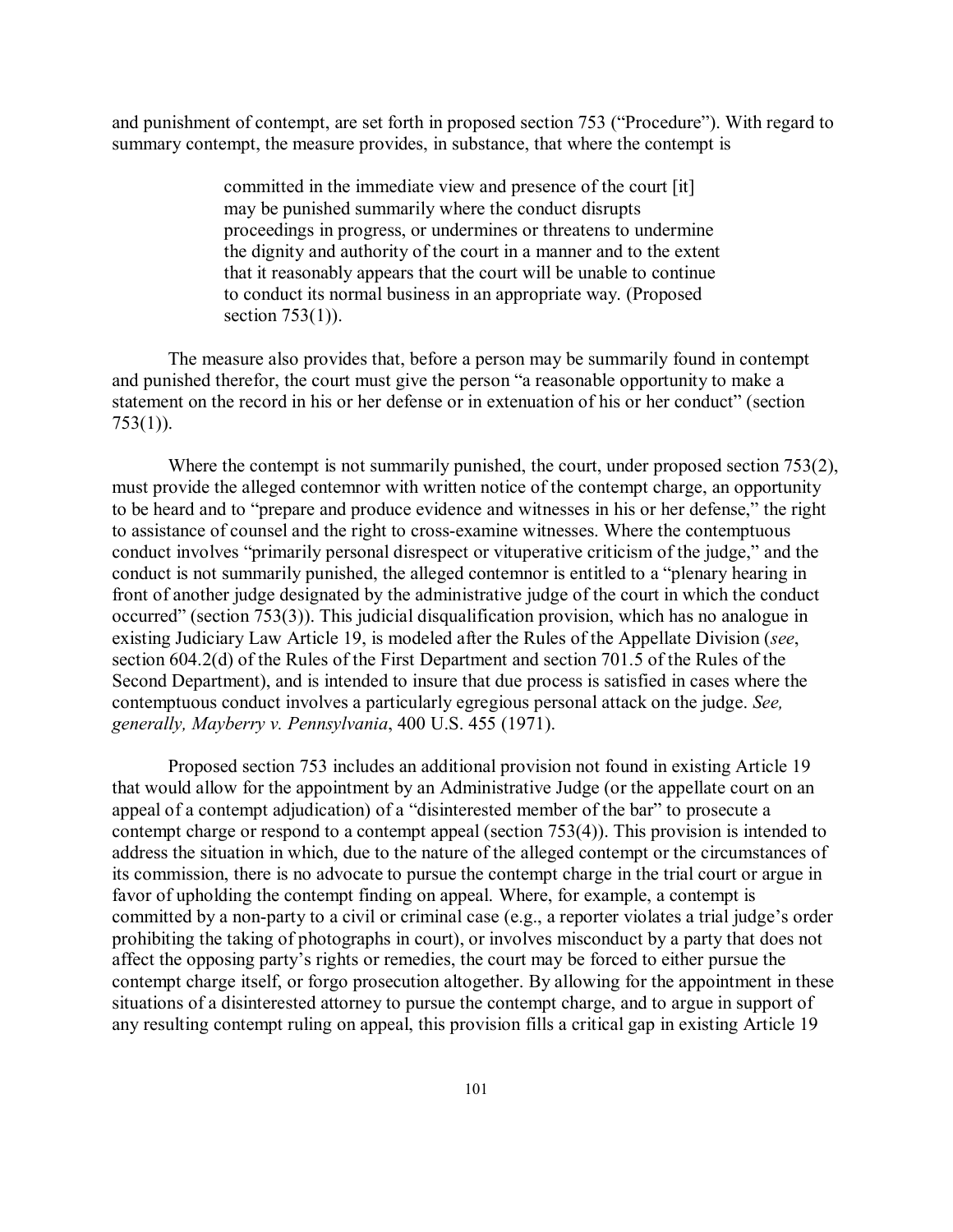and insures that the fundamental nature of the adversarial process remains intact.<sup>3</sup>

The measure provides that where a person charged with contempt is financially unable to obtain counsel, and the court determines that, upon a finding of contempt, it might impose a sanction of imprisonment, the court must, unless it punishes the contempt summarily under proposed section 753(1), assign counsel pursuant to Article 18-B of the County Law (section 753(6)). The requirement that the court, before assigning counsel, make a preliminary determination that it may impose jail as a sanction if a contempt is found, is intended to eliminate the need to assign counsel in every single contempt case involving an indigent contemnor (*see*, existing Judiciary Law section 770 [providing, in pertinent part, that where it appears that a contemnor is financially unable to obtain counsel, "the court *may in its discretion* assign counsel to represent him or her"], emphasis added). Notably, the measure requires that counsel be assigned *regardless* of whether the indigent contemnor is facing a "punitive" jail sanction under proposed section 751, or a "remedial" jail sanction under proposed section 752 (*see generally, People ex rel Lobenthal v. Koehler*, 129 AD2d 28, 29 [1st Dept. 1987] [holding that, under U.S. Supreme Court precedent, an indigent alleged contemnor facing possible jail as a sanction has the right to assigned counsel, regardless of whether the charged contempt is "civil" or "criminal" in nature]; see also, *Hickland v. Hickland*, 56 AD2d 978, 980 [3d Dept. 1977]).

Similarly, the measure requires that, where an adjudicated contemnor who is financially unable to obtain counsel appeals a contempt ruling that includes a sanction of imprisonment, the appellate court must assign counsel pursuant to Article 18-B (section 755(2)). Because existing Article 18-B of the County Law contains no express reference to the assignment of counsel to indigent persons charged with contempt under the Judiciary Law, the measure makes conforming changes to County Law section 722-a to include these Judiciary Law contempt proceedings (other than summary proceedings) and appeals within the scope of proceedings to which Article 18-B applies (*see*, section 5 of the measure).

With regard to appeals generally, the measure provides that an "adjudication of contempt" -- which is defined in proposed section 755(1) as the court's written "finding" of contempt together with its written order imposing a sanction, if any -- is "immediately appealable and shall be granted a preference by the appellate court" (section 755(1)). Such appeals are to be governed by the provisions of CPLR Articles 55, 56 and 57, and "shall be in accordance with the applicable rules of the appellate division of the department in which the appellate court is located" (section 755(2)). As previously noted, in the interest of uniformity, the measure eliminates the requirement, found in existing Judiciary Law section 752, that review of summary contempt rulings be had pursuant to CPLR Article 78, and requires that *all* appeals of Article 19 contempt adjudications be pursuant to the aforementioned "appeal" articles of the

 $\frac{1}{3}$ <sup>3</sup>The Committee recognizes that, under existing practice, where a summary contempt ruling is challenged by way of a CPLR Article 78 proceeding in accordance with existing Judiciary Law section 752, the issuing judge, as the named respondent, is generally represented by the State Attorney General's Office. As discussed, infra, however, under this measure, all contempt rulings, including those rendered summarily, will be appealable only pursuant to CPLR Articles 55, 56 and 57.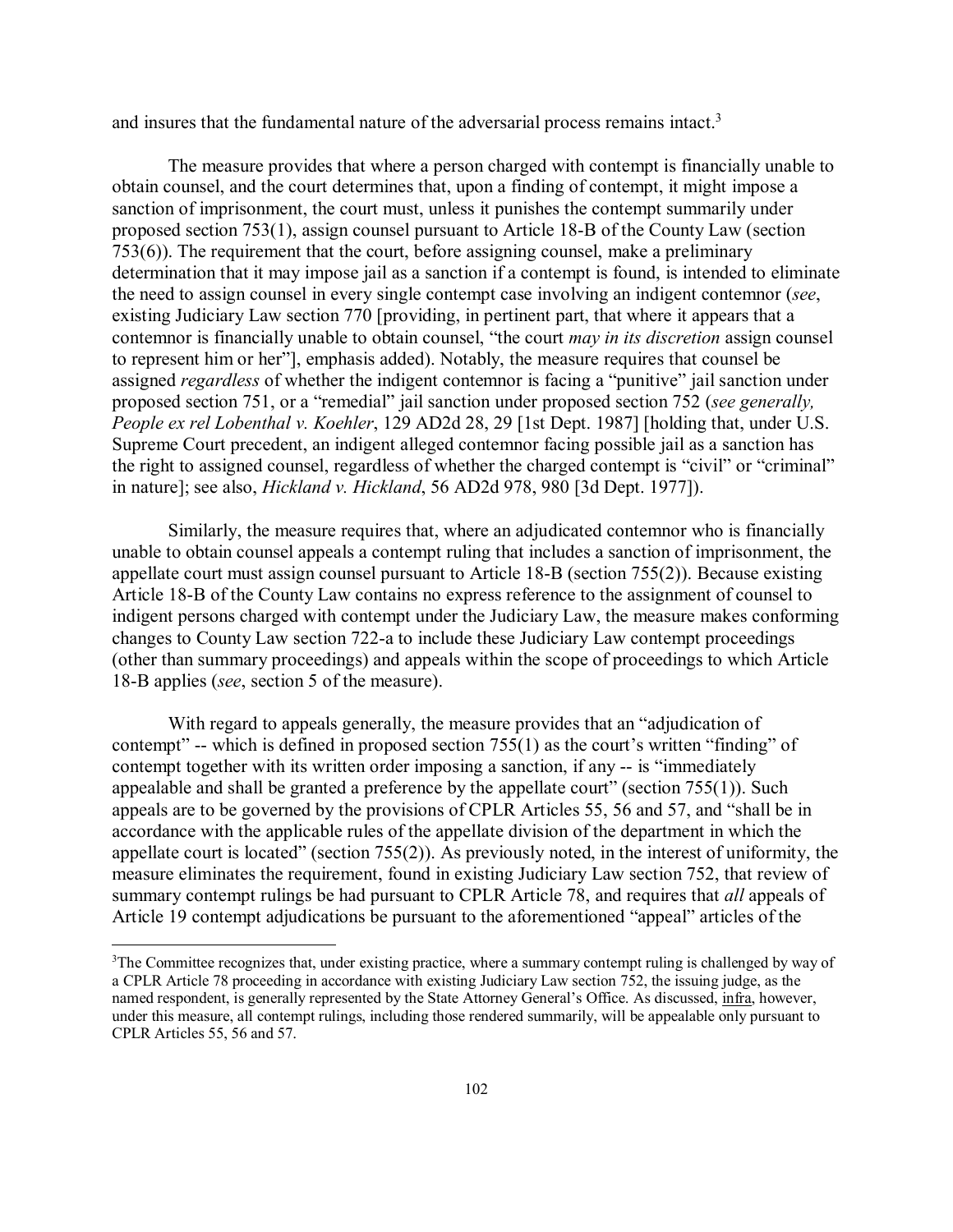Civil Practice Law and Rules (*see*, section 3 of the measure [amending CPLR section 7801(2) to conform that section to proposed Judiciary Law section 755(2)]). In addition to these appellate provisions, proposed section 755 contains a related provision, not found in existing Judiciary Law Article 19, authorizing the court that makes a contempt finding or issues an order imposing a sanction thereon, to vacate or modify such finding or order "at any time after entry thereof" (section 755(3)).

One of the most significant provisions of the measure is proposed section 756, which authorizes, *inter alia*, the issuance of a securing order to insure an alleged or adjudicated contemnor's presence in court when required, as well as the issuance of a bench warrant directing a police officer to bring a contemnor before the court "forthwith." Although existing Judiciary Law Article 19 includes references to a contemnor's giving an "undertaking" for his or her appearance in court, and to the "prosecution" of the undertaking where the contemnor fails to appear (*see*, e.g., existing Judiciary Law sections 777 through 780), the situations in which an undertaking may be used under Article 19 appear to be limited to certain "civil" contempt proceedings (*see*, Brunetti, "The Judiciary Law's Criminal Contempt Statute: Ripe for Reform," NYS Bar Journal, December 1997, at 57-58). As such, it is unclear whether, in a "criminal" contempt proceeding under existing Article 19, a judge has the authority to issue a securing order setting bail on an alleged contemnor who may not return to court when directed (Id).

Proposed section 756 fills this gap in the law by establishing clear rules for the use of securing orders and bench warrants in all Article 19 contempt proceedings. The section provides, for example, that:

> [W]here a person is charged with, or is awaiting the imposition of a sanction upon a finding of, contempt..., the court may, where it has reasonable cause to believe that a securing order is necessary to secure such person's future court attendance when required during the pendency of the contempt proceedings, issue a securing order fixing bail...With respect to a person charged with contempt but against whom a finding of contempt has not yet been entered, no securing order may be issued...absent an additional finding...that there is reasonable cause to believe that the person so charged committed the contempt. (Section 756(a) and (b)).

The measure incorporates by reference, in subdivision  $(1)(c)$  of proposed section 756, relevant provisions of CPL Articles 510 (relating to securing orders and applications for recognizance or bail), 520 (relating to bail and bail bonds), 530 (relating to orders of recognizance or bail) and 540 (relating to the forfeiture and remission of bail), and renders these provisions applicable to securing orders issued under proposed section 756, but only "to the extent not inconsistent with" that section  $(756(1)(c))$ . As noted, the measure also expressly provides for the issuance of bench warrants in certain specified circumstances, and directs that any such warrant "be executed in the manner prescribed by section 530.70 of the criminal procedure law" (756(2) and (3)). The measure further requires that, where a court enters a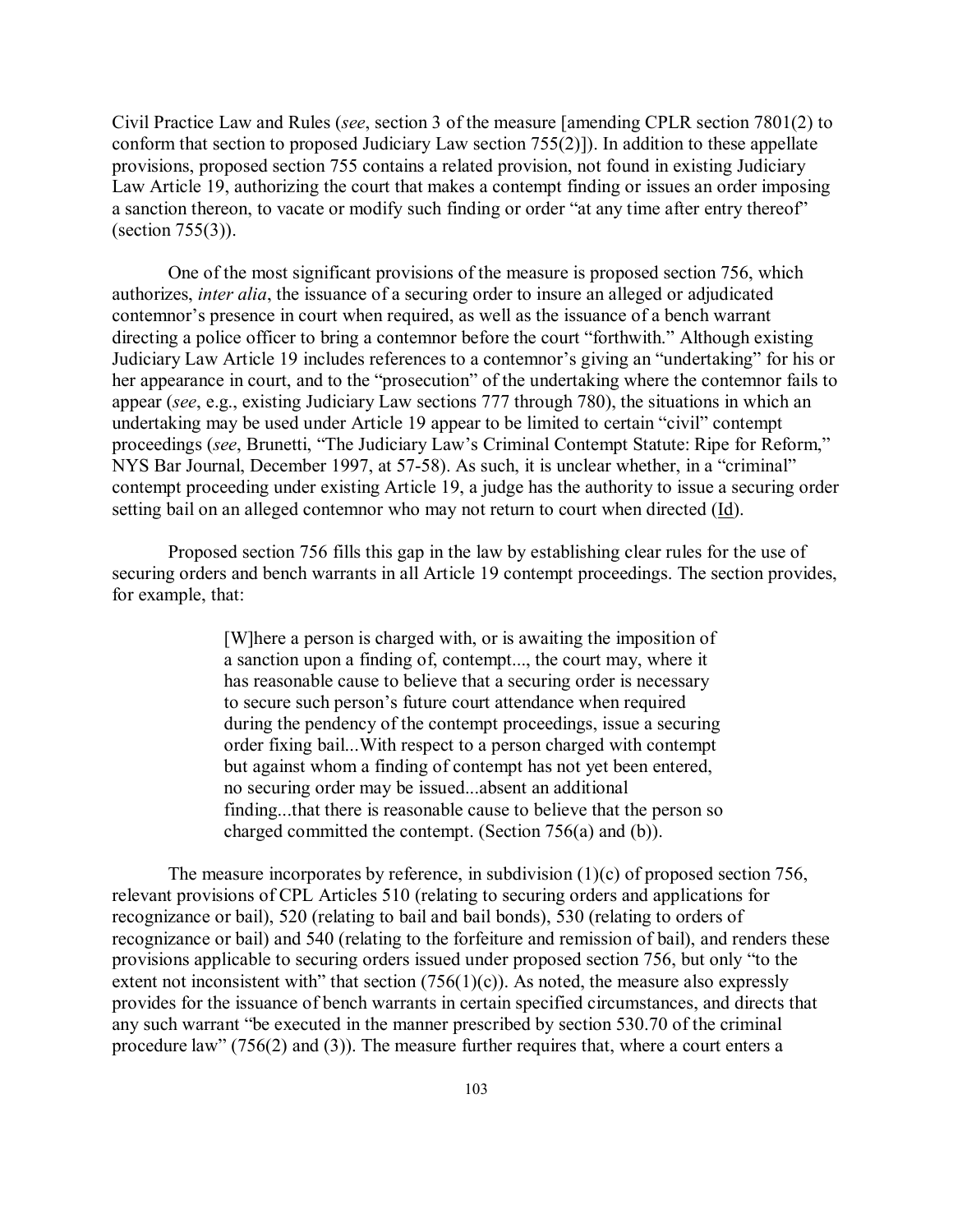finding of contempt under Article 19 and issues an order imposing a punishment or remedy of imprisonment thereon, it "must commit the person who is the subject of the order to the custody of the sheriff, or must order such person to appear on a future date to be committed to the custody of the sheriff" (section 756(3)). Where, under proposed section 751, the imprisonment is imposed as a *punitive* sanction, the person is entitled to credit for time spent in jail on the contempt charge prior to commencement of the imposed term of imprisonment, in accordance with the provisions of section 756(4)).

Notably, the measure does not address the exercise of the contempt power by courts "not of record." A proposed section 756, dealing with the extent of the contempt power for these courts, which had appeared in an earlier version of the measure, has been removed, leaving the articulation of this power to the terms of the lower court acts. Conforming amendments will be proposed at a later time to address the exercise of the contempt power by courts of limited jurisdiction, as well as the use of the terms "civil contempt" and "criminal contempt" in a variety of other statutory contexts.

Finally, the measure makes conforming changes to: (1) Judiciary Law sections 476-a(1) and 485 to clarify that certain conduct constituting the "unlawful practice of law" under Judiciary Law Article 15 shall continue to be punishable as contempt under Article 19, and to replace certain references to repealed sections of the Penal Law in section 476-a(1) with their modernday counterparts in the General Business Law (*see*, section 6 of the measure); and (2) Judiciary Law section 519 to clarify that violations by employers of that section shall continue to be punishable as contempt under Article 19 (*see*, section 8 of the measure).

It has been stated that "[a] court lacking the power to coerce obedience of its orders or punish disobedience thereof is an oxymoron" (Gray, "Judiciary and Penal Law Contempt in New York: A Critical Analysis," Journal of Law and Policy, Vol. III, No. 1, at 84), and that, "[i]n the United States, 'the contempt power lies at the core of the administration of a state's judicial system' [citation omitted]. A court without contempt power is not a court" (Id). This Committee, and the Advisory Committee on Civil Practice, fully concur with these observations, and jointly offer this comprehensive measure as a means of bringing much needed reform to an area of the law that is of critical importance to the Judiciary and to the effective administration of justice.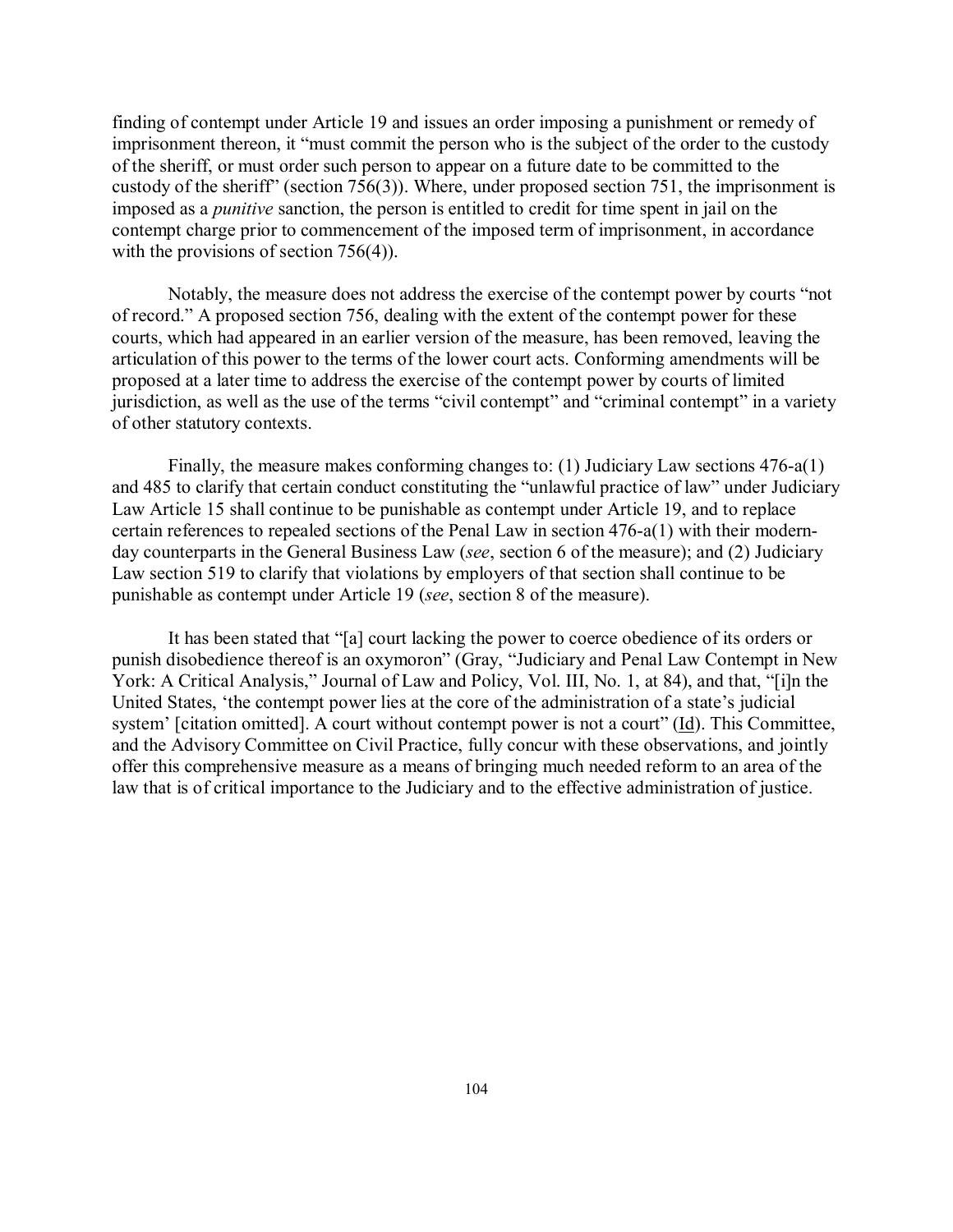14. Compensation of Experts (Judiciary Law §34-a)

The Committee recommends that a new section 34-a be added to the Judiciary Law to clarify that, where a trial court engages the services of an expert in a criminal action or proceeding, the expert shall be entitled to receive "reasonable compensation" for his or her services, and such compensation shall be a state charge.

In People v. Arnold (98 NY2d 63, 68), the Court of Appeals, in a prosecution for drug and weapons possession, held that the trial court committed reversible error when, after both sides had rested, it called as its own witness a police officer who both parties had deliberately chosen not to call. The Court found that, under the circumstances of that case, the trial court had "abused its discretion as a matter of law" by "assum[ing] the parties' traditional role of deciding what evidence to present, and introduc [ing] evidence that had the effect of corroborating the prosecution's witnesses and discrediting defendant on a key issue" (Id., at 68). The Court noted, however, that, while the practice "should be engaged in sparingly," a trial court's calling its own witness may be permissible in certain circumstances, such as where "special expertise" is required  $(\underline{Id})$ .

While the Committee agrees that there are certain limited circumstances in which a trial court in a criminal case may properly retain the services of an expert witness to testify at a trial or hearing, there is currently no provision in law for compensating an expert so retained. This measure is intended to fill this statutory gap by expressly providing for the compensation of court-retained experts. The measure would take effect immediately, and by its terms would not apply to an expert witness appointed pursuant to section 722-c of the County Law, or pursuant to sections 35 or 35-b of the Judiciary Law.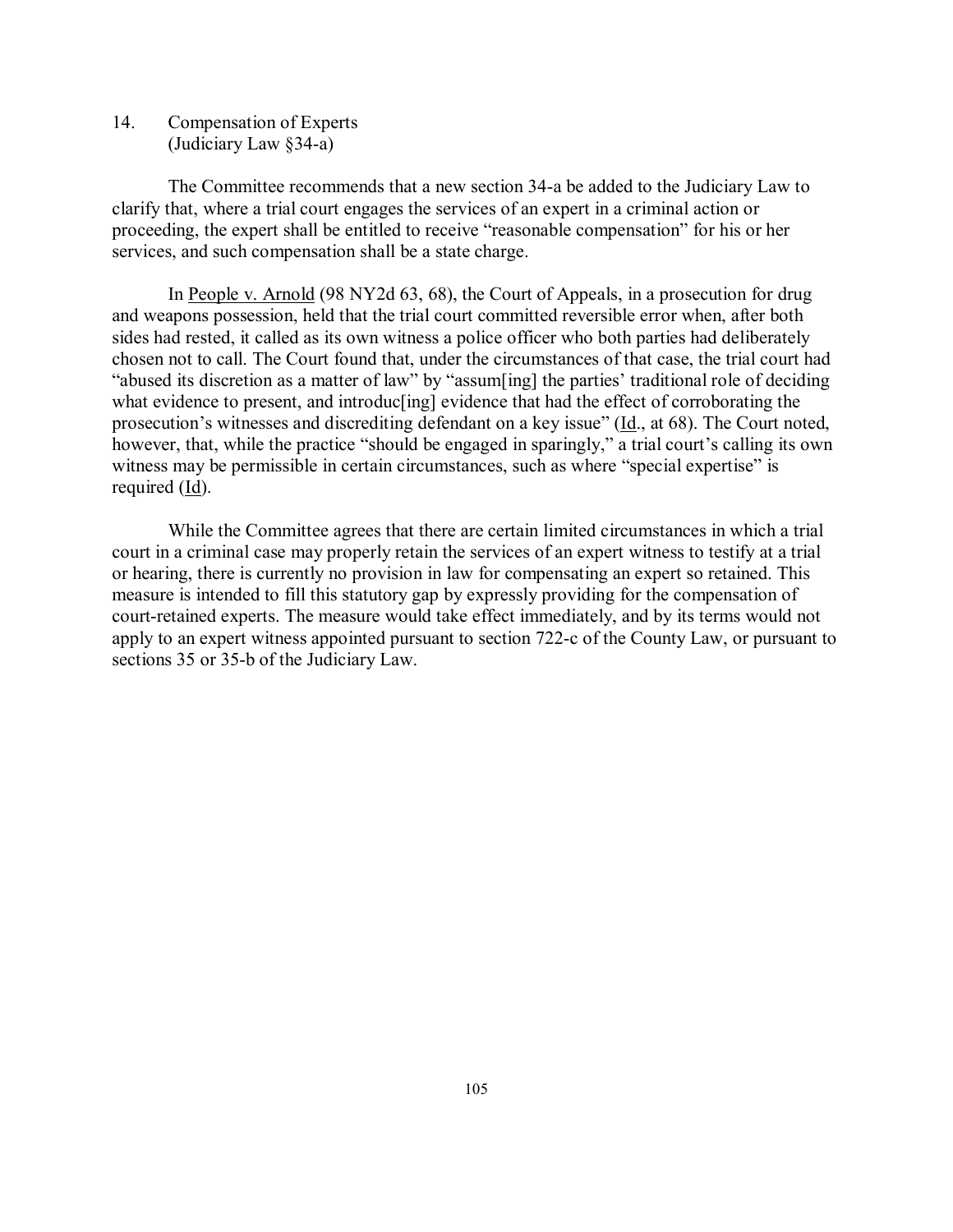15. Issuance and Duration of Final Orders of Protection  $(CPL 530.12(5), 530.13(4))$ 

The Committee recommends that sections 530.12(5) and 530.13(4) of the Criminal Procedure Law be amended to provide that the duration of a final order of protection issued in a case where the defendant is sentenced to probation on a "sexual assault" conviction shall not exceed, in the case of a felony sexual assault, ten years, and in the case of a misdemeanor sexual assault, six years. The Committee further recommends that these same two provisions of law be amended to require that, when a final order of protection is issued in any case, it be issued at sentencing rather than at the time of conviction.

In 2000, the Legislature amended subdivision three of Penal Law section 65.00 to increase the period of probation for a felony "sexual assault" from five to ten years, and the period of probation for a Class A misdemeanor "sexual assault" from three to six years. *See*, Laws of 2000, ch. 1, section  $10<sup>1</sup>$  At the time, however, the Legislature made no corresponding change to the provisions of CPL sections 530.12(5) and 530.13(4), which establish the duration of a so-called "final" order of protection issued upon conviction of a family offense (CPL 530.12) or non-family offense (CPL 530.13). As a result, final orders of protection issued on felony or misdemeanor "sexual assault" convictions where a sentence of probation was imposed were required by law to expire at a point when only half of the defendant's probation sentence had been served.

To address this problem, the Committee, in 2004, proposed legislation to amend CPL sections 530.12(5) and 530.13(4) to extend the permissible duration of final orders of protection issued in "sexual assault" probation cases. Prompted in part by the Committee's proposal, the Legislature, by Chapter 215 of the Laws of 2006, amended these CPL provisions to significantly extend the permissible duration of final orders of protection issued in *all* criminal cases. Unfortunately, the 2006 amendments again failed to fully account for the statutorily required longer probation periods for misdemeanor and felony "sexual assault" convictions. Thus, despite the Legislature's salutary 2006 amendments extending the permissible duration of final orders of protection, when such an order is issued on a "sexual assault" conviction where a sentence of probation is imposed, the order must still expire *before* the defendant's probation sentence has been completely served.

Accordingly, the Committee again offers this measure – revised to incorporate the aforementioned 2006 legislative changes – to remedy this continuing gap in the law. The measure, which is otherwise identical to the Committee's 2004 proposal, would amend CPL sections 530.12(5) and 530.13(4) to provide that the duration of a final order of protection issued in a case where the defendant is sentenced to probation on a "sexual assault" conviction shall not

 $\frac{1}{1}$ <sup>1</sup>As added to section 65.00(3) by Chapter 1 of 2000, the term "sexual assault" means an offense defined in Penal Law Articles 130 or 263, or in Penal Law section 255.25 (Incest), or an attempt to commit any such offense. Penal Law section 65.00(3).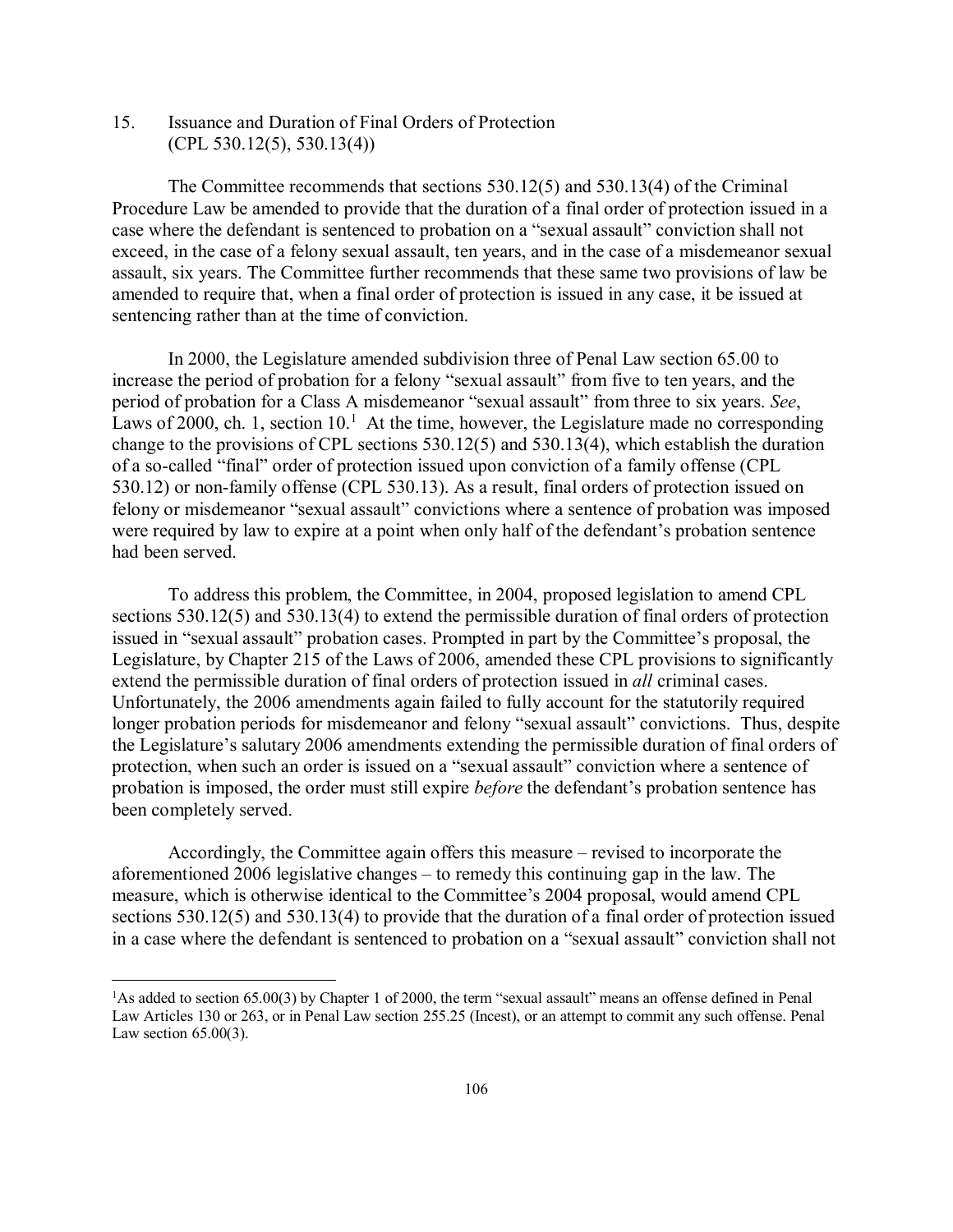exceed, in the case of a felony sexual assault, ten years, and in the case of a misdemeanor sexual assault, six years.

In addition to extending the permissible duration of a final order of protection in sexual assault prosecutions where a probation sentence is imposed, the measure would correct another problem in these same two sections of law. Specifically, the measure would amend CPL sections 530.12(5) and 530.13(4) to provide that a final order of protection, when issued in *any* case, shall be issued not on the date of conviction, as is currently required under the statutes, but on the date of sentence. A final order of protection is intended to provide protection to a victim or witness during the period following disposition of the case, when the defendant may no longer be subject to a temporary order of protection issued as a condition of bail or recognizance (*see,* CPL sections 530.12(1) and 530.13(1)). It makes no sense, therefore, to require that the final order be issued "upon conviction," when the defendant may lawfully be subject to a temporary order of protection (i.e., one issued as a condition of bail or recognizance) right up until the date of sentencing. Further, by calculating the duration of a final order of protection from the sentencing date rather than from the date of conviction, the result in many cases will be that the order will expire later, thus providing a longer period of protection for the victim, witness or family member named therein.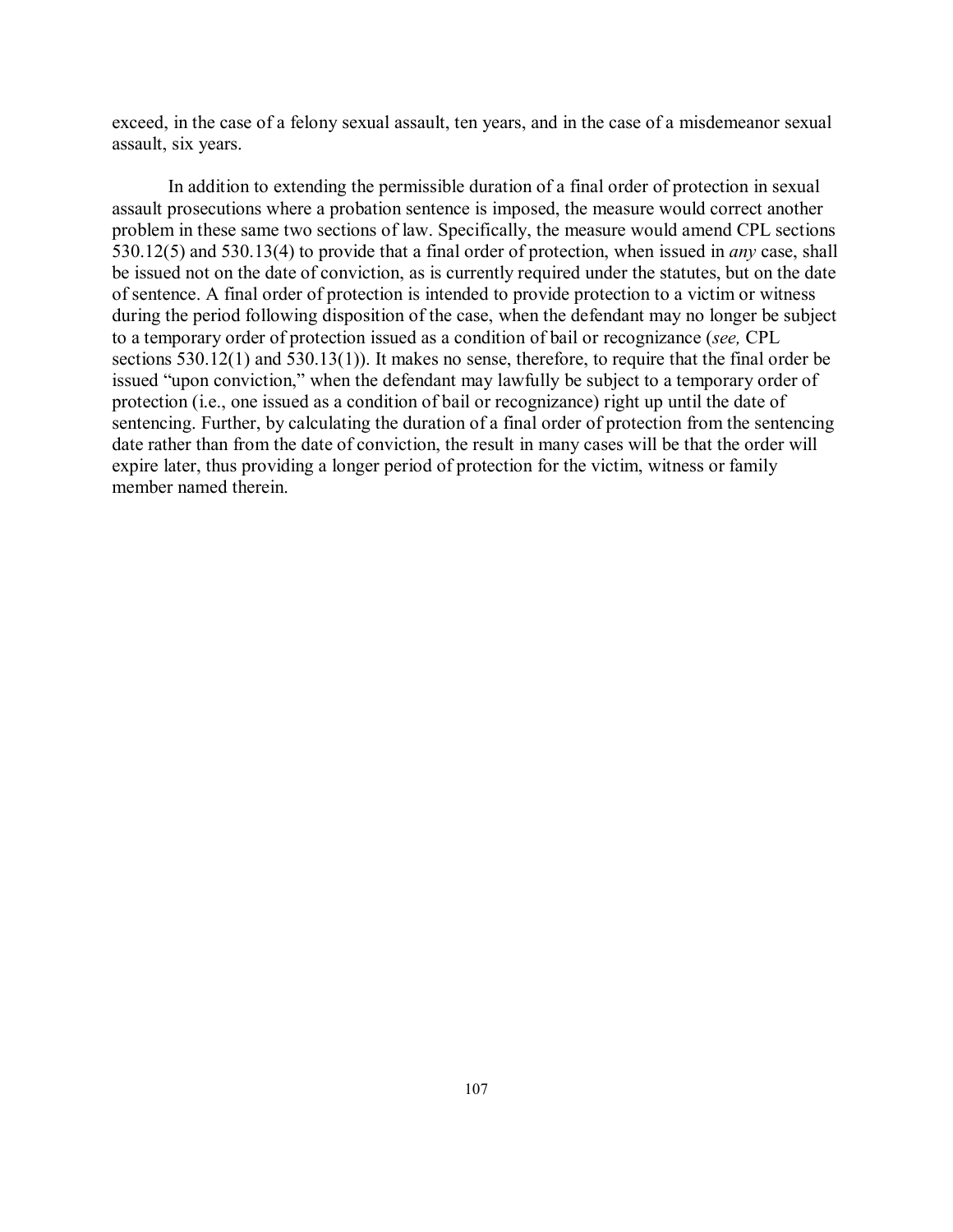16. Permitting All Ineffective Assistance of Counsel Claims to be Raised on Collateral Review (CPL 440.10(2))

The Committee recommends that paragraphs (b) and (c) of subdivision two of section 440.10 of the Criminal Procedure Law be amended to provide that ineffective assistance of counsel claims shall be exempt from the procedural bars to collateral review imposed by these two provisions of the post-conviction motion statute.

Although CPL section  $440.10(1)(h)$  allows generally for a defendant to challenge the constitutionality of his or her conviction on collateral review, subdivision two of the statute establishes a number of mandatory procedural bars to such claims. Specifically, pursuant to subdivision (2)(b) of section 440.10, the court *must* deny a motion to vacate a judgment under that section when "[t]he judgment is, at the time of the motion, appealable or pending on appeal, and sufficient facts appear on the record with respect to the ground or issue raised upon the motion to permit adequate review thereof upon such an appeal." CPL section 440.10(2)(b). And, under CPL section 440.10(2)(c), the court *must* deny such motion when, "[a]lthough sufficient facts appear on the record of the proceedings underlying the judgment to have permitted, upon appeal from such judgment, adequate review of the ground or issued raised upon the motion, no such appellate review or determination occurred owing to the defendant's unjustifiable failure to take or effect an appeal during the prescribed period or to his unjustifiable failure to raise such ground or issue upon an appeal actually perfected by him." CPL section  $440.10(2)(c)$ .<sup>1</sup>

The underlying purpose of subdivisions 2(b) and 2(c) is to prevent a defendant from using CPL section 440.10 as a substitute for direct appeal. See, People v. Cook, 67 N.Y.2d 100 (1986). Many jurisdictions, including the Federal system, have analogous procedural bars. According to the United States Supreme Court, such rules are intended to "conserve judicial resources and to respect the law's important interest in the finality of judgments." Massaro v. United States, 123 S. Ct. 1690, 1693 (2003). But, as the Supreme Court recognized in exempting ineffective-assistance claims from the Federal judiciary's similar procedural bar, requiring a criminal defendant to bring ineffective-assistance claims on direct appeal "does not promote these objectives." Id. Applying the procedural bar to ineffective-assistance claims creates a "risk that defendants w[ill] feel compelled to raise the issue before there has been an opportunity fully to develop the claim's factual predicate," and the issue will "be raised for the first time in a forum not best suited to assess those facts." Id. at 1694. As the Supreme Court further explained, "when [an ineffectiveness] claim is brought on direct appeal, appellate counsel and the court must proceed on a trial record that is not developed precisely for the purpose of litigating or preserving the claim and thus often incomplete or inadequate for this purpose." Id. The trial court is, "the forum best suited to developing the facts necessary to determining the

 $\frac{1}{1}$ <sup>1</sup>The prohibition on collateral review established by these two provisions of section  $440.10(2)$  currently includes ineffective-assistance claims that are based on facts appearing in the trial record. See, e.g., People v. Allen, 285 A.D.2d 470 (2d Dept. 2001).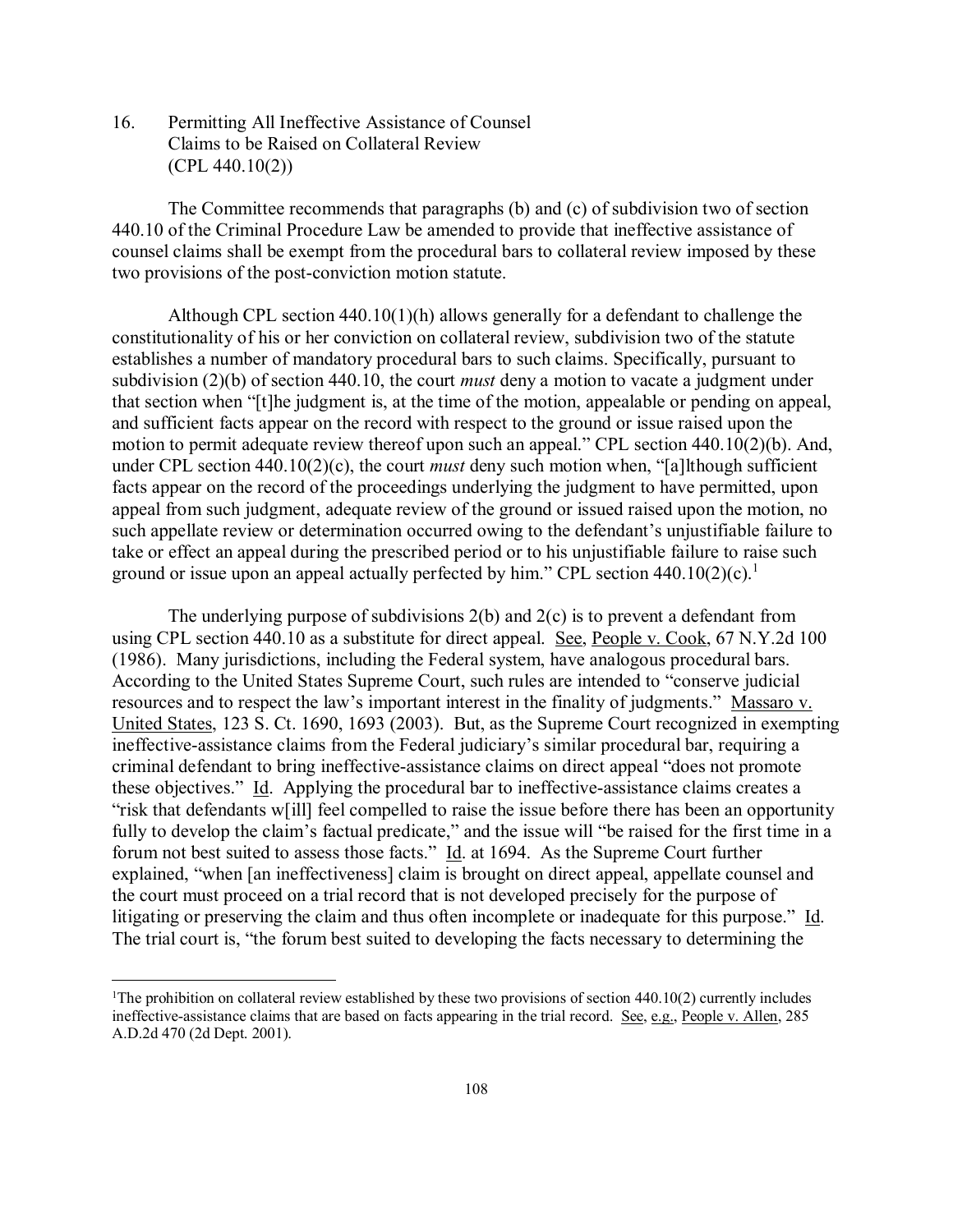adequacy of representation during an entire trial." Id. In addition, the collateral motion "often will be ruled upon by the judge who presided at trial, who should have an advantageous perspective for determining the effectiveness of counsel's conduct and whether any deficiencies were prejudicial." Id.

The Supreme Court's reasons for exempting ineffective-assistance claims from its equivalent procedural bar are equally applicable to New York's statutory scheme. New York courts have already emphasized that in typical cases, ineffective-assistance claims should be raised on collateral review. See, e.g., People v. Brown, 45 N.Y.2d 852 (1978) ("in the typical case, it would be better, and in some cases essential, that an appellate attack on the effectiveness of counsel be bottomed on an evidentiary exploration by collateral or post-conviction proceeding brought under CPL 440.10"). However, notwithstanding this seemingly broad language, it is far from unheard of for a court to deny the CPL 440.10 application on the premise that the trial record was adequate to permit raising the claim on appeal. See, e.g., People v. Duver, 294 A.D.2d 594 ( $2<sup>nd</sup>$  Dept. 2002); People v. Cardenas, 4 A.D.3d 103 ( $2<sup>nd</sup>$  Dept. 2004). Prohibiting a defendant from collaterally raising an ineffective-assistance claim that potentially falls within the narrow class of directly appealable ineffectiveness claims imposes unnecessary burdens on defendants and on the judicial system. Importantly, it is often difficult for a defendant to predict whether a given court will categorize his or her ineffectiveness claim as cognizable on direct appeal.

This creates a dilemma for a defendant who plans to press an ineffective-assistance claim. If the defendant raises the claim on collateral review, there is a risk that the trial court will deny his or her claim under the mandatory procedural bars – the defendant then will only be able to raise the claim on direct appeal if the appellate court has agreed to delay the perfection of his or her appeal until the disposition of the 440.10 motion and if the appellate court agrees with the trial court's determination that the claim is cognizable on appeal. If, on the other hand, the defendant raises the claim first on direct appeal, there is a risk that the appellate court will decide that the claim is not cognizable on direct appeal – in that situation, the defendant will have had to complete the entire appellate process before getting to raise a claim that could have obviated the need for an appeal in the first place. If the defendant raises the claim in both fora simultaneously, he or she runs the greatest risk of all – losing on procedural grounds in two courts without any adjudication of the merits of the claim.

Following the lead of the Federal system and the majority of other states, this measure would amend subdivision two of CPL section 440.10 to remove the existing bars to collateral review where the claim is the ineffective assistance of counsel. In so doing, it would encourage these claims to be brought in the preferable forum in the first instance, would help to eliminate the potential injustices to defendants outlined above, and would help to prevent unnecessary, or unduly delayed, appeals in these cases.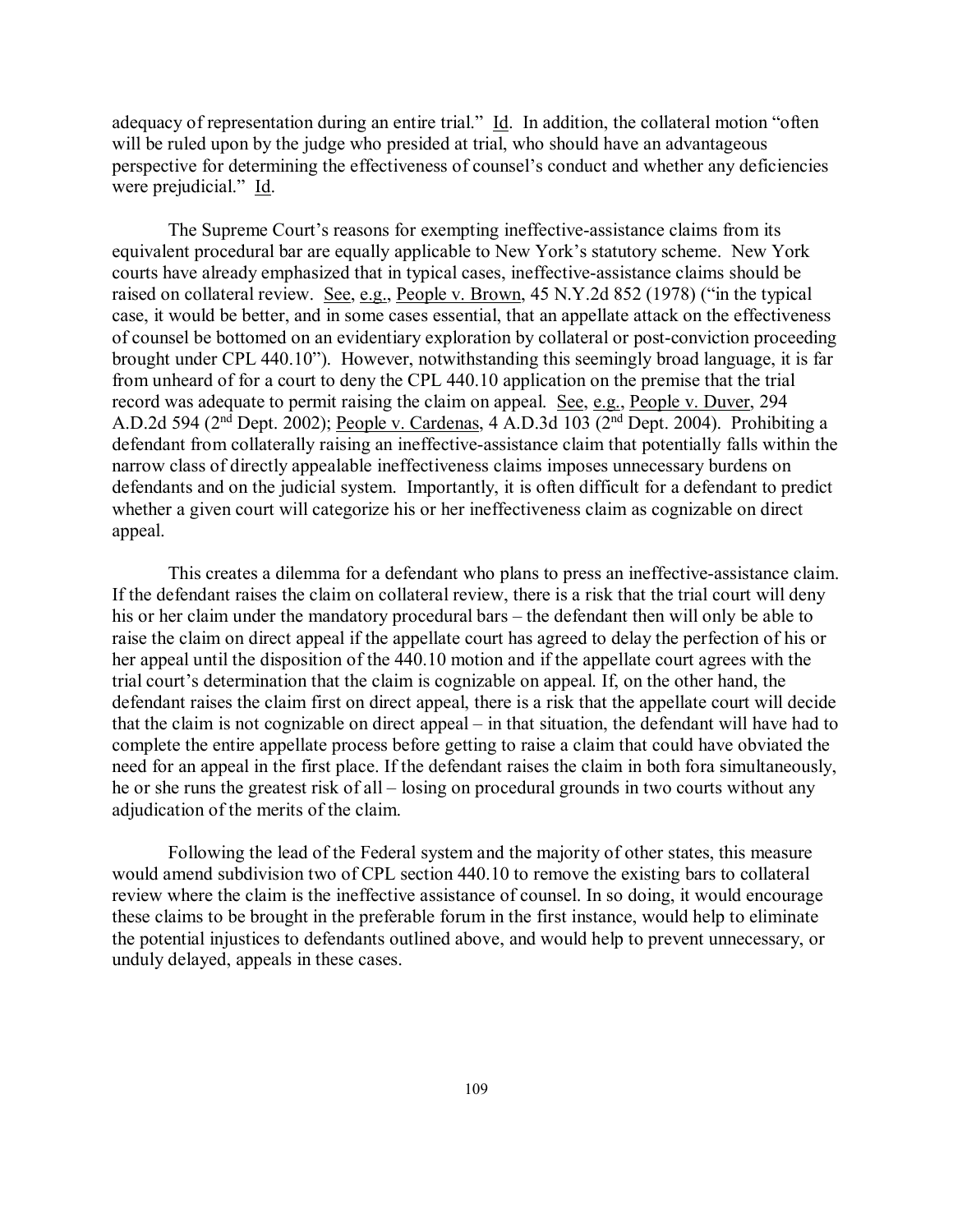17. Raising the Monetary Threshold for Felony-Level Criminal Mischief and Securities Fraud (Penal Law §§145.05(2), 145.10; GBL 352-c(6))

The Committee recommends that Penal Law sections 145.05(2) (criminal mischief in the third degree) and 145.10 (criminal mischief in the second degree), and General Business Law section  $352-c(6)$  (securities fraud) be amended to raise the existing monetary thresholds for commission of these felony offenses.

Under Penal Law section 145.05(2), a person is guilty of the class  $E$  felony of criminal mischief in the third degree when,

> with intent to damage property of another person, and having no right to do so nor any reasonable ground to believe that he or she has such right, he or she...damages property of another person *in an amount exceeding two hundred fifty dollars.*

Penal Law section 145.05(2); emphasis added.

Pursuant to Penal Law section 145.00(1), a person is guilty of criminal mischief in the fourth degree, a Class A misdemeanor, when "having no right to do so nor any reasonable ground to believe that he has such a right, he...[i]ntentionally damages property of another person..." Penal Law section 145.00(1).

A review of the legislative history of the crime of criminal mischief reveals that the current distinction between misdemeanor and felony-level criminal mischief dates back to the 1881 Penal Law, which provided for a felony-level punishment of up to four-years imprisonment for a person who "unlawfully and willfully destroys or injures any real or personal property of another...[i]f the value of the property destroyed, or the diminution in the value of the property by the injury is more than twenty-five dollars." *See*, Laws of 1881, chapter 676. The minimum threshold amount for property damage for this felony-level offense was raised to \$50 in 1912 (*see*, Laws of 1912, chap. 163), and to \$250 in 1915 (*see*, Laws of 1915, chap. 342), where it has remained for the past 90 years.

While the current \$250 property damage threshold for felony-level criminal mischief has remained unchanged since 1915, the corresponding minimum thresholds for felony-level treatment of certain *other* property and theft-related offenses have, in recent years, been significantly increased. Thus, for example, in 1986, the Legislature amended the class E felony offenses of grand larceny in the third degree (PL section 155.30(1)), criminal possession of stolen property in the second degree (PL section 165.45(1)) and insurance fraud in the second degree (PL section 176.15) to increase from \$250 to \$1000 the monetary threshold needed to establish those offenses. See, Laws of 1986, chap. 515, sections 1, 5 and 8.<sup>1</sup>

 $\frac{1}{1}$ <sup>1</sup>As with the crime of criminal mischief in the third degree under Penal Law section 145.05(2), each of these class E felony offenses represents, in effect, an aggravated form of a Class A misdemeanor offense, with the sole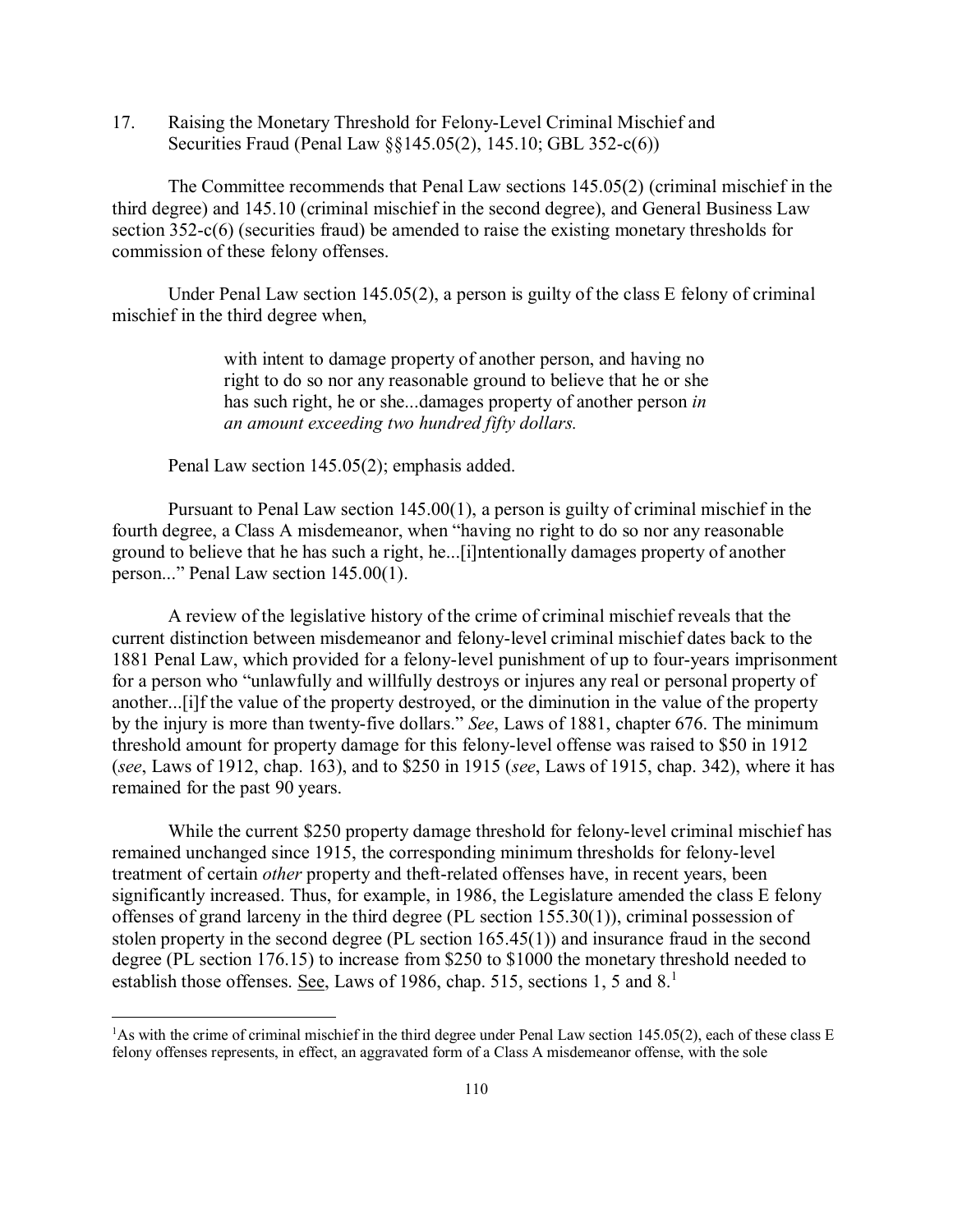In addition, the Legislature, in 1986, amended the class D felony offenses of grand larceny in the third degree (PL section 155.35), criminal possession of stolen property in the third degree (PL section 165.50) and insurance fraud in the third degree (PL section 176.20) to raise from \$1500 to \$3000 the monetary threshold for commission of those class D felony loffenses, but failed to make any corresponding change to the \$1500 threshold for commission of the class D felony offense of criminal mischief in the second degree under Penal Law section 145.10. *See*, Laws of 1986, chap. 515, sections 2, 6 and 8.<sup>2</sup>

The Committee believes that the current monetary thresholds for criminal mischief in the third and second degrees (Penal Law sections 145.05(2) and 145.10, respectively) are too low and should be raised to conform to the higher thresholds established by the Legislature in 1986 for comparable theft and stolen property-related felony offenses such as grand larceny, criminal possession of stolen property and insurance fraud. Accordingly, this measure would amend Penal Law section 145.05(2)(criminal mischief in the third degree) to raise the current \$250 monetary damage threshold for commission of that class E felony offense to match the existing (\$1000) monetary threshold for the class E felony offenses of grand larceny in the fourth degree (PL section 155.30(1)), criminal possession of stolen property in the fourth degree (PL section 165.45(1)) and insurance fraud in the fourth degree (PL section 176.15).

Further, the measure would amend Penal Law section 145.10 (criminal mischief in the second degree) to raise the current \$1500 monetary threshold for commission of that class D felony offense to match the existing \$3000 threshold for the class D felony offenses of grand larceny in the third degree (PL section 155.35), criminal possession of stolen property in the third degree (PL section 165.50) and insurance fraud in the third degree (PL section 176.20).

Finally, the measure would correct a related anomaly in the law by amending subdivision six of General Business Law section 352-c to raise to \$1000 the current \$250 threshold for the

 $\overline{a}$ 

aggravating factor being the value of the stolen property in question. See, Penal Law sections 155.25 (defining the Class A misdemeanor of petit larceny); 165.40 (defining the Class A misdemeanor of criminal possession of stolen property in the fifth degree) and 176.10 (defining insurance fraud in the fifth degree).

<sup>&</sup>lt;sup>2</sup>Note that the Legislature, by Chapter 515 of the Laws of 1986, also changed the degree (but not the "D" and "E" felony classifications or section numbers) of several of the aforementioned offenses.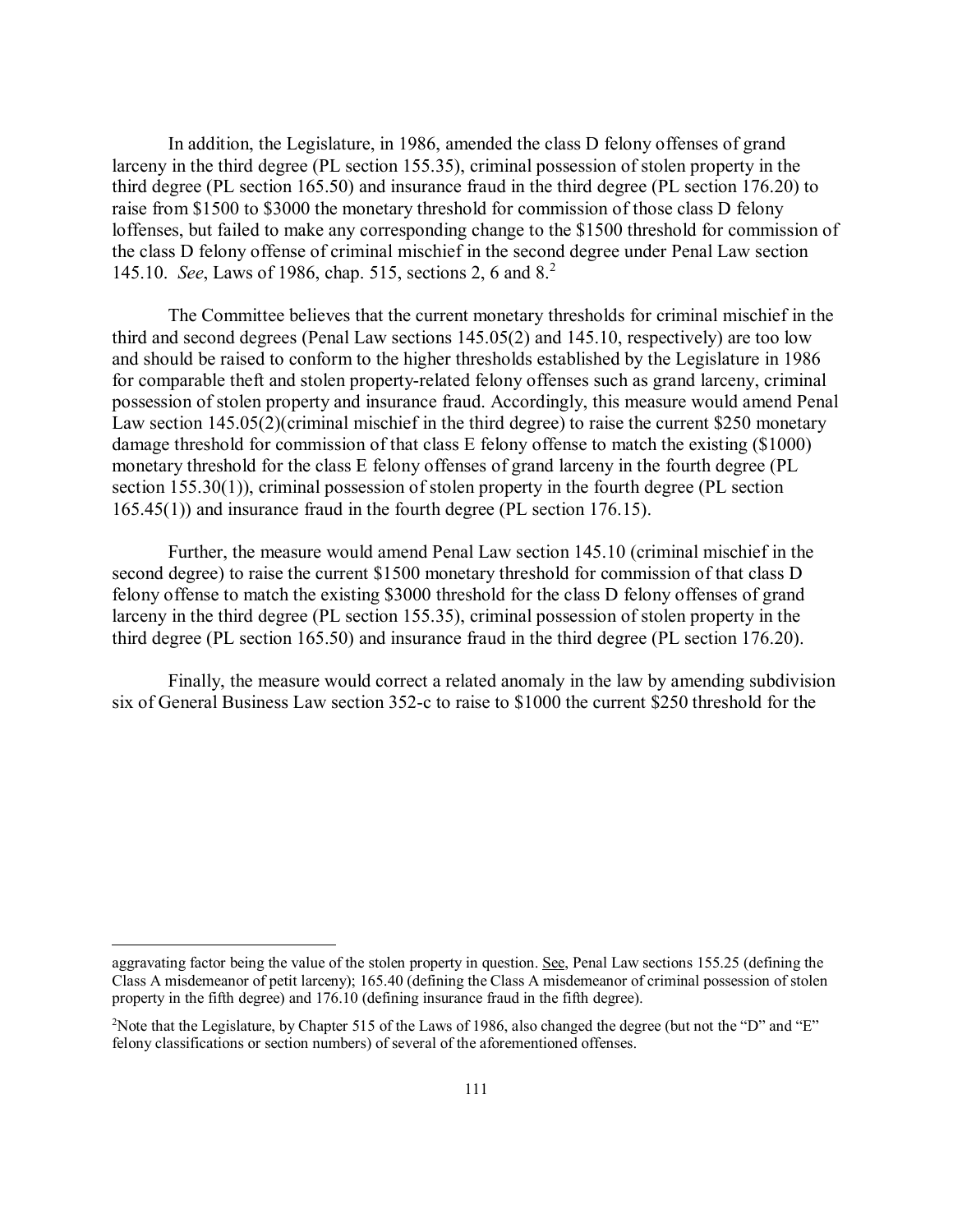class E felony securities fraud offense defined in that section.<sup>3</sup>

In proposing these substantive, and long overdue, changes to the Penal Law and General Business Law, the Committee finds that the rationale in support of Chapter 515 of 1986, as expressed by the Governor in his Memorandum approving that legislation, is equally applicable here:

> The bill adjusts for inflation to reflect the realities of the monetary world of 1986. Dollar values distinguishing degrees of larceny, possession of stolen property, and insurance fraud have remained unchanged since the adoption of the new Penal Law in 1965. Thus, for example, criminal possession of three hundred dollars' worth of stolen property is currently a felony, punishable by up to four years in prison. These monetary thresholds are unrealistically low and unduly strain police resources. While felony arrests for low-level thefts are routinely reduced to misdemeanors by prosecutors and judges, the police must adhere to the law and process a three hundred dollar theft as a felony. This requires substantial allocation of resources and reduces the number of police officers available for patrol. The bill adjusts for inflation by raising the monetary threshold to one thousand dollars for the class E felonies and three thousand dollars for the class D felonies of grand larceny, criminal possession of stolen property, and insurance fraud.

Governor's Memorandum of Approval for L.1986, ch. 515, 1986 McKinney's Session Laws of N.Y., at 3175 [July 24, 1986].

The measure would take effect immediately.

 $\frac{1}{3}$ <sup>3</sup>Subdivision six of General Business Law section 352-c, which was added to that section in 1982 and was never amended (see, Section 3 of Chapter 146 of the Laws of 1982), currently provides as follows: "Any person, partnership, corporation, company, trust or association, or any agent or employee thereof who intentionally engages in fraud, deception, concealment, suppression, false pretense or fictitious or pretended purchase or sale, or who makes any material false representation or statement with intent to deceive or defraud, while engaged in inducing or promoting the issuance, distribution, exchange, sale, negotiation, or purchase within or from this state of any securities or commodities, as defined in this article, and thereby wrongfully obtains property of a value in excess of two hundred fifty dollars, shall be guilty of a class E felony." GBL section 352-c(6). General Business Law section 352-c is contained in Article 23-A of the General Business Law (commonly referred to as the "Martin Act"), which "provides the regulatory framework governing the offer and sale of securities, commodities and other investment vehicles in and from New York." Mihaly and Kaufmann, Practice Commentary, McKinney's Cons. Laws of N.Y., Book 19, General Business Law art. 23-A, at 10.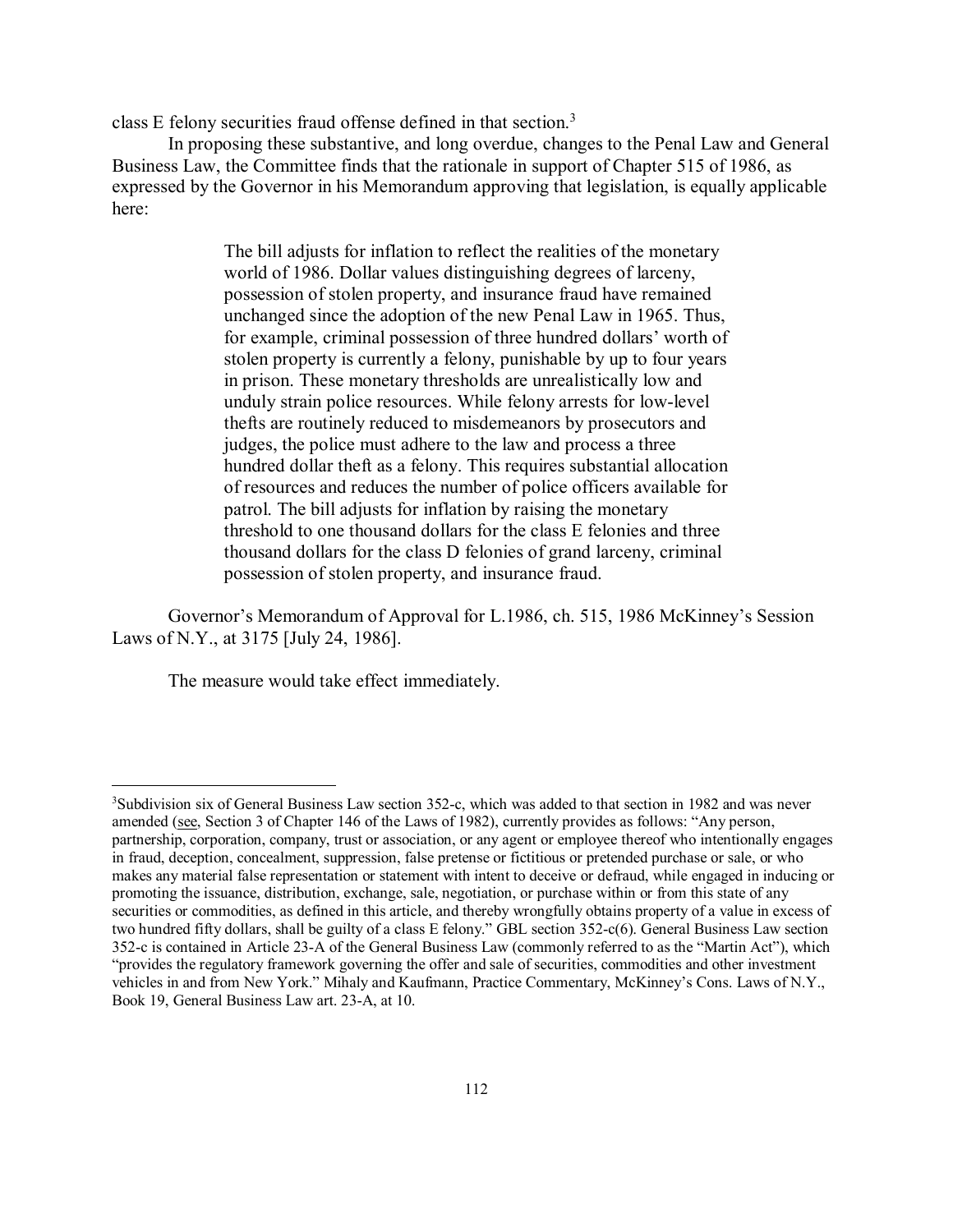18. Written Grand Jury Instructions  $(CPL 190.25(6))$ 

The Committee recommends that subdivision six of section 190.25 of the Criminal Procedure Law be amended to clarify that the court or district attorney may, when providing to a grand jury any oral instructions "concerning the law with respect to its duties or any matter before it" under that subdivision, also provide written instructions thereon.

Notably, there is nothing in existing CPL section 190.65, or elsewhere in the CPL, that expressly precludes a prosecutor or the impaneling court from providing grand jurors with the applicable substantive law in writing. Further, while the Court of Appeals, relying on CPL section 310.30, has expressly disapproved the practice of providing a deliberating *petit* jury, over the defendant's objection, with a written copy of all or a portion of the court's charge (*see, e.g., People v. Owens*, 69 N.Y.2d 585, and *People v. Johnson*, 81 N.Y.2d 980), there appears to be no reported appellate or trial level decision that addresses the propriety of providing a *grand* jury with written substantive instructions. Nonetheless, it appears that, in at least some jurisdictions in the State, there is a reluctance on the part of impaneling courts and prosecutors to provide any written substantive materials, such as relevant Penal Law offense definitions, to a grand jury when giving instructions pursuant to section 190.25(6).

This measure would remove any doubt as to the propriety of providing grand jurors with substantive written instructions under subdivision six of section 190.25 by amending that subdivision to expressly permit the practice.<sup>1</sup> To ensure a reviewable record of the written grand jury instructions, the measure would further provide that "the complete text of any such written instructions must, following the distribution of such written instructions to the grand jury, be read into the record by the district attorney, who shall state on the record that such written instructions have been so distributed." In addition, the measure would clarify that nothing contained in the proposed amendment to subdivision six of section 190.25 "shall be deemed to affect the court's obligation, pursuant to subdivision five of [CPL] section 190.20...to deliver or cause to be delivered to each grand juror a printed copy of all the provisions of...[CPL] article [190], or the giving of oral or written instructions pursuant to such subdivision five."<sup>2</sup>

The Committee recognizes that the idea of amending CPL Article 190 to expressly authorize the practice of providing written substantive instructions to a grand jury is not a new one. Indeed, in its 1999 Report to the Chief Judge and the Chief Administrative Judge, the Grand

 $\frac{1}{1}$ <sup>1</sup>In accordance with the Committee's view that at least some of the instructions provided under section 190.25(6) should be given orally, the measure expressly provides that, where instructions are given under that subdivision, the court or prosecutor *must* orally instruct the grand jury and *may* "also distribute written instructions."

<sup>&</sup>lt;sup>2</sup>Subdivision five of CPL section 190.20 provides as follows: "After a grand jury has been sworn, the court must deliver or cause to be delivered to each grand juror a printed copy of all the provisions of this article, and the court may, in addition, give the grand jurors any oral and written instructions relating to the proper performance of their duties as it deems necessary or appropriate." CPL section 190.20(5).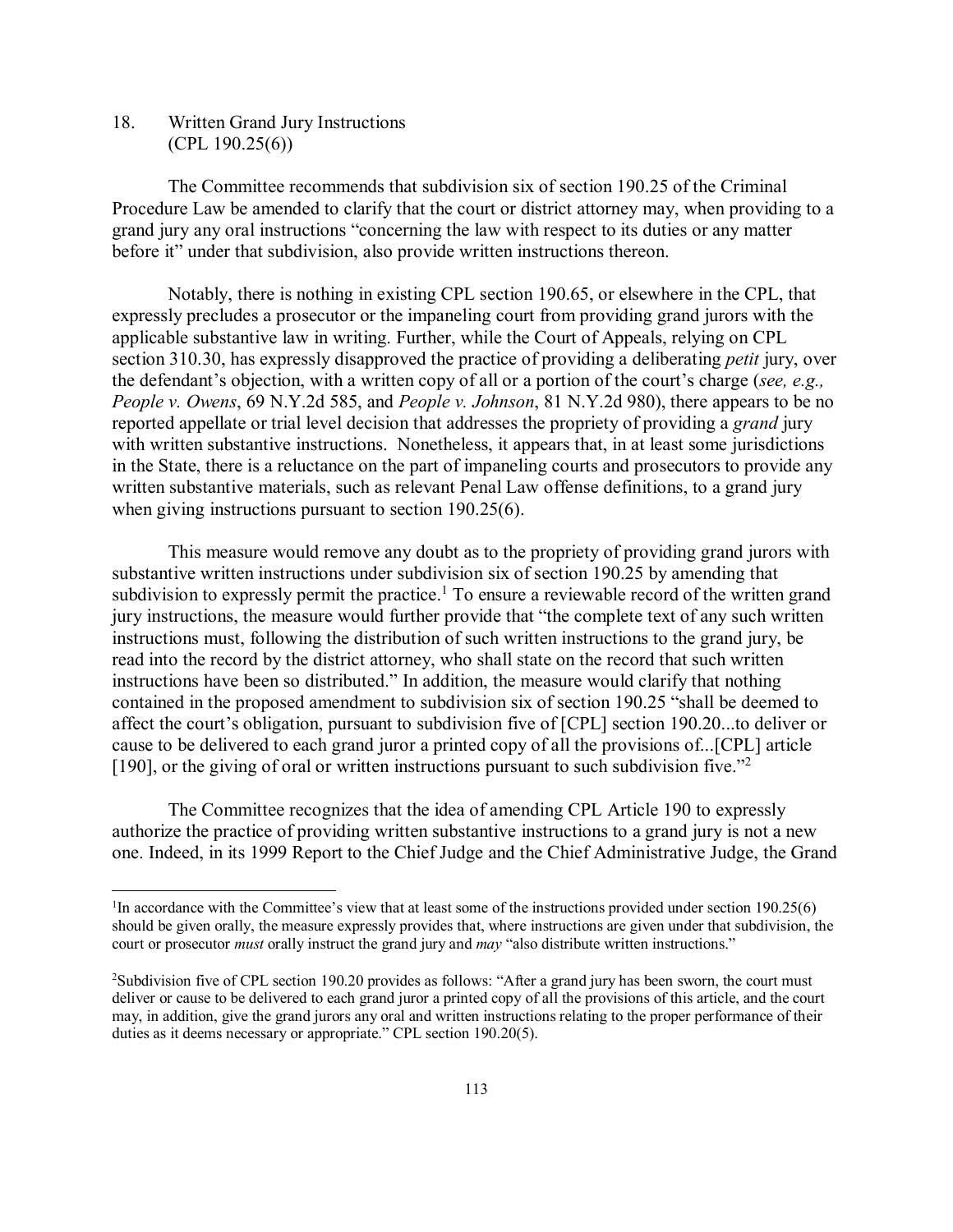Jury Project made the following recommendation:

CPL 190.25(6) should be amended to make explicit that, upon request of a grand juror for further instruction with respect to a statute, the court or the prosecutor may give to the grand jury copies of the text of any statute which, in its discretion, the court or prosecutor deems proper. The amendment should include a requirement that a copy of any such text be made an exhibit in the proceeding in which it is furnished to the grand jury. However, the determination of a court or prosecutor of whether to submit the text of a particular statute should not be a ground for dismissing an accusatory instrument filed after an otherwise proper proceeding.

1999 Report of the Grand Jury Project, Volume I, at p.84.

As noted in the Report, the Grand Jury Project's proposed amendment to CPL section 190.25(6) would closely track the procedure set forth in CPL section 310.30, which applies to the deliberations of a trial jury. That section provides, in relevant part, as follows: "With the consent of the parties and upon the request of the jury for further instruction with respect to a statute, the court may also give to the jury copies of the text of any statute which, in its discretion, the court deems proper." CPL section 310.30. Similar to section 310.30, the proposal would "permit the court or prosecutor to furnish the text of a statute when a grand juror requests further instruction concerning a statute and the court or the prosecutor, in the sound exercise of discretion, believes that the request is necessary or appropriate." 1999 Report of the Grand Jury Project, Volume I, at p.85.

While the Committee fully agrees with the conclusion reached by the Grand Jury Project that CPL section 190.25(6) ought to be amended to clarify the authority of the court and prosecutor to provide written substantive instructions under that section, it is the Committee's view that the measure proposed here, which is arguably broader and less cumbersome than the proposal recommended by the Grand Jury Project, would better assist grand jurors in meeting their obligations under CPL Article 190.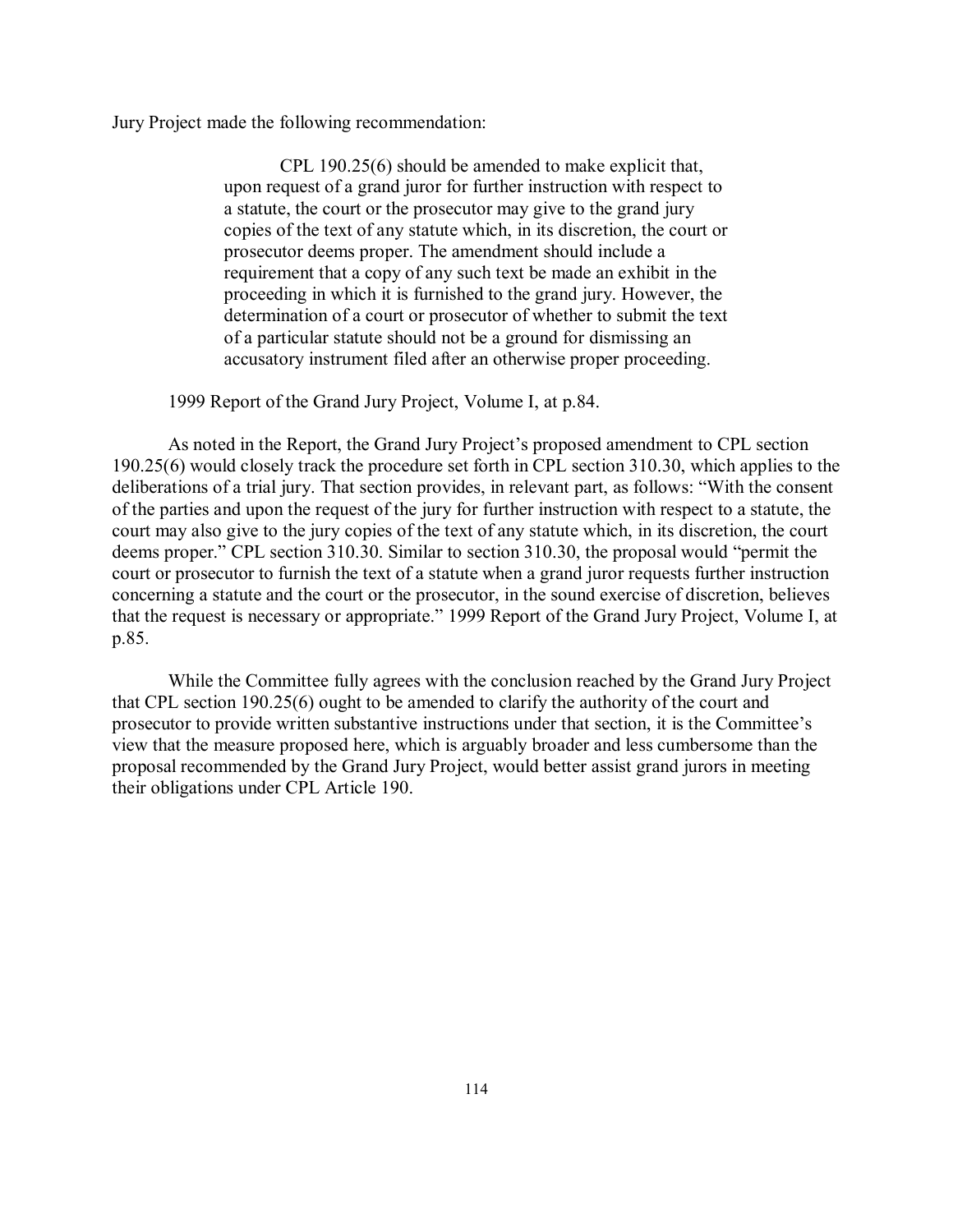19. Criminal Contempt and Double Jeopardy: Repealer (Penal Law §215.54; Judiciary Law §776)

To conform with controlling appellate decisional law in the areas of double jeopardy and criminal contempt, the Committee recommends that section 215.54 of the Penal Law and section 776 of the Judiciary Law, both of which provide, in substance, that the imposition of a prior punishment for criminal contempt under Article 19 of the Judiciary Law shall not bar a subsequent prosecution for criminal contempt under the Penal Law based upon the same conduct, be repealed.

Judiciary Law section 776 provides that

[a] person, punished as prescribed in...[Judiciary Law Article 19], may, notwithstanding, be indicted for the same misconduct, if it is an indictable offense; but the court, before which he is convicted, must, in forming its sentence, take into consideration the previous punishment.

Judiciary Law section 776.

The corresponding provision of Penal Law Article 215 provides that

[a]djudication for criminal contempt under subdivision A of section seven hundred fifty of the judiciary law shall not bar a prosecution for the crime of criminal contempt under section  $215.50<sup>1</sup>$  based upon the same conduct but, upon conviction thereunder, the court, in sentencing the defendant shall take the previous punishment into consideration.

Penal Law section 215.54.

In *People v. Columbo* (31 N.Y.2d 947, 949 [1972]), the Court of Appeals, following a second remand of the case to that Court from the United States Supreme Court for reconsideration of a double jeopardy issue (*see, Columbo v. New York*, 405 U.S. 9, 11 [1972]), held that the defendant's previous punishment for contempt of court under the Judiciary Law for refusing to obey an order to testify before the grand jury barred a subsequent indictment for the same offense under the Penal Law. The Court of Appeals, in *Columbo*, stated as follows:

> Although defendant could have been properly indicted for his refusal to testify before the Grand Jury on October 14, 1965, after

 $\frac{1}{1}$ Penal Law section 215.50 defines, in seven separate subdivisions, the Class A misdemeanor of criminal contempt in the second degree.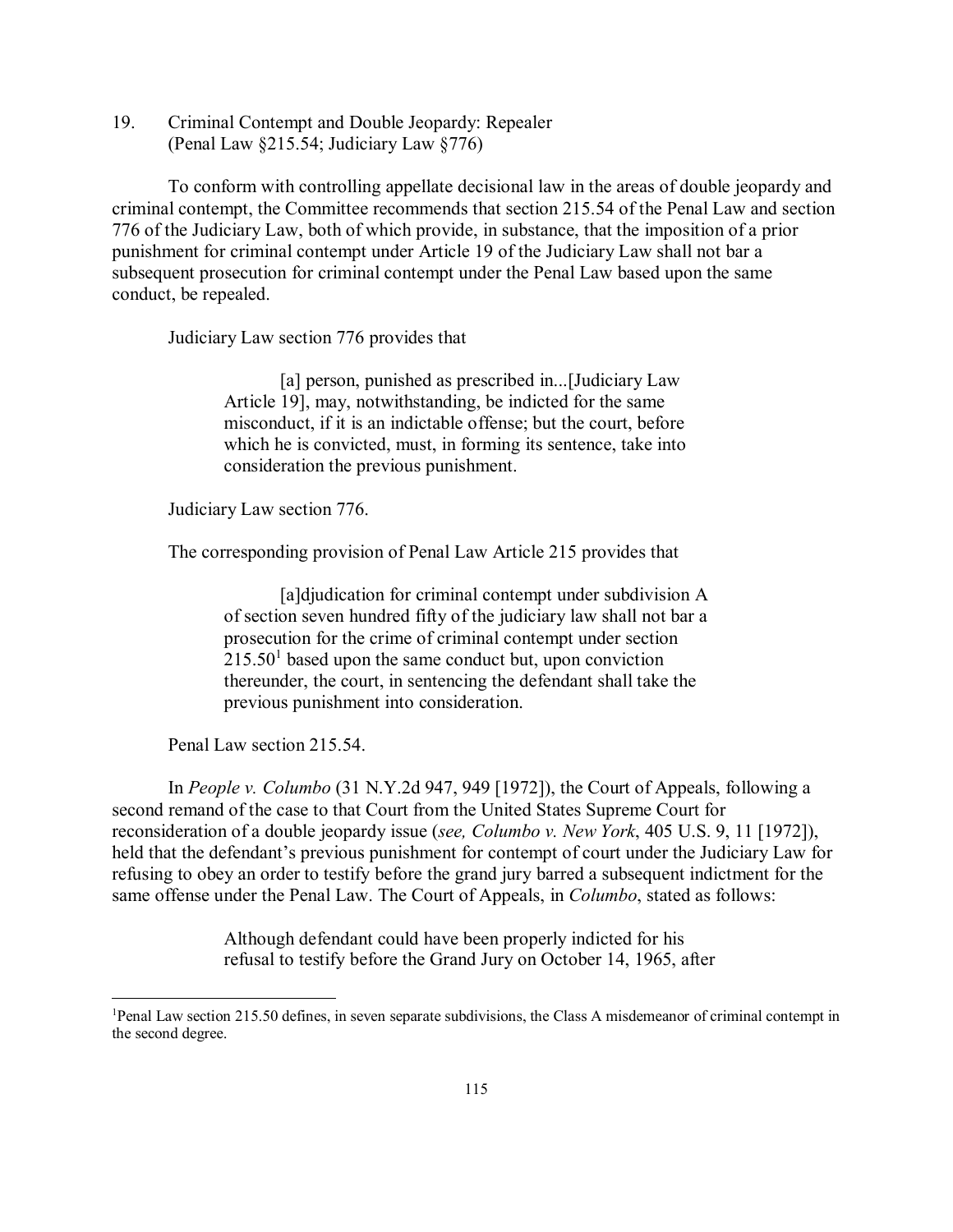having been granted full immunity [citation omitted] and such indictment would not be barred by double jeopardy, he was not indicted for that crime, but, instead was indicted for his refusal to obey the order of ...[the Grand Jury Judge] on December 7, 1965, to return to the same Grand Jury and testify. Thus, defendant was indicted for the same act and offense for which he previously was punished by...[the Grand Jury Judge] for contempt of court pursuant to section 750 of the Judiciary Law. The same evidence proves the Judiciary Law contempt for which defendant was previously punished and the Penal Law contempt charged in the indictment, and the elements of the two contempt charges are the same. Since the Supreme Court of the United States has held that defendant's previous punishment for contempt...pursuant to the Judiciary Law was for "criminal" contempt under the particular facts of this case [citation omitted], defendant's subsequent indictment for the same offense under...the ...Penal Law is barred by the double jeopardy clause [citation omitted].

*Colombo, supra, at* 949; *see also, Matter of Capio v. Justices of the Supreme Court*, 34 N.Y.2d 603 [1974], affirming on the opinion at 41 A.D.2d 235.<sup>2</sup>

In a more recent case, *People v. Wood* (95 N.Y.2d 509, 515 [2000]), the Court of Appeals, citing *Columbo*, held that the defendant's prosecution for criminal contempt in the first degree under Penal Law section 215.51 for violating an order of protection was barred because the defendant had previously been prosecuted for contempt under Family Court Article 8 based upon the same conduct. As in *Columbo*, the Court in *Wood*, in analyzing the double jeopardy issue, applied the "same elements test" enunciated by the United States Supreme Court in *Blockburger v. United States* (284 U.S. 299 [1932]) and reiterated in the criminal contempt context in *United States v. Dixon* (509 U.S. 688 [1993]):

> The Double Jeopardy Clause "protects only against the imposition of multiple criminal punishments for the same offense"[citation omitted]. The "applicable rule is that, where the same act or transaction constitutes a violation of two distinct statutory provisions, the test to be applied to determine whether there are two offenses or only one is whether each provision requires proof of an additional fact which the other does not" [*citing Blockburger*]. If each of the offenses contains an element which the other does not, they are not the "same offense" under the rule enunciated by Blockburger and any claim of constitutional

 $\frac{1}{2}$ <sup>2</sup> Notably, there is no mention by the Court in *Columbo* of either Penal Law section 215.54 or Judiciary Law section 776.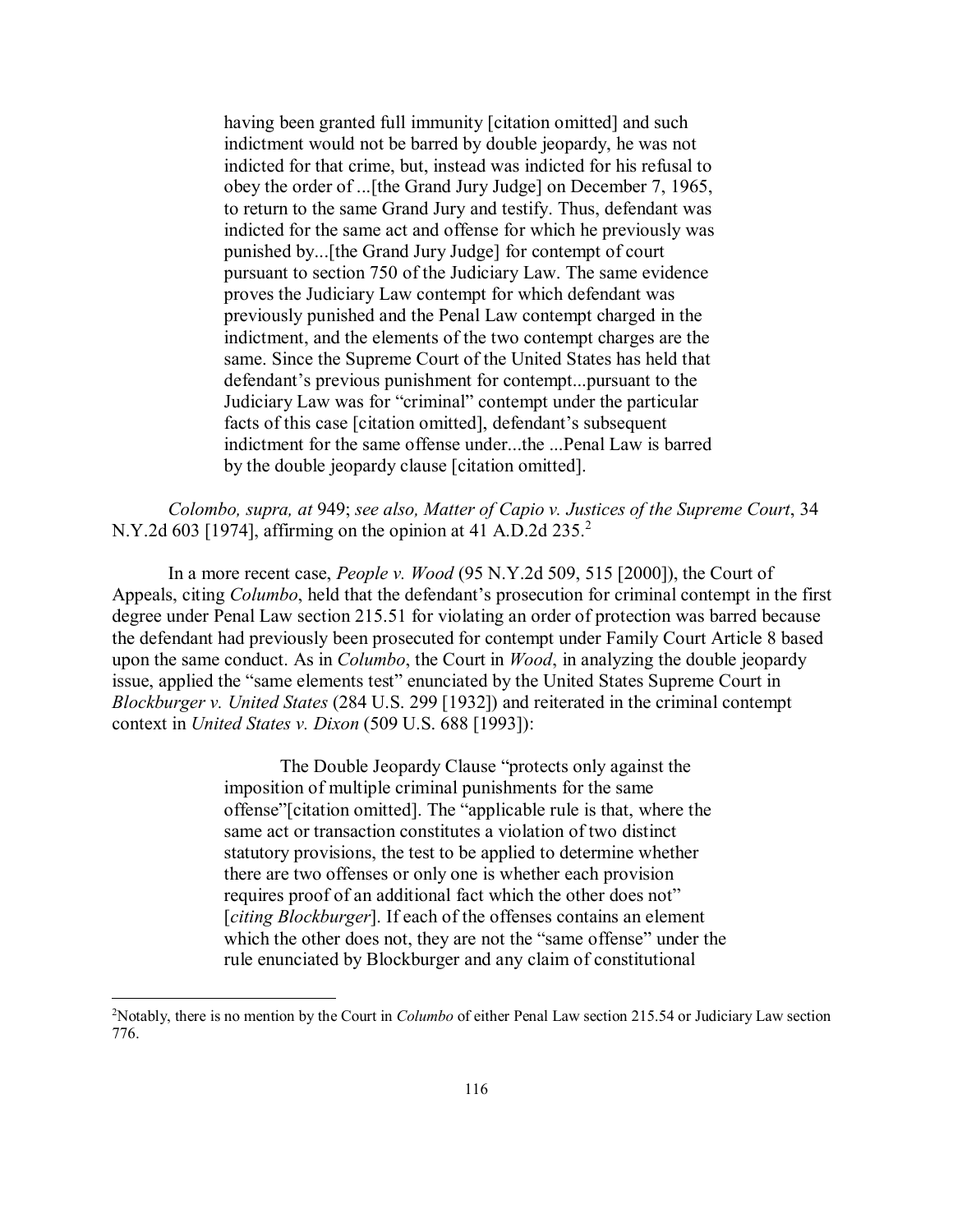double jeopardy necessarily fails [citation omitted]. The test focuses on "the proof necessary to prove the statutory elements of each offense charged against the defendant, not on the actual evidence to be presented at trial" [citations omitted].

## *Wood, supra, at* 513.

In his comments on the interplay between criminal contempt and double jeopardy in the 1998 law review article, *Criminal and Civil Contempt: Some Sense of a Hodgepodge* (72 St. John's L. Rev. 337, 407-408 [Spring, 1998]), Lawrence Gray notes that the Court of Appeals' and U.S. Supreme Court's decisions in *Columbo* "do . . . not appear to be the proverbial 'last word'" on the topic. As stated in that article,

> [i]n *United States v. Dixon*, the latest Supreme Court decision on the issue, a badly splintered Court hardly achieved a coherent conclusion. Specifically, the Court held that where a criminal contempt of court does not have the "same elements" as a legislatively-enacted crime, a contempt proceeding followed by a criminal prosecution does *not* implicate double jeopardy [citations omitted].

Gray, *Id*; emphasis added.

Notwithstanding Mr. Gray's observation that the Court of Appeals' decision in *Columbo* may not be the "last word" on the issues of constitutional double jeopardy and criminal contempt, it is clear that Penal Law section 215.54 and Judiciary Law section 776, at the very least, raise serious constitutional concerns in light of *Columbo* and also appear to conflict directly with certain of the statutory double jeopardy protections afforded by CPL Article 40 ["Exemption From Prosecution by Reason of Previous Prosecution"]. For these reasons, the Committee offers this measure repealing both sections in their entirety.<sup>3</sup>

 $\frac{1}{3}$ <sup>3</sup>It should be noted that, as part of the Committee's existing legislative proposal to reform Judiciary Law Article 19, sections 750 through 781 of that Article are repealed in their entirety and replaced with new provisions. Although the Committee does not specifically address the repeal of Judiciary Law section 776, or the related double jeopardy issue, in its memorandum in support of that proposal, the Committee created no analogue to section 776 in its proposed new Article 19.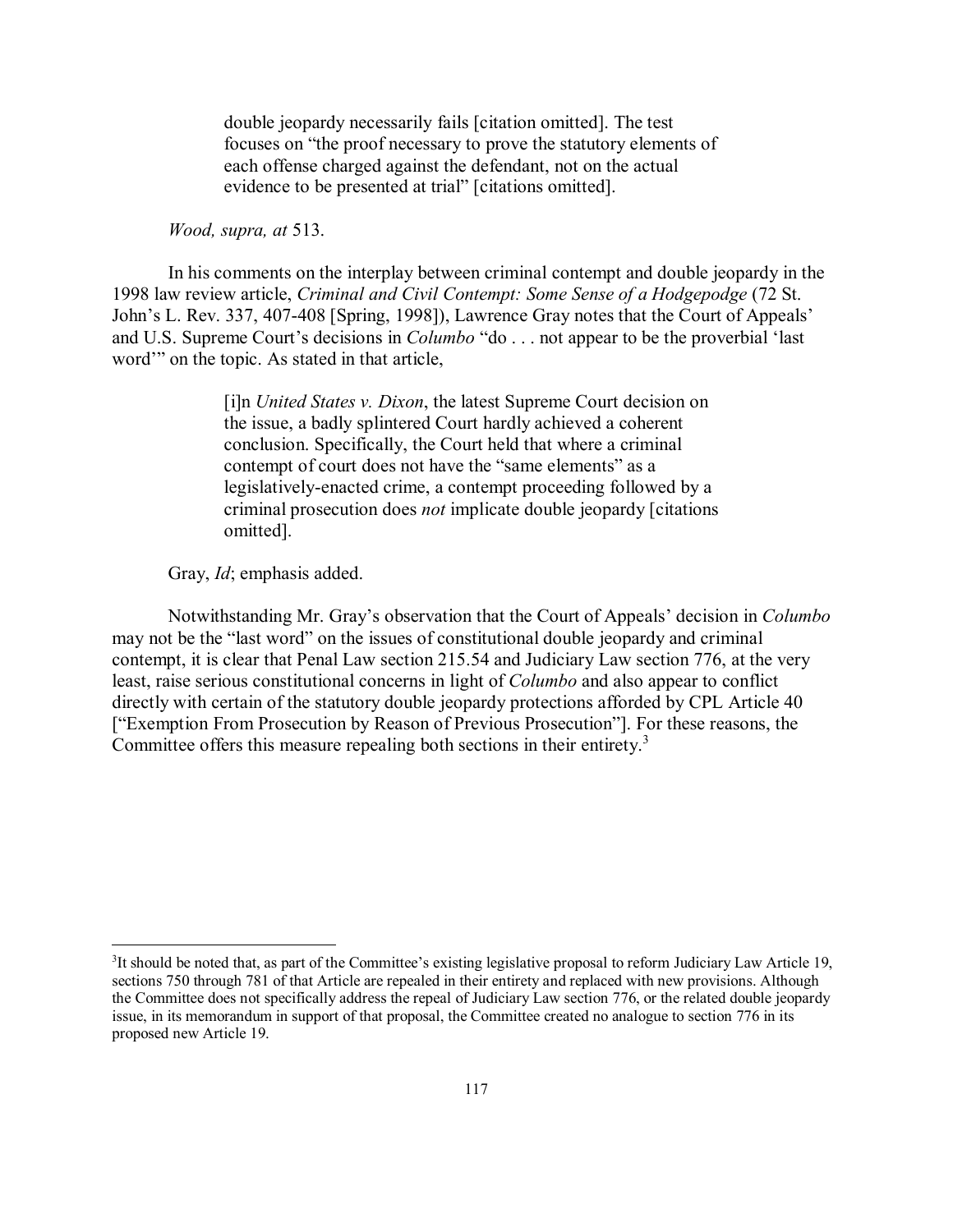20. Prosecution by Superior Court Information After Dismissal of Indictment (CPL 195.10(1)(a); CPL 210.20(4))

The Committee recommends that the Criminal Procedure Law be amended to establish a procedure to allow a defendant to waive indictment and be prosecuted by Superior Court Information in cases where the court has dismissed an initial indictment against the defendant.

Under current law, a defendant may only waive indictment and consent to be prosecuted by a superior court information where a local criminal court has held the defendant for the action of a grand jury, the defendant is not charged with a Class A felony, and the district attorney consents to the waiver (CPL 195.10). The Court of Appeals has strictly construed these conditions, and has repeatedly invalidated waivers made with the consent of both the defendant and the prosecution where the parties have otherwise failed to conform to the statute (*see People v. Boston*, 75 NY2d 585 [1990]; *People v. Trueluck*, 88 NY2d 546 [1996]; *People v. Casdia*, 78 NY2d 1024 [1991]; *compare People v. D'Amico*, 76 NY2d 877 [1990]).

It is not unusual, however, for the defendant and the prosecution to negotiate a plea in the period after a court dismisses an indictment but before the prosecution has re-presented the case to the grand jury. Plea negotiations are often completed during this interlude because the parties have invariably completed discovery and motion practice on the original indictment and generally have a better understanding of the relative strengths and weaknesses of the case. Yet, although the parties may reach agreement on a plea, there is no readily available procedure for the court to accept the plea. A superior court information is unavailable to the parties because the defendant has not been technically "held" for the action of the grand jury (*see People v. Rivera*, 14 Misc.3d 726 [2006]). Either the prosecution must re-present the case to the grand jury and secure a new indictment, a needless waste of resources and a burden for witnesses, or else follow the strict requirements for filing a superior court information. This requires the prosecutor to file a new felony complaint, re-arrest the defendant on the new felony complaint and arraign the defendant in the local criminal court so the defendant can be "held" for the action of the grand jury.

To avoid the burden of securing a new indictment or filing a new felony complaint, this measure would amend paragraph (a) of subdivision 1 of section 195.10 and subdivision 4 of section 210.20 of the Criminal Procedure Law to provide that after a court dismisses an indictment against a defendant, if the court authorizes the People to resubmit the charge to the grand jury, the defendant will be deemed held for the action of the grand jury. This would then provide the basis for the defendant to waive prosecution by indictment and be prosecuted by superior court information.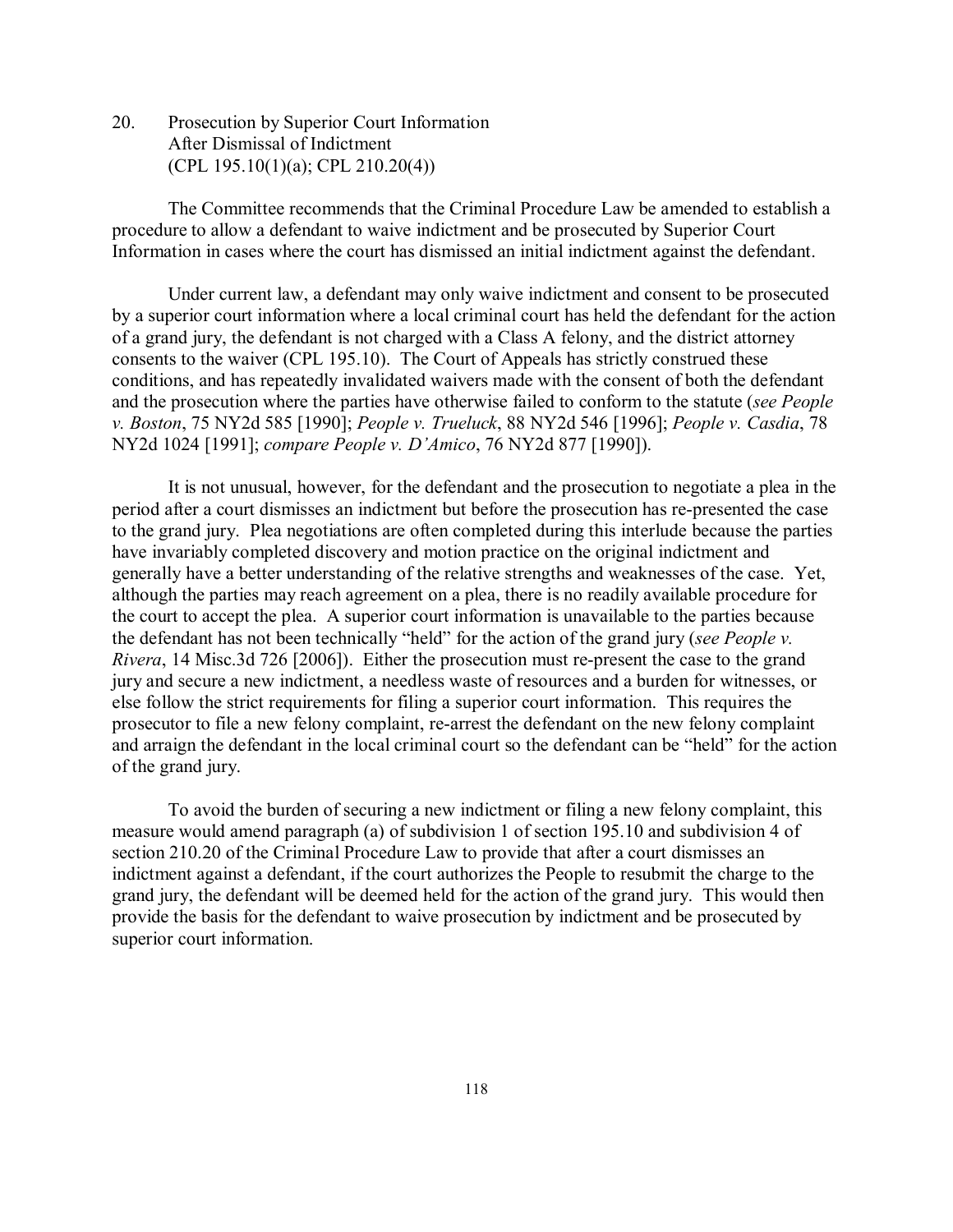21. Disclosure by the People of Police-Arranged Identifications of Defendant  $(CPL 240.20(e)(1))$ 

The Committee recommends that subdivision one of section 240.20(e) of the Criminal Procedure Law be amended to provide that the People must give notice to the defendant of all prior police-arranged identifications of the defendant made by a person whom the prosecutor intends to call as a witness at trial and from whom they intend to elicit an in-court identification.

The Court of Appeals recently held that the People are not required to give notice of a police-arranged *photographic* identification of the defendant by a trial witness (*People v. Grajales*, 8 NY3d 861 [2007]). While the Court recognized that the "better practice is to give defendant notice of all prior police-arranged identifications made by a witness from whom they intend to elicit in-court identification testimony," there is no obligation to provide such notice unless that pretrial identification will be offered at trial. Since pretrial photographic identifications of a defendant are inadmissible at trial, the Court held that by definition there is no requirement that it be provided to the defendant under the notice provisions of CPL 710.30(1)(b).

The Committee believes that it is important for the Criminal Procedure Law to provide a mechanism to insure that photographic identifications of any witness the prosecutor intends to call at trial are disclosed to the defendant prior to trial. At the very least, evidence of a prior photographic identification is relevant to the issue of possible suggestiveness at any subsequent corporeal identification of the defendant by that witness. The Committee does not endorse the position, however, that disclosure should be made part of the People's notice obligation under CPL 710.30(1)(b). The Committee is of the view that the harsh remedy of preclusion for the People's failure to serve timely notice under CPL 710.30 (*see People v. O'Doherty*, 70 NY2d 479 [1987]), would be unwarranted in the case where the evidence of the identification is inadmissible at trial.

The Committee's proposal therefore strikes a balance by requiring the information be disclosed as part of the People's discovery under CPL 240. By placing the obligation within the discovery section, the court will have an adequate range of remedies for discovery violations (*see, e.g.*, CPL Section 240.70 [enumerating available court-imposed sanctions for noncompliance with CPL Article 240]. In addition, the Committee believes that the proposal would further the strong public policy goal of protecting against witness misidentification in criminal prosecutions.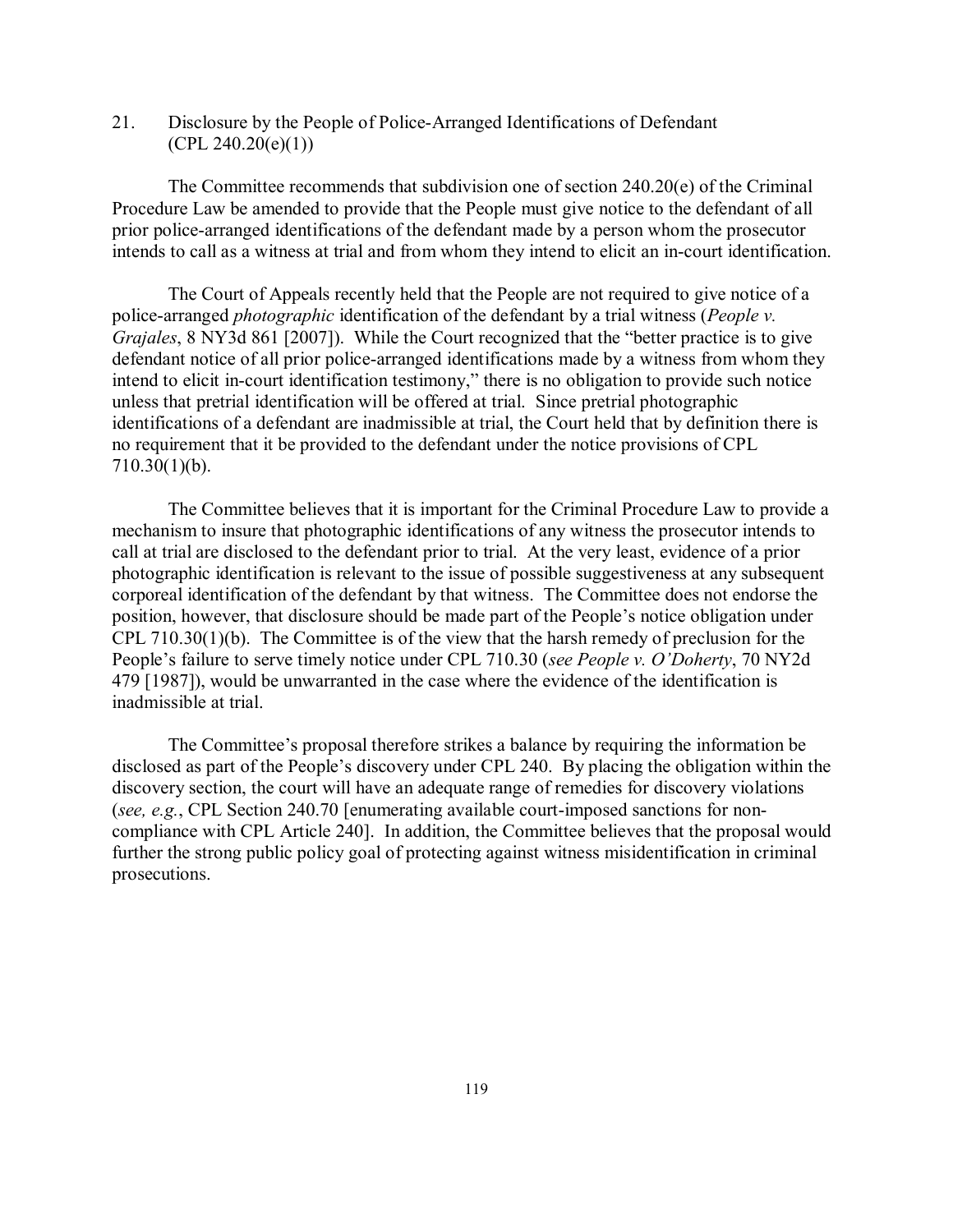22. Geographical Jurisdiction of Counties (CPL 20.40(2))

The Committee recommends that the Criminal Procedure Law be amended to establish a basis for a county to have jurisdiction over criminal conduct where, although New York State has jurisdiction over the conduct, no county can establish jurisdiction under current law.

The Court of Appeals recently affirmed the dismissal of a perjury prosecution stemming from an out-of state deposition where the defendant was questioned by the New York State Attorney General's office in connection with an ongoing New York State antitrust investigation (*see People v. Zimmerman*, 9 NY3d 421 [2007]). The Court of Appeals held that while New York State had jurisdiction to prosecute the alleged perjury, it could find no basis for the defendant to be prosecuted in New York County or any other county in the state. The Court acknowledged the principle that once the State has jurisdiction to prosecute a case, it can "as a general rule, assign the trial of that case to any county it chooses" (9 NY3d at 428-429). But for a county to prosecute, the Legislature must provide a specific jurisdictional basis. Under the current legislative scheme there is simply no provision to allow any county to have jurisdiction over a case which only impacts the State as a whole. As explicitly stated by the Court, the current statute leaves a gap that the Court is not permitted to fill. Instead, the Court suggested that it is up to the Legislature to fill the gap (*see id*. at 430).

In order to provide a basis for jurisdiction in an appropriate county under the situation faced by the prosecution in *Zimmerman*, this measure would add a new paragraph (f) to CPL 20.40(2) to allow a county to exercise jurisdiction if there is a "logical nexus" between the criminal conduct and the county. By the statute's express terms, it would only operate in cases where no other basis for a county to exercise jurisdiction can be established. Therefore, it does not extend the current reach of the remaining provisions of CPL 20.40(2), and is limited solely to closing the legislative "gap" recognized by the Court of Appeals in *Zimmerman*.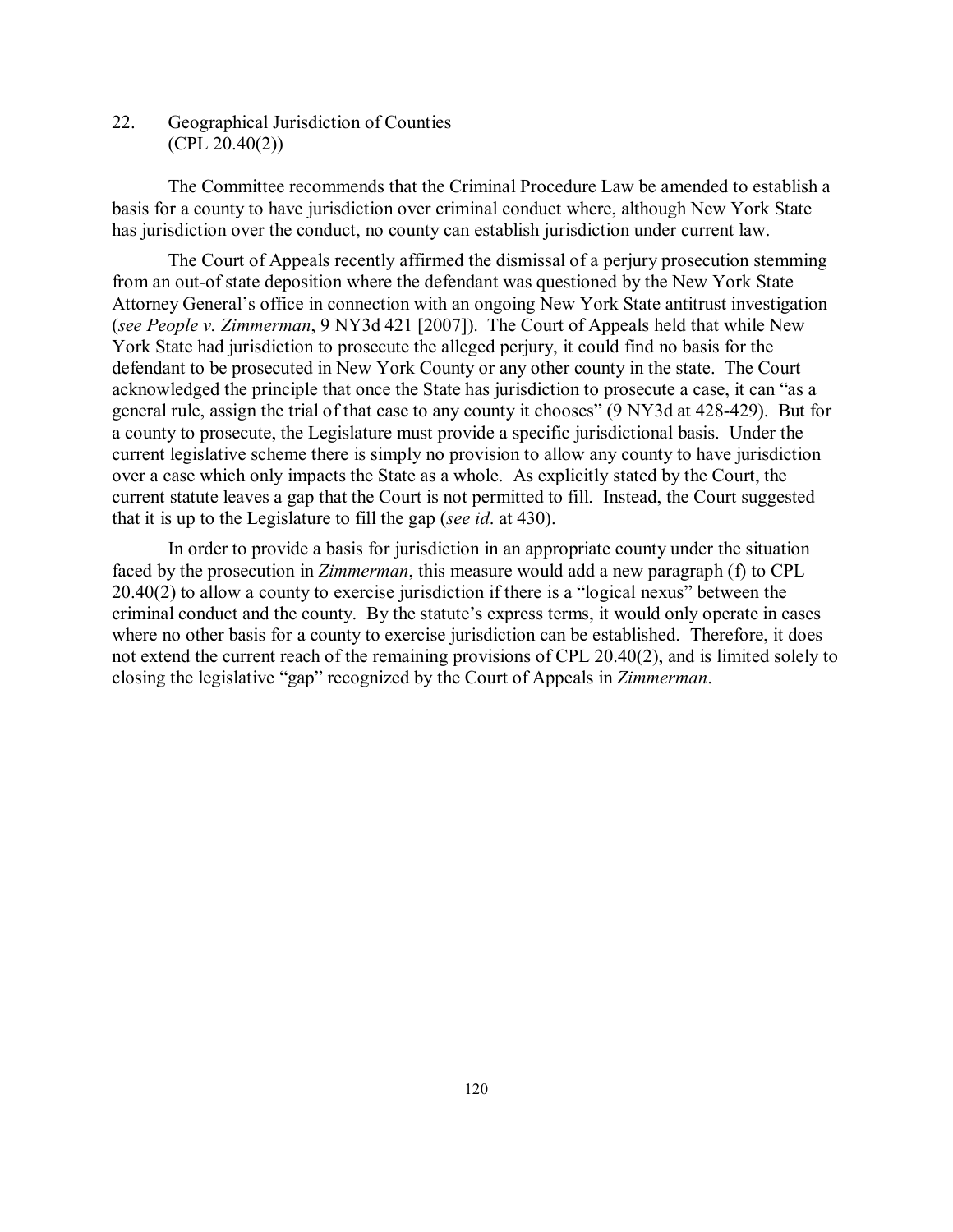23. Allegations of Previous Convictions Involving Certain Traffic Infractions (CPL 200.60)

The Committee recommends that the Criminal Procedure Law be amended to allow a prosecutor to file a special information after a court informs the parties that it will submit a lesser included offense of a traffic infraction. This change would only affect those cases where the defendant's prior convictions would raise the lesser included offense from an infraction to a misdemeanor.

The Vehicle and Traffic Law sets forth a graduated scheme of criminal penalties attendant to a conviction for driving while ability impaired [DWAI] (*see* VTL §1193(1)). First and second offenses are traffic infractions. A third offense within 10 years, however, elevates the offense to a misdemeanor and provides for significantly stiffer penalties, including up to 180 days in jail. Several courts have held that in order to sentence the defendant to the misdemeanor penalties, a prosecutor must file an appropriate accusatory instrument and prove, at trial, that the defendant had twice before been previously convicted of DWAI (*see People v. Greer*, 189 Misc.2d 310 [App Term, 2d Dept. 2001]); *People v. Lazaar*, 3 Misc.3d 328 [Webster Just Ct 2004]); *People v. Jamison*, 170 Misc.2d 974 [Rochester City Ct 1996]).

When a defendant is initially accused of driving while intoxicated [DWI], however, the accusatory instrument does not allege the defendant's prior history of DWAI because those convictions are not relevant to a DWI charge. Where the proof at trial later provides a reasonable view that the defendant was impaired but not intoxicated, the court in its discretion may submit, and at the request of a party must submit, the lesser included offense of DWAI (*see* CPL 300.50; *People v. Hoag*, 51 NY2d 632 [1981]). If a defendant is then acquitted of DWI, but convicted of the lesser included offense of DWAI, there is currently no mechanism to elevate the traffic infraction to a misdemeanor on the basis of the defendant's prior driving record. This results in an undeserved windfall for defendants who have a history of impaired driving.

The following proposed legislation insures that the defendant's prior driving history is taken into account by providing the prosecutor with an opportunity to file a special information when a court agrees to submit a lesser included offense of a traffic infraction. The Committee believes that by utilizing a special information under CPL 200.60, an appropriate balance is struck between protecting the defendant from any prejudice that might result from the jury hearing evidence of the defendant's prior driving record, and giving the People an opportunity to prove the previous convictions before the lesser included offense is put before the jury.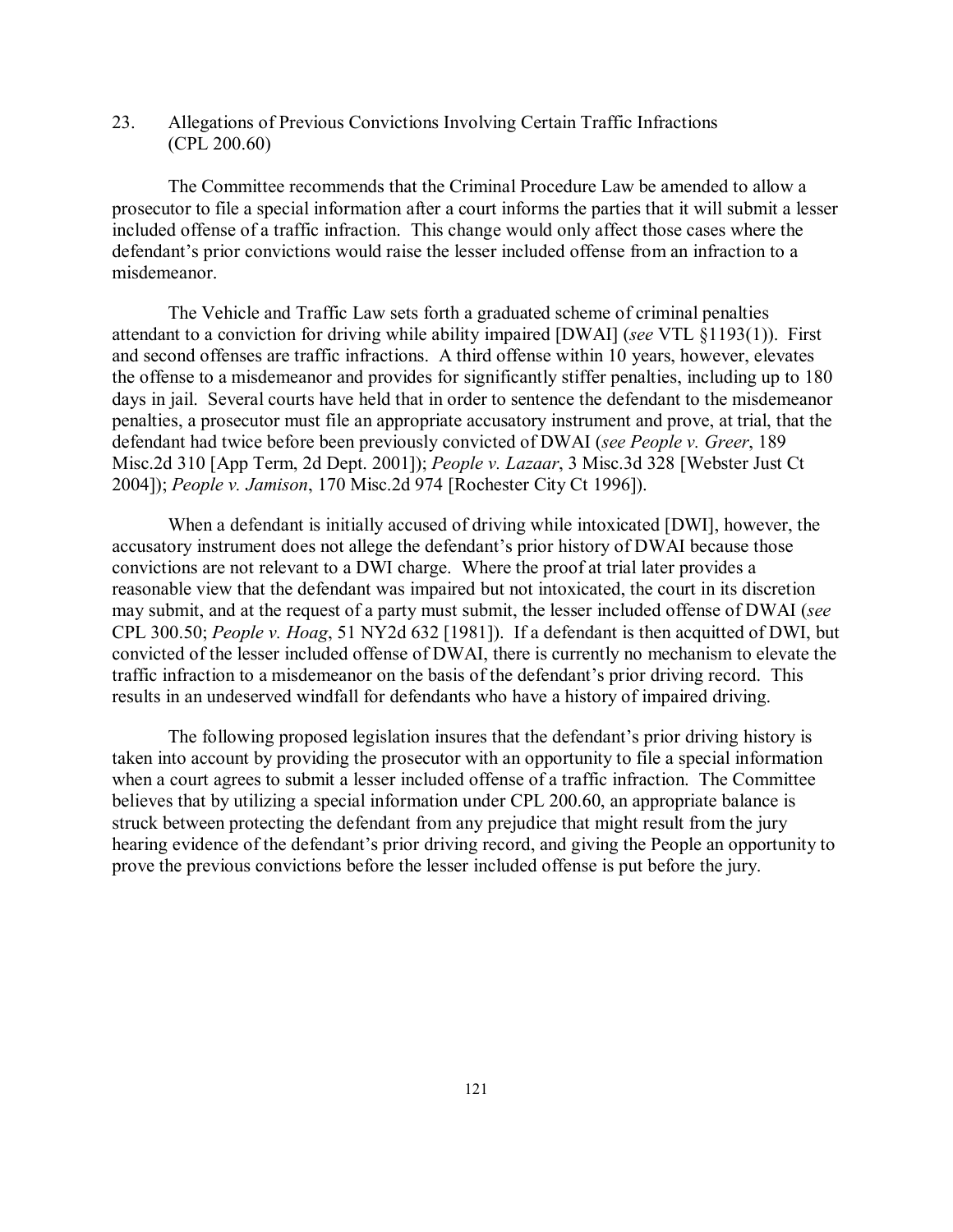24. Dismissal of Outstanding Traffic Infractions (CPL 30.30)

The Committee recommends that the Criminal Procedure Law be amended to authorize a court to dismiss any traffic infraction that remains as the sole charge in an accusatory instrument whose other charges were dismissed pursuant to CPL 30.30.

Traffic infractions do not fall within the offenses for which CPL 30.30 provisions apply (*see People v. Gonzalez*, 168 Misc.2d 136 [App Term 1st Dept. 1996]). As noted in the Commentary to CPL 30.30, speedy trial provisions do not apply to traffic infractions because CPL 30.30(1)(d) specifically applies to "offenses," and a traffic infraction is only a "petty offense."

In practice, especially in DWI cases, the prosecutor will often charge a defendant with misdemeanor or felony criminal charges (i.e., VTL 1192 (2)) as well as a lesser included traffic infraction (VTL 1192(1)). In cases where the prosecutor fails to timely announce readiness on the more serious charges, and the defense files a successful 30.30 motion, however, the court is authorized to dismiss the misdemeanor or felony counts but not the traffic infraction. Although constitutional speedy limitations will still apply (*see e.g., People v. Polite,* 16 Misc.3d 18 [App Term 1st Dept. 2007], *citing People v. Taranovich*, 37 NY2d 442 [1975]), this generally permits a much greater period of delay. In the end, by not being able to dismiss the traffic infraction, the case continues to languish in the criminal courts, congesting dockets and rarely being resolved on the merits. To the extent that speedy trial rules promote fair and efficient practice, it would be helpful to grant courts the authority to dismiss traffic infractions at the same time the court is compelled to dismiss all other charges in the same accusatory instrument.

By this measure, the Committee does not recommend a general speedy trial rule for traffic infractions. Instead, this measure provides that where a traffic infraction is charged in the same accusatory instrument with other charges, at least one of which is a violation, misdemeanor or felony, any traffic infraction will not survive longer than the other, more serious, charges. Notably, this measure keeps in place the current procedures for routine traffic infractions not filed as part of more serious charges in an accusatory instrument.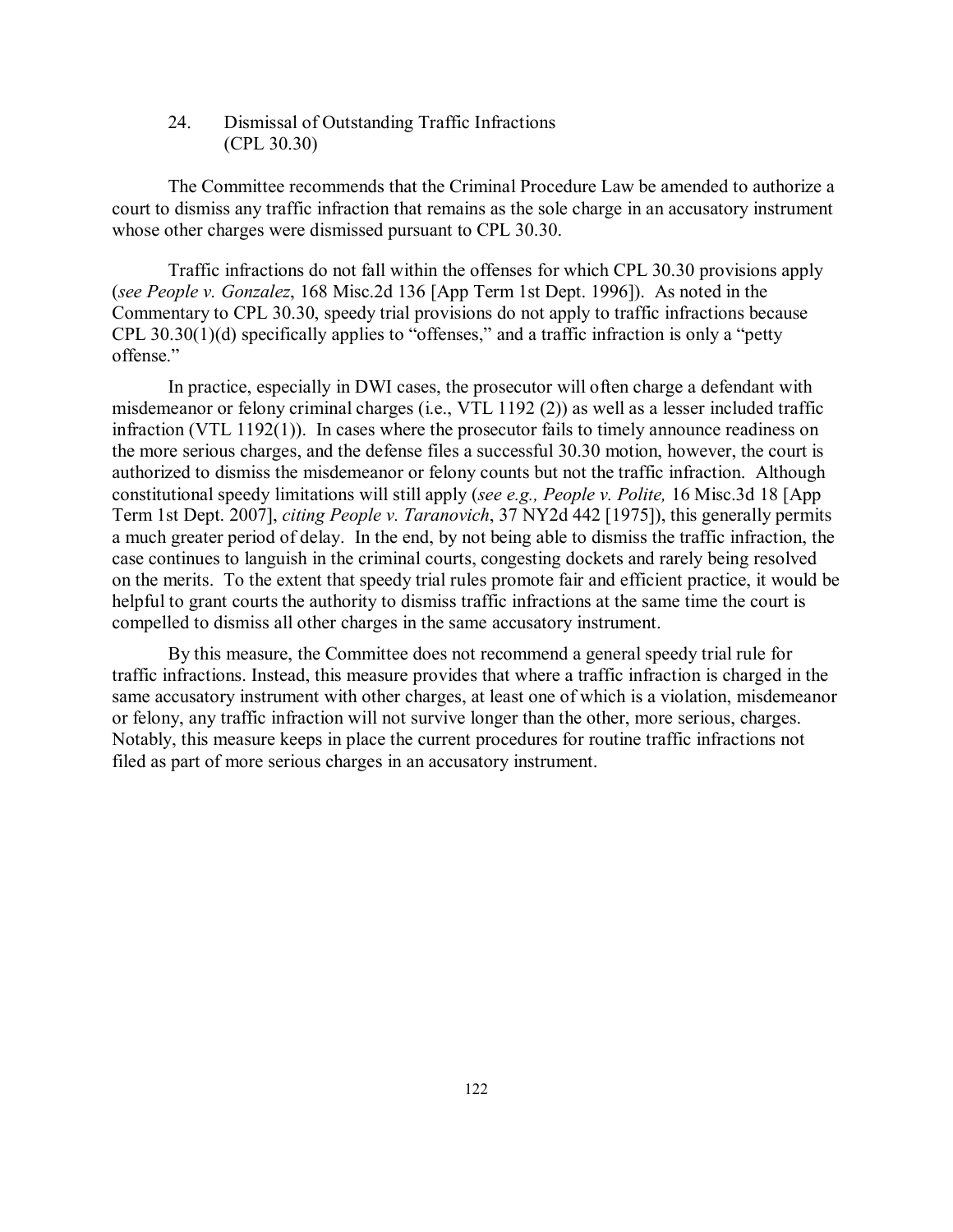25. Authorizing a 30-Day "Hardship Privilege" to Qualified Defendants  $(VTL \& 1193(2)(e)(7)(e))$ 

The Committee recommends that the Vehicle and Traffic Law be amended to authorize a court to grant a hardship privilege to qualifying defendants to allow operation of a non-commercial vehicle in the course of employment for the interim period before a conditional license application can be entertained by the Commissioner of Motor Vehicles.

VTL  $\S1193(2)(e)(7)(a)$  provides for the automatic license suspension at arraignment, "of any person charged with a violation of subdivision two, two-a, three or four-a of section eleven hundred ninety-two of this article who, at the time of arrest, is alleged to have had .08 of one percent or more by weight of alcohol in such driver's blood as shown by chemical analysis of blood, breath, urine or saliva, made pursuant to subdivision two or three of section eleven hundred ninety-four of this article."

If a defendant, however, can establish that the automatic suspension will impose an "extreme hardship," the VTL permits a court to grant a "hardship privilege" (VTL §1193(2)(e)(7)(e)). The statute defines extreme hardship as "the inability to obtain alternative means of travel to or from the licensee's employment, or to or from necessary medical treatment for the licensee or a member of the licensee's household, or if the licensee is a matriculating student enrolled in an accredited school, college or university travel to or from such licensee's school, college or university if such travel is necessary for the completion of the educational degree or certificate.

Significantly, the statute "does not encompass within its definition inconvenience to the defendant or any consideration of whether the defendant is required, as a condition of employment, to operate vehicles as a properly licensed driver" (*People v. Correa*, 168 Misc. 2d 309 [Crim Ct, NY County 1996], *see also People v. Henderson*, NYLJ, Oct. 24, 2006 at 24 col 3). In *Correa*, the defendant was a New York City firefighter who was required to maintain a valid driver's license for his employment, even though he did not drive any emergency vehicles during the work day. In *Henderson,* the defendant's employment duties required him to drive to and from various job sites on a daily basis. In both cases, the respective courts held that the statute did not authorize the court to grant a limited license for the defendant to drive while at work even though holding a valid license was necessary for their employment. In cases such as these defendants risk loss of their employment before their cases can be adjudicated.

The Commissioner of Motor Vehicles does have the power to issue a conditional license that allows a defendant to drive during work hours (*see* VTL §1196(a)(2)). But the Commissioner can only grant the conditional license after the defendant's license has been suspended for 30 days (*see* VTL  $\S1193(2)(e)(7)(d)$ ). The Committee believes that a court should have the authority to grant a hardship privilege in appropriate cases to allow a defendant to use a non-commercial vehicle where required for the defendant's employment. This measure does not allow the court to preempt the decision of the Commissioner of Motor Vehicles, but instead provides the court with the authority to bridge the gap until the defendant can apply to the Commissioner of Motor Vehicles for a conditional license. Significantly, the measure provides that the hardship privilege will terminate when the defendant is able to apply for a conditional license from the Commissioner of Motor Vehicles.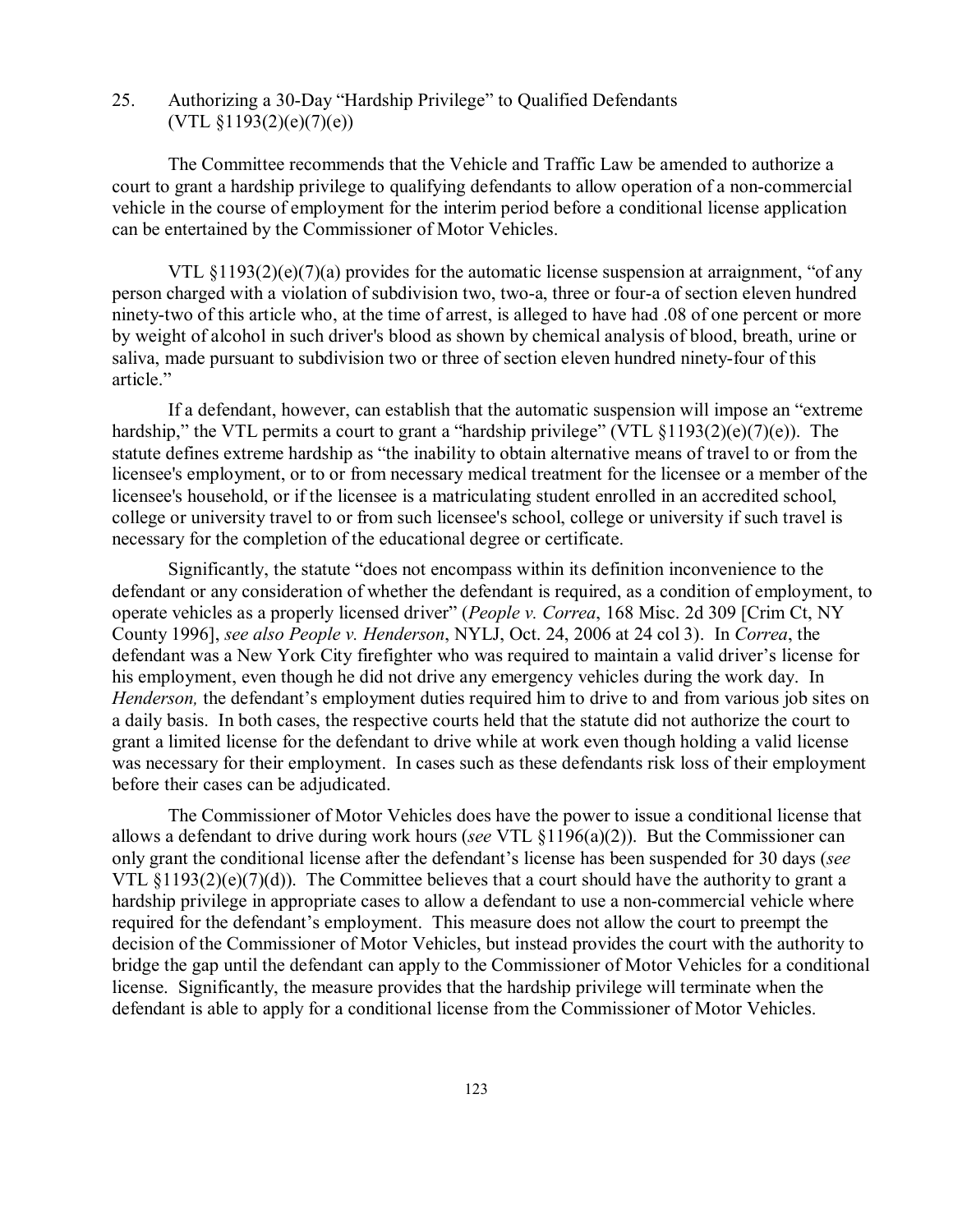26. Clarifying the Dissemination Rules under the Sex Offender Registration Act (Correction Law  $§168-1(6)(a)$ )

The Committee recommends that the Correction Law be amended to expressly clarify that the Sex Offender Registration Act [SORA] prohibits law enforcement agencies from releasing certain information about level one sex offenders to the general public over the internet.

Under SORA, the risk level assigned to the offender determines the breadth of dissemination of information regarding the offender to the public and law enforcement agencies. When the law was first enacted, a level one designation limited notification solely to law enforcement agencies; thus, no information was disseminated to the public. The law was modified in 2006, however, and now permits law enforcement to disseminate information regarding the offender "to any entity with vulnerable populations related to the nature of the offense committed by such sex offender" (Correction Law §168-l(6)(a)).

The law does not expressly define an "entity with vulnerable populations" but elsewhere in the statute the phrase is limited to "organizational entities." As provided in Correction Law §168-l:

Such law enforcement agencies shall compile, maintain and update a listing of vulnerable organizational entities within its jurisdiction. Such listing shall be utilized for notification of such organizations in disseminating such information on level two sex offenders pursuant to this paragraph. Such listing shall include and not be limited to: superintendents of schools or chief school administrators, superintendents of parks, public and private libraries, public and private school bus transportation companies, day care centers, nursery schools, pre-schools, neighborhood watch groups, community centers, civic associations, nursing homes, victim's advocacy groups and places of worship (Correction Law §168-l(6)(b)).

It has been reported that some law enforcement agencies in New York State interpret the 2006 statute to permit dissemination of information to 'vulnerable populations" by posting information on a website open to the general public. The Department of Criminal Justice Services has not opposed this position. The Committee believes that this interpretation is plainly at odds with the statute and should be corrected. This measure provides necessary clarification in this area by tasking the Division of Criminal Justice Services with insuring that dissemination of relevant information is appropriately limited.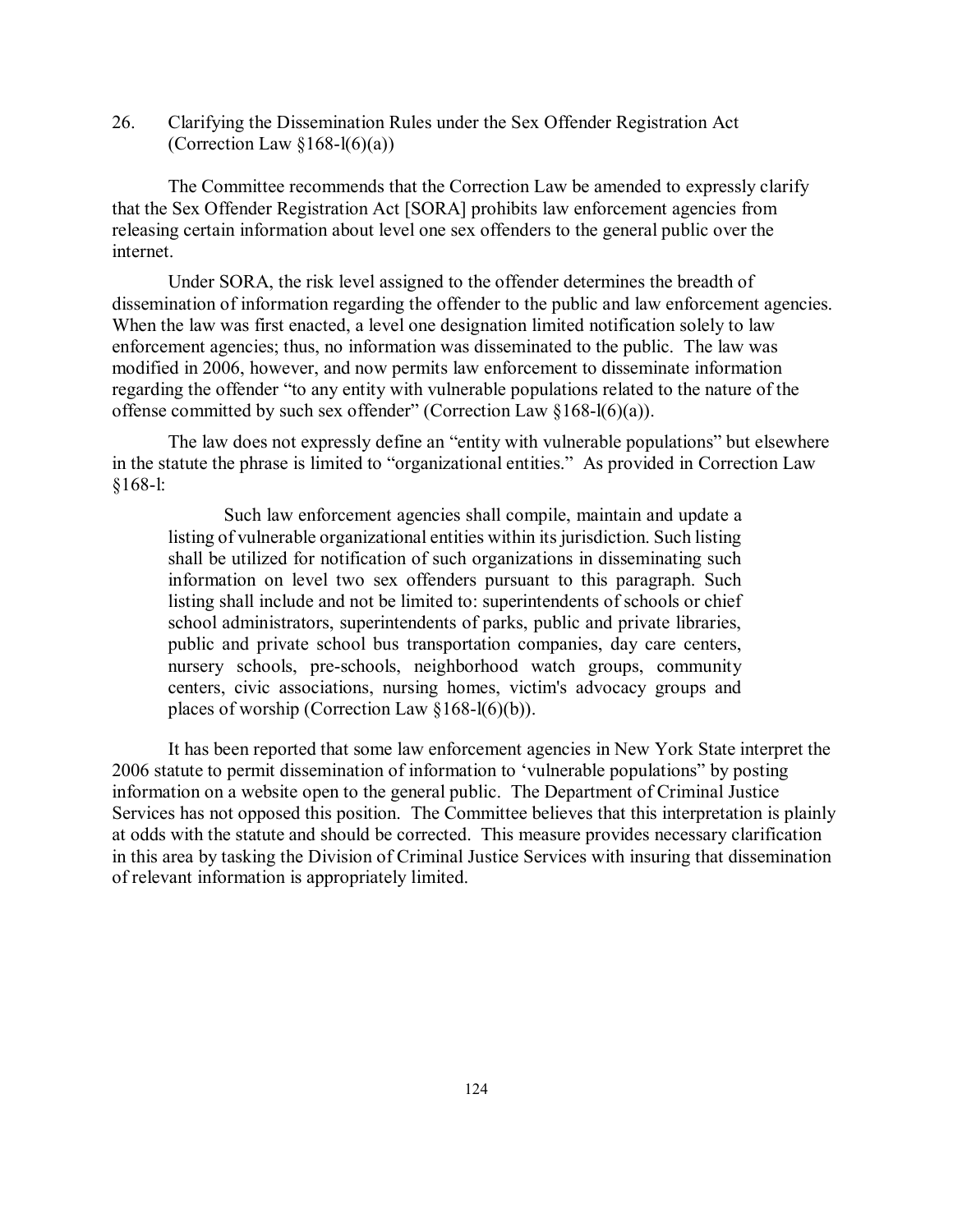27. Authority to Unseal Records in the Interest of Justice (CPL 160.50; CPL 160.55)

The Committee recommends that the Criminal Procedure Law be amended to authorize a court to unseal records where justice requires it on notice both to the adverse party and the subject of the records.

In 2003, political demonstrators in New York City handcuffed themselves in a human chain across Fifth Avenue, creating a huge traffic disruption. The demonstrators were arrested and later found guilty after a jury trial of obstructing governmental administration in the second degree and disorderly conduct. In advance of the sentencing, the trial court asked the People to provide the prior criminal records of the defendants, and toward that end the prosecutor asked the court to unseal various records which contained information regarding the petitioner's previous political demonstration arrests. The records the court unsealed related to violation convictions and procedural dismissals; none were for acquittals or dismissals on the merits. The defendant's brought an Article 78 proceeding to challenge the court's unsealing order, and, on appeal from the Appellate Division, the Court of Appeals vacated the unsealing order (*see Katherine B. v. Cataldo,* 5 NY3d 196 [2005]). The Court held that CPL 160.50 was intended to serve as a broad sealing provision subject only to a few statutory exceptions. In a narrow and somewhat cramped reading of those exceptions, the Court found no provision which would allow a prosecutor access to sealed records after the commencement of a proceeding. The closest CPL Article 160 comes is in the provision for making sealed records available to "a law enforcement agency upon ex parte motion in any superior court, if such agency demonstrates to the satisfaction of the court that justice requires that such records be made available to it" (CPL  $160.50(1)(d)(ii)$ ; CPL 160.55(1)(d)(ii)). The Court, however, limited this exception to the unsealing of records for "investigatory purposes," and suggested that the "investigatory purposes" exception ceases upon commencement of the criminal proceeding. The Court thus limited prosecutorial access to sealed records after commencement to the "singular circumstance" where a defendant requests an ACD in low level marijuana cases (*Katherine B.,* 5 NY3d at 205; CPL 160.50(1)(d)(i)).

The Committee believes that *Katherine B*. has inappropriately narrowed the situations where the court may unseal records. There are numerous legitimate times when a court should have the authority to unseal a record in the interest of justice. However, recognizing that an *ex parte* application to unseal may lead to unwarranted unsealing orders, this measure provides that an unsealing order must be made on notice to both the adversary and the subject of the records. This will insure that the court is fully briefed on all the issues surrounding the application and will, in contested cases, provide a record that can be adequately reviewed by an appellate court.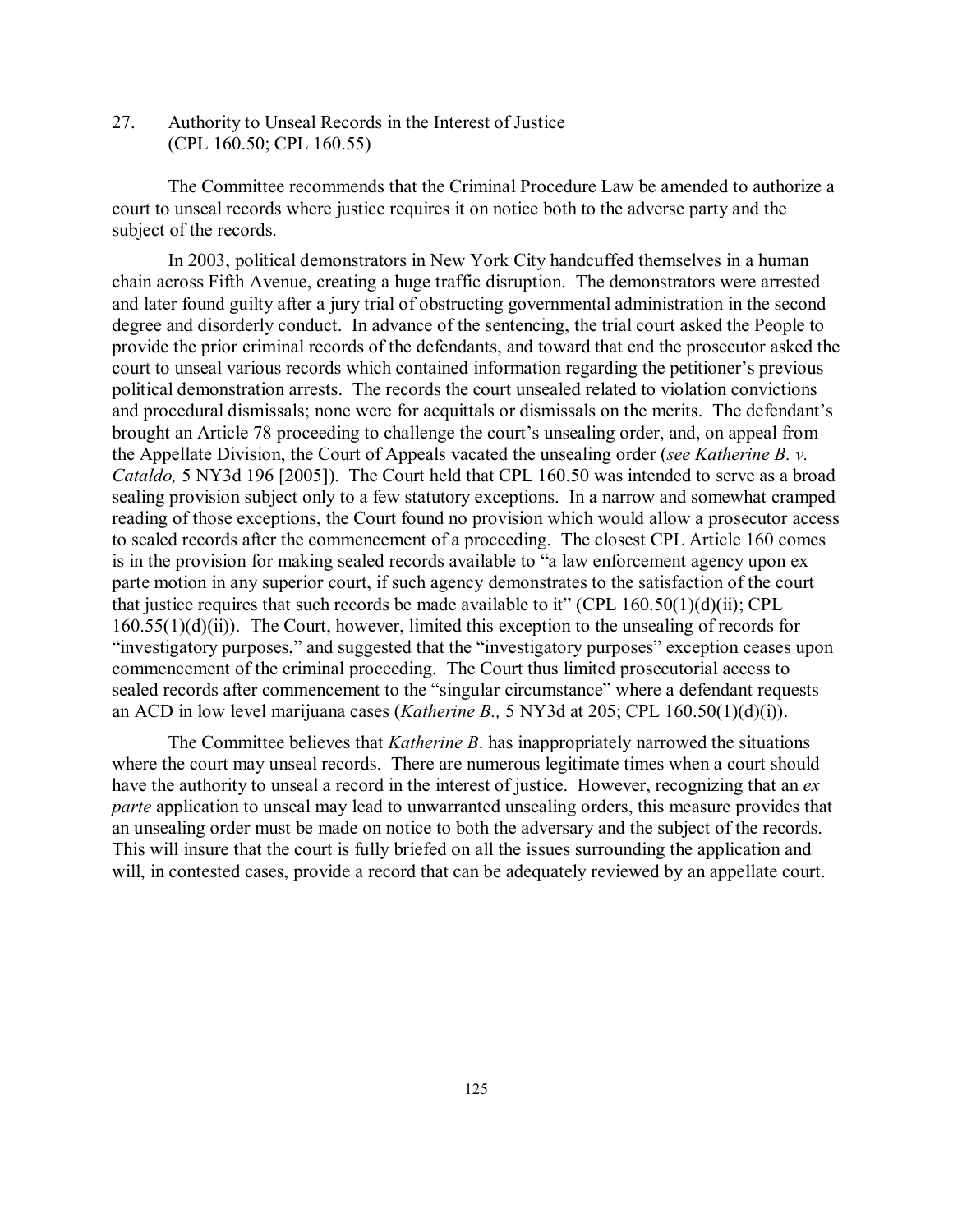28. Amending the Drug Law Reform Act [DLRA] (Penal Law  $\S 70.30(1)(e)$ )

The Committee recommends that defendants who are sentenced to more than one indeterminate or determinate sentence, at least one of which is a Class A drug felony, be eligible for merging of the sentences under Penal Law §70.30.

The 2004 Drug Law Reform Act (L. 2004, ch. 738) is most notable for replacing life sentences for Class A felonies with determinate sentences. As with any major legislative reform, however, consequences often arise that may be unintended as the new statute is applied to defendants in real-world situations. The Committee has identified an issue that calls for corrective legislation.

The measure involves the technical rules in calculating sentences for defendants who have been sentenced to consecutive terms. Under current rules for calculating multiple sentences, consecutive terms are often merged by operation of law under Penal Law §70.30(1)(e). The aggregate maximum terms for consecutive crimes are added together and then, based on the seriousness of the crimes, if the aggregate maximum exceeds a certain level, the law automatically adjusts the maximum term to that level. This provision, however, is not triggered when one of the crimes is for a Class A felony. The reason for this exclusion is presumably because A felonies have always carried mandatory life sentences, and therefore no merger of sentences was deemed either necessary or warranted. Class A drug felonies, however, no longer carry a mandatory life term. Unfortunately, the DLRA did not address Penal Law §70.30(1)(e) when it abolished life sentences for Class A drug felonies. Thus, as it stands now, a person who has committed several violent crimes may be treated more harshly than one who has committed a similar number of drug felonies, at least one of which is a Class A felony. This measure removes that impediment.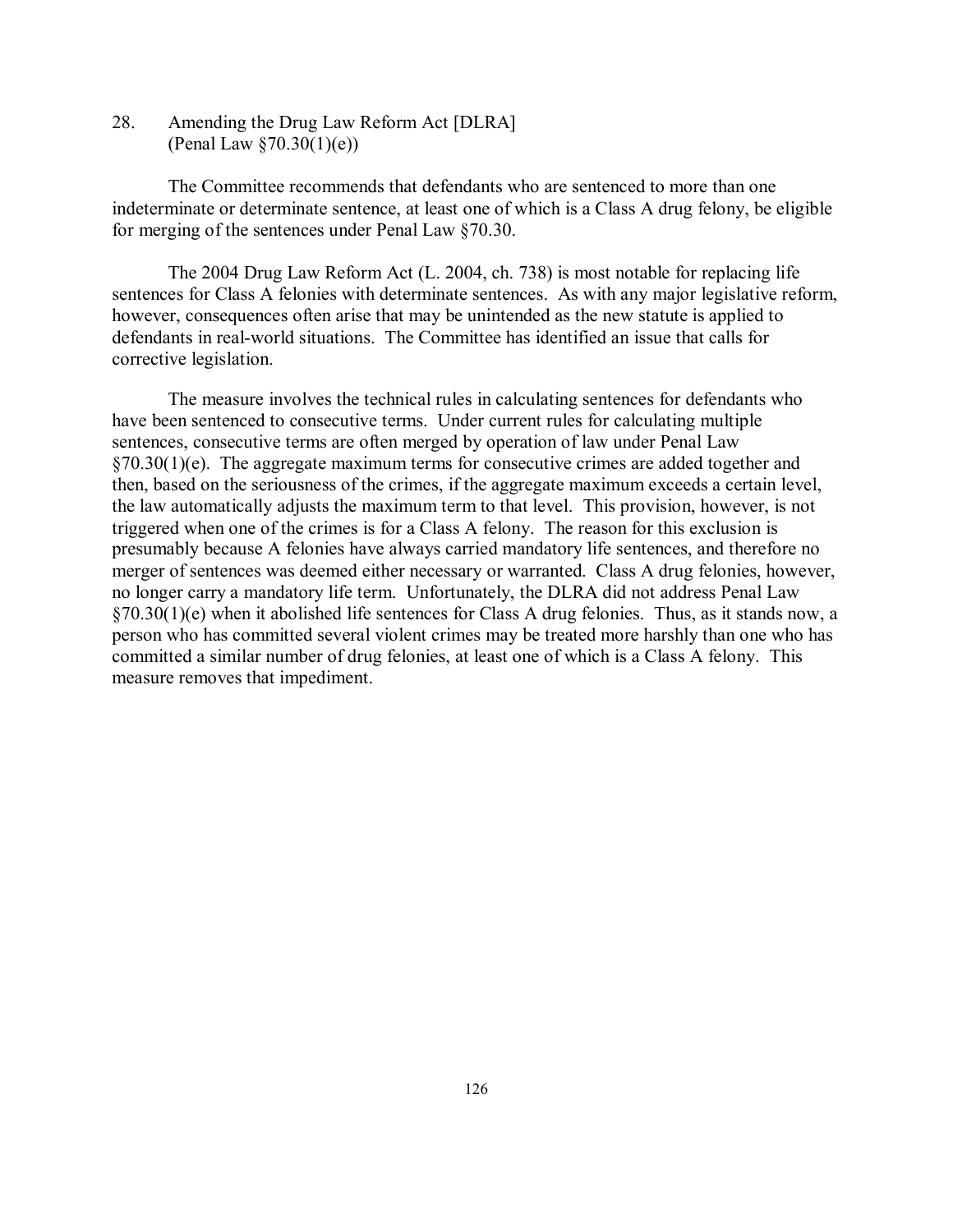## 29. Codifying the Writ of *Coram Nobis* (CPL 450.65)

The Committee recommends that the writ of *coram nobis* be codified in a new section 450.65 of the Criminal Procedure Law.

New York did not recognize a procedure to collaterally attack a judgment of conviction until 1943, when the Court of Appeals permitted such an attack by resurrecting the "ancient writ of *coram nobis*" (*see Lyons v. Goldstein*, 290 NY 19 [1943]). The writ, however, was of limited availability and applied only to judgments secured by fraud, duress or mistake, and where the court itself would have prevented entry of the judgment had it known the truth underlying the conviction.

In 1970, the Legislature provided defendants with a statutory basis to vacate a judgment of conviction when it enacted CPL Article 440 and, and by so doing, replaced "all aspects of the common law writs" covered by the statute (Peter Preiser Practice Commentaries, p 246). Thus, as of 1970, all writs to vacate a judgment of conviction, including the writ of *coram nobis*, disappeared from New York State's jurisprudence.

In *People v. Bachert*, (69 NY2d 593 [1987]), however, the Court of Appeals revived the writ, this time providing for its use when a defendant claimed ineffectiveness of appellate counsel. The *Bachert* Court held that the Legislature had never expressly abolished the writ of *coram nobis* when it enacted Article 440. Instead, it merely preempted the writ in those areas specifically covered by Article 440. The Court found that because ineffective assistance of appellate counsel is not among the eight grounds for vacating a judgment listed in CPL 440.10, a writ of *coram nobis* is an appropriate procedural mechanism for courts to use to allow for review of such a claim.

By once again resurrecting the writ, however, motions attacking the effectiveness of appellate counsel fall outside the modern procedural rules contained in Article 440. For instance, under CPL 440.10(1)(c), "the court may deny a motion to vacate a judgment when  $\dots$  [u]pon a previous motion made pursuant to this section, the defendant was in a position adequately to raise the ground or issue underlying the present motion but did not do so." Without a similar limitation on writs of *coram nobis*, defendants routinely file successive writs attacking the effectiveness of their appellate counsel. Such successive writs rarely have merit, yet without a statute expressly limiting a defendant's successive use of the writ, a defendant may bring endless successive writs. For each of these successive writs, prosecutors are required to file reply briefs and courts are required to review the often frivolous substantive claims. The Committee believes this is a needless waste of valuable resources.

This measure would promote the appropriate use of ineffective assistance of counsel claims by limiting the motion to a single claim as a matter of right. Second or subsequent motions would still be permitted where the defendant first obtained leave of a judge of the intermediate appellate court on a showing of "good cause." The measure recognizes, however, the potential for injustice that could result if a defendant's initial pro se claim were denied and if the denial were used to foreclose an attorney from subsequently raising the issue. This measure therefore allows an attorney to file an initial motion attacking the effectiveness of appellate counsel regardless of the prior pro se motions made by a defendant.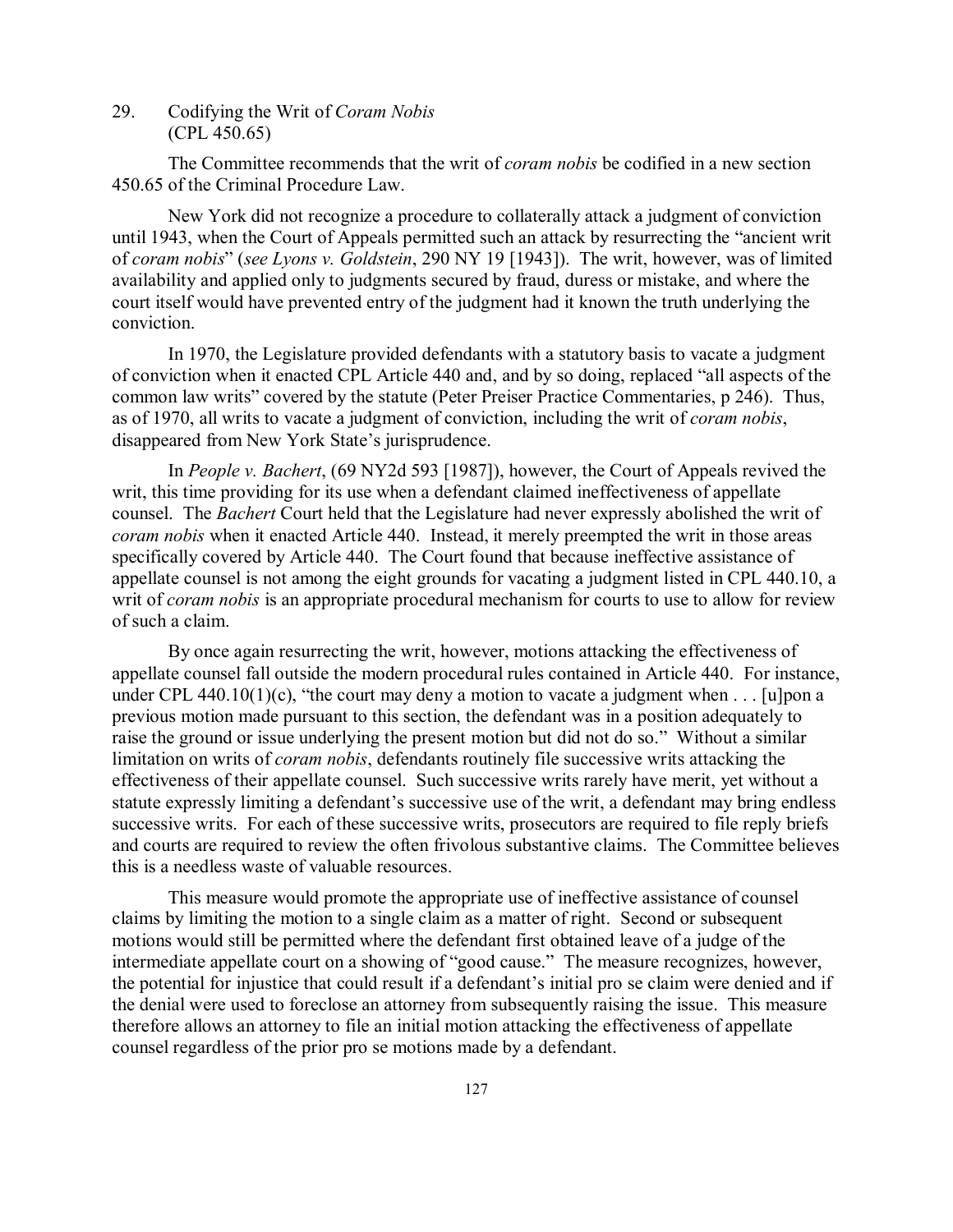30. Amending the E-Stop Law (Penal Law §65.10, Corrections Law §168-e )

The Committee recommends that the Penal Law and Executive Law be amended to provide discretion for the court and parole board to modify certain conditions of probation or parole for sex offenders.

In 2008, the Legislature enacted the "electronic security and targeting of online predators act," commonly referred to as the E-Stop law (L.2008, c. 67). It requires all sex offenders to provide the Division of Criminal Justice Services with internet service account information and internet "identifiers," such as e-mail addresses and instant messaging names. The laudable purpose of the law is to empower social networking sites such as Facebook and MySpace to purge sex offenders from registered user lists, and effectively ban sex offenders from accessing these websites.

The E-Stop law also bars defendants over the age of 18 who have been convicted of an offense against a minor, as well as all Level 3 sex offenders regardless of the victim's age, from "using the internet" to communicate with a person under the age of 18. The restriction must be imposed as a mandatory condition of probation, parole or post-release supervision. The only exception allowed is for parents of minor children who are not otherwise prohibited from communicating with their children.

The Committee believes that the single exception provided under the current law does not provide sufficient flexibility to courts and parole boards in appropriate cases. At least as applied to minors who were not victimized by the defendant, and who are not thought to be at risk, the total ban on internet communication appears to be overbroad. For instance, in the case of an 18 year-old convicted of misdemeanor sexual misconduct involving a 16 year-old classmate, the defendant could share a bedroom with his 17 year-old brother in the family home, but would be prohibited from e-mailing him under the E-Stop Law.

Banning sex offenders from using the internet to communicate with minors for the purpose of victimizing them is a praiseworthy goal. But by not providing any method for an individual to show that the statute is being used in a manner inconsistent with its intended purpose, it creates unreasonable barriers to otherwise appropriate conduct. This measure restores limited discretion to judges and parole boards to allow internet conduct with specified individual minors.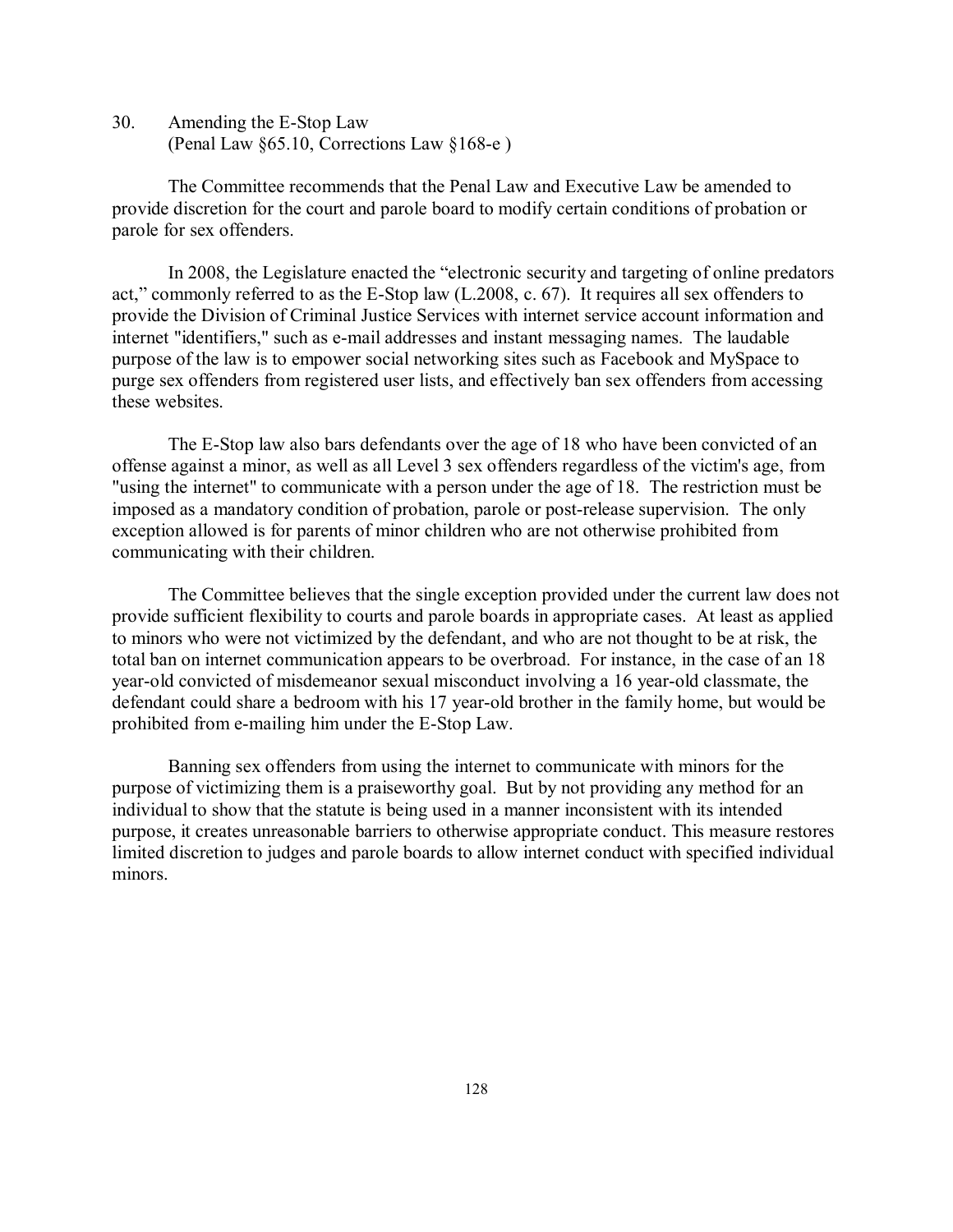31. Examination Orders for Misdemeanor Cases (CPL 170.10, 530.20, 530.40)

The Committee recommends that the Criminal Procedure Law be amended to authorize a court to commit a defendant to the custody of the sheriff in connection with an order of examination to determine whether the defendant is an "incapacitated person" as defined in CPL 730.10(1).

Currently, the Criminal Procedure Law provides that the court must order recognizance or bail when a defendant is charged with a pending misdemeanor (CPL 530.20(1), CPL 530.40(1), *see also* CPL 170.10 [7]). The only statutory exception authorizing a defendant to be committed to the custody of the sheriff on a pending misdemeanor charge is when the defendant has been found, after a hearing, to have violated a family-offense order of protection under CPL 530.12(11), or where the defendant has been convicted of the misdemeanor charge and is awaiting sentence (CPL 530.45 (1)). Even where bail or recognizance is revoked because a defendant fails to return to court, there is no authority to remand the defendant. In such cases, the court is only permitted to issue another order of bail or recognizance (CPL 530.60(1)).

Unique circumstances are often present when it appears that a defendant may be an "incapacitated person" under Article 730. As a practical matter, defendants subject to an examination order and who are released on bail or recognizance are often reluctant to voluntarily submit to an order of examination. In many cases, defendants are content to return to court as required but will refuse to submit to the examination. Cases therefore languish without resolution of a critical threshold legal issue. Confronted with this problem, courts must either remand the defendant in direct contravention of Article 530 or set unreasonably high bail to insure that the defendant will be appropriately examined. Either choice presents difficult ethical issues for the court.

Although the Court of Appeals has yet to find judicial misconduct premised on a court's having jailed a defendant for purposes of conducting an order of examination, it has, in dicta, suggested that it may be misconduct (*see Matter of LaBelle* (79 NY2d 350, 360-361 [1992]). This is an unsettled area of law because CPL 730.20(2) provides, in apparent conflict with CPL 530.20(1) that a court may direct "hospital confinement of the defendant" if the director of a state hospital informs the court that confinement is necessary for an effective examination. No case has yet to examined the precise contours of the conflict between Articles 530 and 730 on this issue, and the Court in *LaBelle* declined to resolve the issue, preferring to "await a proper case and the proper parties" (79 NY2d at 361).

The current law therefore puts judges in a difficult position when confronted with a misdemeanant who needs to be examined to determine whether the defendant is fit to proceed. This measure resolves that dilemma by allowing a judge to commit a defendant charged with a misdemeanor for a period of 14 days and, on good cause shown, an additional 14 days in connection with an order of examination. The Committee believes that the measure strikes the appropriate balance between the court's interest in prompt orders of examination and a misdemeanor defendant's liberty interest.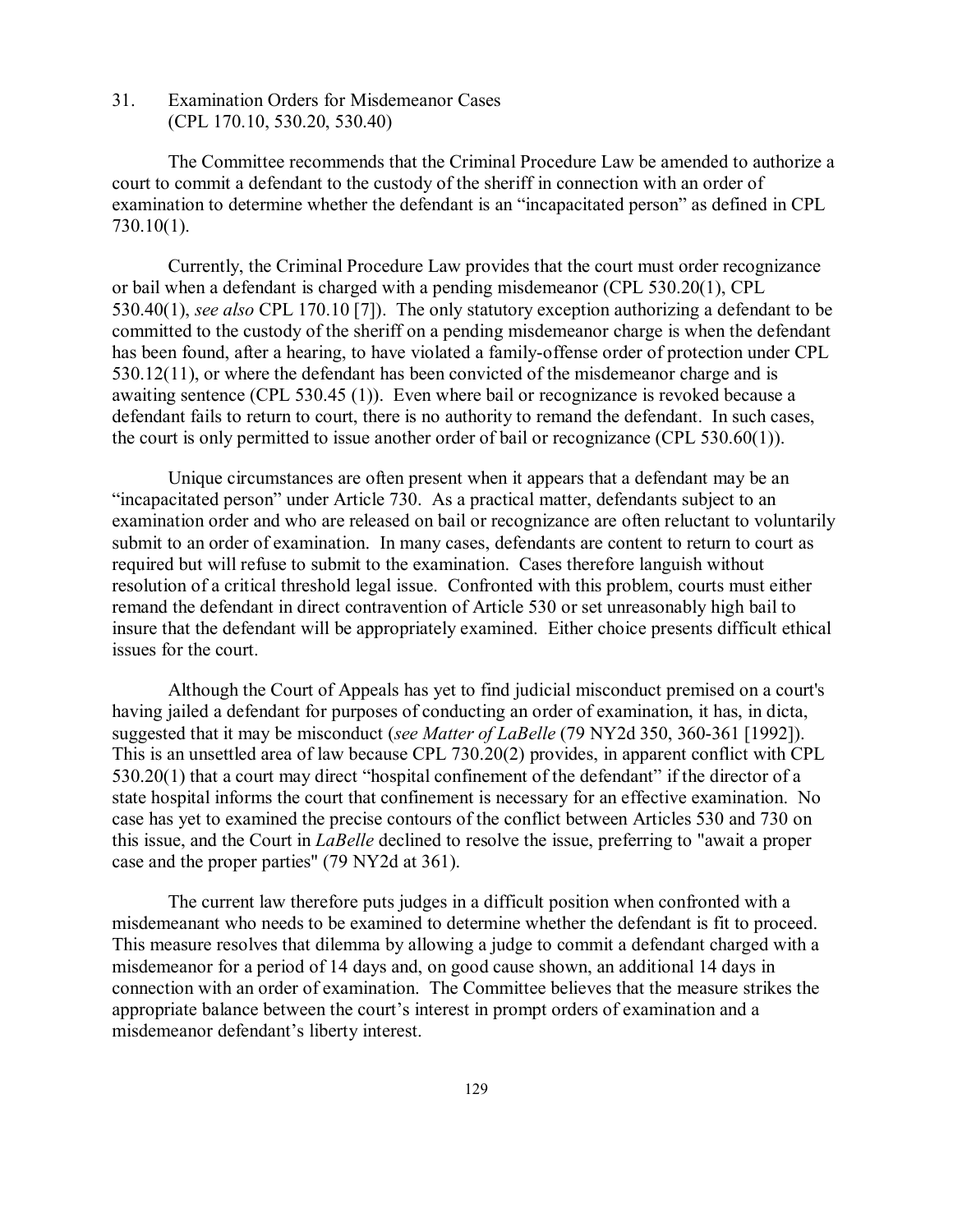32. Jury Trials on Cases Consolidated for Trial (CPL 340.40)

The Committee recommends that section 340.40(3) of the Criminal Procedure Law be amended to require that when a defendant is tried on consolidated charges, at least one of which entitles the defendant to a jury trial, all charges must be conducted before the jury unless the defendant waives a jury as to those charges.

Under New York law, a defendant has a right to a jury trial for all cases charged by indictment. Outside New York City, the defendant also has a right to a jury trial for all misdemeanors charged by information, and within New York City for class A misdemeanors charged by information. For informations that charge an offense of lesser grade than a misdemeanor, there is no right to a jury trial anywhere in the state.

Recently, the Court of Appeals addressed a defendant's right to a jury trial in the context of separate accusatory instruments that were tried in a single trial (*People v. Almeter*, 12 NY3d 591 [2009]). In *Almeter*, the defendant was charged in two accusatory instruments, one containing a single misdemeanor for which the defendant had a right to a jury trial and the other a single violation for which no such right existed. The trial court presided over a joint trial for both charges, but then, over a defense objection, bifurcated the deliberations by submitting only the misdemeanor charge to the jury and reserving the violation charge to itself. The jury acquitted on the misdemeanor charge and the trial court convicted on the violation. In reversing the conviction, the Court held that the trial court improperly delayed informing the defendant that it would be the trier of fact on the violation until both sides had rested. The Court declined to rule, however, on this issue of whether the bifurcated fact finding was acceptable on the basis of two separate accusatory instruments.

CPL section 340.40(3) addresses the issue but is not a model of clarity. It provides that if a single accusatory instrument contains two charges, one which entitles a defendant to a jury trial and another which does not, the entire case goes before the jury, and the defendant may not demand a separate jury and bench trial. But the provision does not expressly apply to cases where separate accusatory instruments are tried in a single proceeding.

This measure provides that where a consolidated trial is to be held before a jury, the jury should consider all separately submitted charges, regardless of whether those charges carry an independent right to a jury trial. The Committee believes that there is little substantive or procedural benefit in having two fact-finders at a single trial simply because one of the charges does not provide a right to a jury trial.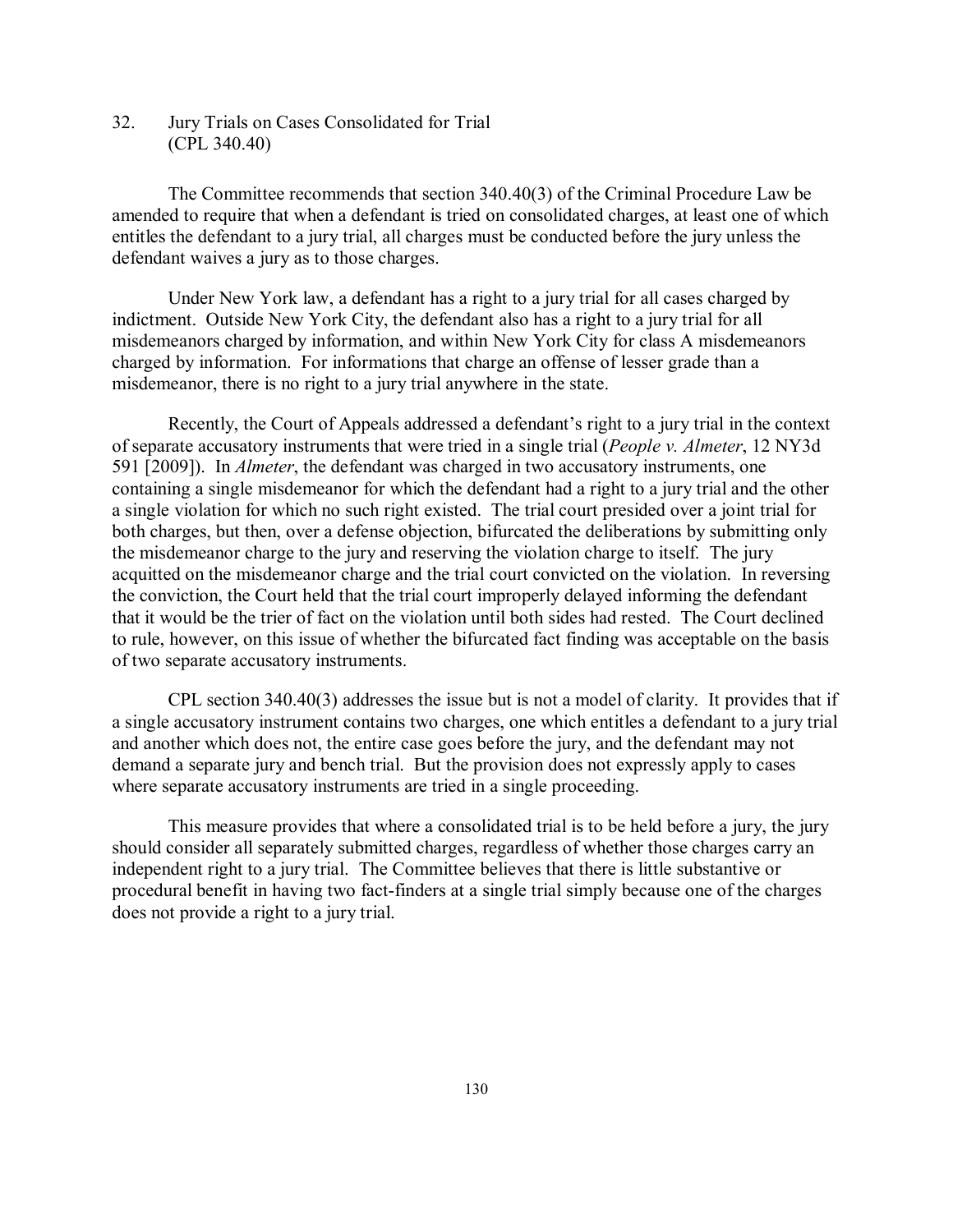33. Revising the Powers of Judicial Hearing Officers (CPL 120.10, 380.10, 380.20)

The Committee recommends that section 350.20 of the criminal procedure law be amended to permit a judicial hearing officer (JHO) to preside over additional limited proceedings.

Under current law, a JHO may conduct trials of violations and, with a defendant's consent, class B and unclassified misdemeanors (*see* CPL 350.20). Moreover, where a JHO conducts a trial under CPL 350.20, a JHO has the authority to handle motions from verdict to sentencing (CPL 370.10) and to sentence the defendant (CPL 380.10). The Committee believes it would ease the congestion of many local criminal courts if a JHO had the power, with the consent of the defendant, to preside over sentences on negotiated pleas. This would result in one less court appearance by the defendant in a busy court part and significantly reduce the workload of the clerks in those parts. The measure is therefore consistent with the original purpose of the JHO program, which was to utilize the services of retired judges in order to alleviate backlog and delay and "as a direct aid to Judges, freeing the Judges to conduct more trials" (*People v. Scalza*, 76 NY2d 604, 608 [1990]).

Additionally, this measure would authorize a JHO to handle, again with the consent of the defendant, violations of a sentence of conditional discharge. Under current practice, a defendant who is in apparent violation of a sentence of conditional discharge, must return to court on numerous occasions to litigate the issue of the violation or to have the court monitor the defendant's progress while the violation is pending. The process of returning to court and waiting for a case to be called can pose serious hardship on defendants and clogs busy court parts. This measure would benefit the courts, the defendant and the People by providing for more timely adjudication of those violations.

Finally, the Committee also recommends that a JHO be provided the authority to issue and vacate bench warrants in the summons part of the Criminal Court of the City of New York. Although JHO's routinely preside over the summons part, when a defendant fails to appear on a case, the matter must be transferred to a judge of the criminal court for issuance of the warrant. This is done in a wholesale fashion at the end of the court day and necessarily involves delay and difficulty in retracting the warrant if the defendant should appear in court shortly after the warrant is issued. Further, if a defendant is involuntarily returned to the summons part on the bench warrant, the defendant must be held while the matter is again be transferred for a Criminal Court judge to vacate the warrant. This often entails lengthy delay that could be avoided by the simple expedient of allowing the JHO to handle the warrant.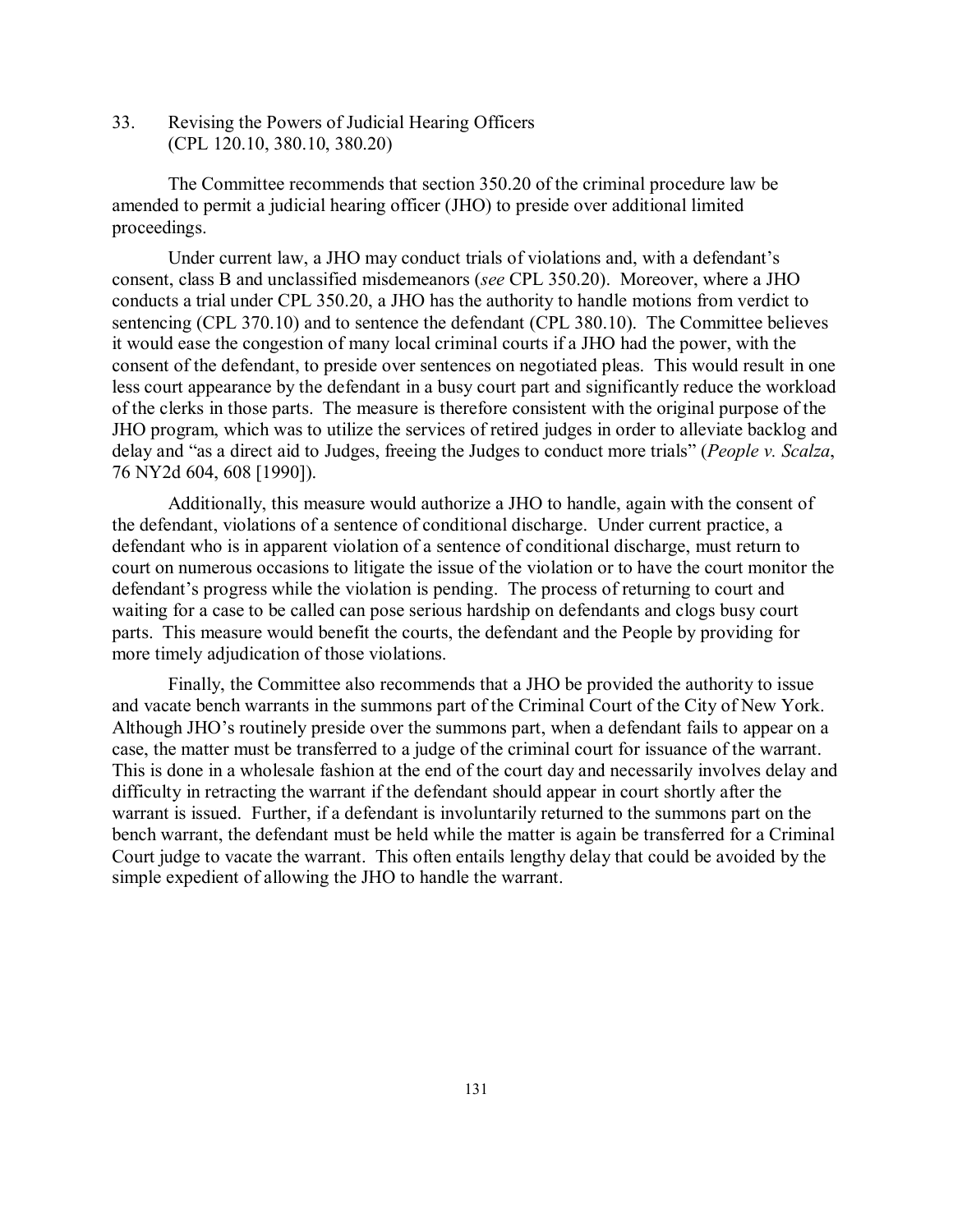34**.** Amending the Sex Offender Registration Act as it Relates to Out-of-State Offenders (Corrections Law §168-a)

The Committee recommends that section 168-a of the Corrections Law be amended to correct an apparent error in the definition of a "sexually violent offender" as it pertains to out-ofstate offenders who establish residence in this state.

Correction Law section 168-a (1) defines a "sex offender" to include a person convicted of either a "sex offense" or a "sexually violent offense" as those terms are defined in §168-a (2) and (3) respectively. An offender who has committed a "violent sex offense," however, is treated more harshly than the one who commits only a "sex offense." A "sexually violent offender," for instance, must register annually for life regardless of the risk level ascribed and is never eligible to be relieved from the duty to register (Corrections Law §168-h (2)).

For offenders who have been convicted of crimes within New York, determining whether an offender has committed a "sex offense" or a "violent sex offense" involves a straightforward reference to the Penal Law section the offender was convicted of violating. As applied to out-of-state offenders, however, the statute provides that a "sex offense" includes a conviction for "a felony in any other jurisdiction for which the offender is required to register as a sex offender in the jurisdiction in which the conviction occurred" (Corrections Law §168-a  $(2)(d)(ii)$ ). A "sexually violent offense" is defined, in part, as an offense in any other jurisdiction which includes all of the essential elements of any such felony provided for in paragraph (a) of this subdivision . . ." If the definition ended there the treatment of in state and out-of-state offenders would be consistent because paragraph (a) of the subdivision simply enumerates the Penal Law offenses which are denominated violent for purposes of the statute. The definition of a "sexually violent offense" continues, however, as follows:

> or a felony in any other jurisdiction for which the offender is required to register as a sex offender in which the conviction occurred" (Correction Law §168 (3)(b) *emphasis supplied*).

The final phrase of the definition is therefore identical to the definition of a "sex offense," and therefore collapses the distinction between violent and non-violent sex offenses, at least as it applies to out-of-state offenders who reside in New York.

The Committee believes that the likely intention was to reserve the more serious "sexually violent offense" category to out-of-state convictions under statutes that match the elements of sexually violent felonies under New York law, and that situation is covered by the first part of Correction Law section 168 (3)(b). The second part of the sentence, which tracks the language of section 168-a 2(d)(ii), was presumably included in error. This measure therefore corrects that error by deleting the errant phrase.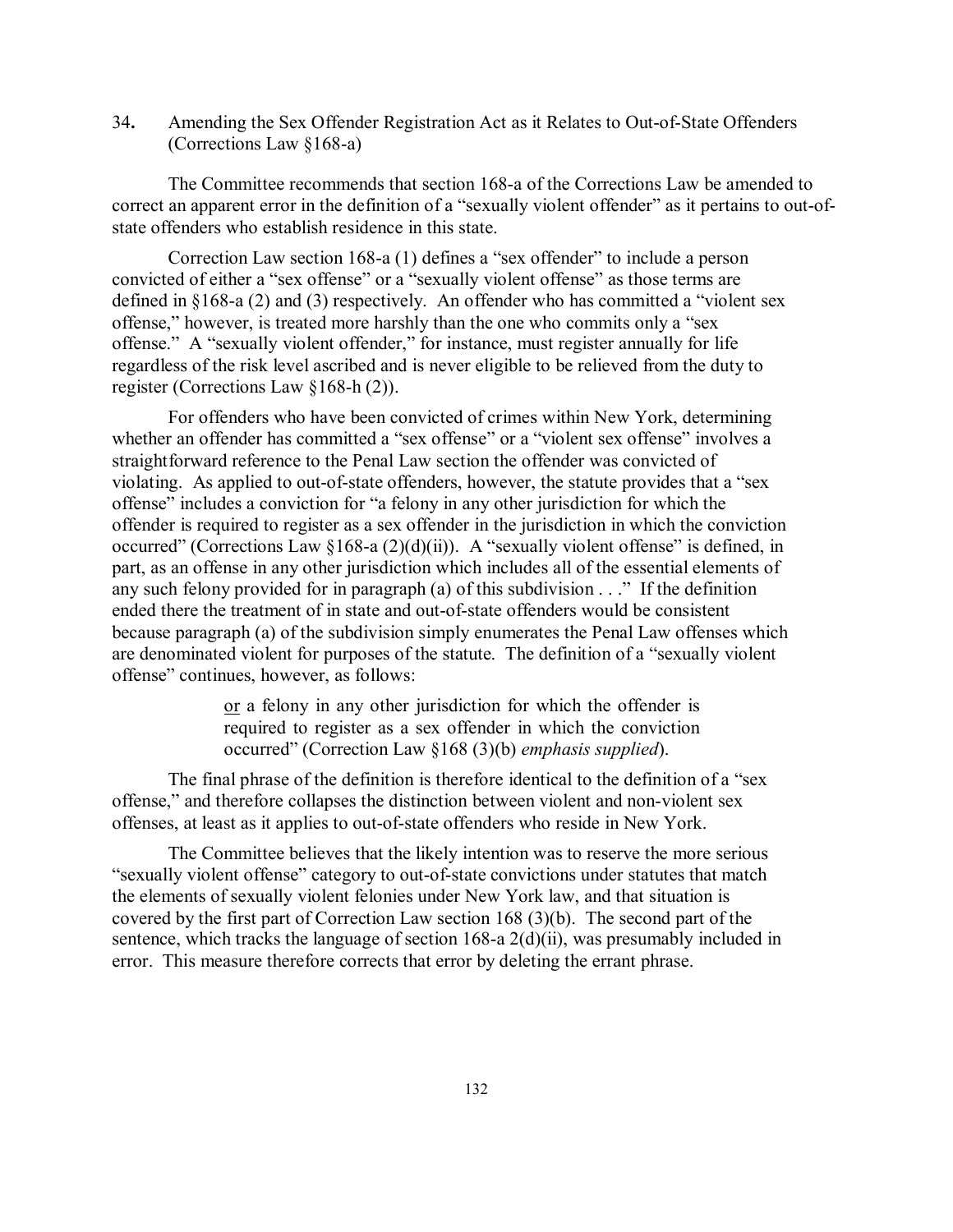35. Amending the "Safe Schools Against Violence in Education Act" (CPL 380.90, 720.35(3))

The Committee recommends that sections 380.90 and 720.35 of the Criminal Procedure Law be amended to clarify that the mandatory school notification provisions of the "Safe Schools Against Violence in Education Act" applies only to cases where the student is sentenced to a period of incarceration that will interfere with the student's school attendance.

In 2000, the Legislature enacted the "Safe Schools Against Violence in Education Act" (L. 2000, c. 181). As part of the Act, the Legislature amended both CPL 720.35 and 380.90 to provide for automatic notification "to the designated educational official of the school in which such person in enrolled as a student" whenever a student under the age of nineteen is convicted of a crime or is the subject of a youthful offender adjudication. The purpose of the legislation was to insure increased coordination between the criminal justice system and the school that a defendant attends.

The unambiguous language of both statutes provides that the court must notify the school in all cases regardless of the sentence the student receives. The Legislature, however, may have intended a more narrow reach by wanting to limit mandatory notification only to cases where the court's sentence included a period of incarceration that would force the student to be absent from school. The Family Court Act explicitly provides that mandatory reporting to schools only occurs when the student is placed away from his or her home. Although no such explicit language can be found in the Criminal Procedure Law, the practice commentary to CPL 380.20 provides that "[a]lthough the provision lacks clarity with respect to whether it is limited to cases where the youngster is sentenced to incarceration or includes those who were held in detention before conviction and then released upon sentencing, it apparently only applies where the student is sentenced to incarceration." A similar note is found in connection with the practice commentary to CPL 735.20: "While new subdivision three, read literally, appears to require notification for all Youthful Offender adjudications of students enrolled in public and private schools, when read in conjunction with CPL §380.90 and the Family Court Act the intended construction seems limited to cases where the youth has been removed from the home and placed elsewhere."

Notwithstanding the opinion of the practice commentary, settled rules of statutory construction provide that while courts are obliged to interpret a statute to effectuate the intent of the Legislature, "when the statute "is clear and unambiguous, it should be construed so as to give effect to the plain meaning of its words" (People ex rel. Harris v. Sullivan, 74 NY2d 305, 309 (1989)). Nor are courts permitted to legislate under the guise of judicial interpretation (People v. Finnegan, 85 NY2d 53, 58 (1995)). Thus, even though the Legislature might have intended mandatory notification only in cases in which the student is incarcerated, the absence of explicit direction in the statutes has generated inconsistent application of the notification requirements of sections 720.35 and 380.90.

This measure would promote a consistent application of the statutes by expressly limiting mandatory notification to instances where the defendant is unable to regularly attend school because the court has imposed a period of incarceration.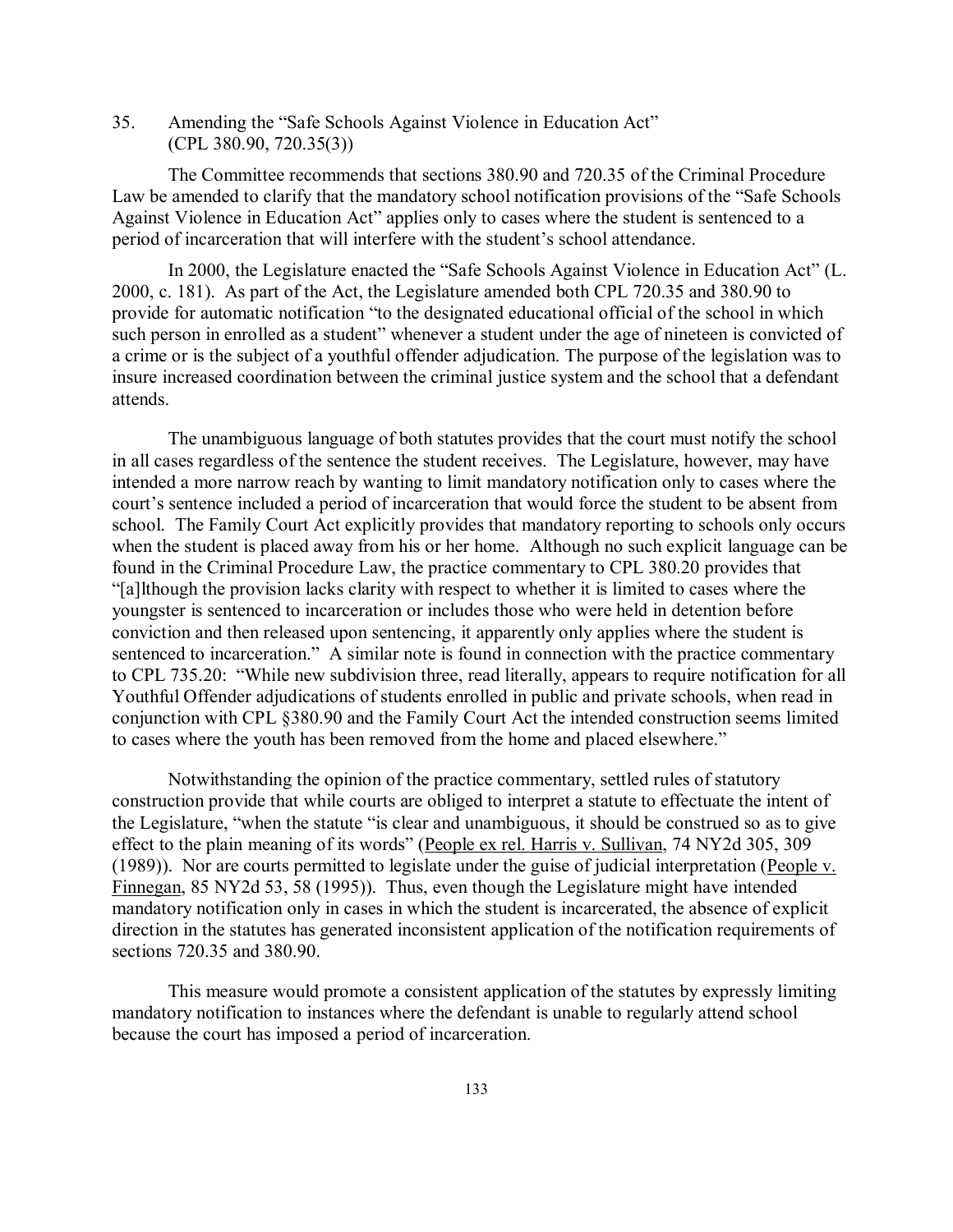36**.** Orders of protection in youthful offender cases (CPL 720.35(2))

The Committee recommends that section 720.35 of the Criminal Procedure Law be amended to insure that a final order of protection issued in connection with a youthful offender adjudication is not sealed for law enforcement purposes.

When a defendant is adjudicated a youthful offender, CPL 720.35(2) provides "all official records and papers, whether on file with the court, a police agency or the division of criminal justice services, relating to a case . . . are confidential and may not be made available to any person or public or private agency . . ." In 1996, the legislature provided a limited exception to this confidentiality provision as follows:

". . . provided, however, that information regarding an order of protection or temporary order of protection issued pursuant to section 530.12 of this chapter or a warrant issued in connection therewith may be maintained on the statewide automated order of protection and warrant registry established pursuant to section two hundred twenty-one-a of the executive law during the period that such order of protection or temporary order of protection is in full force and effect or during which such warrant may be executed. Such confidential information may be made available pursuant to law only for purposes of adjudicating or enforcing such order of protection or temporary order of protection. "

By expressly excepting from the confidentiality provisions only those orders of protection issued pursuant to 530.12, all orders of protection issued outside the limited exception (i.e., orders of protection issued under CPL 530.13) are still required to be kept confidential. This results in the sealing of the order of protection itself, even while the order of protection is in effect. Consequently, a final order of protection issued against a youthful offender in a nonfamily context is difficult to execute, and the present law could frustrate the very purpose of the order; namely, to protect the safety and welfare of the person for whom it is issued.

This measure maintains the general rule that records regarding a youthful offender adjudication should remain confidential in most instances. Notably, the measure does not broaden dissemination of any information to the public regarding the youthful offender adjudication. Disclosure is permitted only to the extent that, if applicable, the order of protection may be maintained on the statewide registry of orders of protection and may only be disclosed for the purposes of adjudicating or enforcing the order. Thus, the measure appropriately balances the salutary effect of keeping records of youthful offenders confidential with the legitimate safety concerns of those for whom the order is issued.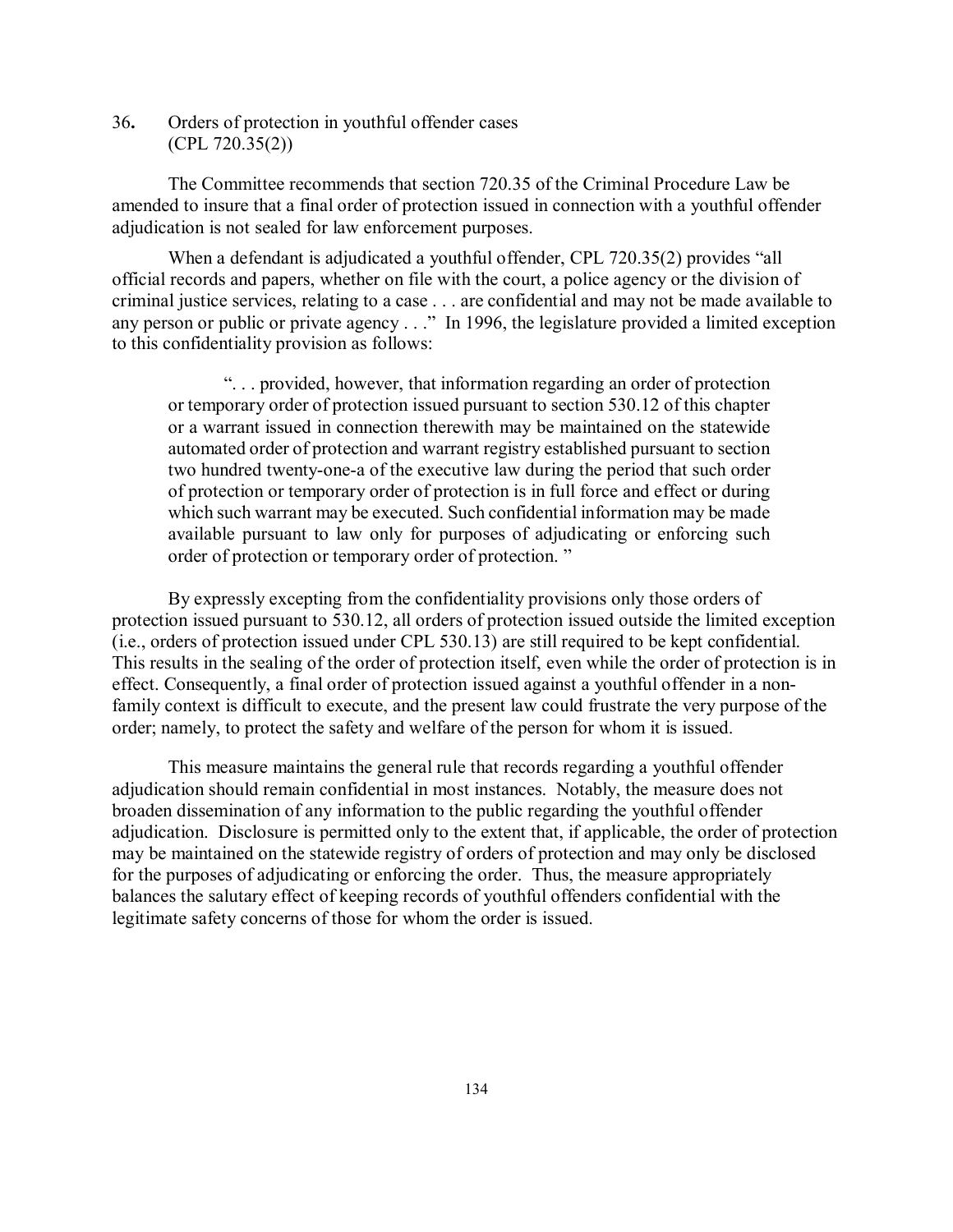37. Codifying the agency defense for drug offenses (Penal Law §40.20)

The Committee recommends that the defense of agency be codified in the Penal Law. It further recommends that the Legislature counter the result in People v. Davis, (14 NY3d 446 (2009)) by authorizing a court to submit a charge of criminal possession of a controlled substance in the seventh degree where a defendant interposes an agency defense to the charge of having sold a controlled substance and where there is a reasonable view of the evidence that the defendant possessed the controlled substance allegedly sold.

The agency defense has long provided that a person who acts solely as an agent of the buyer in a narcotics transaction cannot be convicted of the crime of selling narcotics or of possessing them with intent to sell (People v. Lam Lek Chong, 45 NY2d 64 (1978))<sup>1</sup>. It is not a complete defense. Agency furnishes no defense to the charge of mere possession of a controlled substance. People v. Ortiz, 76 NY2d 446 (1990). This is so because the agency defense only negates the element of sale or intent to sell. When a person acts solely for the benefit of the buyer of narcotics in a transaction, the Court of Appeals has held that the person is simply an agent transferring to the recipient that which the recipient in effect already owns or is entitled to and thus the agent neither makes nor intends to make a sale, exchange, gift or disposal of narcotics to the recipient. People v. Sierra, 75 NY2d 56 (1978). The defense is not meant to relieve the agent of all responsibility; the Penal Law is directed primarily at sellers instead of purchasers and generally imposes more severe penalties on the seller than upon the buyer in a drug transaction. People v. Ortiz, 76 NY2d 446; see also People v. Feldman, 50 NY2d 500 (1990). The agency defense has the virtue of being consistent with the statutory framework because it requires the one who acts as the agent of the buyer incur criminal liability that is no greater than that of the buyer. Id.

In Davis, the Court of Appeals reaffirmed the rationale of the agency defense, but nonetheless limited its scope. It held that because it is possible to sell drugs without concomitantly possessing them, criminal possession of a controlled substance in the seventh degree is not a lesser included offense of criminal sale of a controlled substance. Prior to Davis, however, it was common practice in many courts throughout the state to submit a charge of criminal possession of a controlled substance in the seventh degree to a jury whenever the defendant put the issue of agency into the case. This practice provided a fair opportunity for the jury to hold a defendant accountable for the criminal conduct the defendant normally concedes by interposing an agency defense; namely, the criminal conduct of the buyer. Following Davis, juries will rarely be given the opportunity to decide whether the defendant who presents an agency defense is guilty of a sale or, if the defense is accepted, possession of the narcotics. Instead, the jury must decide between convicting the defendant of the sale count, or acquitting completely of the charge associated with that count. As the dissent in Davis noted, this circumstance has the effect of undermining the agency defense. The jury will be asked to weigh the testimony that the defendant was an agent of the buyer without having the ability to convict

 $\frac{1}{1}$ <sup>1</sup>The defense applies equally to the charges of selling marihuana found in P.L. §§ 221.35 to 221.55.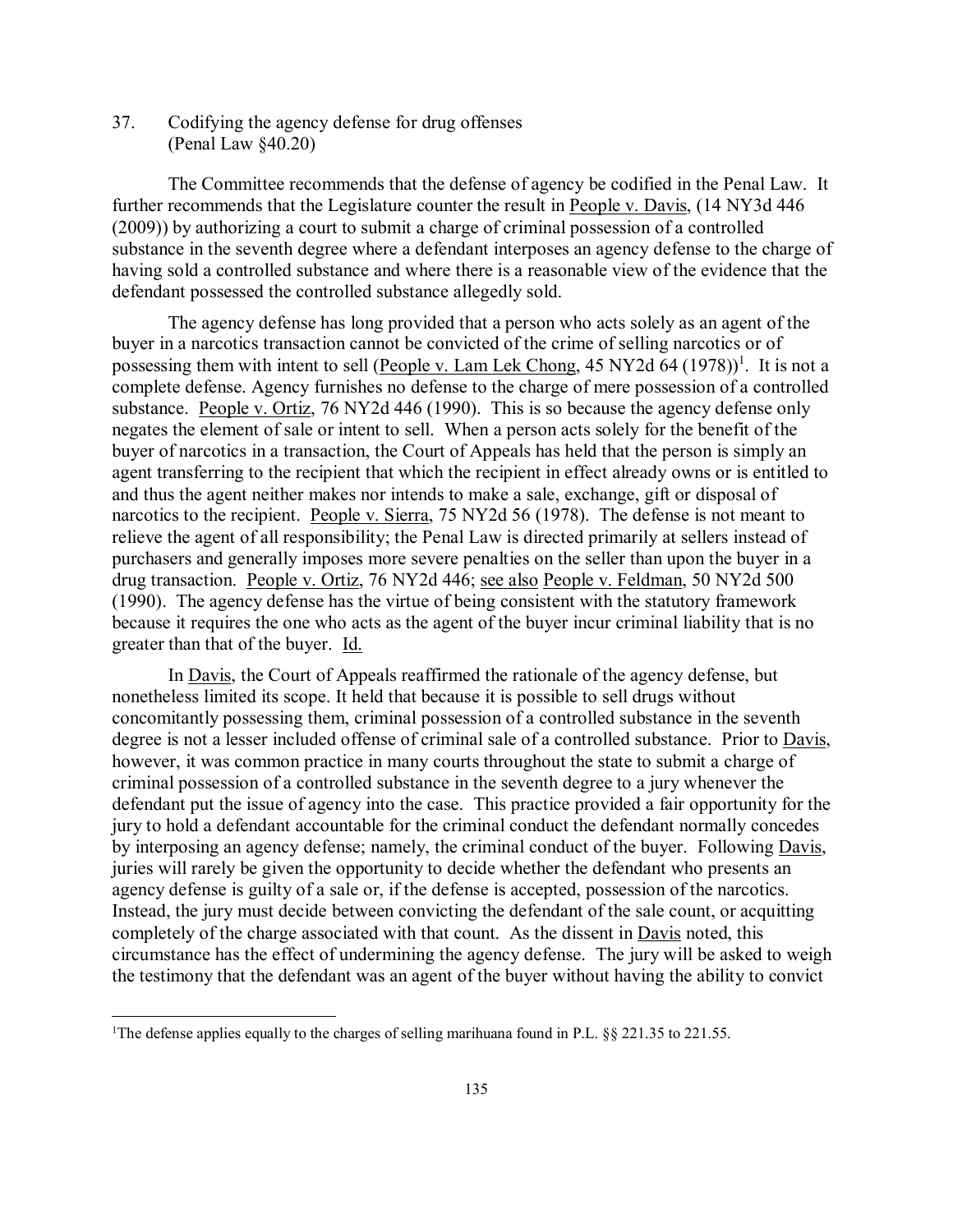the defendant of the charge the defendant either tacitly or explicitly admitted. The jury is likely to either give less credence to the agency testimony or to convict of the charge submitted because the jury does not wish to see a culpable defendant set completely free.

Both the prosecution and defense have an interest in seeing that a defendant's culpability is properly determined in cases involving the agency defense. This measure codifies the agency defense as an affirmative defense and permits the submission of criminal possession of a controlled substance whenever the defendant puts the defense in issue and there is a reasonable view of the evidence to support it. The measure also provides alternative provisions depending upon the drug sold. When the transaction involves the sale of a controlled substance, the appropriate lesser charge will be criminal possession of a controlled substance in the seventh degree. However, when the sale involves marihuana, the interests of justice may vary and the appropriate possession charge will turn on whether there is a reasonable view of the evidence supporting that lesser charge. The statute thus provides the court with the traditional discretion to submit the possession charge that most closely corresponds with the facts adduced at trial. Finally, the proposal recognizes that the prosecution or the defense may wish to avoid the circumstance in which the jury is presented with an all or nothing choice concerning the agency defense and it gives each of them the right to request that the lesser charge go to the jury. It requires, however, that the election be made before the deliberation begins so that the parties are not able to engage in gamesmanship that would permit them to abandon a strategy based on developments during a jury's deliberation.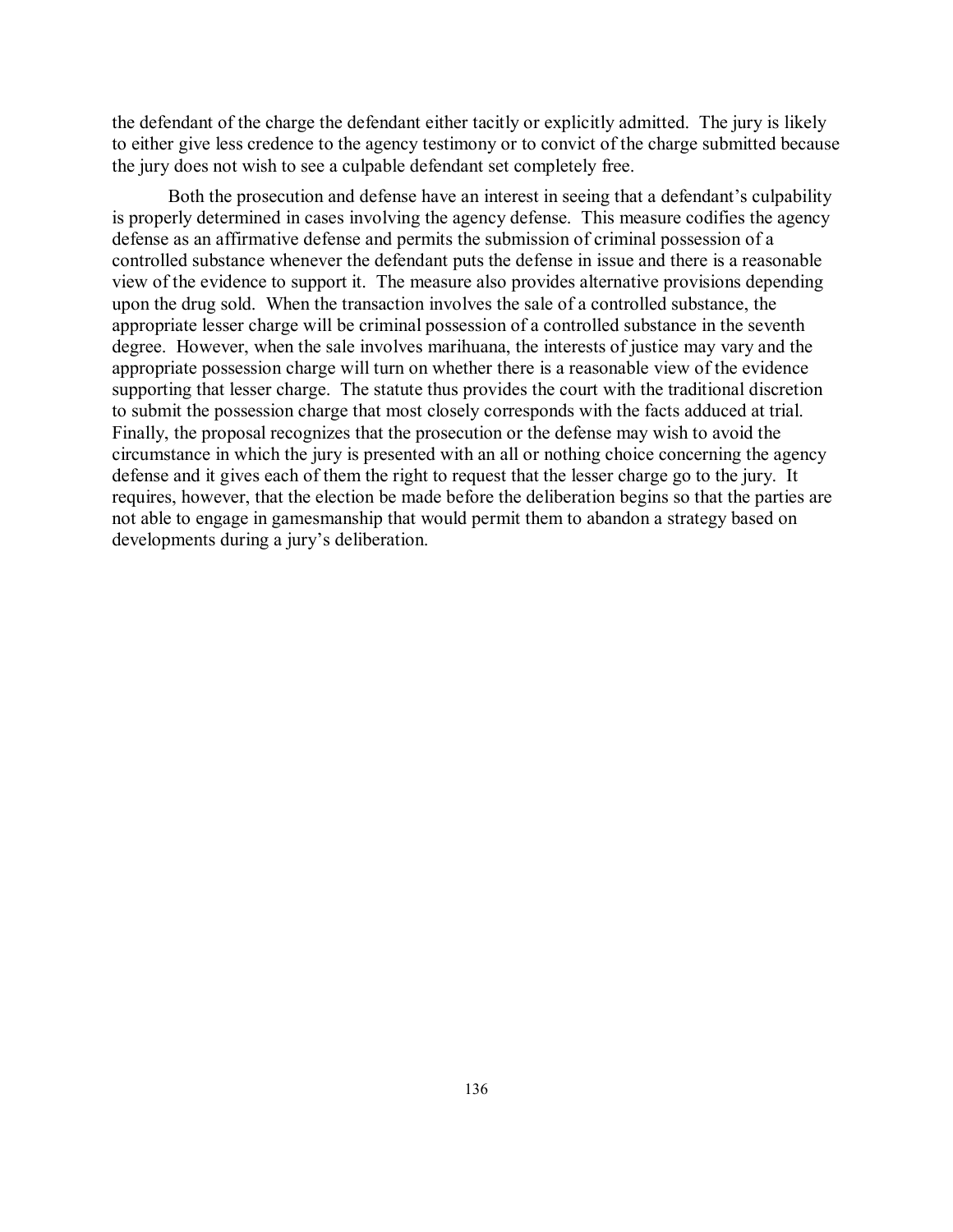38. Revocable Sentences under The Child Passenger Protection Act (Leandra's Law) (Penal Law §60.01)

The Committee recommends that section 60.01 of the Penal Law be amended to authorize courts to re-impose a requirement of an ignition interlock device as a condition of probation or conditional discharge following revocation of a sentence of probation or conditional discharge imposed under Leandra's Law.

The Child Passenger Protection Act (Leandra's Law) provides, in relevant part, that a defendant convicted of a DWI offense under VTL §§1192(2), (2-a) or (3) must be sentenced to a period of probation or conditional discharge that includes a condition that the defendant install an ignition interlock device (IID) on any automobile he or she owns or operates (L. 2009, c. 496). In addition, the sentence of probation or conditional discharge must be consecutive to any period of incarceration imposed (PL §60.21). Under the current statutory scheme, however, a problem arises when a defendant violates a Leandra's Law sentence of probation or conditional discharge and the court revokes the sentence. CPL 410.70(5) sets forth the options available to a court when it revokes a sentence of probation or conditional discharge, and it currently does not authorize a court to re-sentence a defendant pursuant to PL §60.21. Without any reference to PL §60.21, courts are limited to re-sentencing in accordance with PL §§60.01(3) or (4), neither of which authorizes a consecutive period of probation upon which to attach a condition of an IID.

As a result of this lapse in the statutory scheme, defendants who violate probation or conditional discharge will be relieved of the obligation to install an IID on their vehicles in any case where the court imposes a misdemeanor jail term in excess of sixty days or a felony term of imprisonment in excess of six months. Moreover, under current law, the court lacks the authority to re-impose any form of conditional discharge after revoking a sentence of conditional discharge. Given the expanded use of a conditional discharge sentence under Leandra's law, the Committee believes this restriction was unintended, and it unnecessarily hinders a court when fashioning a sentence that may best insure that a defendant does not continue to drink and drive following release from incarceration.

This measure amends section 60.01 of the Penal Law to provide explicit authority to impose a sentence of conditional discharge in accordance with PL §60.21, and further clarifies that any new sentence imposed after revocation of a sentence of probation will include a period of probation that includes a condition requiring a defendant to install an IID on any vehicle defendant owns or operates.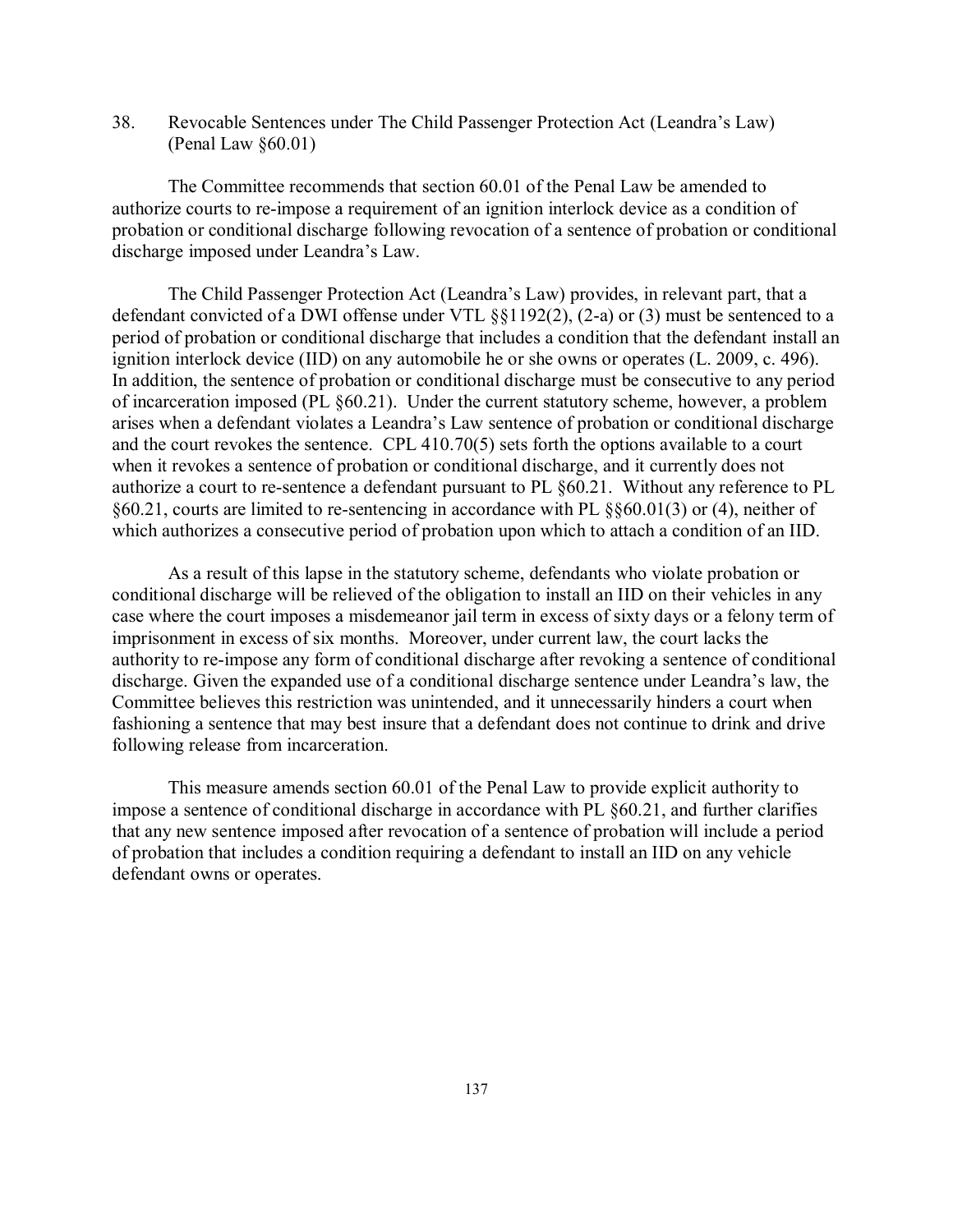39. Unsealing Orders of Protection in Certain Contempt Prosecutions (CPL 160.50)

The Committee recommends that the Criminal Procedure Law be amended to authorize a court to unseal records of an order of protection where necessary to prosecute a defendant for violating that order of protection.

This measure is proposed in response to recent cases that have uncovered a serious issue concerning orders of protection contained in a sealed file (*see People v. Marcus A*, 28 Misc. 3d 667 [Sup Ct, NY County 2010]); *see also Matter of Akieba Mc*, 72 AD3d 689 [2d Dept. 2010]). When a criminal contempt prosecution is commenced, and the basis for the charge is that the defendant knowingly violated a lawful order of a court (*see* PL §§215.50, 215.51 or 215.52), a prosecutor must obtain a copy of the underlying order of protection alleged to have been violated. A certified copy of the order is most often used to replace a misdemeanor complaint with an information (*see* CPL 170.65), or as evidence before the grand jury in felony contempt prosecutions. It is also admissible as trial evidence to establish that the order was issued and in effect at the time of the contempt. Because in most cases an order of protection is a public document, a prosecutor simply obtains a certified copy from the clerk of the court (Judiciary Law  $§255$ ).

However, where the underlying order of protection has been issued in connection with a case that has terminated in favor of the defendant, both the court record and the District Attorney's records are sealed pursuant to CPL 160.50. Nonetheless, even where the criminal action in which the order of protection arose is dismissed, it does not bar prosecution where a defendant violating the order of protection while the action was pending. However, once the underlying criminal case is dismissed and sealed, there is no provision in the Criminal Procedure Law that allows a court to unseal the order of protection so that a certified copy of the order defendant is charged with violating may be obtained.

The Court of Appeals has repeatedly held that the "general proscription against releasing sealed records and materials [is] subject only to a few narrow exceptions" (*Matter of Katherine B v. Cataldo*, 5 NY3d 196, 203 [2005], *quoting Matter of Joseph M*., 82 NY2d 128, 134 [1993]). Although CPL 160.50(1)(d) sets forth those exceptions, the Court has limited the unsealing of records by a District Attorney after commencement of a criminal action to the "singular circumstance" where a defendant requests an adjournment in contemplation of dismissal in low level marijuana cases (5 NY3d at 205; CPL 160.50(1)(d)(i)). Thus, no matter how viable a contempt prosecution might otherwise be, a District Attorney's Office is effectively hamstrung from obtaining an underlying order of protection that had been issued in a sealed case.

The Committee believes that a court should be permitted to unseal a record to allow a prosecutor to obtain a copy of an order of protection when necessary to prosecute a defendant for willful disobedience of a lawful court mandate. This measure is narrowly tailored to meet this individualized need and is necessary to protect both victims of domestic violence and the integrity of the judicial process.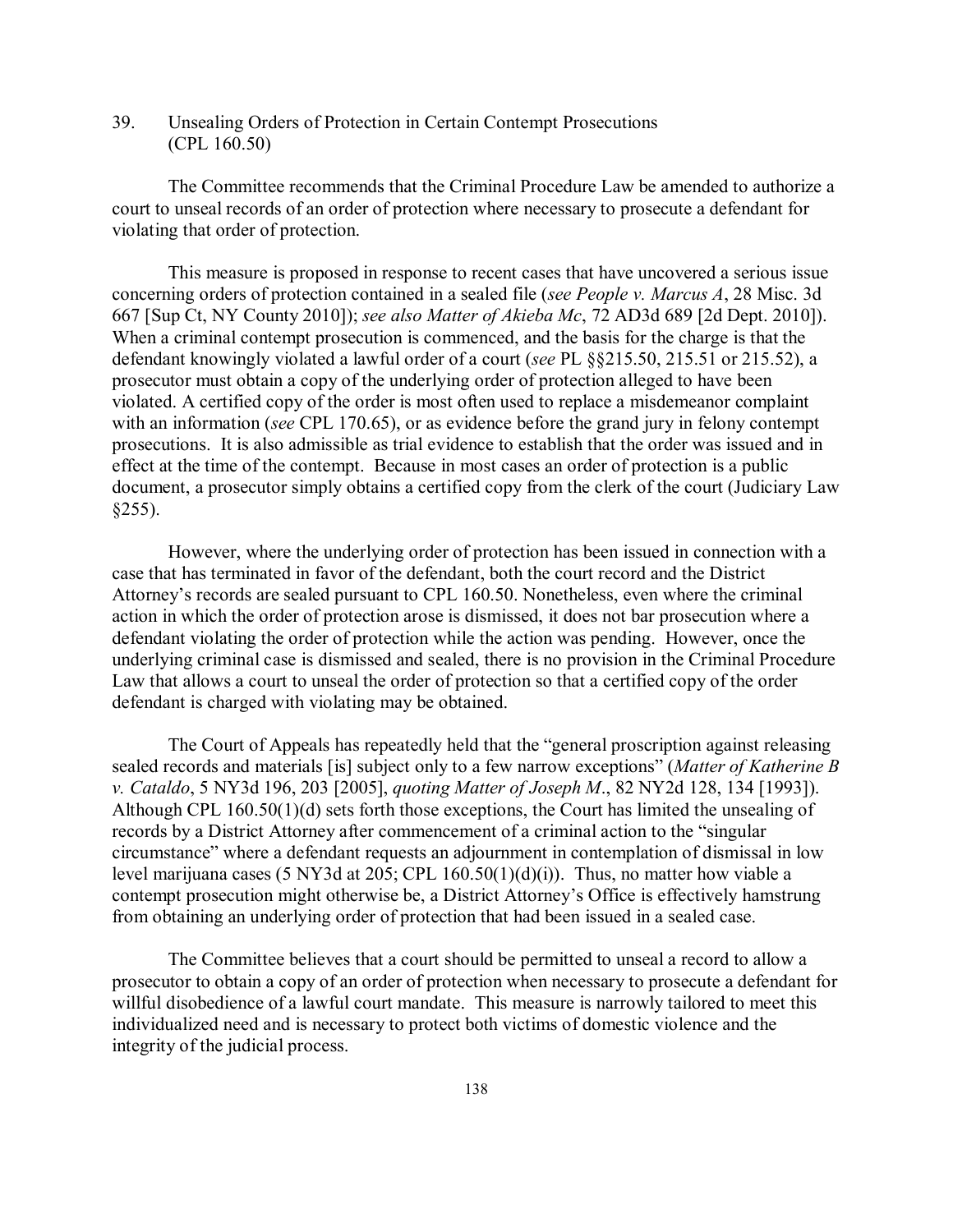40. Defining "Personal Injury" in the Crime of Leaving the Scene of an Incident Without Reporting  $(VTL \S 600(2)(a))$ 

The Committee recommends that the Vehicle and Traffic Law be amended by substituting the term "bodily injury" for "personal injury" in the crime of leaving the scene of an incident without reporting.

The crime of leaving the scene of an incident without reporting under VTL §600(2)(a) requires, among other things, that "personal injury" be caused to another person due to an incident involving a motor vehicle operated by a defendant. "Personal injury," however, is not defined in the statute and some courts have looked to the Penal Law for a definition. Although the Penal Law does not define "personal injury," it does provide that "'physical injury'" means impairment of physical condition or substantial pain" (PL §10.00(9)). This definition has been the subject of considerable analysis, and it is clear that not all injury rises to the level of "physical injury" (*see Matter of Phillip A.,* 49 NY2d 198 [1980] [injury from a petty slap in the face, or a moderate shove or kick, without more, is insufficient]; *People v. McDowell*, 28 NY2d 373 [1971] [black eye without more is insufficient]; *People v. Jimenez,* 55 NY2d 895 [1982] [one centimeter cut without some indication of substantial pain insufficient]). Consequently, to the extent that courts consider the term "personal injury" under the Vehicle and Traffic Law to mean "physical injury," it requires that the prosecutor demonstrate more than that simple bodily injury occurred to a person as a result of a motor vehicle incident.

At least one court, however, has rejected any effort to substitute the Penal Law definition of "physical injury" for the term "personal injury" in VTL crimes (*see e.g., People v. Bogomolsky*, 14 Misc. 3d 26 [App Term, 2d Dept. 2006]). In *Bogomolsky,* the court distinguished the two terms and suggested that "personal injury" is a lesser standard than "physical injury," but cited to no case or statute that would provide a more clear definition.

The Committee believes that the duty of a citizen to stop and provide identifying information when involved in a motor vehicle accident should not hinge on the degree of injury a person has suffered as a result of the accident. If a driver knows or has reason to know that any level of injury has occurred as a result of a motor vehicle accident, the duty to provide information seems manifest and significant. The statute should make that plain. This measure substitutes the term "bodily injury" for "personal injury" in order to clarify that any injury is adequate to trigger a duty to stop and identify. The term "bodily injury" is frequently used in civil cases and the Committee believes its use is less likely to confuse courts and parties.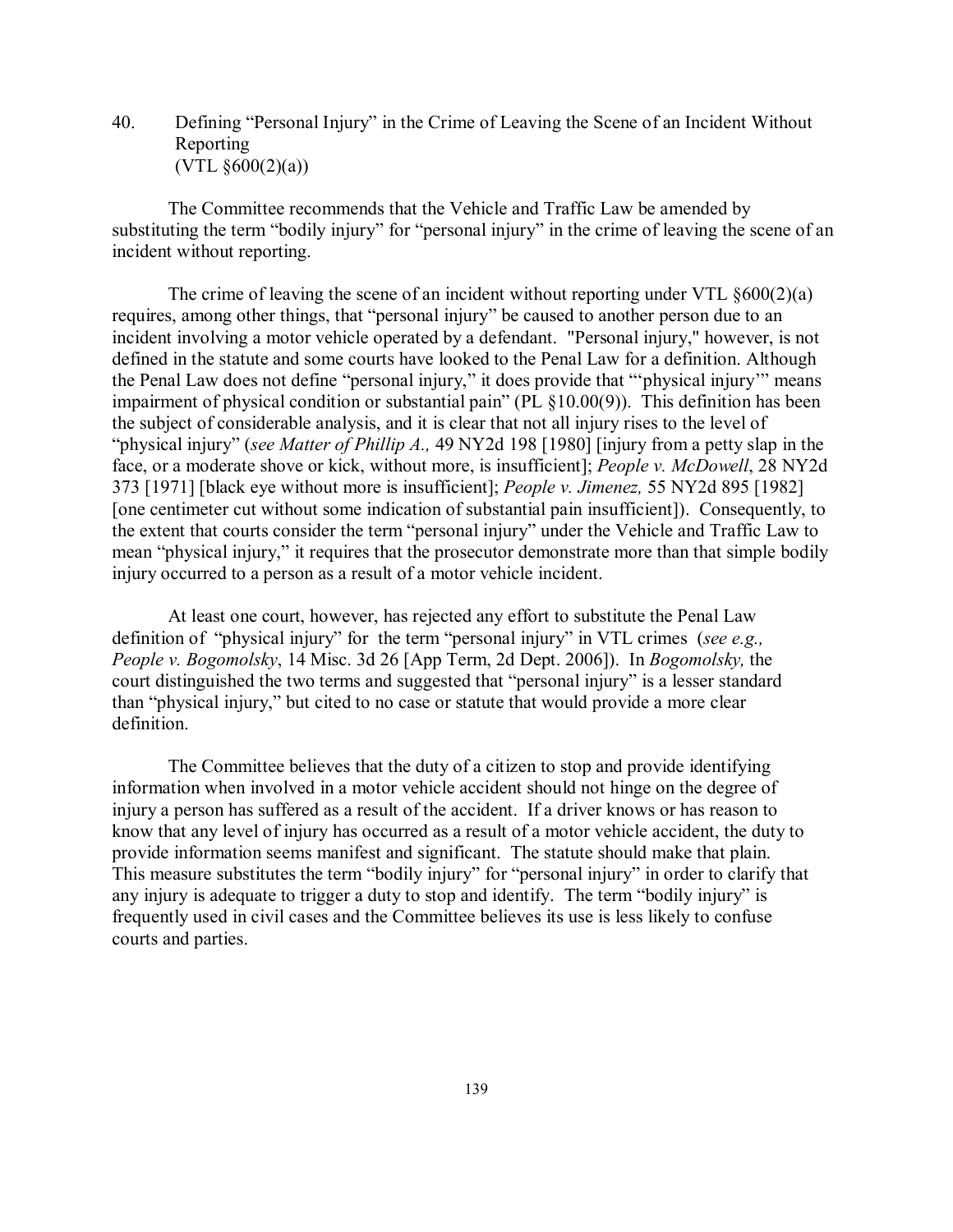41. Amending the Definition of "Counterfeit Trademark" (Penal Law §165.70)

The Committee recommends that section 165.70 of the Penal Law be amended to add technical precision to the definition of "counterfeit trademark." Specifically, the definition should clarify that the term means a spurious or imitation trademark that is used in connection with trafficking in goods that are identical with or substantially indistinguishable from goods bearing a legitimate trademark. The current definition of a "counterfeit trademark" is awkward and leads to unnecessary confusion in pleading and charging decisions.

In 1992, in response to an increase in trafficking in counterfeit goods, New York added the crimes of "trademark counterfeiting" to the Penal Law (L. 1992, c. 490, §1). The Legislature modeled the law, and the definition of counterfeit trademark, after Federal law (*see* Donnino, Practice Commentary, McKinney's Cons Laws of NY, Book 39, Penal Law §165.70; *see also* 18 USC §2320). Unfortunately, there is an ungainly difference in the New York statute. Penal Law §165.70(2), in part, defines a "counterfeit trademark" as a "spurious trademark . . . used in connection with trafficking in goods; and . . . used in connection with the sale . . . of goods that are identical with or substantially indistinguishable from a trademark . . . ." Under this definition, "goods" must be indistinguishable from a "trademark." However, a "trademark" is not comparable with goods; instead a trademark is used to *identify* particular goods (*see* PL §165.70(1)). The parallel provision in Federal law does not compare "goods" to a "trademark." The Federal definition makes plain that a "counterfeit trademark" is a spurious mark "used in connection with trafficking in any goods . . . that is identical with, or substantially indistinguishable from, a mark registered on the principal register in the United States Patent and Trademark Office . . ." (18 USC  $\S2322(e)(1)(A)(ii)$ ). The Federal statute therefore appropriately requires a comparison of a "spurious mark" with a legitimate, registered "mark."

The Committee believes that the imprecise wording of New York's definition has practical consequences in the prosecution of cases under the current statute, and has led to inconsistent opinions among courts. For instance, motions to dismiss an accusatory instrument are often claimed when a complaint undertakes to allege a difference between the quality of the counterfeit and the genuine article without actually comparing the marks themselves (*see e.g., People v. Jobe*, 20 Misc. 3d 1114(A) [Crim Ct, NY County 1999]; *People v. Ensley*, 183 Misc. 2d 141 [Sup Ct, NY County 1999]). Other courts have upheld the sufficiency of complaints that identify and distinguish the characteristics of the genuine and counterfeit trademark (*People v. Guan*, 2003 WL 21169478 (App Term, 1<sup>st</sup> Dept. 2003)).

This measure would amend the definition of a "counterfeit trademark" to reflect that a counterfeit trademark requires a comparison of a spurious mark with a legitimate mark. It will clarify to practitioners that the two marks must be "identical or substantially indistinguishable" to come within the purview of criminal prosecutions, and that any distinctions between the two marks are simply elements of proof necessary to establish that the trafficked goods are illegal copies of goods that bear legitimate marks.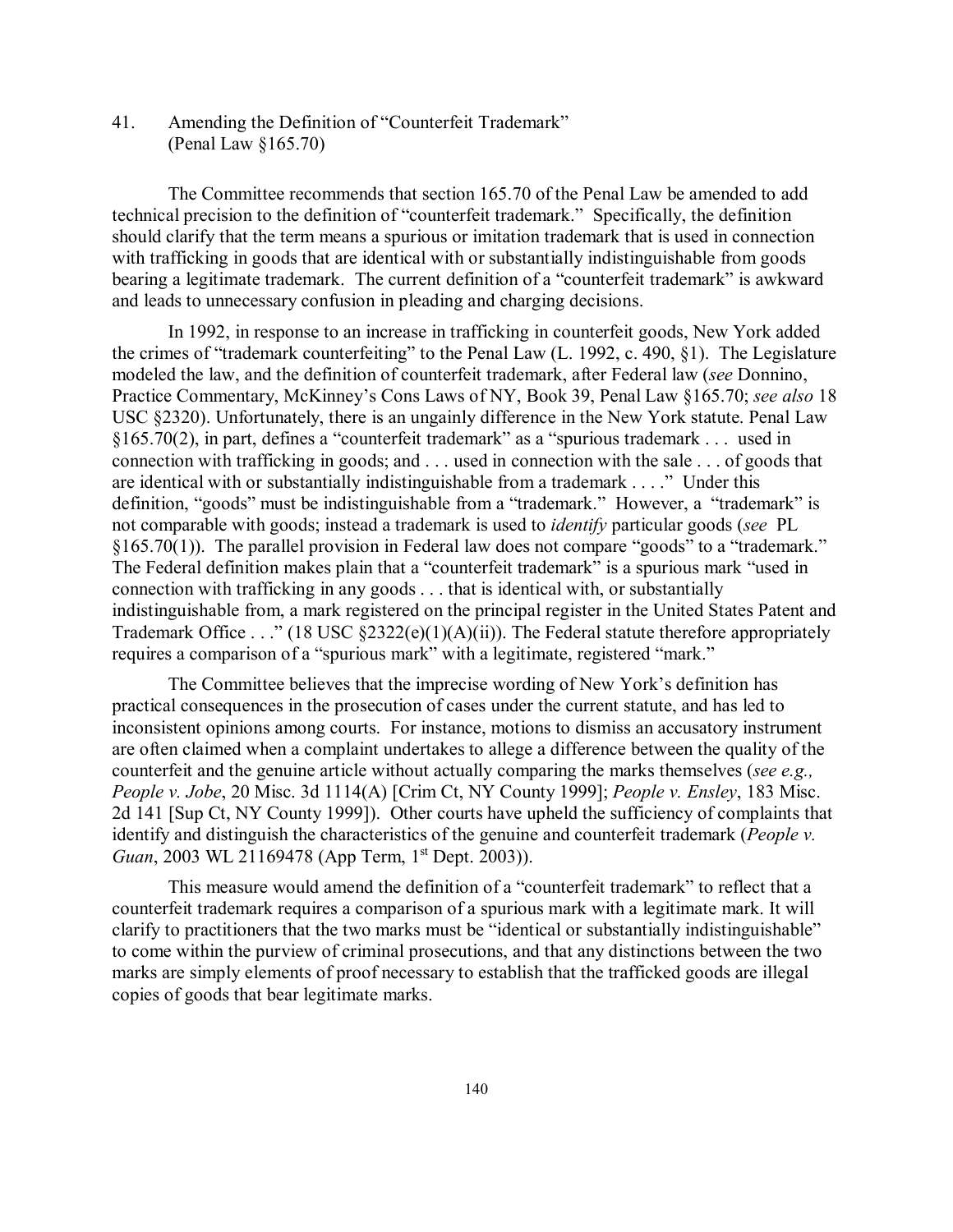## 42. GPS Warrants (CPL 690.05; 690.60)

The Committee recommends that Article 690 of the of the Criminal Procedure Law be amended to add a statutory procedure for a court to issue a search warrant authorizing a mobile tracking device be placed on a suspect's property or person.

In *People v. Weaver* (12 NY3d 433 [2009]), the New York State Court of Appeals determined that the New York State Constitution requires law enforcement to first secure a warrant in order to place a global positioning satellite ("GPS") tracking device on a suspect's automobile. Subsequently, the United States Supreme Court similarly held that affixing a GPS tracking device on a vehicle and using it to acquire detailed data about the movements of the vehicle constitutes a search or seizure within the meaning of the Fourth Amendment of the United States Constitution (*United States v. Jones,* 132 Sup. Ct. 945 (2012). Although the Supreme Court did not examine whether a warrant is required in all cases, the definitive consequence of both *Weaver* and *Jones* is that courts must have a procedure to consider warrant applications for mobile tracking devices.

Procedures for issuing search warrants in New York are codified in Article 690 of the Criminal Procedure Law. Mobile tracking devices, however, do not come with the scope of a search warrant as currently defined. Article 690 provides that a search warrant is a court order directing a police officer to conduct "a search of designated premises, or of a designated vehicle, or of a designated person, for the purpose of seizing designated property or kinds of property, and to deliver any property so obtained to the court which issued the warrant" (CPL 690.05(2)(a)). Mobile tracking devices are not used to seize identified property, but only to track a suspect's activity. Nor does a mobile tracking device fit within the parameters of any other form of warrant authorized under the Criminal Procedure Law. An eavesdropping warrant involves "wiretapping" and is directed to the "mechanical overhearing of conversation or the "intercepting of or accessing of an electronic communication" (CPL 700.05(1)). A video surveillance warrant involves the "intentional visual observation by law enforcement of a person by means of a television camera or other electronic device that is part of a television transmitting apparatus . . ." (CPL 700.05(9)). Finally, pen registers and trap and trace devices involve identifying telephone numbers that are used to initiate or receive telephone communications (CPL 705.00(1), (2)).

Although a mobile tracking device has characteristics of several types of warrants, the Committee recommends that warrants for these devices be provided as a new class of search warrant. Therefore, this measure adds the installation, maintenance, and monitoring of a mobile tracking device to the definition of a search warrant in section 690.05. The measure also adds a new subdivision 690.60 to the criminal procedure law. This section sets forth the procedures the court must follow in issuing a mobile tracking device warrant.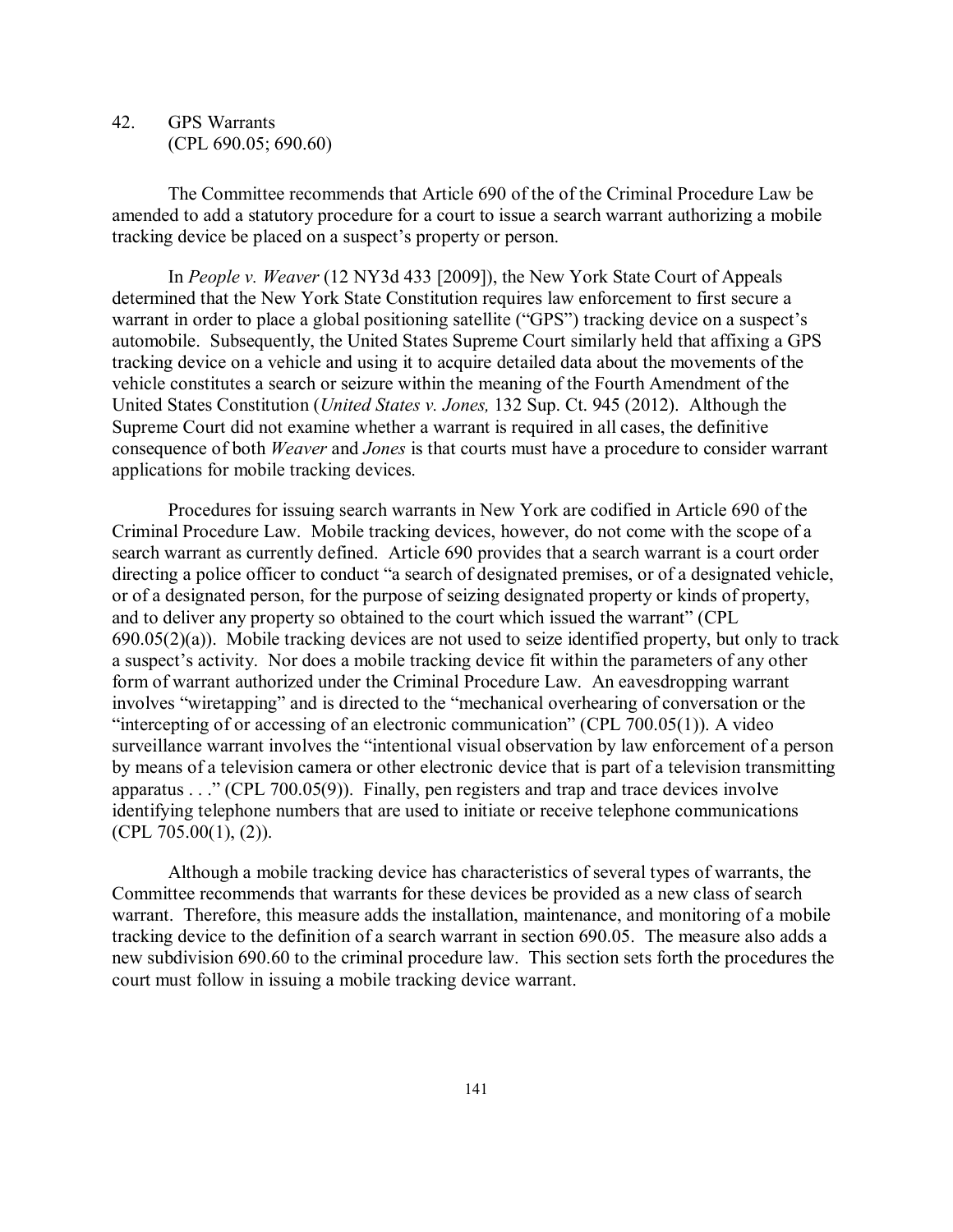43. Affirmative Defense to Criminal Possession of a Gravity Knife (Penal Law § 265.15)

The Committee recommends that section 265.15 of the Penal Law, be amended to provide an affirmative defense to the criminal possession of a gravity knife.

A gravity knife is defined as "any knife which has a blade which is released from the handle or sheath thereof by the force of gravity or the application of centrifugal force which, when released, is locked in place by means of a button, spring, lever or other device" (Penal Law § 265.00 (5)). Such knives were first made illegal during the 1950's, as a response to gangs who purchased them as a "legal" alternative to switchblades (*see People v. Irizarry*, 509 F.Supp 2d 198 (EDNY 2007)). More recently, however, common utility knives that are neither designed nor manufactured as gravity knives fit the technical definition of a gravity knife because a user can open them by the use of centrifugal force and lock into place. These tools, designed for cutting sheet rock, carpeting and window screens have become popular tools widely circulated in general commerce by large retail stores such as Home Depot. In 2006 alone, one manufacturer sold over 1.7 million nationwide. Although New York has successfully prosecuted several large retail stores for selling such utility knives *(see* Eligon, *14 Stores Accused of Selling Illegal Knives*, NY Times, June 17, 2010), utility knives are still widely available in the tri-state area and throughout most of the country.

Criminal possession of a weapon, where the weapon is a gravity knife, is a strict liability offense. It therefore does not matter if the person does not realize that the knife he or she possesses is an illegal gravity knife, nor is it relevant if the possessor only intends to use the knife for innocent purposes, such as in connection with his or her employment. The wide availability of utility knives that were never designed to be gravity knives can therefore result in an unwitting possessor being arrested and prosecuted for criminal possession of a weapon. Contractors or construction laborers who possess a common utility knife now face arrest and conviction for a class A misdemeanor. Where the person has previously been convicted of any crime in their life, possession is a class D felony offense carrying a penalty of up to seven years imprisonment. As a strict liability offense, there is no meaningful defense.

This measure is designed to afford relief to those individuals who innocently possess such knives. The Committee recognizes that a gravity knife can be a dangerous instrument, and when possessed with criminal intent, poses a serious threat to public safety. This measure therefore leaves in place the crime of criminal possession of a gravity knife under sections 265.01 and 265.02 of the Penal Law. However, in order to provide some measure of relief where a person possesses the knife without intent to use it unlawfully, this measure allows a defendant to raise an affirmative defense to possession by establishing that the possession was innocent. As a practical matter, the Committee understands that in many cases, to assert the affirmative defense, a defendant will likely be compelled to testify in support of the affirmative defense. On balance, however, the Committee believes this is the best approach to both insure public safety while establishing an appropriate outcome for innocent possessors.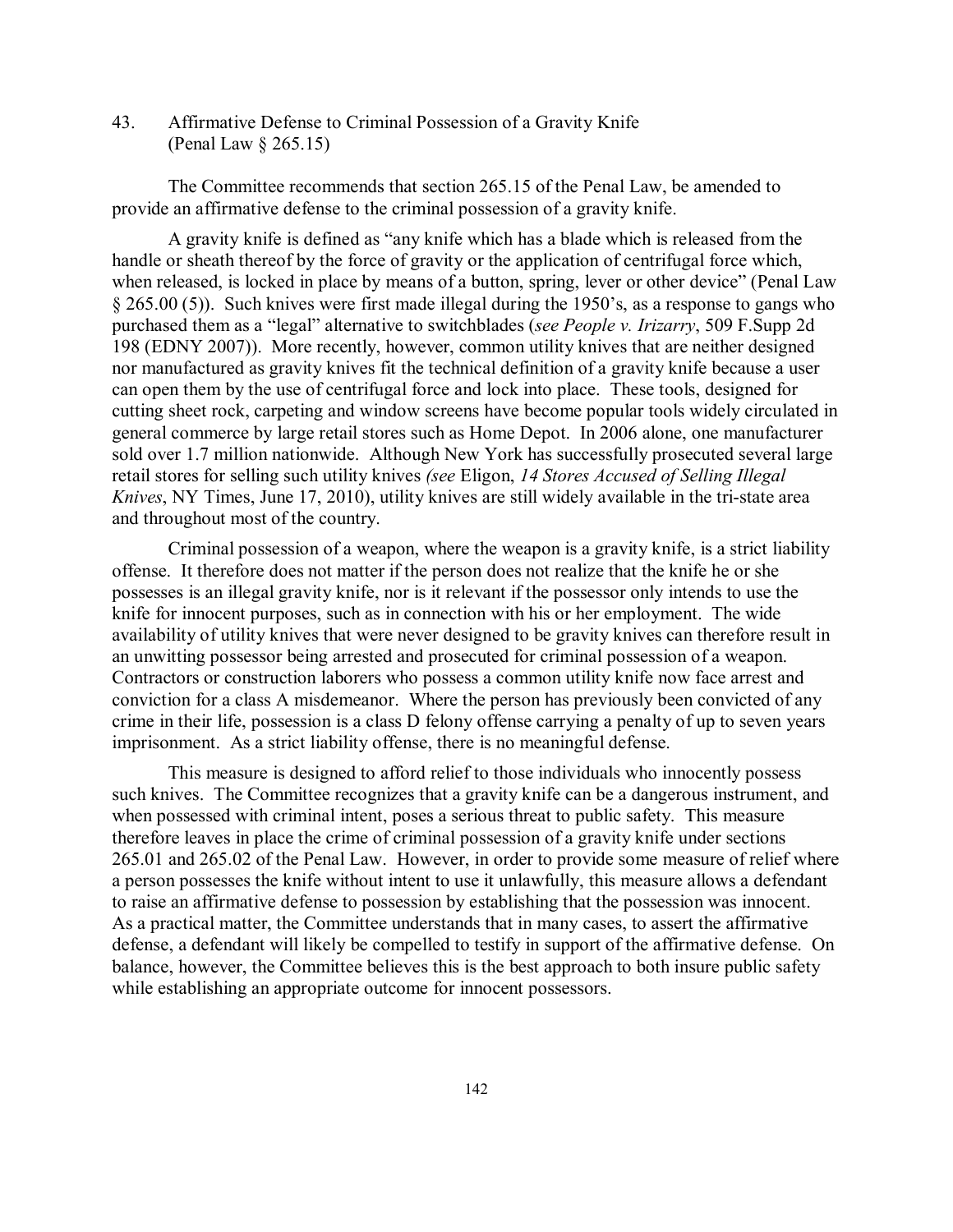44. DNA Collection Where Prior Sample is in Index (Executive Law  $\S$  995-c (3)(a))

The Committee recommends that the Executive Law be amended to expressly exempt from DNA collection any defendant who already has a DNA profile included in the state DNA identification index.

As of August 1, 2012, defendants convicted and sentenced for any felony or penal law misdemeanor are required to provide a DNA sample for inclusion in the New York State DNA identification index1 (L 2012, c. 19 and 55). Unfortunately, the law fails to provide any exception to collection where a defendant has previously given a DNA sample in connection with a prior conviction and already has a DNA profile included in the DNA identification index. Instead, the statute simply provides, in relevant part, "[a]ny designated offender subsequent to conviction and sentencing . . . shall provide a sample appropriate for DNA testing . . ." (Executive Law § 995-c (3)(a)). The statue further provides, "the court *shall order* that a court officer take a sample or that the designated offender report to an office of the sheriff of that county." A DNA profile, however, is unlike a fingerprint card because the DNA sample itself is never placed into the index. Instead, once a sample of a defendant's buccal cells is collected, it is forensically tested for DNA and the results are produced in the form of a digital profile that corresponds to the unique DNA profile of the defendant providing the sample. It is this digital profile that is included in the index. Subsequent collection of DNA samples will merely result in a re-entry into the index the exact some digital profile.

The Division of Criminal Justice Services (DCJS), the agency in charge of the DNA identification index, takes the pragmatic position that a sample need not be collected from an offender who has previously provided a sample because any new sample will be wholly duplicative of one already on file. However, in the absence of express statutory language authorizing courts to forgo collection, many courts currently require collection of redundant samples. Given the vast expansion of the cases for which a DNA sample is now required, this practice is extraordinarily wasteful of the resources of both courts and local law enforcement personnel. While at least one lower court has held that a redundant test is not required (*see People v. Husband*, 954 NYS2d 856 (NYC Crim Ct. 2012), the Committee recommends that the Executive Law be amended to expressly authorize a court to forego taking duplicative DNA samples from a defendant who already has a DNA profile on file with the New York State identification index.

 $\frac{1}{1}$ <sup>1</sup>The single exception is for the class B misdemeanor conviction of criminal possession of marijuana in the fifth degree under subdivision one of PL § 221.10 by persons who have never before been convicted of a crime (Executive Law § 995(7)).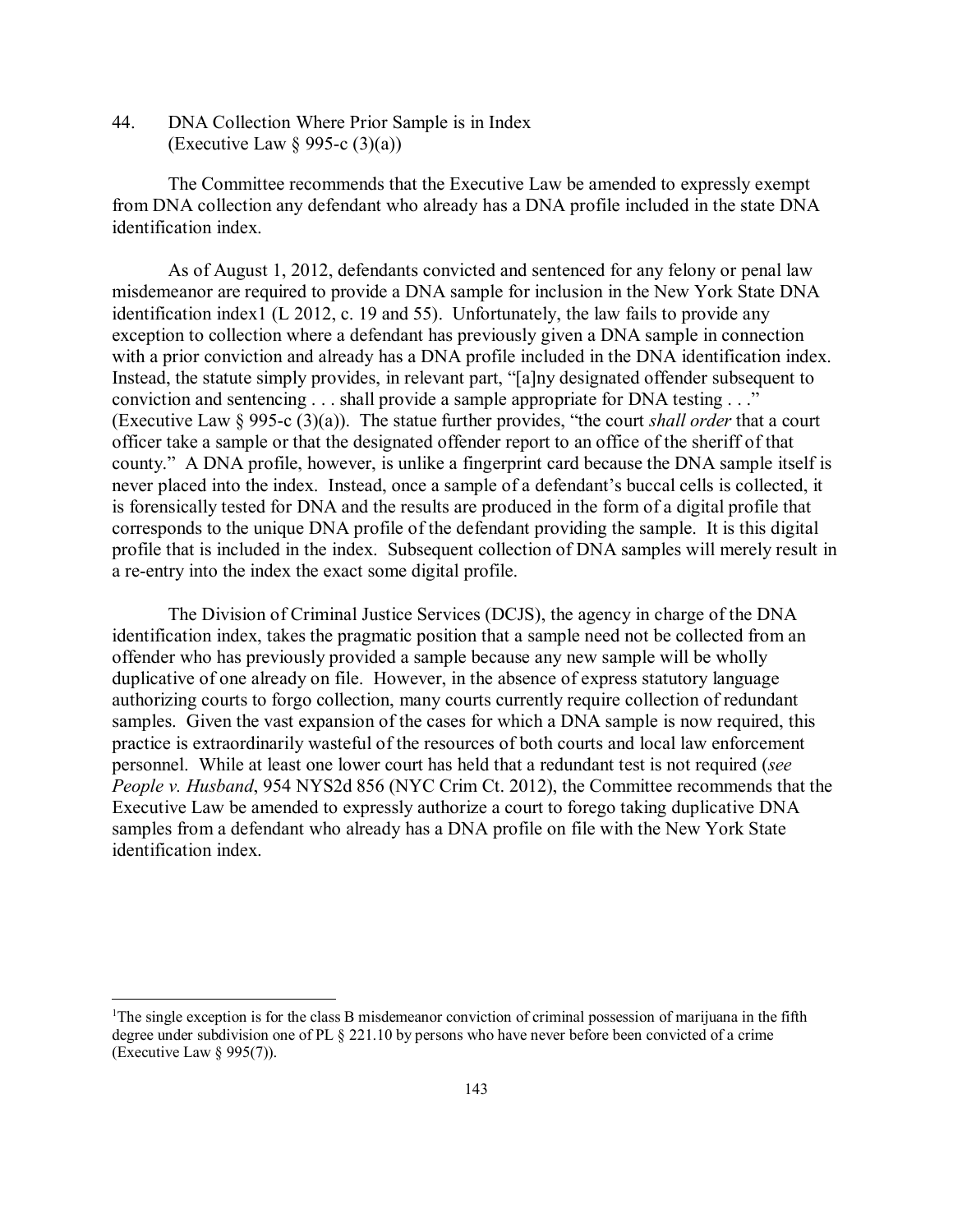45. Appellate Review of Questions of Law Not Decided Adversely to Appellant  $(CPL 470.15(1))$ 

The Committee recommends that the Criminal Procedure Law be amended to allow an appellate court to affirm a judgment, sentence or order on a question of law presented to or considered by the trial court, despite the trial court not having decided the question adversely to the appellant.

In *People v. LaFontaine*, 92 NY2d 470 (1998), the Court of Appeals held that CPL 470.15(1) prevents an intermediate appellate court from affirming a judgment where the court below made the right ruling, but did so for the wrong reason. *LaFontaine* involved an appeal of a motion to suppress where the prosecution argued alternative grounds in support of the police search of defendant's premises. The trial court accepted one of those grounds but rejected the others. On appeal, the Appellate Division held that the trial court's legal reasoning was in error, but affirmed the conviction because an alternative ground argued by the people supported the search. On further appeal, the Court of Appeals held that the intermediate appellate court was wrong to reach a ground rejected by the trial court, even though the prosecutor fully presented that legal ground to the trial court. Instead, the Court determined that the trial court's rejection of the ground argued by the people was not adverse to the appellant-defendant and thus was not the proper subject of appeal. The only appropriate action was for the appellate court to remit the case back to the trial court for further proceedings. The Court clearly understood that this resulted in a needless waste of judicial resources, but stated that this "anomaly rests on unavoidable statutory language," and that "any modification would be for the Legislature to change" (*id. at* 475).

In the years immediately following the *LaFontaine* decision, and perhaps because of its unusual procedural posture, the ruling was rarely applied. More recently, however, the Court has reaffirmed that CPL 470.15(1) must be strictly construed (*People v. Concepcion*, 17 NY3d 192 (2011). The result has led to numerous cases being remitted back to the trial court so that a proper record can be made on which to appeal (*see e.g., People v. Yusuf*, 19 NY3d 314 (2012); *People v. Ingram*, 18 NY3d 949 (2012); *People v. Schrock*, 99 AD3d 1196(4th Dept. 2012); *People v. Spratley*, 96 AD3d 1420 (4<sup>th</sup> Dept. 2012); *People v. Santiago*, 91 AD2d 438 (1<sup>st</sup> Dept. 2012).

The Committee recommends that CPL 470.15(1) be amended to permit an appellate court to consider alternative grounds raised or considered by the trial court, even where the court did not ultimately decide the question of law adversely to the appellant. While this measure therefore enlarges the scope of questions of law that an intermediate appellate court may consider, it continues the current prohibition that an intermediate appellate court not determine grounds either not raised or not considered in the trial court. By narrowly tailoring the measure to overcome the procedural barrier recognized in *LaFontaine*, the measure will eliminate the inevitable waste of judicial resources encountered when case are remitted for the trial court to make an appropriate record.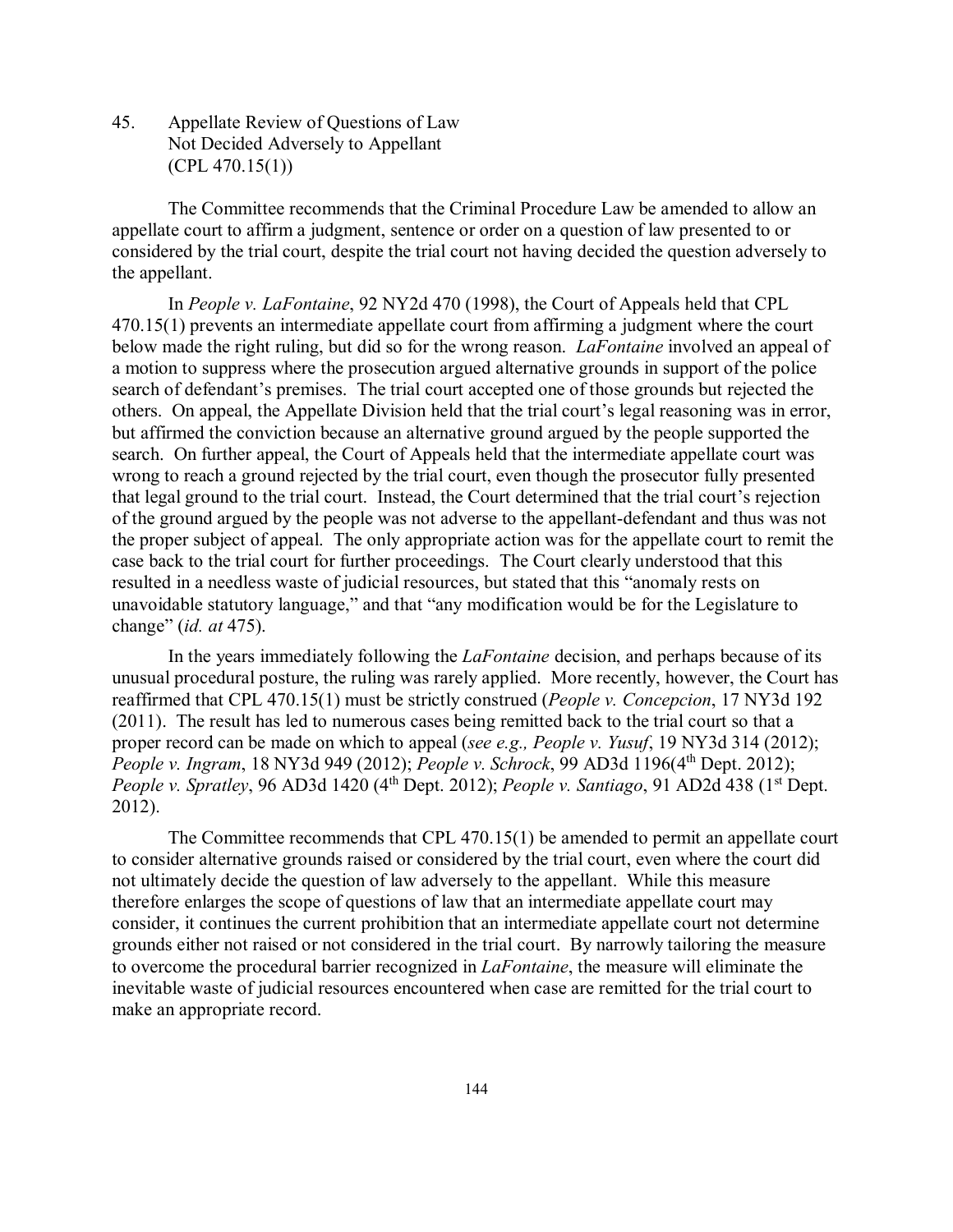46. Risk-Level Recommendations under the Sex Offender Registration Act (Corrections Law §§ 168-d(2), (3); 168-l(6); 168-n(1), (2))

The Committee recommends that the Sex Offender Registration Act (Corrections Law article 6-C), be amended to make it the responsibility of the District Attorney to provide the risklevel recommendation where a defendant is sentenced to a term of imprisonment of ninety days or less.

Upon certification as a sex offender, a defendant becomes subject to a risk-level determination by the court (Correction Law § 168-d [1],). The statute requires that the court and the offender be served, prior to the risk-level determination hearing, with a recommendation of the risk level sought. Under current law, where an offender is not sentenced to a term of imprisonment, the District Attorney must provide the recommendation at least 15 days prior to the hearing (*see* Correction Law § 168-d [2], [3]). Where the offender is sentenced to a term of imprisonment, however, the responsibility to make the recommendation is placed on the Board of Sex Examiners (*see* Correction Law § 168-l [6]).

A problem routinely arises when a defendant is sentenced to a term of imprisonment of 90 days or less. The statutory scheme anticipates that the sentencing court will make the risklevel determination for imprisoned offenders 30 days prior to the offender's release - but only after receiving the Board's recommendation, which must be made within sixty prior to the defendant's release (*see* Correction Law § 168-n [1], [2]). If the court is unable to make a determination prior to the date scheduled for the defendant's release, it must adjourn the hearing until after release and provide the defendant with at least 20 days' notice (*see* Correction Law §§ 168-l [8]; 168-n [3]). For jail terms of 90 days or less, or sentences that will be satisfied by the amount of time a defendant has already served, the Board of Sex Examiners has inadequate time to prepare the risk-determination recommendation prior to defendant's release. Therefore, hearings in those cases are invariably scheduled for after the defendant's release. Unfortunately, as a practical matter, courts do not schedule hearings until after receiving the Board's recommendation, and thus hearings are scheduled after a defendant has already been released.

 It then becomes incumbent on the court to notify the defendant of the hearing date. Often the court will have no real means to do so other than to mail a letter to the defendant's last known address as reflected in the court file. If the defendant does not appear at the hearing, the court may only proceed upon a finding of an unexcused failure to appear *(see* Correction Law §§ 168-d [4], 168-n [6]). Such findings are difficult to make with the limited record available to the court.

The Committee believes that the problems encountered under present law can be avoided if the District Attorney is given the responsibility for preparing the risk-level determination in cases where a defendant will be incarcerated on a sentence of ninety days or less. District Attorneys already have this obligation for sentences that do not involve imprisonment and will be able to assure the court that the risk-level recommendation is filed prior to the release of the defendant. The court can then provide adequate notice of the hearing date to the defendant.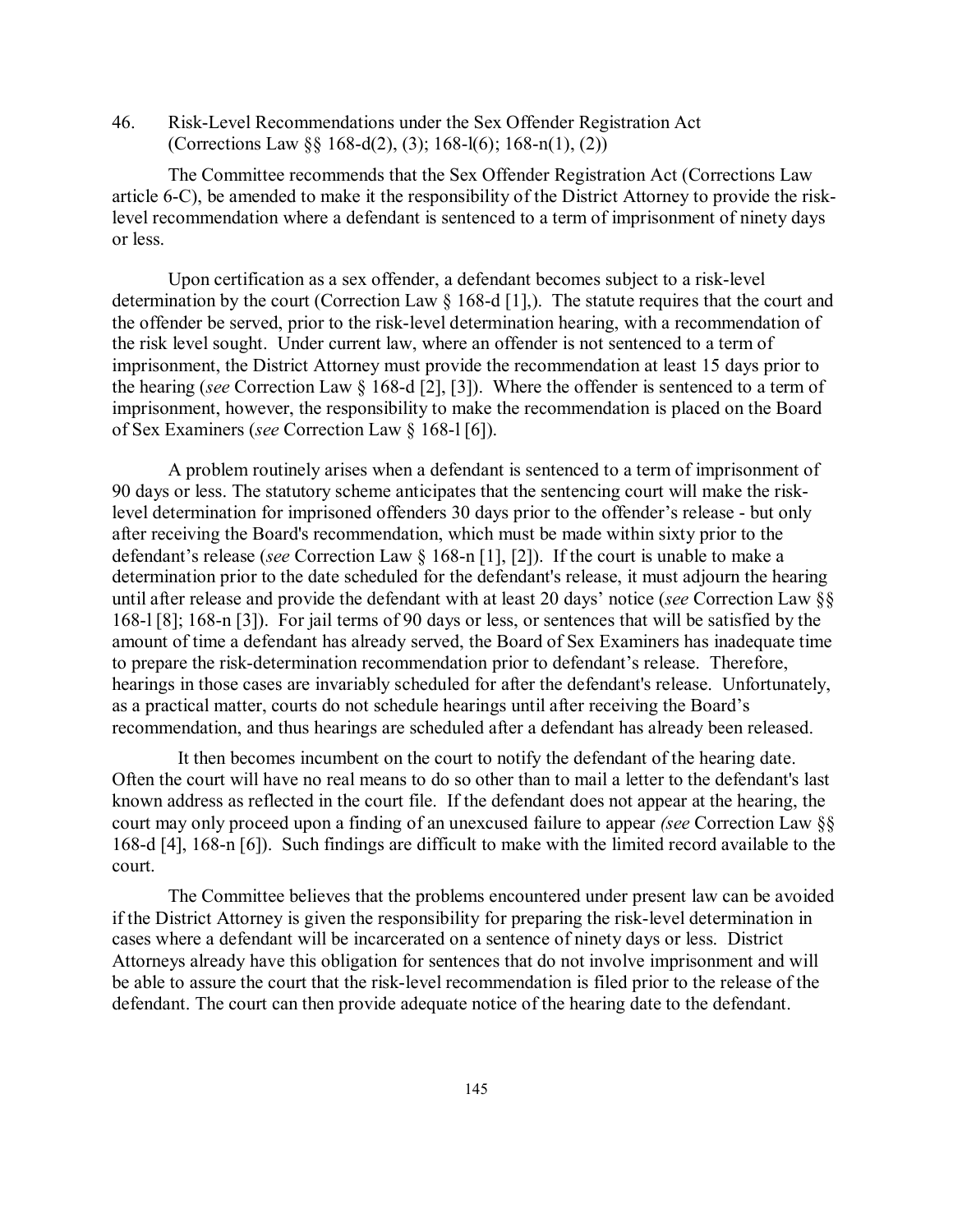47. Criteria for Determining Prior Felony Offender Status (PL §§ 70.04; 70.06; 70.10)

The Committee recommends that the Penal Law be amended to modify the criteria for determining whether a defendant qualifies as a second felony offender (PL § 70.06), second violent felony offender (PL § 70.04) and persistent felony offender (PL § 70.10). Changes in these statutes will necessarily apply by reference to a defendant's qualification to be considered a second child sexual assault felony offender (PL § 70.07) and persistent violent felony offender (PL § 70.08).

Under current law, in order for a defendant to be declared a second felony offender, second violent felony offender, or persistent felony offender, the sentence for the prior felony must have been imposed before commission of the present felony (PL  $\S$ § 70.04(1)(b)(ii);  $70.06(1)(b)(ii)$ ;  $70.10(1)(b)(ii)$ , and, except for a persistent felony offender, within ten years of the commission of the present felony, not counting periods of incarceration (PL §§ 70.04(1)(b)(iv); 70.06(1)(b)(iv)). Both requirements serve the purpose of enhanced sentencing to impose more severe punishment on persons who continue to commit serious crimes relatively soon after having been subjected to punishment for other serious criminal conduct (*People v. Morse*, 62 NY2d 205, 221<sup>[1984]). It is the person's disregard for the "chastening effect of</sup> sentence on the prior conviction" that underlies the policy of New York's multiple offender laws (*People v. Morse, supra*, 62 NY2d 205 at 219).

Recent cases involving post release supervision errors illustrate the potential for gamesmanship that the current wording of the statute engenders. In *People v. Acevedo*, (17 NY3d 297 (2011)), the Court of Appeals held that where a defendant seeks resentencing because the original sentencing court failed to add a period of post release supervision (*see People v. Sparber*, 10 NY3d 457 (2008)), no new sentence date will attach for purposes of determining defendant's predicate felony status. Critical to the Court's analysis was its finding that the only reason for defendant's resentencing motion was to alter his predicate status. Under closely similar facts, however, the Appellate Division, First Department, recently held that where the resentence proceeding was initiated by the New York State Division of Parole, the appropriate sentence date for purposes of determining his predicate status on a subsequent conviction is the date of the resentence (*People v. Butler*, 88 AD3d 470 (1st Dept. 2011); *c.f., People v. Naughton*, 93 AD2d 809 (2d Dept. 2012) *lv denied*, 19 NY3d 865 (2012); *People v. Boyer*, 91 AD3d 1183 (3d Dept. 2012) *lv granted*, 19 AD3d 1024 (2012)).

More importantly, the Committee believes that current law does not further the principle of enhancing the punishment of recidivists where a defendant successfully appeals only his sentence on the prior felony. A successful motion or appeal leading to a resentence does nothing to impair the "chastening effect" of the earlier judgment of conviction. When the conviction itself is not undermined, it is reasonable to subject a defendant to enhanced punishment for committing any new offense after the initial sentencing date and to measure the look-back period from that date forward, regardless of any subsequent resentencing. Moreover, it is equally unwarranted to reset the ten year look back when a court resentences a defendant as a result of an initial sentencing error. A defendant who has remained conviction free after the original sentence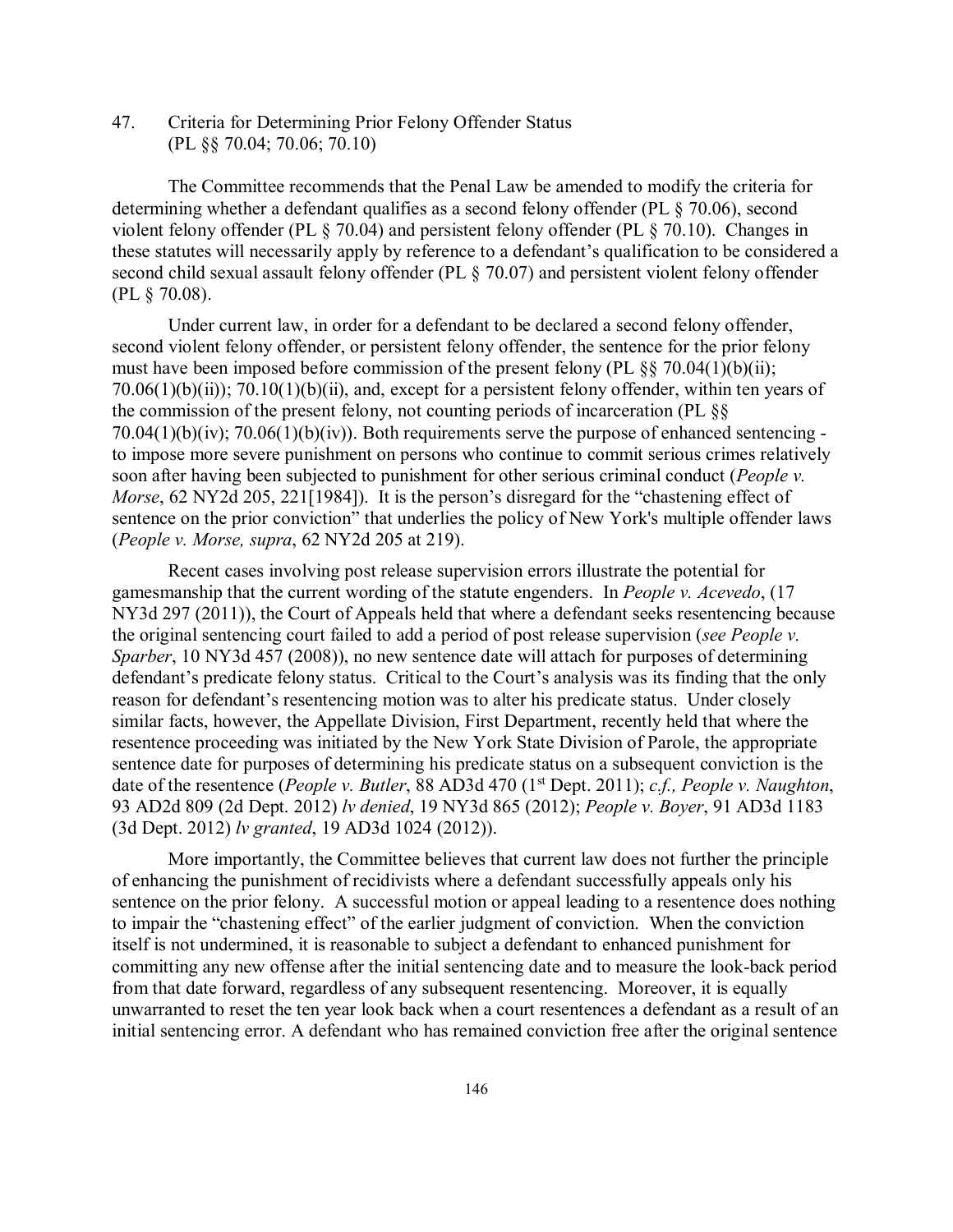benefits by keeping the original sentence date. Thus, arguably it is only the recidivist who benefits by the current rule.

This measure provides that where a defendant has been resentenced following either a motion to set aside a sentence or an appeal of the sentence, and where the underlying conviction has not been disturbed, the sentence date shall be considered the initial sentence following the conviction.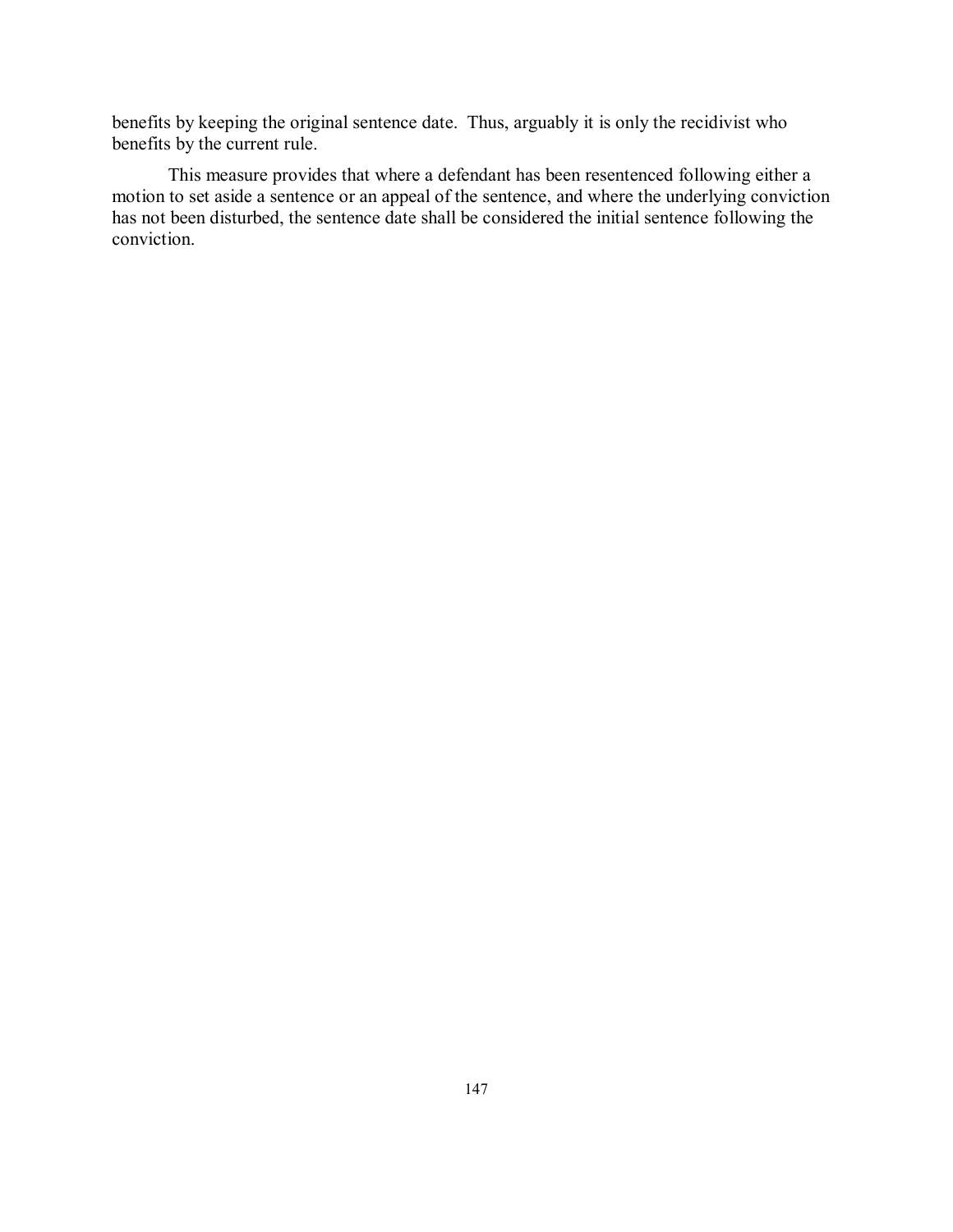48. Providing the Court's Charge to Deliberating Jury (CPL 310.30)

The Committee recommends that section 310.30 of the Criminal Procedure Law be amended to allow a trial judge, at the request of a deliberating jury, to provide the jury with a complete written copy of the court's charge. The Committee has previously endorsed a proposal, never enacted into law, to allow a court to submit only portions of the court's charge. The present proposal differs in that it provides for the court's entire charge to be delivered to the jury upon request.

Sections 310.20 and 310.30 of the Criminal Procedure Law specify the materials that may be provided by the court to a deliberating jury, which include exhibits received in evidence as may be permitted by the court (CPL section 310.20(1)), a verdict sheet (CPL section 310.20(2)), a written list of the names of the witnesses whose testimony was presented during the trial (CPL section 310.20(3)) and, under certain circumstances and with the consent of the parties, copies of the text of a statute (CPL section 310.30).

Yet it is not uncommon for a deliberating jury to ask the trial judge to provide it with a copy of its charge, especially in complex cases. The criminal procedure law, however, does not authorize the court to grant such a request. Indeed, the Court of Appeals has held that providing only portions of the court's charge is improper because it would "convey the message that these [portions] are of particular importance," and would subordinate other portions of the charge (*People v. Owens*, 69 NY2d 585, 591 (1987)). Although such concerns are not present where the entire charge is submitted to the jury, the Court subsequently held that CPL 310.30 operates to limit the ability of a court to distribute the entire charge as well (*People v. Johnson*, 81 NY2d 980 (1993)).

The Supreme Court of the United States long ago held that it is not error to provide the jury with a written copy of the charge (*Haupt v. United States*, 330 US 631, 643 [1947]). Moreover, between 2003 and 2005, the Jury Trial Project, initiated by then Chief Judge Judith Kaye, conducted a year-long experiment in which participating judges from across New York State sat on 112 trials in which innovative jury trial practices were used. The Jury Trial Project concluded that jurors need assistance to do their jobs well, as reflected by jurors' own assessments of trial complexity. Jurors tended to view trials as being very complex, while judges presiding over the same cases viewed the trial as not at all complex. In criminal cases, where only 8% of judges viewed any particular criminal trial as very complex, nearly half the jurors thought of them as very complex (*Final Report of the Committees of the Jury Trial Project*, New York State Unified Court System, 2005). The Jury Trial Project concluded, based on trials in which deliberating jurors were provided with a written copy of the judge's final charge, that written instructions can assist jurors in correctly fulfilling their responsibilities (*id. at* 32; see also *Jury Trial Innovations in New York State: Enhancing the Trial Process for All Participants: A Practical Guide for Trial Judges*, New York State Unified Court System, 2009). A similar finding was made by the American Bar Association, which determined that a basic principle for a jury trial should be to provide each juror "with a written copy of instructions for use while the jury is being instructed and during deliberations" (*American Bar Association Principles for*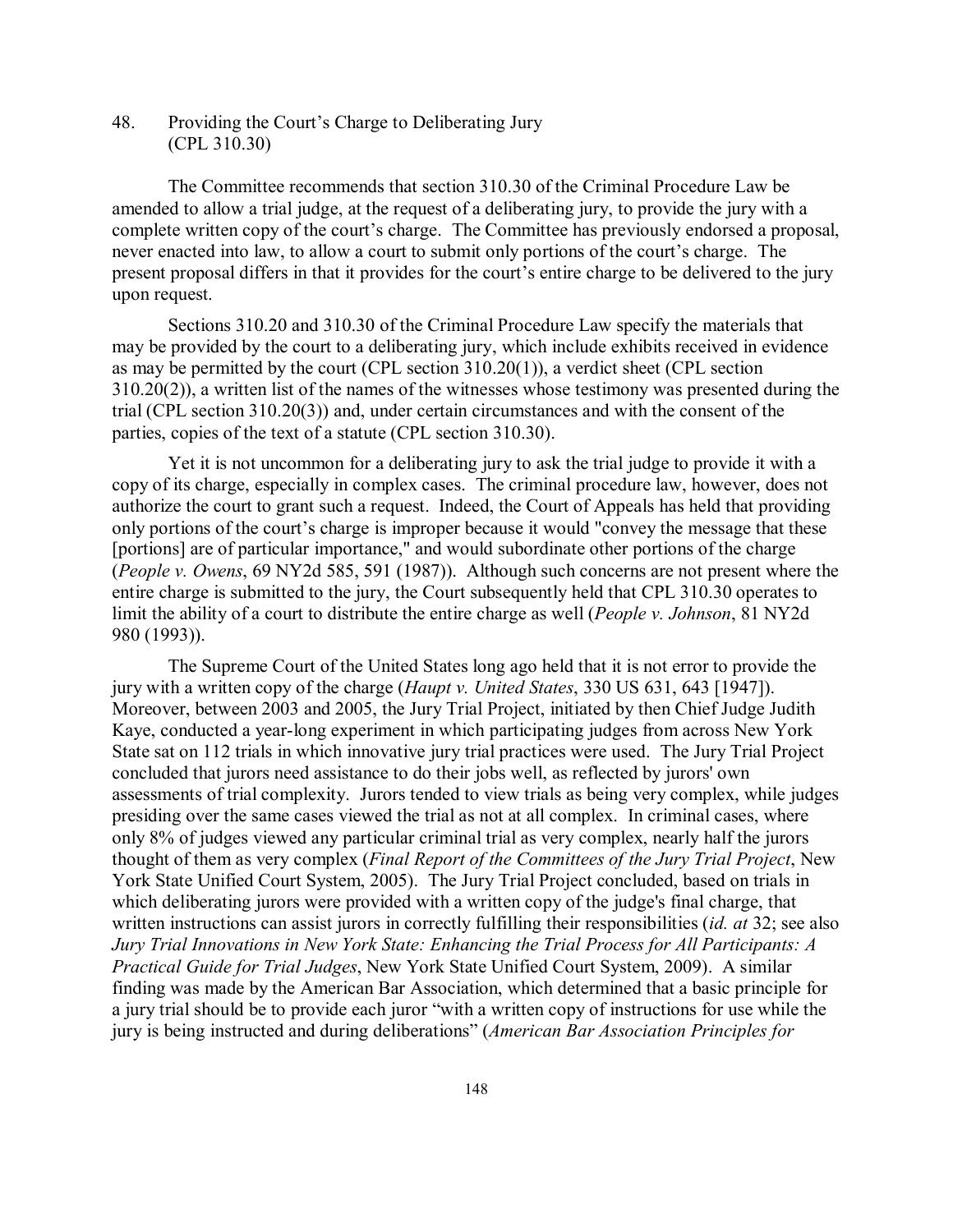## *Juries and Jury Trials*, Principal 14B, (2005).

This measure would amend CPL section 310.30 to expressly permit a trial judge to respond to a deliberating jury's request for written instructions of the court's entire charge, and would not require the court to obtain the consent of the parties prior to such submission. However, counsel for both parties would be permitted to examine the written instructions and be heard thereon, and the documents would be marked as a court exhibit, prior to their submission to the jury. Also, on consent of the parties to only provide a limited portion of the charge, the court would be bound by the parties' agreement to provide only that portion agreed to by the attorneys.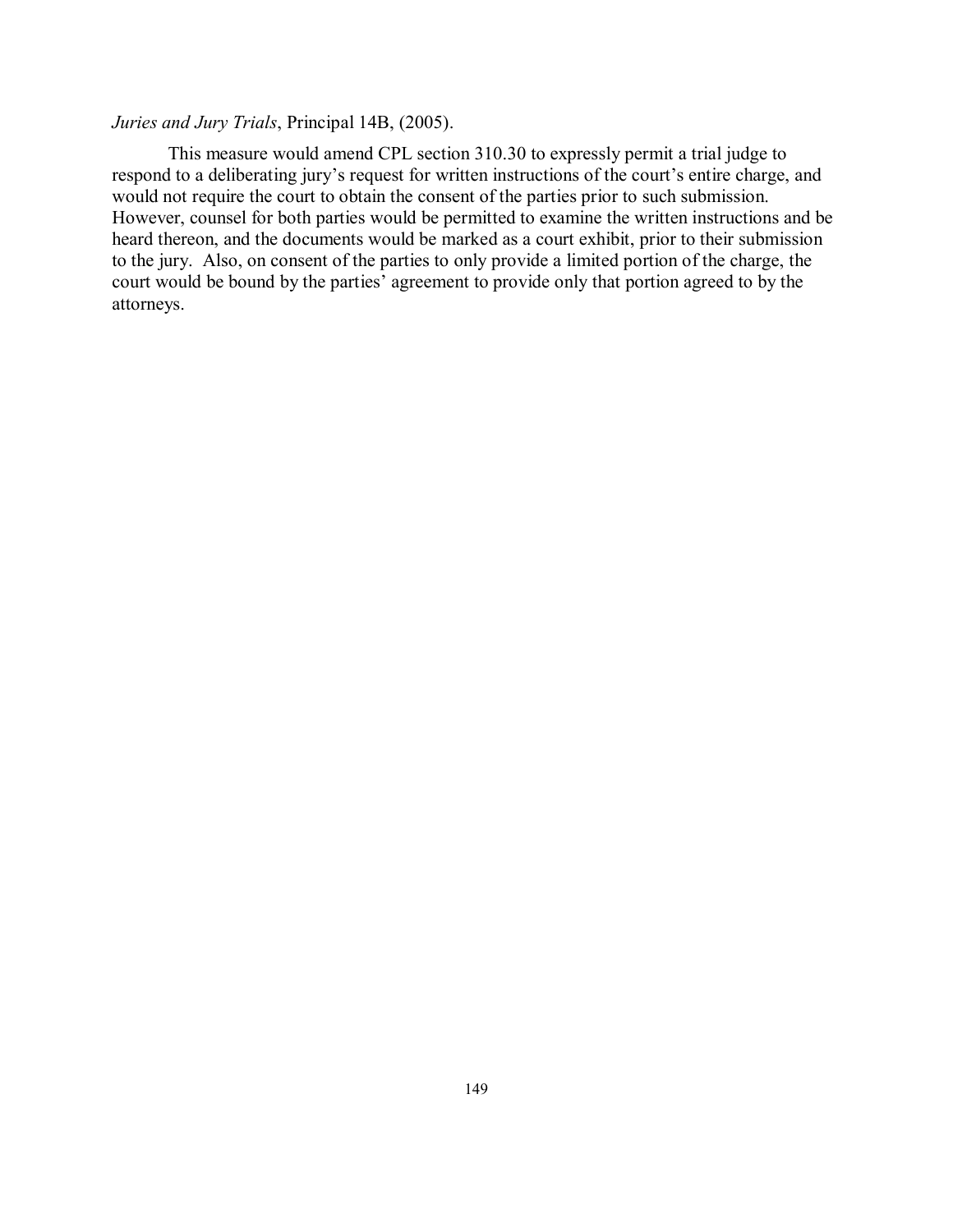49. Sua Sponte Motions for Severance (CPL 200.40)

The Committee recommends that CPL 200.40 be amended to allow a trial court the discretion, on its own motion, to order that defendants be tried separately. The change would conform to federal practice and would give a court appropriate flexibility in determining good cause for separate trials.

Under current law, a trial court has the discretion to order that defendants be tried separately "upon motion of a defendant or the people" upon a showing of good cause (CPL 200.40(1)). Because this provision does not explicitly allow the court to entertain the motion on its own initiative, severance not made at the insistence of one of the parties is not permitted, even where there is good cause for severance (*see Matter of Brown v. Schulman*, 245 AD2d 561 (2d Dept. 1997)).

Federal courts, by contrast, have the power to grant severance *sua sponte* (*see e.g. United States v. De Diego*, 511 F2d 818 (DC Cir. 1975); *see also* LaFave, Criminal Procedure, at § 17.3 [a] ["the court also has the power to order a severance even when such action has not been specifically requested by either the prosecution or a defendant"]). Moreover, the American Bar Association standard for severance provides that "[t]he court may order a severance of offenses or defendants on its own motion before trial if a severance could be obtained on motion of the prosecution or a defendant, or during trial if the severance is required by manifest necessity" ((ABA Standards for Criminal Justice, Joinder and Severance, Standard 13.4.2 (2d ed. 1980)).

The Committee believes that a court should have the discretion, where good cause exists, to order a defendant to be tried separately. There is little reason to limit a court's discretion to sever a defendant from a case. Where good cause exists for severance, the failure of a party to request severance or delay a motion to sever will often be for tactical reasons that interfere with the administration of justice. This measure would provide the court with the ability to manage caseloads more effectively, especially in cases involving large numbers of defendants, and will reduce instances of improper gamesmanship.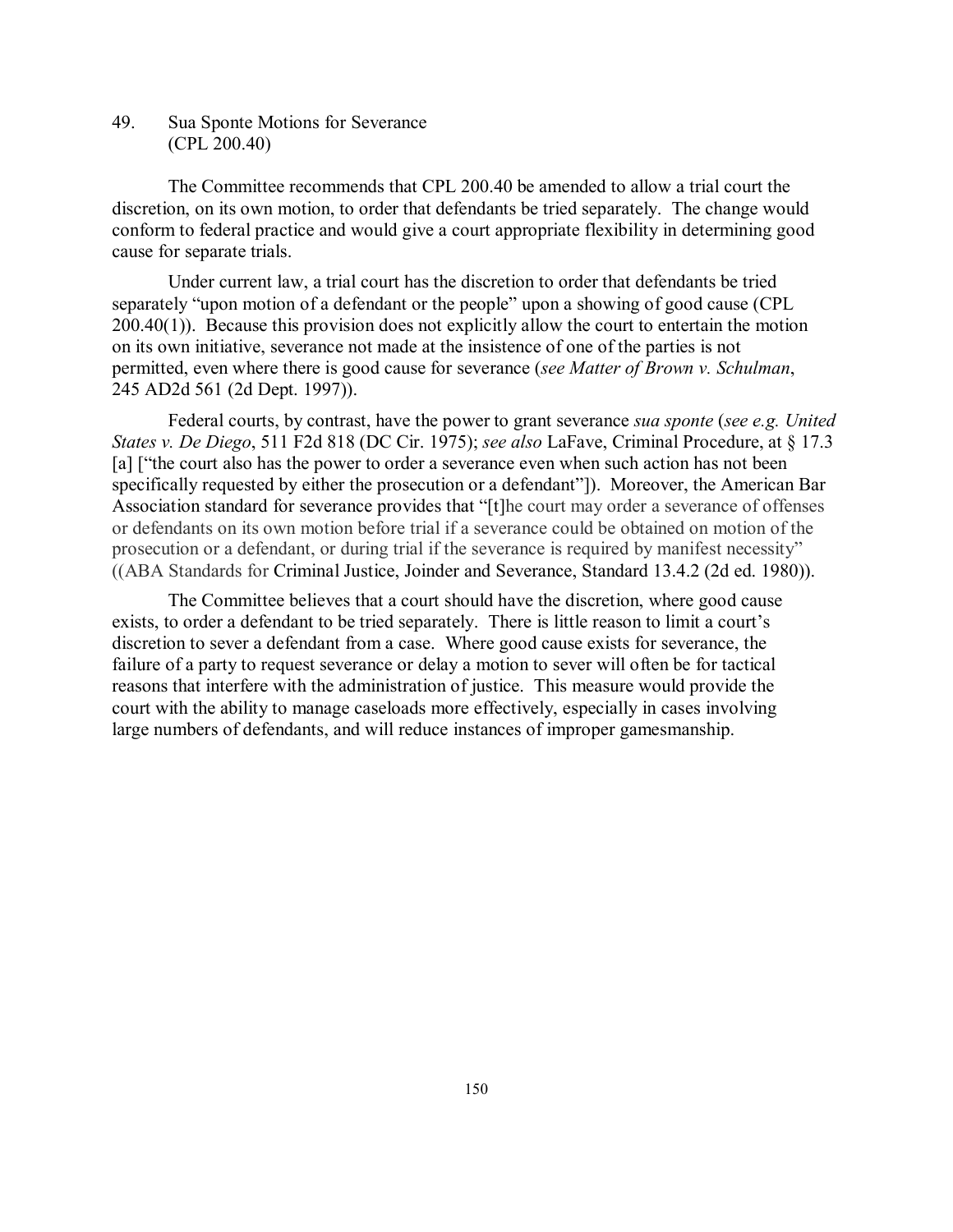50. Appeals of Orders Modifying Probation Conditions (CPL 450.30(3))

The Committee recommends that the Criminal Procedure Law be amended to allow a defendant to appeal a court order modifying or enlarging conditions of probation.

The Court of Appeals recently held that when a trial court changes the conditions of probation, a defendant's only recourse is an Article 78 proceeding to challenge the court's power to modify the conditions in the manner it did (*People v. Pagan*, 19 NY3d 368 (2012). In the Court's view, the issue was a simple one of statutory construction. CPL 450.30(3) defines an appeal from a sentence to mean "an appeal from either the sentence originally imposed or from a resentence following an order vacating the original sentence." The sentence "originally imposed" was the one issued when the court first sentenced the defendant and did not include the sentencing court's modification of a probation condition several months later. As the Court then concluded, "[b]ecause the . . . modification order was not a 'sentence' within the meaning of CPL 450.30(3), there is no statutory basis for defendant to pursue an appeal" (19 NY3d at 371).

The issue has significant consequences to a defendant because, while indigent defense providers are compensated for direct appeals, they are not compensated for Article 78 proceedings and thus do not handle such cases (the exception is the Legal Aid Society in New York City). Thus, for most of New York, indigent defendants will be without a practical recourse to challenge changes in conditions of probation. Ironically, an indigent defendant thus has counsel when he or she may least need it - appellate review of the standard conditions of probation imposed at the time of sentence - but not after any subsequent modification, which are often made more onerous than the standard conditions because the changes are presumably requested by the probation department in response to their perception that the defendant has engaged in negative behavior.

The Committee believes that modification or enlargement of conditions of probation are an integral part of a court's sentence and should be recognized as such. Accordingly, this measure provides that an appeal will lie when a court modifies or enlarges conditions or probation.